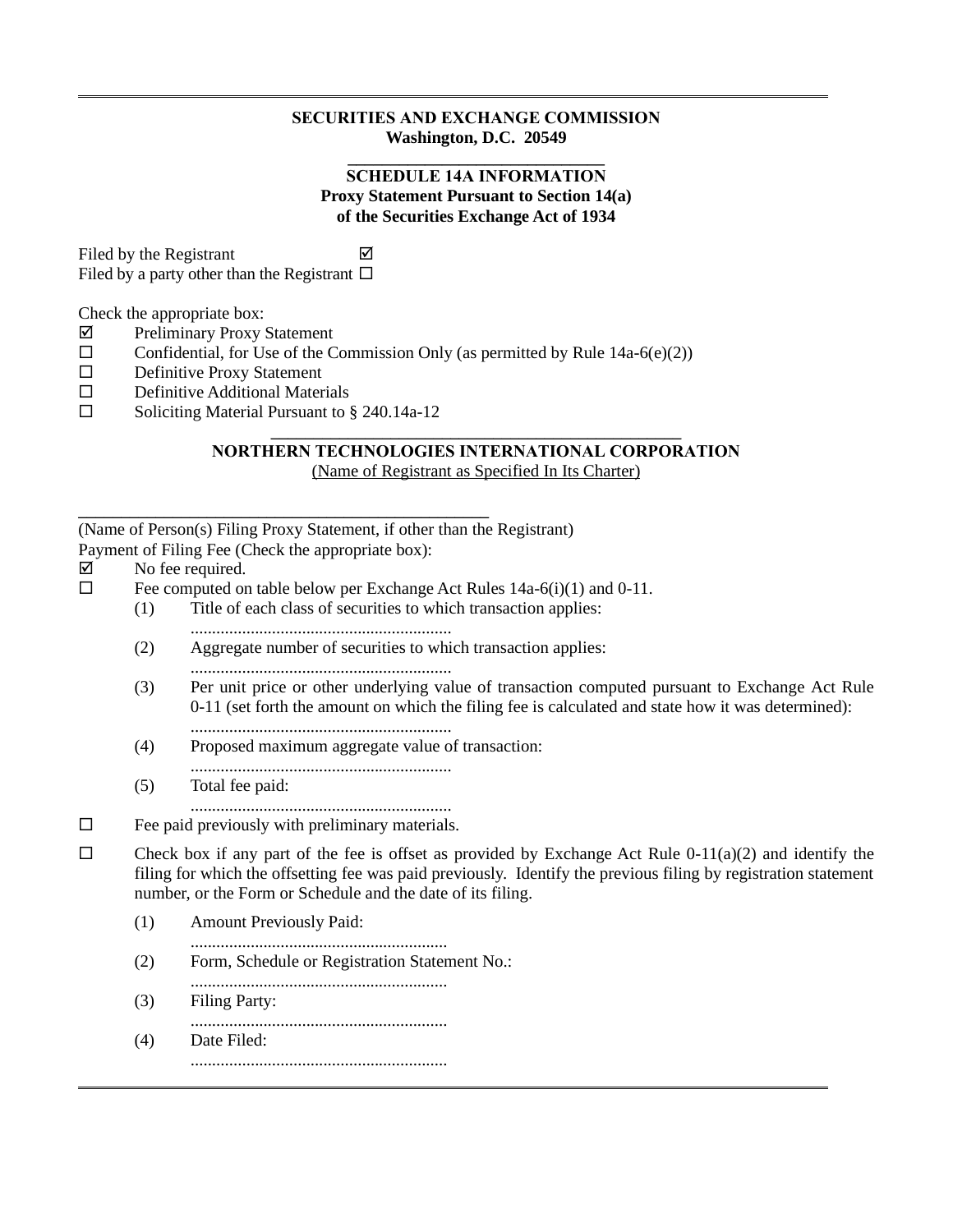## **PRELIMINARY PROXY MATERIAL-SUBJECT TO COMPLETION**



# **NORTHERN TECHNOLOGIES INTERNATIONAL CORPORATION**

# **NOTICE OF ANNUAL MEETING OF STOCKHOLDERS**

#### **January 18, 2019**

The Annual Meeting of Stockholders of Northern Technologies International Corporation, a Delaware corporation, will be held at NTIC's corporate executive offices located at 4201 Woodland Road, Circle Pines, Minnesota 55014, beginning at 11:00 a.m., Central Standard Time, on Friday, January 18, 2019, for the following purposes:

- 1. To elect seven persons to serve as directors until our next annual meeting of stockholders or until their respective successors are elected and qualified.
- 2. To consider a proposal to approve the Northern Technologies International Corporation 2019 Stock Incentive Plan.
- 3. To approve, on an advisory basis, the compensation of our named executive officers, as disclosed in the accompanying proxy statement.
- 4. To ratify the selection of Baker Tilly Virchow Krause, LLP as our independent registered public accounting firm for the fiscal year ending August 31, 2019.
- 5. To ratify the filing and effectiveness of the Certificate of Amendment to our Restated Certificate of Incorporation filed with the Secretary of State of the State of Delaware on January 16, 2018 and the increase in the number of shares of authorized common stock effected thereby.
- 6. To transact such other business as may properly come before the meeting or any adjournment of the meeting.

Only those stockholders of record at the close of business on November 21, 2018 will be entitled to notice of, and to vote at, the meeting and any adjournments thereof. A stockholder list will be available at our corporate offices beginning January 8, 2019 during normal business hours for examination by any stockholder registered on NTIC's stock ledger as of the record date, November 21, 2018, for any purpose germane to the Annual Meeting.

As a result of the vote being taken at the Annual Meeting on Proposal Five, the ratification of the filing and effectiveness of the Certificate of Amendment to our Restated Certificate of Incorporation filed with the Secretary of State of the State of Delaware on January 16, 2018 and the increase in the number of shares of authorized common stock effected thereby (which amendment we refer to as the "share increase amendment" and which proposal we refer to as the "ratification proposal"), we are giving notice of the Annual Meeting to not only stockholders of record as of the record date for the meeting, November 21, 2018, but also stockholders of record as of November 17, 2017, which was the record date for our Annual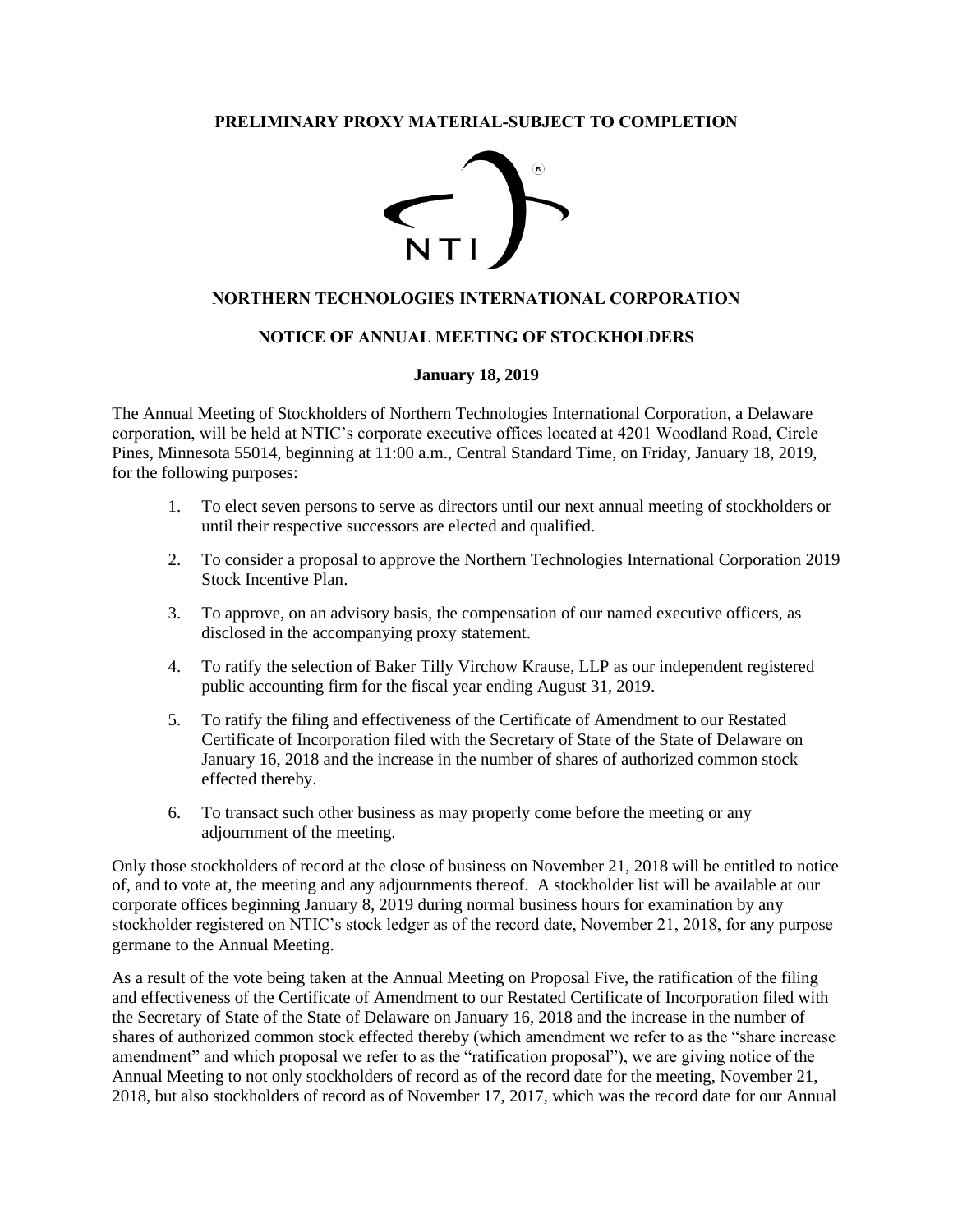Meeting of Stockholders held last year. Although NTIC believes that the share increase amendment from last year's meeting was properly approved and is effective, because the description in the proxy statement for last year's meeting relative to the authority of brokers to vote on proposals without instruction may create some uncertainty as to the effect of the vote obtained at last year's meeting, and out of an abundance of caution, NTIC is asking its stockholders at the Annual Meeting to ratify the filing and effectiveness of the Certificate of Amendment to our Restated Certificate of Incorporation filed with the Secretary of State of the State of Delaware on January 16, 2018 pursuant to Delaware law in order to eliminate any uncertainty related to the effectiveness of the share increase amendment. Accordingly, under Section 204 of the Delaware General Corporation Law, or DGCL, stockholders of record as of November 17, 2017, other than holders whose identities or addresses cannot be determined from our records, are entitled to and are being given notice of the Annual Meeting, but are not entitled to attend the Annual Meeting or vote on any matter presented at the Annual Meeting unless they were also stockholders as of November 21, 2018, the record date for the Annual Meeting.

This notice and the attached proxy statement constitutes the notice required to be given to our stockholders under Section 204 of the DGCL in connection with the ratification proposal, including to our stockholders as of November 17, 2017. Under Sections 204 and 205 of the DGCL, when a matter is submitted for ratification at a stockholder meeting, any claim that the defective corporate act ratified under Section 204 is void or voidable due to the failure of authorization, or that the Delaware Court of Chancery should declare in its discretion that a ratification in accordance with Section 204 of the DGCL not be effective or be effective only on certain conditions, must be brought within 120 days from the applicable validation effective time.

If the ratification proposal is approved by NTIC's stockholders, then NTIC expects to file a Certificate of Validation promptly after the adjournment of the Annual Meeting. Any claim that the filing and effectiveness of the share increase amendment is void or voidable due to the failure to receive the requisite stockholder approval at last year's Annual Meeting of Stockholders, or that the Delaware Court of Chancery should declare in its discretion that the ratification proposal not be effective or be effective only on certain conditions, must be brought within 120 days from the validation effective time, which, in the case of the ratification of the share increase amendment, will be the time at which a Certificate of Validation filed in respect of the ratification proposal becomes effective under the DGCL.

We are pleased again this year to use the "Notice and Access" method of providing proxy materials to our stockholders via the Internet. We believe that this process expedites your receipt of our proxy materials, lowers the costs of our Annual Meeting and reduces the environmental impact of our meeting.

By Order of the Board of Directors,

With Wife

Matthew C. Wolsfeld *Corporate Secretary*

November 30, 2018 Circle Pines, Minnesota

**Important: Whether or not you expect to attend the meeting in person, please vote by the Internet or telephone, or request a paper proxy card to sign, date and return by mail so that your shares may be voted. A prompt response is helpful and your cooperation is appreciated.**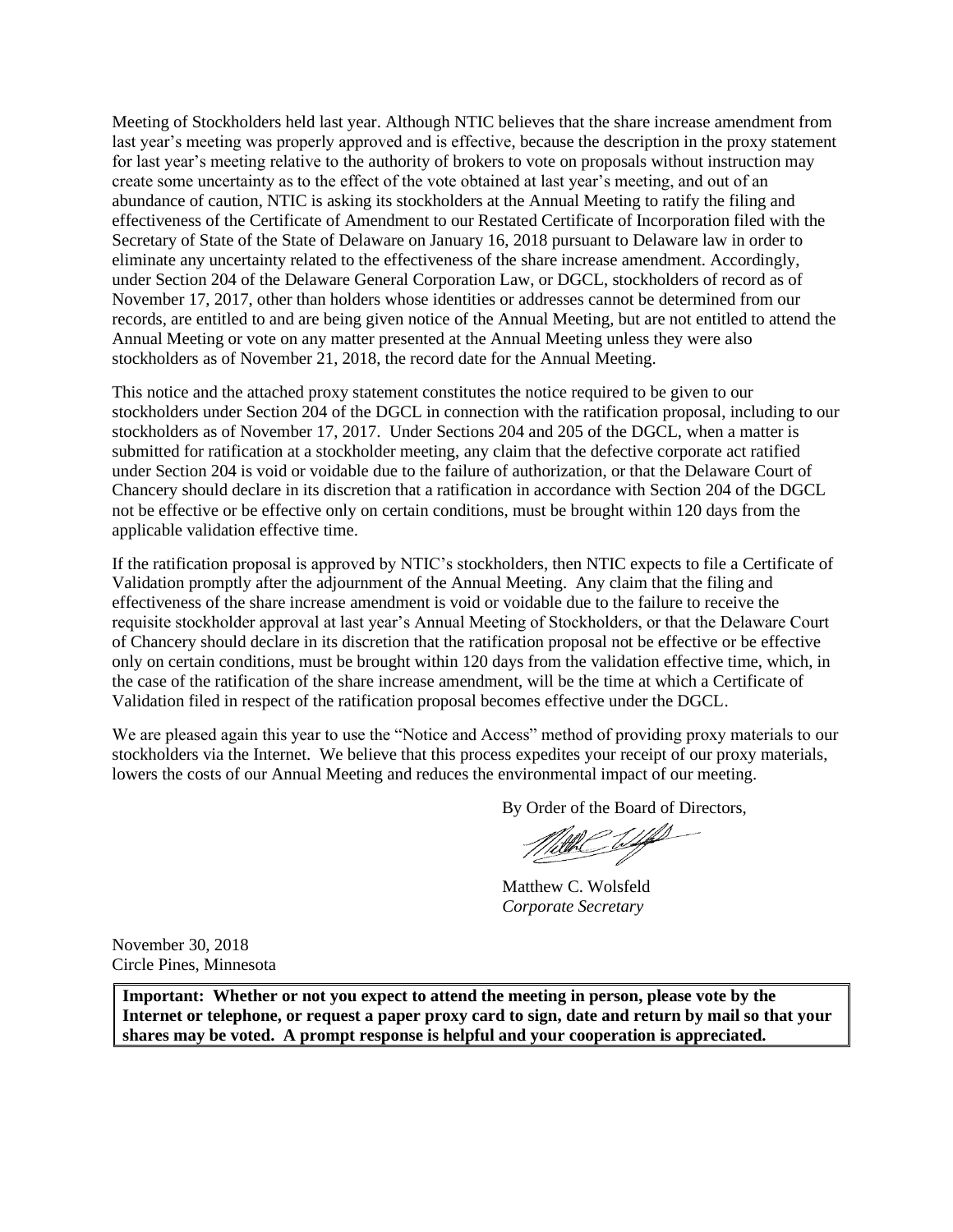# **TABLE OF CONTENTS**

 $\overline{\phantom{0}}$ 

 $\overline{\phantom{0}}$ 

## Page

| PROPOSAL TWO— APPROVAL OF NORTHERN TECHNOLOGIES INTERNATIONAL                               |  |
|---------------------------------------------------------------------------------------------|--|
|                                                                                             |  |
|                                                                                             |  |
| Reasons Why You Should Vote in Favor of the Approval of the Northern Technologies           |  |
|                                                                                             |  |
|                                                                                             |  |
|                                                                                             |  |
|                                                                                             |  |
|                                                                                             |  |
|                                                                                             |  |
|                                                                                             |  |
|                                                                                             |  |
| PROPOSAL FOUR—RATIFICATION OF SELECTION OF INDEPENDENT REGISTERED                           |  |
|                                                                                             |  |
|                                                                                             |  |
|                                                                                             |  |
|                                                                                             |  |
|                                                                                             |  |
|                                                                                             |  |
|                                                                                             |  |
| Board of Directors Approved the Ratification of the Share Increase Amendment 33             |  |
|                                                                                             |  |
|                                                                                             |  |
|                                                                                             |  |
| Time Limitations on Legal Challenges to the Ratification of the Share Increase Amendment 35 |  |
|                                                                                             |  |
|                                                                                             |  |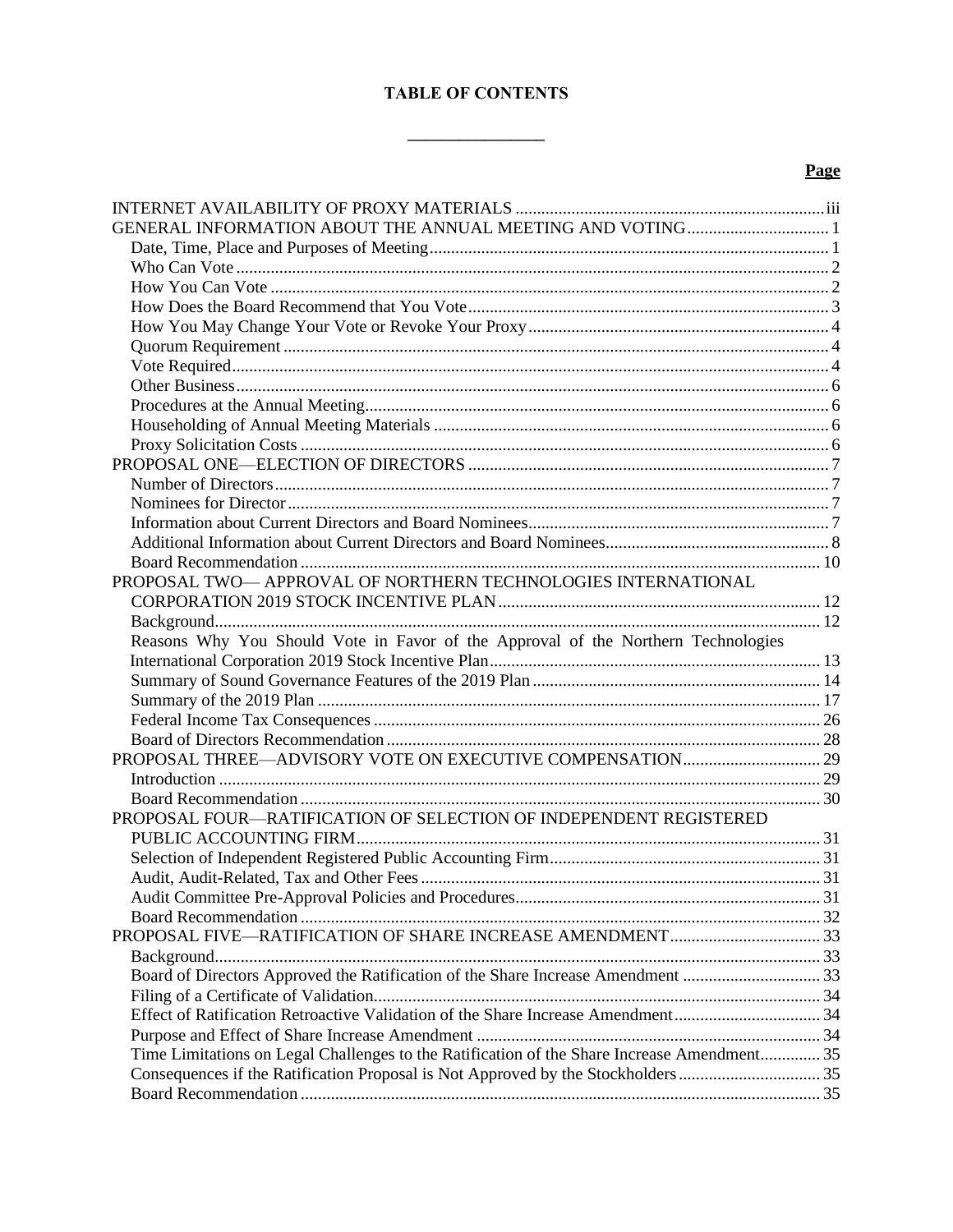# **TABLE OF CONTENTS**

 $\overline{\phantom{0}}$ 

 $\overline{\phantom{0}}$ 

## Page

| STOCKHOLDER PROPOSALS AND DIRECTOR NOMINATIONS FOR 2020 ANNUAL |  |
|----------------------------------------------------------------|--|
| MEETING OF STOCKHOLDERS                                        |  |
|                                                                |  |
|                                                                |  |
|                                                                |  |
|                                                                |  |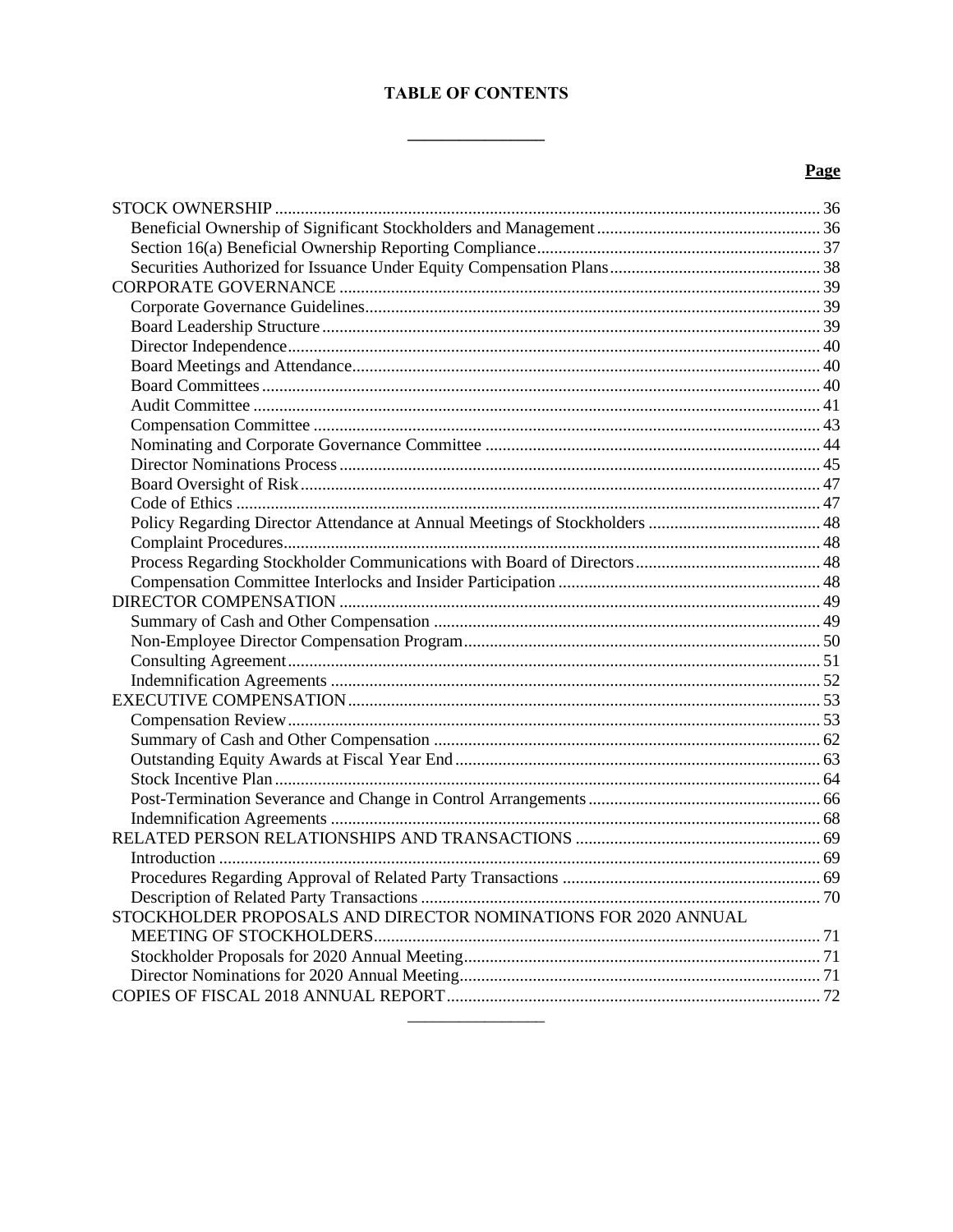#### **INTERNET AVAILABILITY OF PROXY MATERIALS**

<span id="page-5-0"></span>Instead of mailing a printed copy of our proxy materials, including our Annual Report to Stockholders, to each stockholder of record, we have provided access to these materials in a fast and efficient manner via the Internet. We believe that this process expedites your receipt of our proxy materials, lowers the costs of our Annual Meeting and reduces the environmental impact of our meeting. On or about November 30, 2018, we expect to begin mailing a Notice of Internet Availability of Proxy Materials to stockholders of record as of November 21, 2018 (and as explained in the Notice of Meeting stockholders of record as of November 17, 2017), and post our proxy materials on the website referenced in the Notice of Internet Availability of Proxy Materials (www.proxyvote.com). As more fully described in the Notice of Internet Availability of Proxy Materials, stockholders may choose to access our proxy materials at www.proxyvote.com or may request proxy materials in printed or electronic form. In addition, the Notice of Internet Availability of Proxy Materials and website provide information regarding how you may request to receive proxy materials in printed form by mail or electronically by email on an ongoing basis. For those who previously requested printed proxy materials or electronic materials on an ongoing basis, you will receive those materials as you requested.

> **Important Notice Regarding the Availability of Proxy Materials for the Annual Meeting of Stockholders to be Held on January 18, 2019: The Notice of Annual Meeting of Stockholders and Proxy Statement and Annual Report to Stockholders, including our Annual Report on Form 10-K for the fiscal year ended August 31, 2018, are available at www.proxyvote.com.**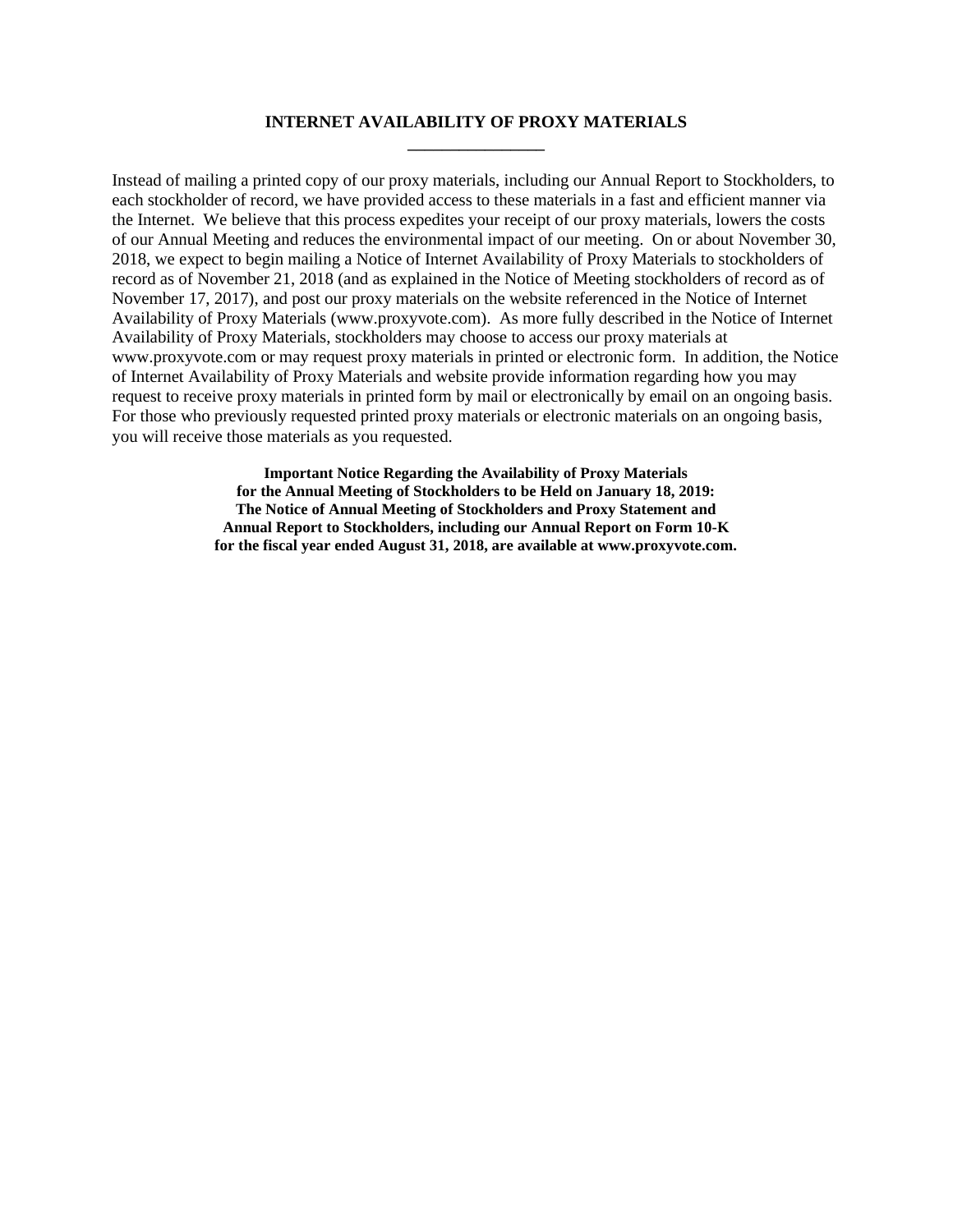

**4201 Woodland Road, Circle Pines, Minnesota 55014**

## **PROXY STATEMENT FOR ANNUAL MEETING OF STOCKHOLDERS January 18, 2019**

The Board of Directors of Northern Technologies International Corporation is soliciting your proxy for use at the 2019 Annual Meeting of Stockholders to be held on Friday, January 18, 2019. The Board of Directors expects to make available to our stockholders beginning on or about November 30, 2018 the Notice of Annual Meeting of Stockholders, this proxy statement and a form of proxy on the Internet or has sent these materials to stockholders of NTIC upon their request.

# **GENERAL INFORMATION ABOUT THE ANNUAL MEETING AND VOTING \_\_\_\_\_\_\_\_\_\_\_\_\_\_\_\_**

## <span id="page-6-1"></span><span id="page-6-0"></span>**Date, Time, Place and Purposes of Meeting**

The Annual Meeting of Stockholders of Northern Technologies International Corporation (sometimes referred to as "NTIC," "we," "our" or "us" in this proxy statement) will be held on Friday, January 18, 2019, at 11:00 a.m., Central Standard Time, at the principal executive offices of Northern Technologies International Corporation located at 4201 Woodland Road, Circle Pines, Minnesota 55014, for the purposes set forth in the Notice of Annual Meeting of Stockholders.

As a result of the vote being taken at the Annual Meeting on Proposal Five, the ratification of the filing and effectiveness of the Certificate of Amendment to our Restated Certificate of Incorporation filed with the Secretary of State of the State of Delaware on January 16, 2018 and the increase in the number of shares of authorized common stock effected thereby (which amendment we refer to as the "share increase amendment" and which proposal we refer to as the "ratification proposal"), we are giving notice of the Annual Meeting to not only stockholders of record as of the record date for the meeting, November 21, 2018, but also stockholders of record as of November 17, 2017, which was the record date for our Annual Meeting of Stockholders held last year. Although NTIC believes that the share increase amendment from last year's meeting was properly approved and is effective, because the description in the proxy statement for last year's meeting relative to the authority of brokers to vote on proposals without instruction may create some uncertainty as to the effect of the vote obtained at last year's meeting, and out of an abundance of caution, NTIC is asking its stockholders at the Annual Meeting to ratify the filing and effectiveness of the Certificate of Amendment to our Restated Certificate of Incorporation filed with the Secretary of State of the State of Delaware on January 16, 2018 pursuant to Delaware law in order to eliminate any uncertainty related to the effectiveness of the share increase amendment. Accordingly, under Section 204 of the Delaware General Corporation Law, or DGCL, stockholders of record as of November 17, 2017, other than holders whose identities or addresses cannot be determined from our records, are entitled to and are being given notice of the Annual Meeting, but are not entitled to attend the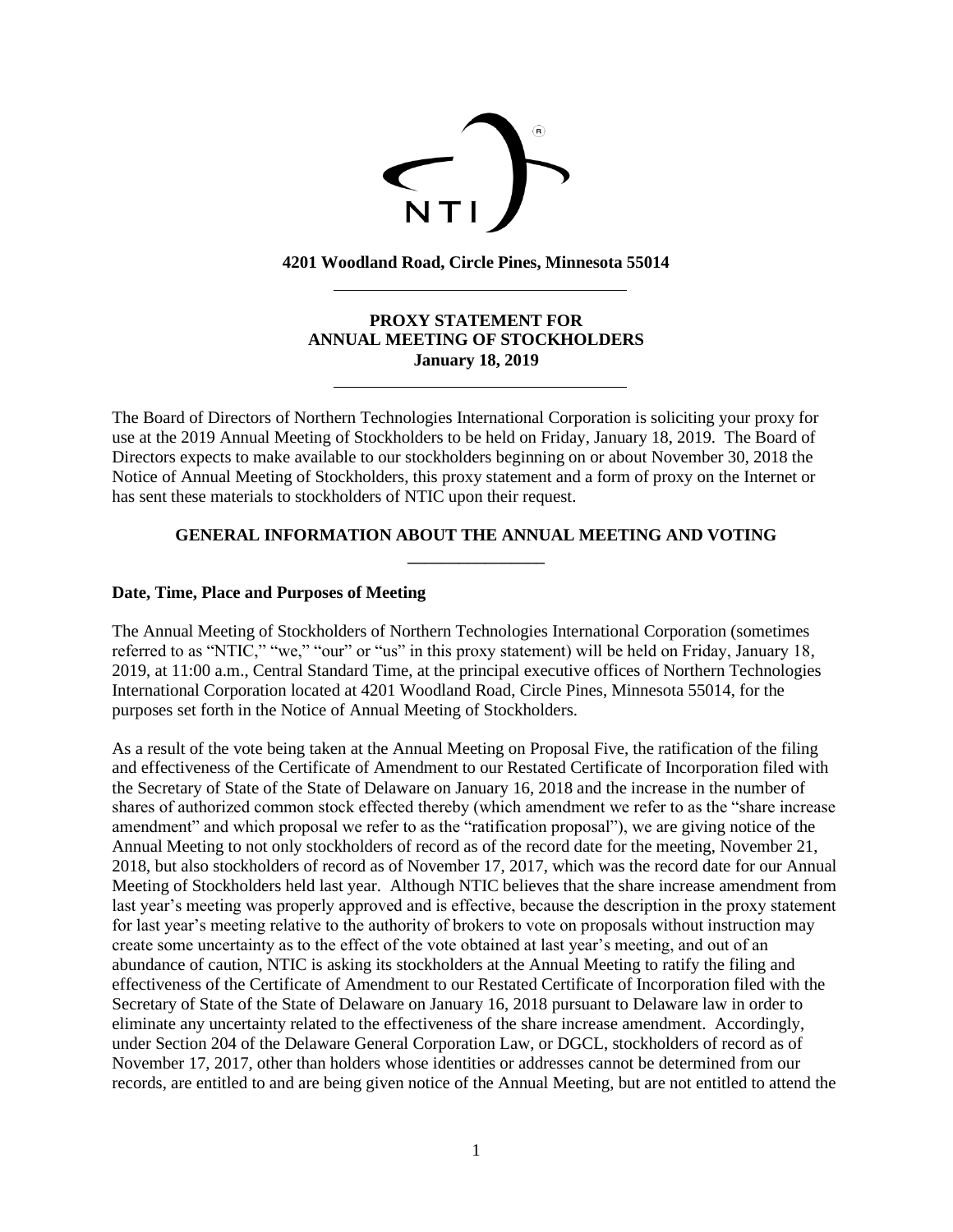Annual Meeting or vote on any matter presented at the Annual Meeting unless they were also stockholders as of November 21, 2018, the record date for the Annual Meeting.

This notice and the attached proxy statement constitutes the notice required to be given to our stockholders under Section 204 of the DGCL in connection with the ratification proposal, including to our stockholders as of November 17, 2017. Under Sections 204 and 205 of the DGCL, when a matter is submitted for ratification at a stockholder meeting, any claim that the defective corporate act ratified under Section 204 is void or voidable due to the failure of authorization, or that the Delaware Court of Chancery should declare in its discretion that a ratification in accordance with Section 204 of the DGCL not be effective or be effective only on certain conditions, must be brought within 120 days from the applicable validation effective time. If the ratification proposal is approved by NTIC's stockholders, then NTIC expects to file a Certificate of Validation promptly after the adjournment of the Annual Meeting. Any claim that the filing and effectiveness of the share increase amendment is void or voidable due to the failure to receive the requisite stockholder approval at last year's Annual Meeting of Stockholders, or that the Delaware Court of Chancery should declare in its discretion that the ratification proposal not be effective or be effective only on certain conditions, must be brought within 120 days from the validation effective time, which, in the case of the ratification of the share increase amendment, will be the time at which a Certificate of Validation filed in respect of the ratification proposal becomes effective under the DGCL.

# <span id="page-7-0"></span>**Who Can Vote**

Stockholders of record at the close of business on November 21, 2018 will be entitled to notice of and to vote at the meeting or any adjournment of the meeting. As of that date, there were 4,542,177 shares of our common stock outstanding. Each share of our common stock is entitled to one vote on each matter to be voted on at the Annual Meeting. Stockholders are not entitled to cumulate voting rights.

In connection with the ratification proposal, stockholders of record as of November 17, 2017, other than holders whose identities or addresses cannot be determined from our records, are receiving notice of the Annual Meeting under Section 204 of the DGCL. However, persons who were stockholders as of November 17, 2017, but who are not stockholders as of November 21, 2018, the record date for the Annual Meeting, are not entitled to attend the Annual Meeting or vote on any matter presented at the Annual Meeting.

## <span id="page-7-1"></span>**How You Can Vote**

Your vote is important. Whether you hold shares directly as a stockholder of record or beneficially in "street name" (through a broker, bank or other nominee), you may vote your shares without attending the Annual Meeting. You may vote by granting a proxy or, for shares held in street name, by submitting voting instructions to your broker, bank or other nominee.

If you are a registered stockholder whose shares are registered in your name, you may vote your shares in person at the meeting or by one of the three following methods:

- **Vote by Internet**, by going to the website address http://www.proxyvote.com and following the instructions for Internet voting shown on the Notice of Internet Availability of Proxy Materials or on your proxy card.
- **Vote by Telephone**, by dialing 1-800-690-6903 and following the instructions for telephone voting shown on the Notice of Internet Availability of Proxy Materials or on your proxy card.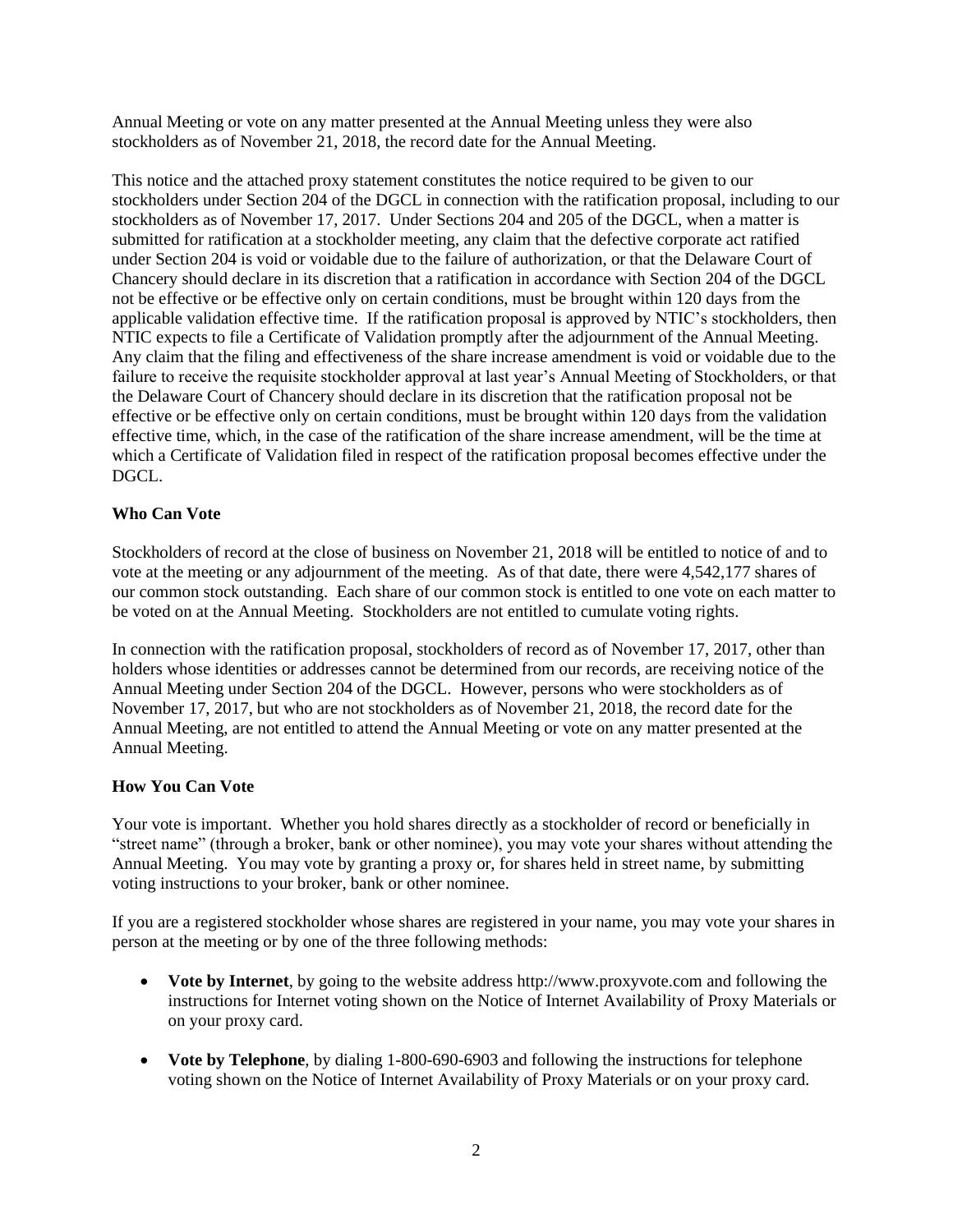• **Vote by Proxy Card**, by completing, signing, dating and mailing the enclosed proxy card in the envelope provided if you received a paper copy of these proxy materials.

If you vote by Internet or telephone, please do not mail your proxy card.

If your shares are held in "street name" (through a broker, bank or other nominee), you may receive a separate voting instruction form with this proxy statement or you may need to contact your broker, bank or other nominee to determine whether you will be able to vote electronically using the Internet or telephone.

The deadline for voting by telephone or by using the Internet is 11:59 p.m., Eastern Standard Time (10:59 p.m., Central Standard Time), on the day before the date of the Annual Meeting or any adjournments thereof. Please see the Notice of Internet Availability of Proxy Materials, your proxy card or the information your bank, broker, or other holder of record provided to you for more information on your options for voting.

If you return your signed proxy card or use Internet or telephone voting before the Annual Meeting, the named proxies will vote your shares as you direct. You have three choices on each matter to be voted on.

For Proposal One—Election of Directors, you may:

- Vote **FOR** all seven nominees for director,
- **WITHHOLD** your vote from all seven nominees for director or
- **WITHHOLD** your vote from one or more of the seven nominees for director.

For each of the other proposals, you may:

- Vote **FOR** the proposal,
- Vote **AGAINST** the proposal or
- **ABSTAIN** from voting on the proposal.

If you send in your proxy card or use Internet or telephone voting, but do not specify how you want to vote your shares, the proxies will vote your shares **FOR** all seven of the nominees for election to the Board of Directors in Proposal One—Election of Directors and **FOR** each of the other proposals.

## <span id="page-8-0"></span>**How Does the Board Recommend that You Vote**

The Board of Directors unanimously recommends that you vote:

- **FOR** all seven of the nominees for election to the Board of Directors in Proposal One—Election of Directors;
- **FOR** Proposal Two— Approval of the Northern Technologies International Corporation 2019 Stock Incentive Plan;
- **FOR** Proposal Three—Advisory Vote on Executive Compensation;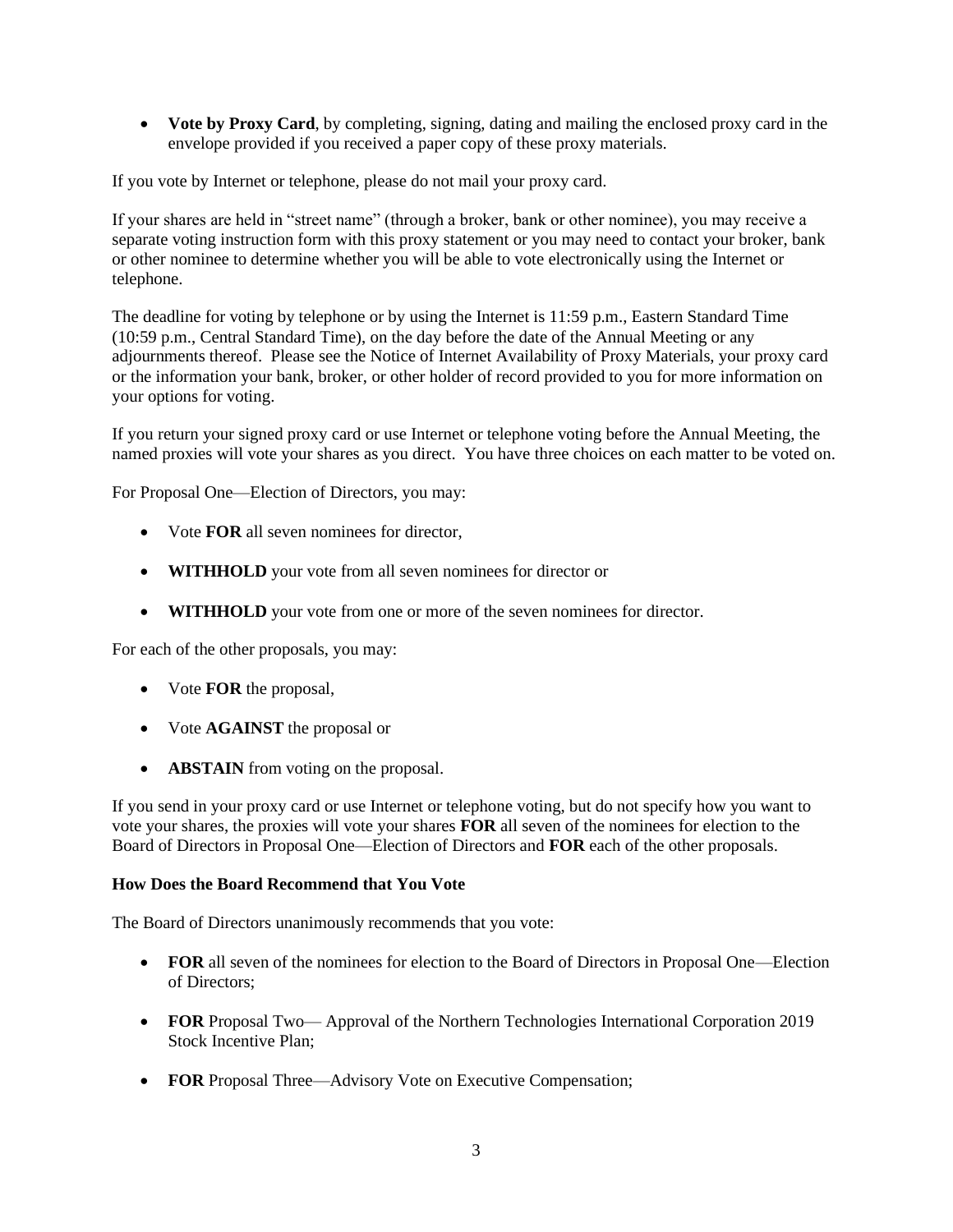- **FOR** Proposal Four—Ratification of Selection of Independent Registered Public Accounting Firm; and
- **FOR** Proposal Five—Ratification of Share Increase Amendment.

# <span id="page-9-0"></span>**How You May Change Your Vote or Revoke Your Proxy**

If you are a stockholder whose shares are registered in your name, you may revoke your proxy at any time before it is voted by one of the following methods:

- Submitting another proper proxy with a more recent date than that of the proxy first given by following the Internet or telephone voting instructions or completing, signing, dating and returning a proxy card to us;
- Sending written notice of your revocation to our Corporate Secretary; or
- Attending the Annual Meeting and voting by ballot.

# <span id="page-9-1"></span>**Quorum Requirement**

The presence at the Annual Meeting, in person or by proxy, of the holders of a majority (2,271,089 shares) of the outstanding shares of our common stock as of the record date will constitute a quorum for the transaction of business at the Annual Meeting. In general, shares of our common stock represented by proxies marked "For," "Against," "Abstain" or "Withheld" are counted in determining whether a quorum is present. In addition, a "broker non-vote" is counted in determining whether a quorum is present. A "broker non-vote" is a proxy returned by a broker on behalf of its beneficial owner customer that is not voted on a particular matter because voting instructions have not been received by the broker from the customer, and the broker has no discretionary authority to vote on behalf of such customer on such matter.

# <span id="page-9-2"></span>**Vote Required**

Proposal One—Election of Directors will be decided by the affirmative vote of a plurality of shares of our common stock present in person or represented by proxy and entitled to vote at the Annual Meeting. A "plurality" for Proposal One means the individuals who receive the greatest number of votes cast "For" are elected as directors.

Proposal Two— Approval of the Northern Technologies International Corporation 2019 Stock Incentive Plan will be decided by the affirmative vote of a majority of votes cast on this proposal.

Proposal Three—Advisory Vote on Executive Compensation will be decided by the affirmative vote of a majority of shares of our common stock present in person or represented by proxy and entitled to vote at the Annual Meeting. Although this is a non-binding, advisory vote, the Compensation Committee and Board of Directors expect to take into account the outcome of the vote when considering future executive compensation decisions.

Proposal Four—Ratification of Selection of Independent Registered Public Accounting Firm will be decided by the affirmative vote of a majority of shares of our common stock present in person or represented by proxy and entitled to vote at the Annual Meeting.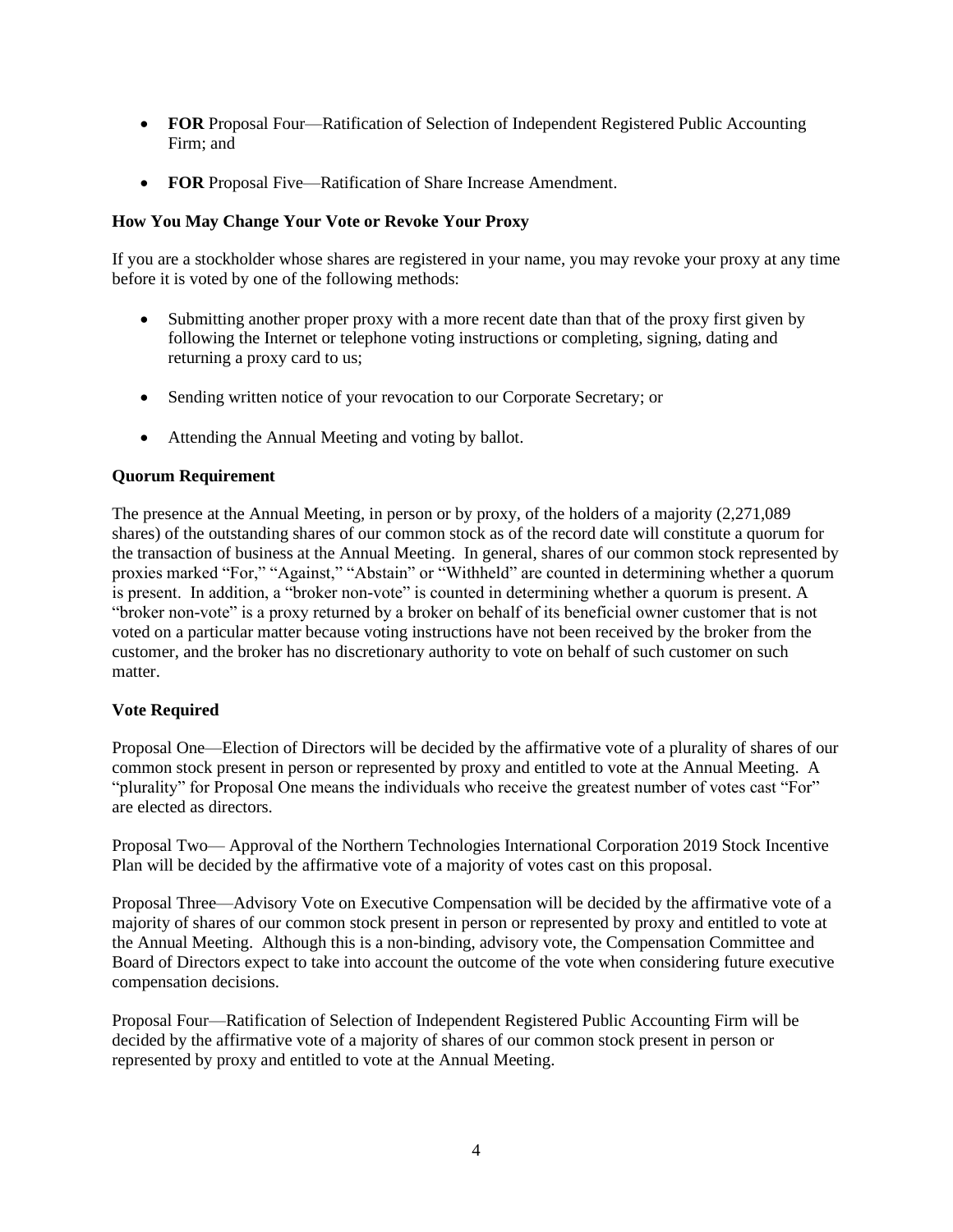Proposal Five—Ratification of Share Increase Amendment will be decided by the affirmative vote of a majority of shares of our common stock outstanding as of the record date for the 2019 Annual Meeting.

If your shares are held in "street name" and you do not indicate how you wish to vote, your broker is permitted to exercise its discretion to vote your shares only on certain "routine" matters. Proposal One— Election of Directors, Proposal Two— Approval of the Northern Technologies International Corporation 2019 Stock Incentive Plan and Proposal Three—Advisory Vote on Executive Compensation are not "routine" matters. Accordingly, if you do not direct your broker how to vote, your broker may not exercise discretion and may not vote your shares on either of these three proposals. This is called a "broker non-vote" and although your shares will be considered to be represented by proxy at the meeting, they will not be considered to be shares "entitled to vote" or "votes cast" at the meeting and will not be counted as having been voted on the applicable proposal. Proposal Four—Ratification of Selection of Independent Registered Public Accounting Firm and Proposal Five—Ratification of Share Increase Amendment are "routine" matters and, as such, your broker is permitted to exercise its discretion to vote your shares for or against the proposals in the absence of your instruction.

| <b>Proposal</b>                                                                                                                | <b>Votes Required</b>                                                                                                                                               | <b>Effect of Votes</b><br>Withheld /<br><b>Abstentions</b>                   | <b>Effect</b> of<br><b>Broker</b><br><b>Non-Votes</b>                |
|--------------------------------------------------------------------------------------------------------------------------------|---------------------------------------------------------------------------------------------------------------------------------------------------------------------|------------------------------------------------------------------------------|----------------------------------------------------------------------|
| Proposal One: Election of<br><b>Directors</b>                                                                                  | Plurality of the votes cast. This<br>means that the seven nominees<br>receiving the highest number of<br>affirmative "FOR" votes will be<br>elected as directors.   | <b>V</b> otes<br>withheld will<br>have no effect.                            | Broker non-<br>votes will have<br>no effect.                         |
| Proposal Two: Approval of the<br>Northern Technologies<br><b>International Corporation 2019</b><br><b>Stock Incentive Plan</b> | Affirmative vote of a majority of<br>votes cast on the proposal.                                                                                                    | Abstentions<br>will have the<br>effect of a vote<br>against the<br>proposal. | Broker non-<br>votes will have<br>no effect.                         |
| Proposal Three: Advisory Vote<br>on Executive Compensation                                                                     | Affirmative vote of the holders of<br>a majority in voting power of the<br>shares of common stock present<br>in person or by proxy and<br>entitled to vote thereon. | Abstentions<br>will have the<br>effect of a vote<br>against the<br>proposal. | Broker non-<br>votes will have<br>no effect.                         |
| Proposal Four: Ratification of<br>Appointment of Independent<br><b>Registered Public Accounting</b><br>Firm                    | Affirmative vote of the holders of<br>a majority in voting power of the<br>shares of common stock present<br>in person or by proxy and<br>entitled to vote thereon. | Abstentions<br>will have the<br>effect of a vote<br>against the<br>proposal. | We do not<br>expect any<br>broker non-<br>votes on this<br>proposal. |
| Proposal Five: Ratification of<br><b>Share Increase Amendment</b>                                                              | Affirmative vote of a majority of<br>shares of common stock<br>outstanding on the record date of<br>the 2019 Annual Meeting.                                        | Abstentions<br>will have the<br>effect of a vote<br>against the<br>proposal. | We do not<br>expect any<br>broker non-<br>votes on this<br>proposal. |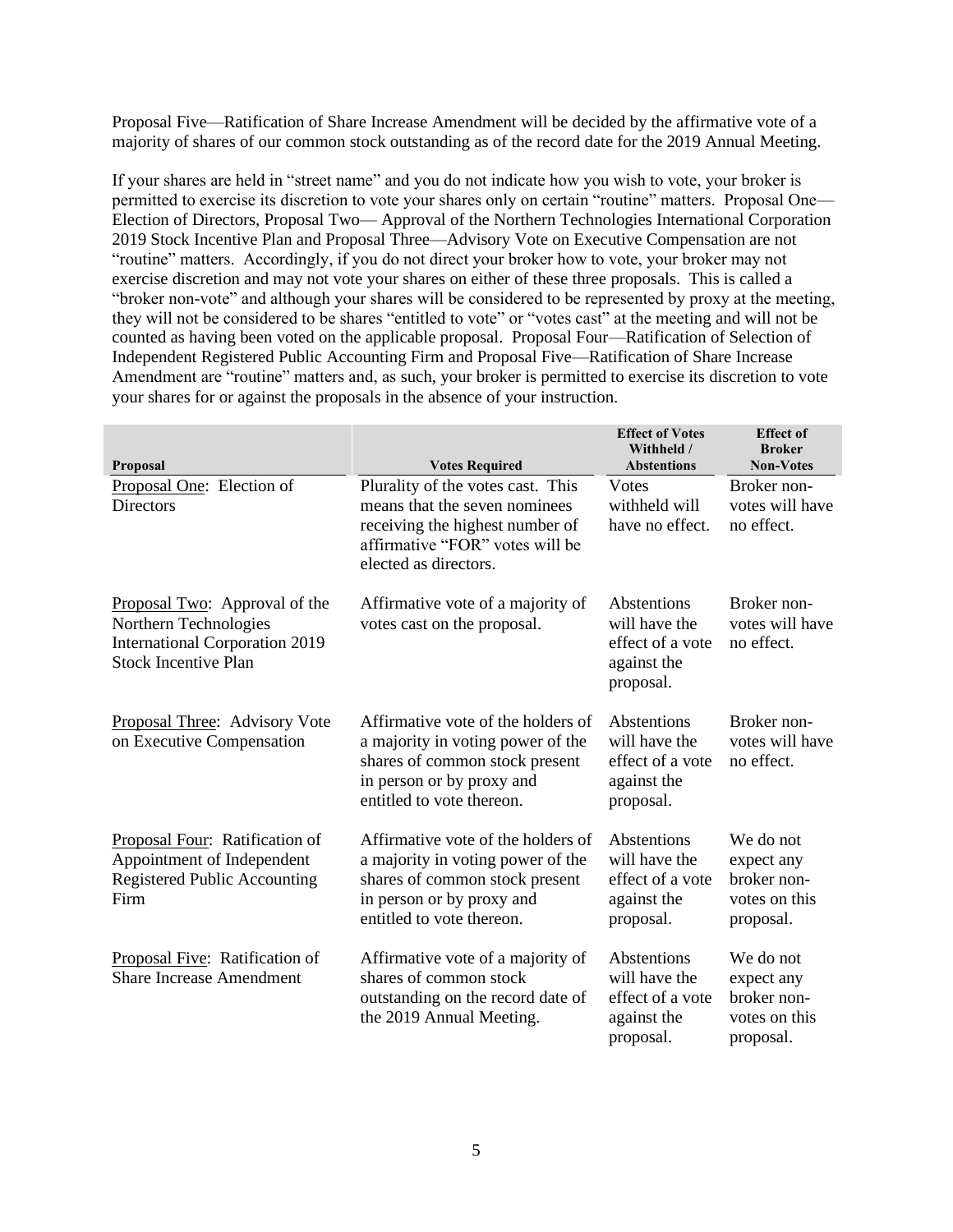#### <span id="page-11-0"></span>**Other Business**

Our management does not intend to present other items of business and knows of no items of business that are likely to be brought before the Annual Meeting, except those described in this proxy statement. However, if any other matters should properly come before the Annual Meeting, the persons named on the proxy card will have discretionary authority to vote such proxy in accordance with their best judgment on the matters.

## <span id="page-11-1"></span>**Procedures at the Annual Meeting**

The presiding officer at the Annual Meeting will determine how business at the meeting will be conducted. Only matters brought before the Annual Meeting in accordance with our Bylaws will be considered. Only a natural person present at the Annual Meeting who is either one of our stockholders, or is acting on behalf of one of our stockholders, may make a motion or second a motion. A person acting on behalf of a stockholder must present a written statement executed by the stockholder or the dulyauthorized representative of the stockholder on whose behalf the person purports to act.

# <span id="page-11-2"></span>**Householding of Annual Meeting Materials**

Some banks, brokers and other nominee record holders may be participating in the practice of "householding" proxy statements, annual reports and the Notice of Internet Availability of Proxy Materials. This means that only one copy of this proxy statement, our Annual Report to Stockholders or the Notice of Internet Availability of Proxy Materials may have been sent to multiple stockholders in each household. We will promptly deliver a separate copy of any of these documents to any stockholder upon written or oral request to our Stockholder Information Department, Northern Technologies International Corporation, 4201 Woodland Road, Circle Pines, Minnesota 55014, telephone: (763) 225-6637. Any stockholder who wants to receive separate copies of this proxy statement, our Annual Report to Stockholders or the Notice of Internet Availability of Proxy Materials in the future, or any stockholder who is receiving multiple copies and would like to receive only one copy per household, should contact the stockholder's bank, broker or other nominee record holder, or the stockholder may contact us at the above address and telephone number.

## <span id="page-11-3"></span>**Proxy Solicitation Costs**

The cost of soliciting proxies, including the preparation, assembly, electronic availability and mailing of proxies and soliciting material, as well as the cost of making available or forwarding this material to the beneficial owners of our common stock will be borne by NTIC. Our directors, officers and regular employees may, without compensation other than their regular compensation, solicit proxies by telephone, e-mail, facsimile or personal conversation. We may reimburse brokerage firms and others for expenses in making available or forwarding solicitation materials to the beneficial owners of our common stock.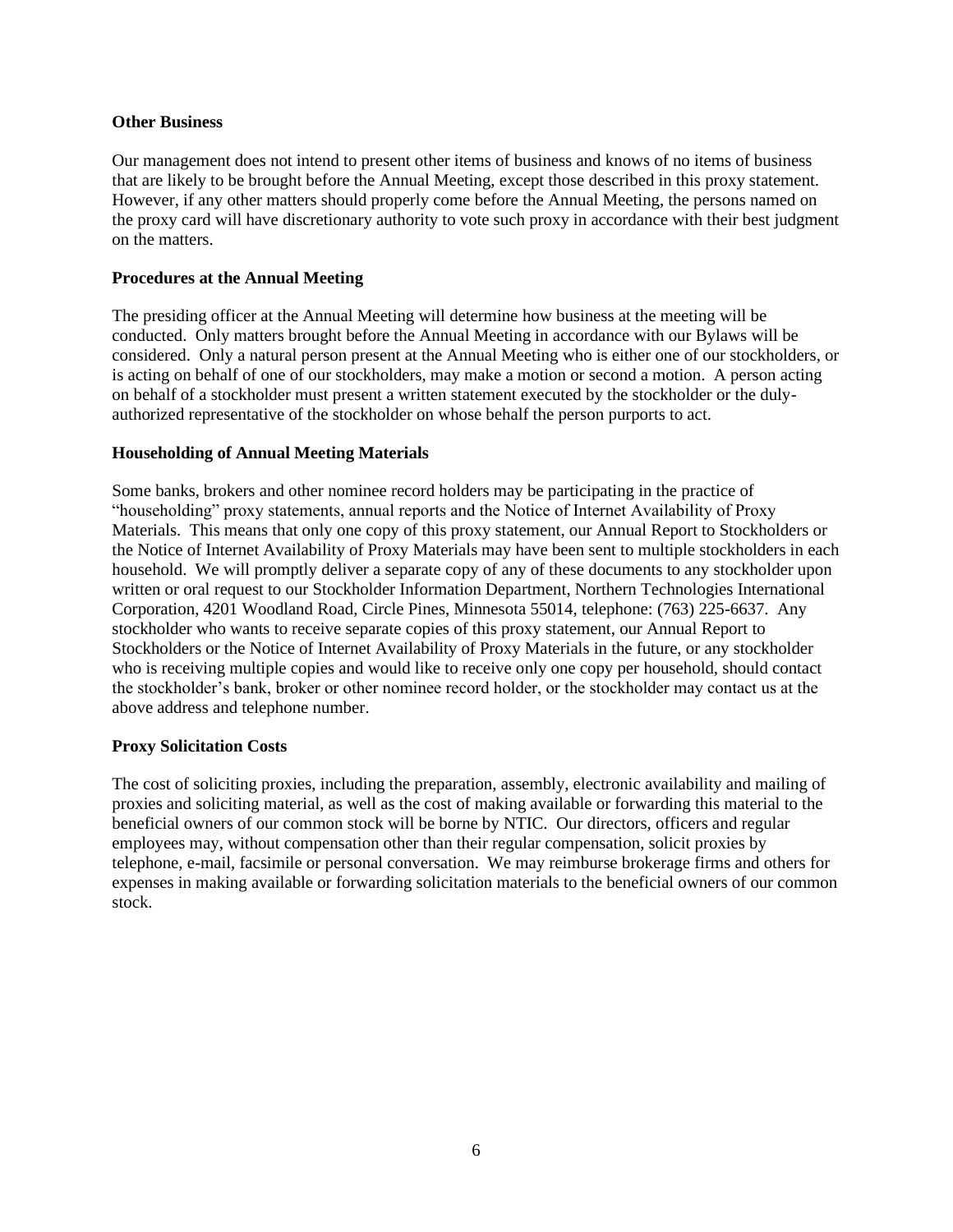#### **PROPOSAL ONE—ELECTION OF DIRECTORS**

#### <span id="page-12-1"></span><span id="page-12-0"></span>**Number of Directors**

Our Bylaws provide that the Board of Directors will consist of at least one member or such other number as may be determined by the Board of Directors from time to time or by the stockholders at an annual meeting. The Board of Directors has fixed the number of directors at seven.

#### <span id="page-12-2"></span>**Nominees for Director**

The Board of Directors has nominated the following seven individuals to serve as our directors until the next annual meeting of stockholders or until their successors are elected and qualified. All of the nominees named below are current members of the Board of Directors.

- 
- 
- 
- G. Patrick Lynch
- Barbara D. Colwell Ramani Narayan, Ph.D.
- Soo-Keong Koh Richard J. Nigon
- Sunggyu Lee, Ph.D. Konstantin von Falkenhausen

Proxies can only be voted for the number of persons named as nominees in this proxy statement, which is seven.

#### <span id="page-12-3"></span>**Information about Current Directors and Board Nominees**

The following table sets forth as of November 15, 2018 the name, age and principal occupation of each current director and each individual who has been nominated by the Board of Directors to serve as a director of our company, as well as how long each individual has served as a director of NTIC.

| Age | <b>Principal Occupation</b>                        | <b>Director</b><br><b>Since</b> |
|-----|----------------------------------------------------|---------------------------------|
| 73  | Director of NTIC and Certain Other Companies and   | 2013                            |
|     | Organizations                                      |                                 |
| 67  | Managing Director of EcoSave Pte Ltd.              | 2008                            |
| 66  | Russ Ohio Research Scholar in Syngas Utilization   | 2004                            |
|     | and Professor of Chemical and Biomolecular         |                                 |
|     | Engineering at Ohio University                     |                                 |
| 51  | President and Chief Executive Officer of NTIC      | 2004                            |
| 69  | Distinguished Professor in the Department of       | 2004                            |
|     | Chemical Engineering & Materials Science at        |                                 |
|     | Michigan State University                          |                                 |
| 70  | Senior Vice President of Cedar Point Capital, Inc. | 2010                            |
| 51  | Partner of B Capital Partners AG                   | 2012                            |
|     |                                                    |                                 |

(1) Member of the Audit Committee

(2) Member of the Nominating and Corporate Governance Committee

(3) Member of the Compensation Committee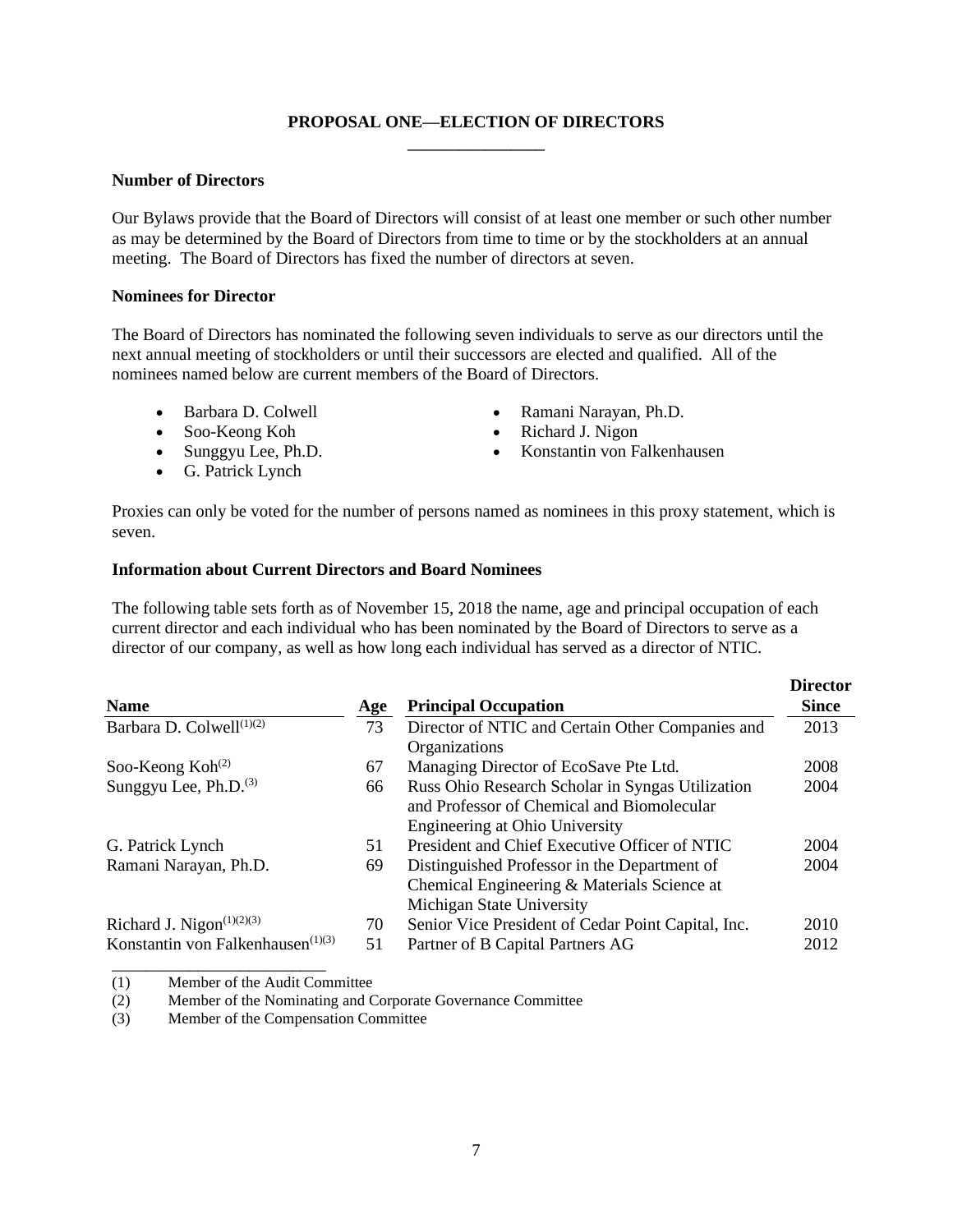#### <span id="page-13-0"></span>**Additional Information about Current Directors and Board Nominees**

The following paragraphs provide information about each current director and nominee for director, including all positions he or she holds, his or her principal occupation and business experience for the past five years, and the names of other publicly-held companies of which the director or nominee currently serves as a director or has served as a director during the past five years. We believe that all of our directors and nominees display personal and professional integrity; satisfactory levels of education and/or business experience; broad-based business acumen; an appropriate level of understanding of our business and its industry and other industries relevant to our business; the ability and willingness to devote adequate time to the work of the Board of Directors and its committees; a fit of skills and personality with those of our other directors that helps build a board that is effective, collegial and responsive to the needs of our company; strategic thinking and a willingness to share ideas; a diversity of experiences, expertise and background; and the ability to represent the interests of all of our stockholders. The information presented below regarding each director and nominee also sets forth specific experience, qualifications, attributes and skills that led the Board of Directors to the conclusion that such individual should serve as a director in light of our business and structure.

*Barbara D. Colwell* has been a director of NTIC since November 2013. Ms. Colwell is a member of the board of directors or advisory board of several non-profit organizations and private and mutual companies, including most notably, the Publishers Clearing House, LLC, Triumph Oil & Gas Operating Company, LLC, IPTAR (Institute for Psychoanalytic Training and Research), the Belizean Grove and Mutual Trust Life Insurance. We believe Ms. Colwell's qualifications to sit on the Board of Directors include her current and prior experience on the boards of directors of other organizations and companies and, in particular, her experience serving on the audit committee, governance committee and compensation committee of Publishers Clearing House, LLC, as well as her former experience serving on the audit committee and compensation committee of Mutual Trust Financial Group.

*Soo-Keong Koh* has been a director of NTIC since May 2008. Mr. Koh is the Managing Director of Ecosave Pte Ltd., a company whose business is focused on environmental biotech and energy conservation technologies, a position he has held since April 2007. From January 1986 to April 2007, Mr. Koh served as Chief Executive Officer and President of Toll Asia Pte Ltd formerly SembCorp Logistics Ltd (SembLog), a Singapore public listed company, which was acquired by Toll in May 2006. Mr. Koh has over 20 years of experience in the logistics industry. Mr. Koh holds a Bachelor of Engineering, a Master of Business Administration and a Postgraduate Diploma in Business Law from the University of Singapore (now known as the National University of Singapore). We believe Mr. Koh's qualifications to sit on the Board of Directors include his experience on other public company boards of directors and his significant executive experience with companies including those focused on environmental awareness, which has become a focus of NTIC during the past several years, especially in light of NTIC's Natur-Tec® bioplastics business. Mr. Koh's previous board of director experience is helpful in guiding NTIC with respect to corporate governance matters, particularly in his role as Chair of the Nominating and Corporate Governance Committee. Additionally, Mr. Koh has specific executive experience with companies located in Asia, which is where several of NTIC's joint ventures and NTIC's Chinese subsidiary are located.

*Sunggyu Lee, Ph.D.* was elected a director of NTIC in January 2004. Dr. Lee is a Russ Ohio Research Scholar in Syngas Utilization and Professor of Chemical and Biomolecular Engineering, Ohio University, Athens, Ohio. Previously, he held positions of Professor of Chemical and Biologic Engineering, Missouri University of Science and Technology, Rolla, Missouri from 2005 to 2010, C.W. LaPierre Professor and Chairman of Chemical Engineering at University of Missouri-Columbia from 1997 to 2005, and Robert Iredell Professor and Head of Chemical Engineering Department at the University of Akron, Akron, Ohio from 1988 to 1996. He has authored 12 books and over 550 archival publications and received 35 U.S.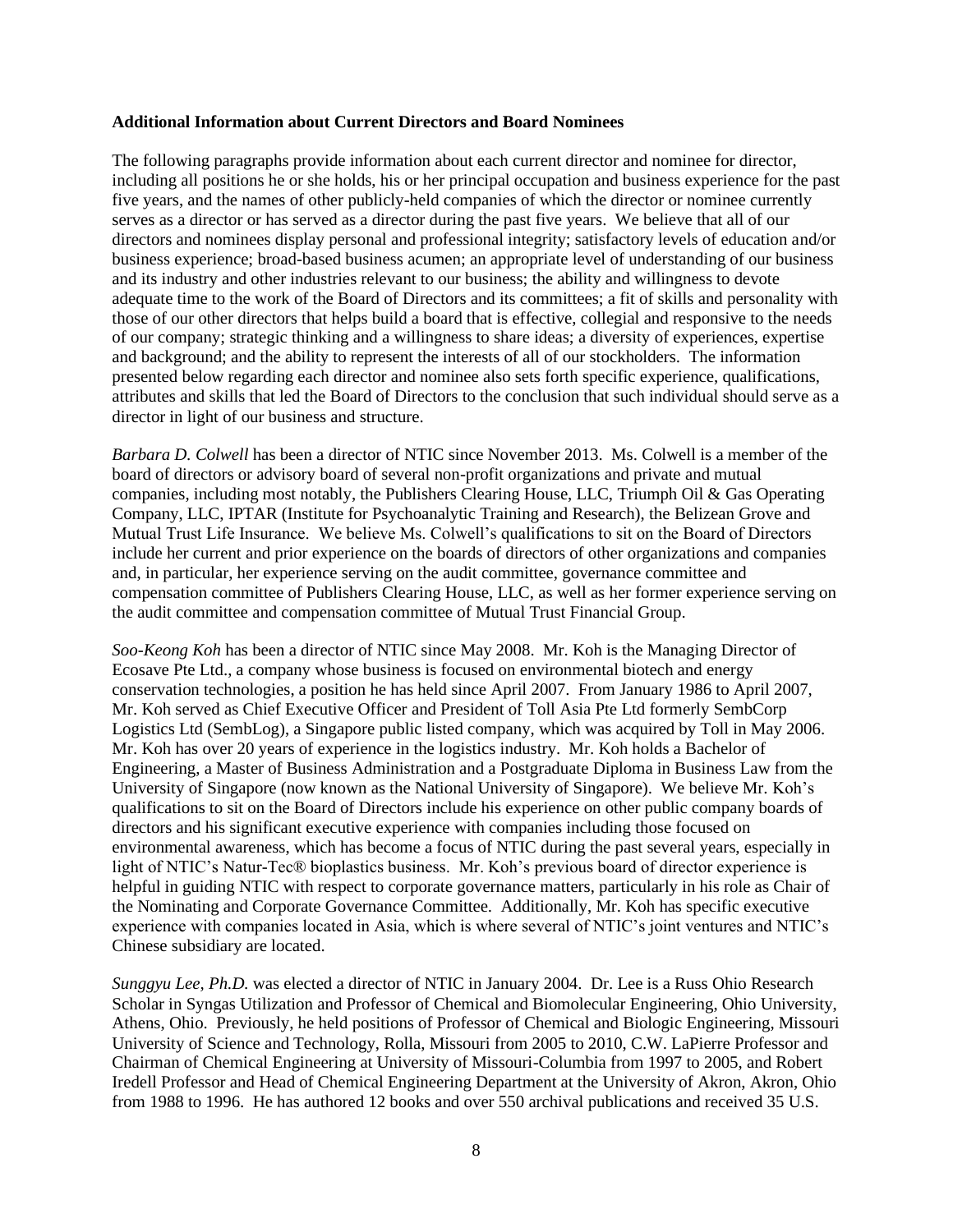patents in a variety of chemical and polymer processes and products. He is currently serving as Editor of Encyclopedia of Chemical Processing, Taylor & Francis, New York, New York and also as Book Series Editor of Green Chemistry and Chemical Engineering, CRC Press, Boca Raton, Florida. Throughout his career, he has served as consultant and technical advisor to a number of national and international companies in the fields of polymers, petrochemicals and energy. He received his Ph.D. from Case Western Reserve University, Cleveland, Ohio in 1980. We believe Dr. Lee's qualifications to sit on the Board of Directors include his significant technical and industrial expertise with chemical and polymer processes and products. Such expertise is particularly helpful with respect to assessing and operating NTIC's Natur-Tec® bioplastics business.

*G. Patrick Lynch*, an employee of NTIC since 1995, has been President since July 2005 and Chief Executive Officer since January 2006 and was appointed a director of NTIC in February 2004. Mr. Lynch served as President of North American Operations of NTIC from May 2004 to July 2005. Prior to May 2004, Mr. Lynch held various positions with NTIC, including Vice President of Strategic Planning, Corporate Secretary and Project Manager. Mr. Lynch is also an officer and director of Inter Alia Holding Company, which is a significant stockholder of NTIC. Prior to joining NTIC, Mr. Lynch held positions in sales management for Fuji Electric Co., Ltd. in Tokyo, Japan, and programming project management for BMW AG in Munich, Germany. Mr. Lynch received a Master of Business Administration degree from the University of Michigan Ross School of Business. We believe Mr. Lynch's qualifications to sit on the Board of Directors include his depth of knowledge of our company and its day-to-day operations in light of his position as Chief Executive Officer of NTIC, as well as his affiliation with a significant stockholder of NTIC, which the Board of Directors believes generally helps align management's interests with those of our stockholders.

*Ramani Narayan, Ph.D.* has been a director of NTIC since November 2004. He is a Distinguished Professor at Michigan State University in the Department of Chemical Engineering & Materials Science, where he has 200+ refereed publications in leading journals to his credit, 19 patents, edited three books and one expert dossier in the area of bio-based polymeric materials. His research encompasses design and engineering of sustainable, biobased produFrederic W. Cook & Co., Inc." cts, biodegradable plastics and polymers, biofiber reinforced composites, reactive extrusion polymerization and processing, studies in plastic end-of-life options like biodegradation and composting. He conducts carbon footprint calculations for plastics and products. He also performs LCA (Life Cycle Assessment) for reporting a product's environmental footprint. He serves as Scientific Chair of the Biodegradable Products Institute (BPI), North America. He served on the Technical Advisory Board of Tate & Lyle. He served on the Board of Directors of ASTM International, an international standards setting organization and was the founding Chair of the committee on Environmentally Degradable Plastics and Biobased Products (D20.96) and the Plastics Terminology Committee (D20.92). Dr. Narayan is also the technical expert for the United States on ISO (International Standards Organization) TC 61 on Plastics—specifically for Terminology, Biobased and Biodegradable Plastics. He has won numerous awards, including the Named MSU University Distinguished Professor in 2007; the Governors University Award for commercialization excellence; Michigan State University Distinguished Faculty Award, 2006, 2005 Withrow Distinguished Scholar award, Fulbright Distinguished Lectureship Chair in Science & Technology Management & Commercialization (University of Lisbon; Portugal); First recipient of the William N. Findley Award, The James Hammer Memorial Lifetime Achievement Award, and Research and Commercialization Award sponsored by ICI Americas, Inc. & the National Corn Growers Association. We believe Dr. Narayan's qualifications to sit on the Board of Directors include his significant technical expertise in the bioplastics area which has been helpful to NTIC's management in assessing and operating NTIC's Natur-Tec® bioplastics business.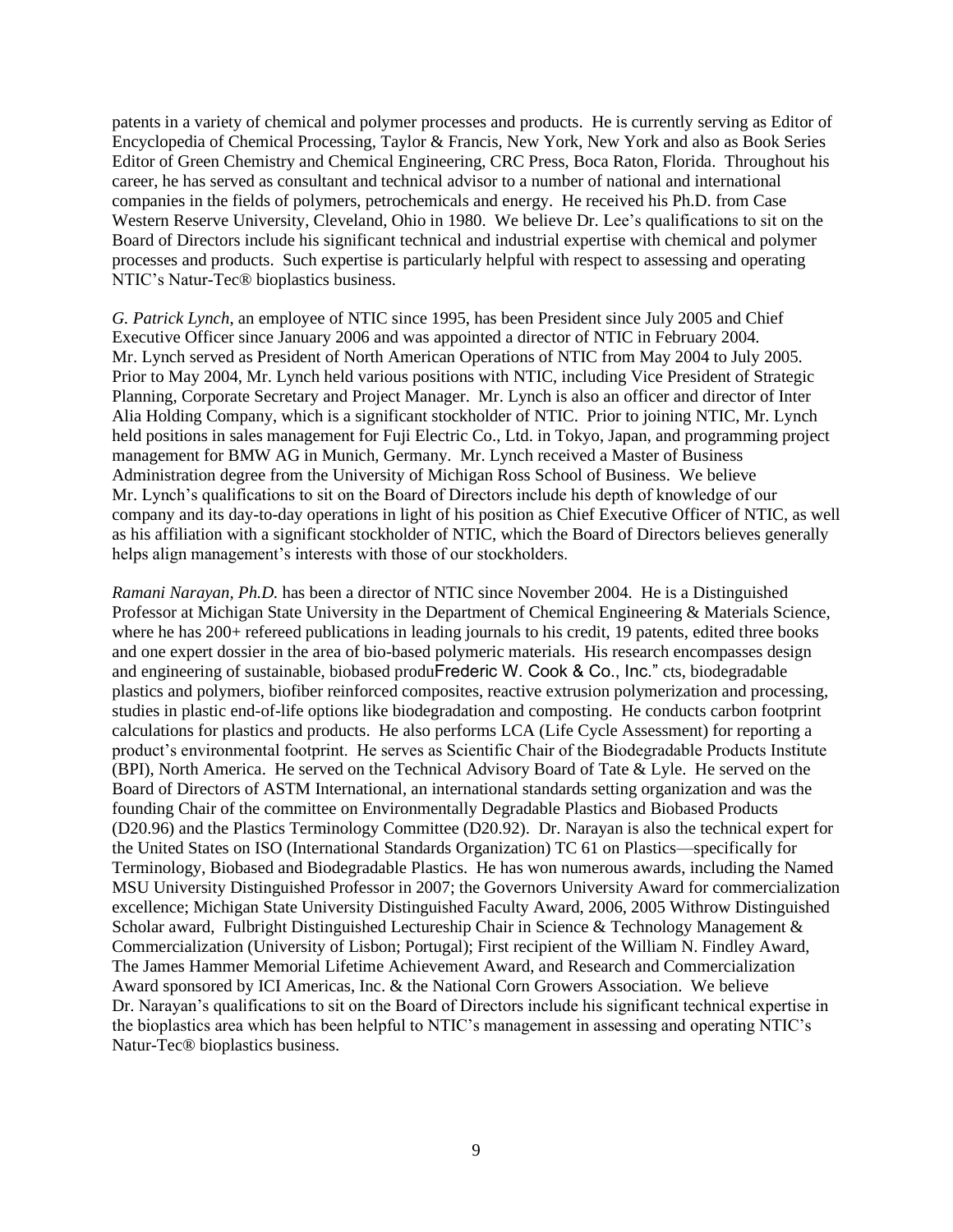*Richard J. Nigon* has been a director of NTIC since February 2010 and non-executive Chairman of the Board since November 2012. Mr. Nigon is the Senior Vice President of Cedar Point Capital, Inc., a private company that raises capital for early stage companies. From February 2001 until May 2007, Mr. Nigon was a Director of Equity Corporate Finance for Miller Johnson Steichen Kinnard (MJSK), a privately held investment firm. In December 2006, MJSK was acquired by Stifel Nicolaus, and Mr. Nigon was a Managing Director of Private Placements at Stifel Nicolaus. From February 2000 to February 2001, Mr. Nigon served as the Chief Financial Officer of Dantis, Inc., a web hosting company. Prior to joining Dantis, Mr. Nigon was employed by Ernst & Young, LLP from 1970 to 2000, where he served as a partner from 1981 to 2000. While at Ernst & Young, Mr. Nigon served as the Director of Ernst & Young's Twin Cities Entrepreneurial Services Group and was the coordinating partner on several publicly-traded companies in the consumer retailing and manufacturing sectors. Mr. Nigon also currently serves as President of NorthStar Education Finance, Inc., a non-profit organization formed to foster, aid, encourage and assist the pursuit of higher education. In addition to NTIC, Mr. Nigon also serves on the board of directors of Tactile Systems Technology, Inc. and as chairperson of its audit committee, on the board of directors of Celcuity Inc. and as chairperson of its audit committee and serves on the board of directors of a number of privately-held companies. Mr. Nigon previously served on the board of directors of Virtual Radiologic Corporation and Vascular Solutions, Inc. until its acquisition by Teleflex Incorporated in February 2017. Through his 30 years of service at Ernst & Young, LLP, Mr. Nigon brings to NTIC's Board of Directors, and in particular the Audit Committee, extensive public accounting and auditing experience. The Board of Directors believes Mr. Nigon's strong background in financial controls and reporting, financial management, financial analysis and Securities and Exchange Commission reporting requirements is critical to the Board's oversight responsibilities. In addition, Mr. Nigon's strategic planning expertise and other experiences gained through his management and leadership roles at private investment firms that have invested in early stage companies, is helpful to the Board of Directors in assessing and operating NTIC's newer businesses.

*Konstantin von Falkenhausen* has been a director of NTIC since November 2012. Mr. von Falkenhausen is currently a Partner of B Capital Partners AG, an independent investment advisory boutique focused on infrastructure, public private partnerships and clean energy. In this capacity, since April 2018, Mr. von Falkenhausen has been a Director of the general partner of the B Capital Energy Transition Infrastructure Fund SICAV-SIF, an investment fund registered with the Luxembourg financial authorities CSSF. From February 2004 to March 2008, Mr. von Falkenhausen served as a Partner of capiton AG, a private equity firm. From March 2003 to February 2004, he served as interim Chief Financial Officer of Neon Products GmbH, a privately held neon lighting company. From May 1999 to February 2003, Mr. von Falkenhausen served as an investment manager of West Private Equity Ltd. and an investment director of its German affiliate West Private Capital GmbH. Prior to May 1999, Mr. von Falkenhausen served in several positions with BankBoston Robertson Stephens International Ltd., an investment banking firm. Mr. von Falkenhausen is a citizen of Germany. He has a Master's degree in economics (lic. oec) from the University of Fribourg (Switzerland) and a Masters of Business Administration from the University of Chicago. We believe Mr. von Falkenhausen's qualifications to sit on the Board of Directors include his experience with several private investment and equity firms that have invested in early stage companies, which the Board of Directors believes is helpful in assessing and operating NTIC's newer businesses, and his financial expertise, which the Board of Directors believes is helpful in analyzing NTIC's financial performance.

## <span id="page-15-0"></span>**Board Recommendation**

The Board of Directors unanimously recommends a vote **FOR** the election of all of the seven nominees named above.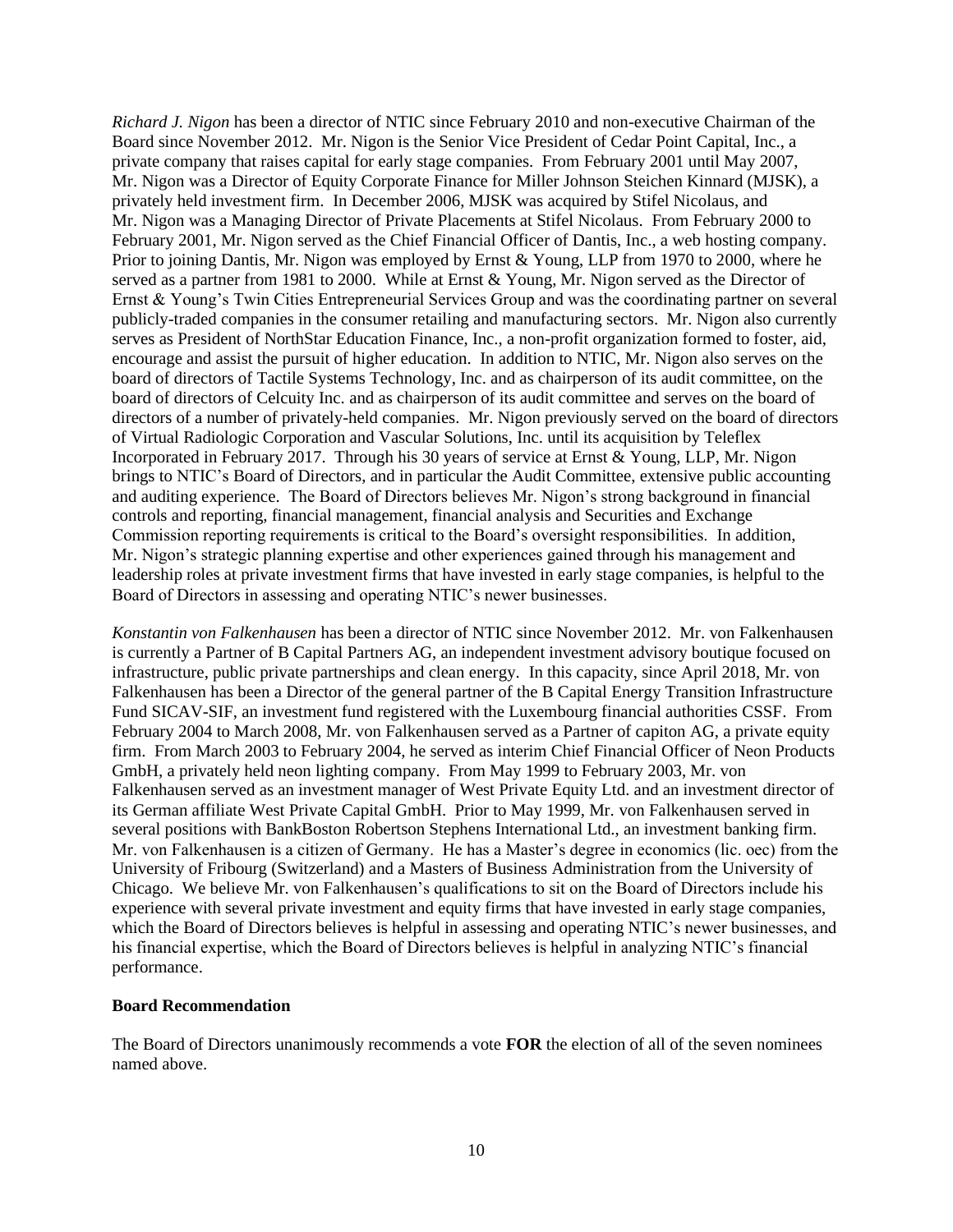If prior to the Annual Meeting, the Board of Directors should learn that any nominee will be unable to serve for any reason, the proxies that otherwise would have been voted for this nominee will be voted for a substitute nominee as selected by the Board. Alternatively, the proxies, at the Board's discretion, may be voted for that fewer number of nominees as results from the inability of any nominee to serve. The Board of Directors has no reason to believe that any of the nominees will be unable to serve.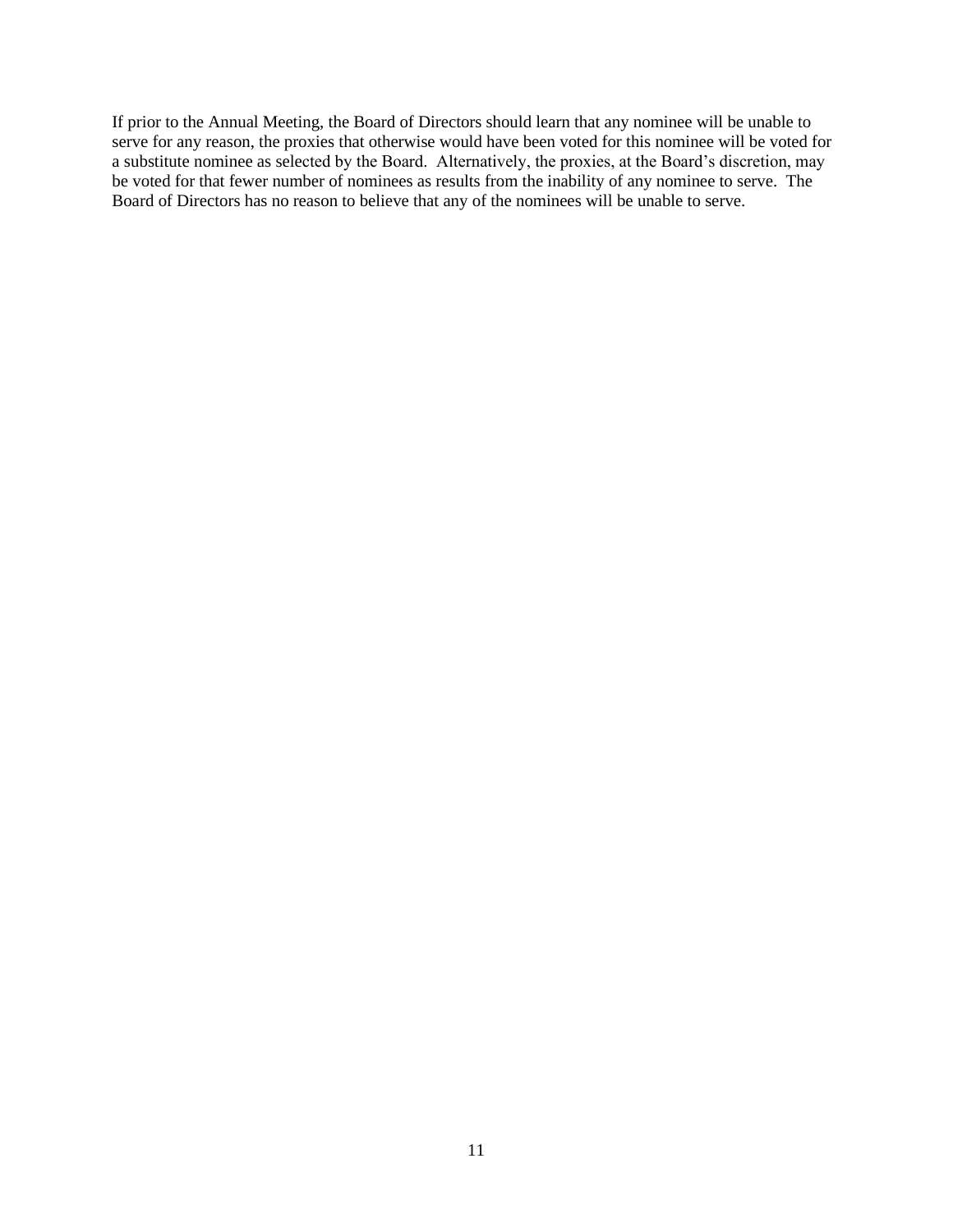## <span id="page-17-0"></span>**PROPOSAL TWO— APPROVAL OF NORTHERN TECHNOLOGIES INTERNATIONAL CORPORATION 2019 STOCK INCENTIVE PLAN**

#### <span id="page-17-1"></span>**Background**

On November 16, 2018, the Board of Directors, upon recommendation of the Compensation Committee, approved the Northern Technologies International Corporation 2019 Stock Incentive Plan (referred to in this section as the "2019 plan" or the "plan"), subject to approval by our stockholders at the Annual Meeting. The purpose of the 2019 plan is to advance the interests of NTIC and our stockholders by enabling us to attract and retain qualified individuals to perform services, provide incentive compensation for such individuals in a form that is linked to the growth and profitability of our company and increases in stockholder value, and provide opportunities for equity participation that align the interests of recipients with those of our stockholders.

If our stockholders approve the 2019 plan, it will replace the Northern Technologies International Corporation Amended and Restated 2007 Stock Incentive Plan (referred to as the "2007 plan"), with the remaining shares available for grant under the 2007 plan rolling over into the 2019 plan, and no new awards will be granted under the 2007 plan. The terms of the 2007 plan, as applicable, will continue to govern awards outstanding under the 2007 plan, until exercised, expired, paid or otherwise terminated or canceled. Other than the 2007 plan, we have no other equity compensation plans under which equity awards can be granted.

Subject to adjustment, the maximum number of shares of our common stock to be authorized for issuance under the 2019 plan is 400,000 shares, plus (i) shares of our common stock available for issuance under the 2007 plan as of the date of stockholder approval of the 2019 plan, but not subject to outstanding awards and (ii) shares subject to awards outstanding under the 2007 plan as of the date of stockholder approval of the 2019 plan that are subsequently forfeited or cancelled or expire or otherwise terminate without the issuance of such shares (which may otherwise be returned and available for grant under the terms of the 2007 plan and 2019 plan).

The Board of Directors is asking our stockholders to approve the 2019 plan in order to qualify stock options for treatment as incentive stock options for purposes of Section 422 of the Internal Revenue Code of 1986, as amended, or Code. In addition, the Listing Rules of the Nasdaq Stock Market require stockholder approval of the 2019 plan. If our stockholders do not approve the 2019 plan, the 2007 plan will remain in effect until it terminates in accordance with its terms.

The 2019 plan allows us to award eligible recipients the following awards:

- options to purchase shares of our common stock that qualify as "incentive stock options" within the meaning of Section 422 of the Code (referred to as "incentive options");
- options to purchase shares of our common stock that do not qualify as incentive options (referred to as "non-statutory options");
- rights to receive a payment from us, in the form of shares of our common stock, cash or a combination of both, equal to the difference between the fair market value of one or more shares of our common stock and a specified exercise price of such shares (referred to as "stock appreciation rights" or "SARs");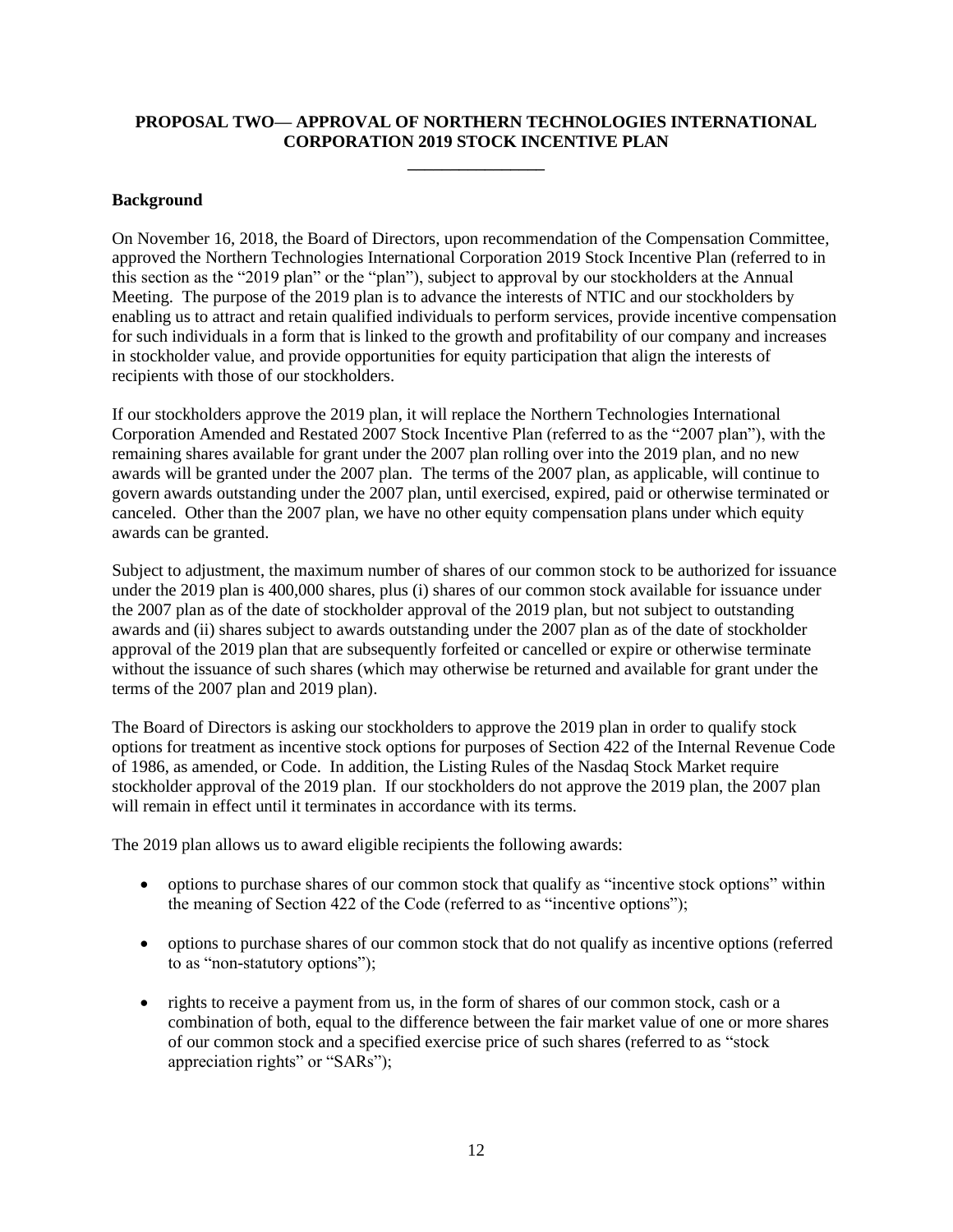- shares of our common stock that are subject to certain for feiture and transferability restrictions (referred to as "restricted stock awards");
- rights to receive the fair market value of one or more shares of our common stock, payable in cash, shares of our common stock, or a combination of both, the payment, issuance, retention and/or vesting of which is subject to the satisfaction of specified conditions, which may include achievement of specified objectives (referred to as "restricted stock unit awards" or "RSUs");
- rights to receive an amount of cash, a number of shares of our common stock, or a combination of both, contingent upon achievement of specified objectives during a specified period (referred to as "performance awards"); and
- other stock-based awards.

In the following discussion, we refer to both incentive options and non-statutory options as "options," and to options, stock appreciation rights, restricted stock awards, restricted stock units, performance awards and other stock based awards as "incentive awards."

# <span id="page-18-0"></span>**Reasons Why You Should Vote in Favor of the Approval of the Northern Technologies International Corporation 2019 Stock Incentive Plan**

The Board of Directors recommends a vote for the approval of the 2019 plan, because the Board of Directors believes the 2019 plan is in the best interests of our company and our stockholders for the following reasons:

- *Aligns directors, employee and stockholder interests*. We currently provide long-term incentives primarily in the form of stock option grants to our non-employee directors, executive officers and other key employees. We believe that our stock-based compensation programs help align the interests of our directors, executive officers and other key employees with our stockholders. We believe that our long-term stock-based incentives help promote long-term retention of our employees and encourage ownership of our common stock. If the 2019 plan is approved, we will be able to maintain our means of aligning the interests of our directors, executive officers and other key employees with the interests of our stockholders.
- *Attracts and retains talent*. Talented, motivated and effective directors, executives and employees are essential to executing our business strategies. Stock-based and annual cash incentive compensation has been an important component of total compensation at our company for many years because such compensation enables us to effectively recruit executives and other employees while encouraging them to act and think like owners of our company. If the 2019 plan is approved, we believe we will maintain our ability to offer competitive compensation packages to both retain our best performers and attract new talent.
- *Supports our pay-for-performance philosophy*. We believe that stock-based compensation, by its very nature, is performance-based compensation. We use incentive compensation to help reinforce desired financial and other business results to our executives and to motivate them to make decisions to produce those results.
- *Avoids disruption in our compensation programs*. The approval of 2019 plan by our stockholders is critical because there may be an insufficient number of shares of our common stock available for issuance under the currently existing Northern Technologies International Corporation Amended and Restated 2007 Stock Incentive Plan to cover anticipated future grants during the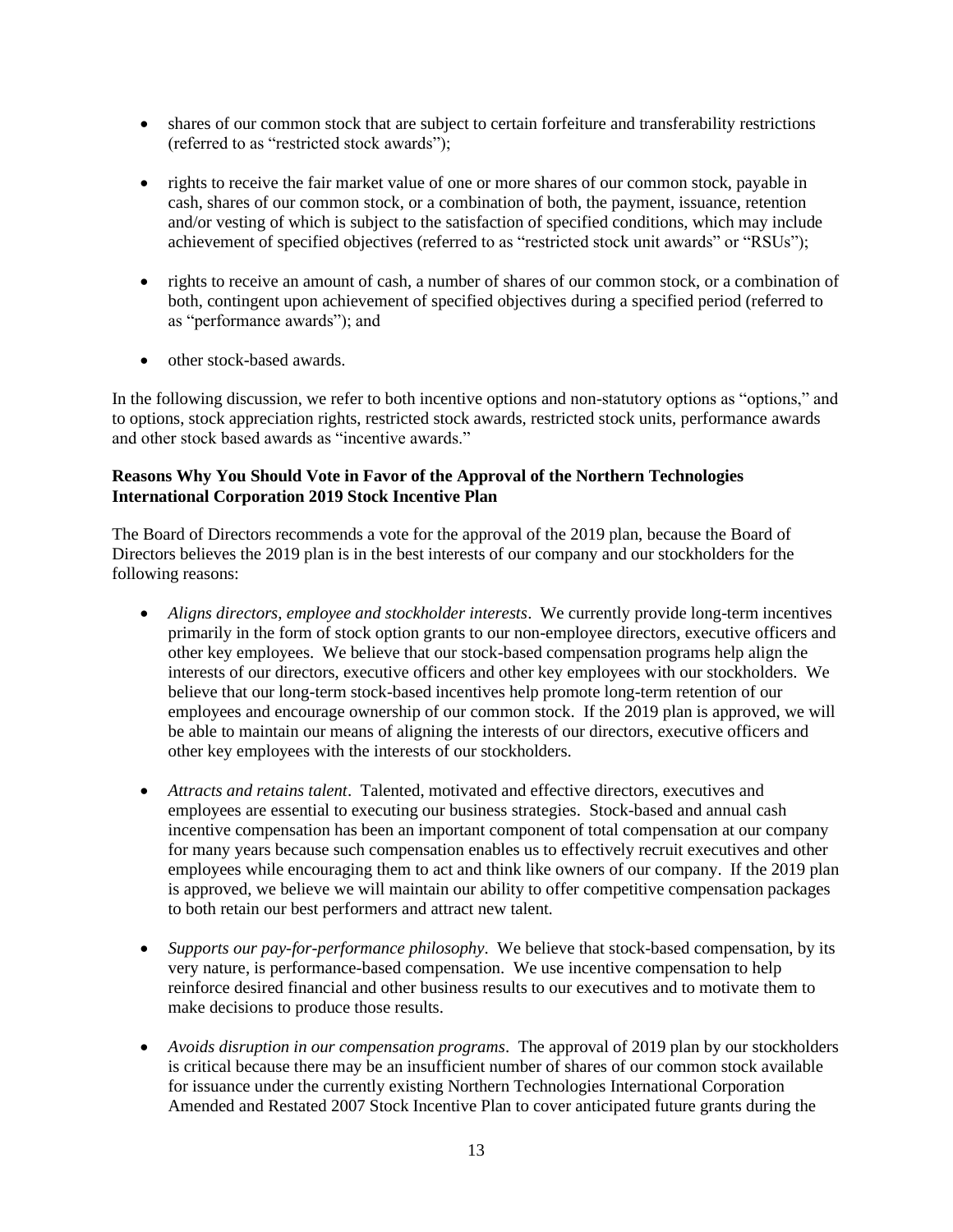next year or so. If the 2019 plan is approved, we will not have to restructure our existing compensation programs for reasons that are not directly related to the achievement of our financial and other business objectives. To remain competitive without stock-based compensation arrangements, it likely will be necessary to replace components of compensation previously awarded in equity with cash or with other instruments that may not necessarily align director, executive officer and employee interests with those of our stockholders as well as stockbased awards do. Additionally, replacing equity with cash will increase cash compensation expense and use cash that would be better utilized toward other strategic purposes, such as research and development and advancing our new businesses.

• *Protects stockholder interests and embraces sound stock-based compensation practices*. As described in more detail below under "*Summary of Sound Governance Features of the 2019 Plan*," the 2019 plan includes a number of features that are consistent with the interests of our stockholders and sound corporate governance practices.

#### <span id="page-19-0"></span>**Summary of Sound Governance Features of the 2019 Plan**

The Board of Directors and Compensation Committee believe that the 2019 plan contains several features that are consistent with the interests of our stockholders and sound corporate governance practices, including the following:

- *No automatic share replenishment or "evergreen" provision*. The number of shares of our common stock available for issuance under the 2019 plan is fixed and will not adjust based upon the number of outstanding shares of our common stock. If our stockholders approve the 2019 plan, we currently expect the number of shares authorized for issuance under the 2019 plan will last between three to four years, at which time we expect to ask our stockholders to approve an additional share authorization.
- *Will not be excessively dilutive to our stockholders*. As described in more detail below under "—*Background for Shares Authorized for Issuance Under the 2019 Plan,*" we believe that the number of shares authorized for issuance under the 2019 plan is appropriate and not excessively dilutive to our stockholders.
- *Limit on number of "full value" awards*. No more than 200,000 of the shares authorized for issuance under the 2019 plan may be issued pursuant to "full value" awards, which are awards other than stock options or SARs that are settled by the issuance of shares of our common stock.
- *No liberal share counting or "recycling" of shares from exercised stock options, SARs or other stock-based awards.* Shares withheld to satisfy tax withholding obligations on awards or to pay the exercise price of stock options, SARs or other stock-based awards and any shares not issued or delivered as a result of a "net exercise" of a stock option will not become available for issuance as future award grants under the 2019 plan. In addition, shares purchased by us on the open market using proceeds from the exercise of stock options or other awards will not become available for issuance as future award grants under the 2019 plan. The full number of shares subject to a SAR or other stock-based award that is settled by the issuance of shares will be counted against the shares authorized for issuance under the 2019 plan, regardless of the number of shares actually issued upon settlement of the SAR or other stock-based award.
- *No reload stock options or SARs*. The 2019 plan does not authorize reload stock options or SARs Reload stock options and SARs are awards that automatically provide for an additional grant of awards of the same type upon the exercise of the award.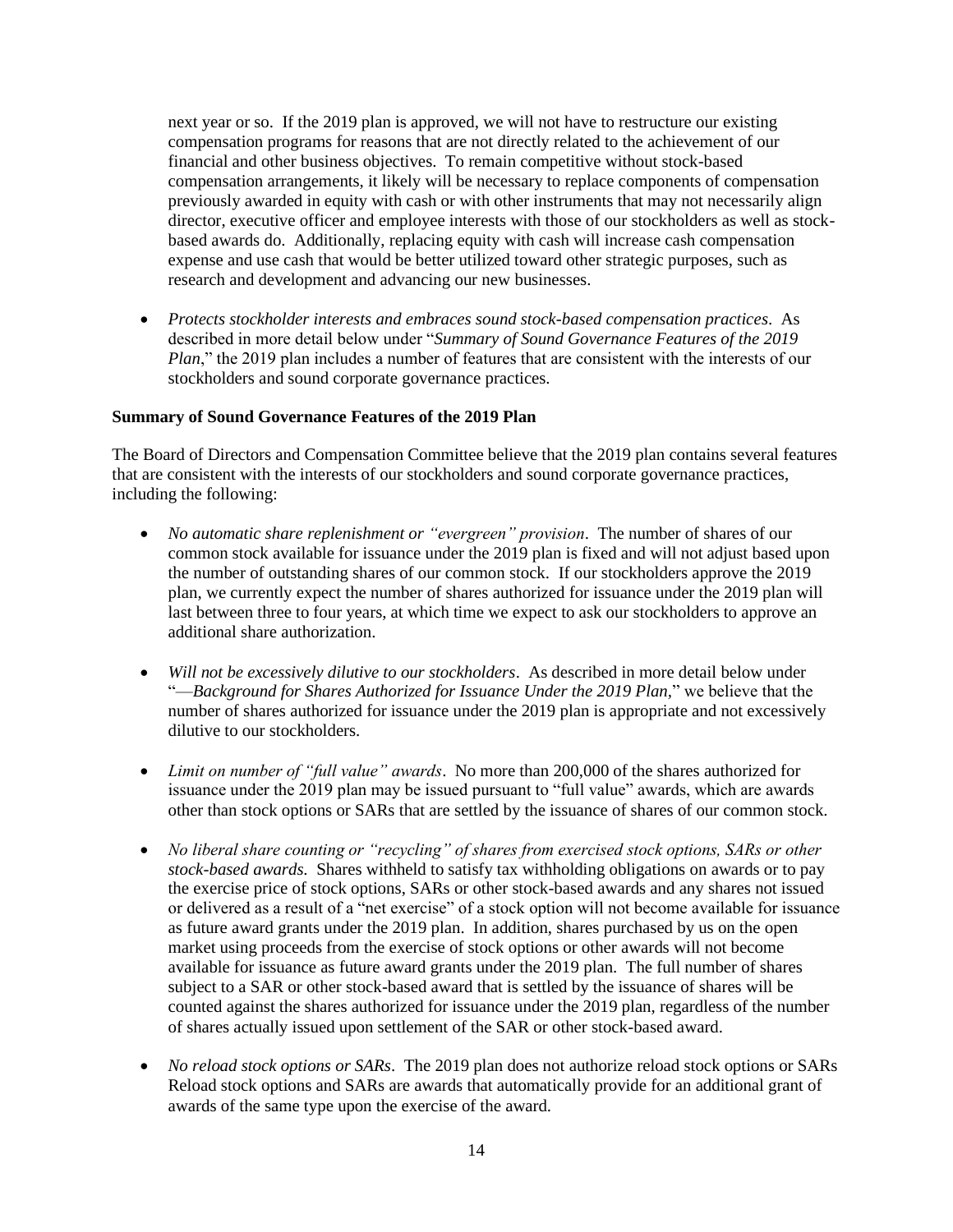- *Stock option and SAR exercise prices will not be lower than the fair market value on the grant date*. The 2019 plan prohibits granting stock options and SARs with exercise prices lower than 100% fair market value of a share of our common stock on the grant date (or 110% of the fair market value in the case of an incentive option and if the participant owns more than 10% of the total combined voting power of all classes of our stock), except in connection with certain mergers, consolidations, acquisitions of property or stock, reorganizations or other similar transactions.
- *No re-pricing of "underwater" stock options or SARs without stockholder approval*. The 2019 plan prohibits the re-pricing of outstanding stock options or SARs without stockholder approval, except in connection with certain corporate transactions, such as a recapitalization or stock split, as may be necessary in order to prevent dilution or enlargement of the rights of participants. The 2019 plan defines "re-pricing" broadly to include amendments or modifications to the terms of outstanding stock options or SARs to lower the exercise price, canceling "underwater" stock options or SARs in exchange for cash, replacement awards having a lower exercise price or other awards, or repurchasing "underwater" stock options or SARs and granting a new award.
- *Stock options, SARs and unvested performance awards are not entitled to dividend equivalent rights and no dividends will be paid on unvested awards*. Stock option, SAR and unvested performance award holders have no rights as stockholders with respect to the shares underlying their awards until such awards are exercised or vested and shares are issued. As a result, stock options, SARs and unvested performance awards under the 2019 plan have no dividend equivalent rights associated with them. In addition, no dividends will be paid on any unvested awards.
- *Stockholder approval is required for material revisions to the plan*. The 2019 plan requires stockholder approval of material revisions to the plan.
- *No "tax gross-ups"*. The 2019 plan does not provide for any tax gross-ups.
- *"Clawback"*. The 2019 plan contains certain "clawback" provisions that require a participant to reimburse NTIC for any awards received after an accounting restatement and allow the Compensation Committee under certain circumstances to terminate outstanding awards and require a participant to return to NTIC any shares received, any profits or any other economic value realized by the participant in connection with any awards or any shares issued upon the exercise or vesting of any awards. In addition, under the terms of the 2019 plan, all incentive awards are subject to our recently adopted clawback policy.
- *Limits on non-employee director awards*. The 2019 plan contains meaningful annual limits on the number of shares of common stock subject to awards granted to non-employee directors.
- *Members of the committee administering the plan are non-employee and independent directors*. Except with respect to the grant of awards under the plan, the 2019 plan will continue to be administered by the Compensation Committee, which is comprised of two or more members of the Board of Directors who are "non-employee directors" within the meaning of Rule 16b-3 under the Exchange Act and "independent directors" under the listing standards of the Nasdaq Stock Market, the rules and regulations of the SEC and applicable law.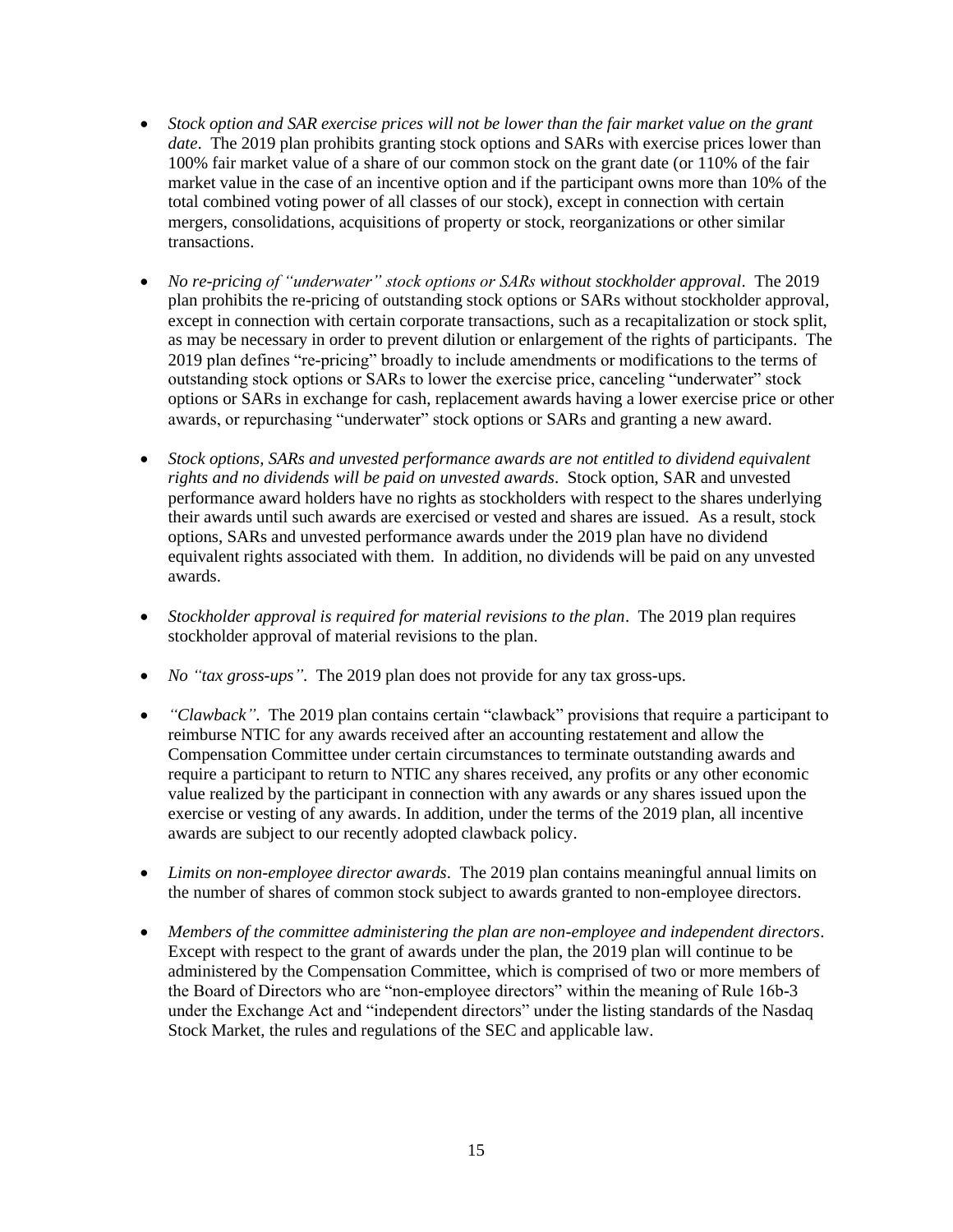#### **Background for Shares Authorized for Issuance under the 2019 Plan**

If the 2019 plan is approved, the maximum number of shares of common stock available for issuance under the 2019 plan will be equal to the sum of 400,000 shares, plus (i) shares of our common stock available for issuance under the 2007 plan as of the date of stockholder approval of the 2019 plan, but not subject to outstanding awards and (ii) shares subject to awards outstanding under the 2007 plan as of the date of stockholder approval of the 2019 plan that are subsequently forfeited or cancelled or expire or otherwise terminate without the issuance of such shares. As of November 15, 2018, 69,534 shares of our common stock were available for issuance under the 2007 plan, but not subject to outstanding awards, and 419,586 shares of our common stock were subject to outstanding awards under the 2007 plan.

In setting the number of shares of common stock available for issuance under the 2019 plan, the Board of Directors and Compensation Committee considered a number of factors, which are discussed further below, including:

- Shares available and total outstanding equity-based awards under the 2007 plan and how long the shares available are expected to last;
- Historical equity award granting practices, including our three-year average share usage rate (commonly referred to as "burn rate"); and
- Potential dilution and overhang.

*Shares Available and Outstanding Equity Awards under the 2007 Plan*. While the use of long-term incentives, in the form of equity awards, is an important part of our compensation program, we are mindful of our responsibility to our stockholders to exercise judgment in the granting of equity awards. In setting the number of shares available for issuance under the 2019 plan, the Board of Directors and Compensation Committee also considered shares available and total outstanding equity awards under the 2007 plan and how long the shares available under the 2007 plan are expected to last. To facilitate the approval of the 2019 plan, set forth below is certain information about our shares of common stock that may be issued under our equity compensation plans as of November 15, 2018.

As of November 15, 2018, we had 4,542,177 shares of common stock issued and outstanding. The market value of one share of common stock on November 15, 2018, as determined by reference to the closing price as reported on the Nasdaq Stock Market, was  $\frac{1}{2}$ .

As described in more detail in the table below, under the 2007 plan (and without giving effect to approval of the 2019 plan) as of November 15, 2018:

- 69,534 shares remained available for issuance under the 2007 plan;
- 419,586 shares were subject to outstanding stock options under the 2007 plan; and
- no full value or other incentive awards were outstanding under the 2007 plan.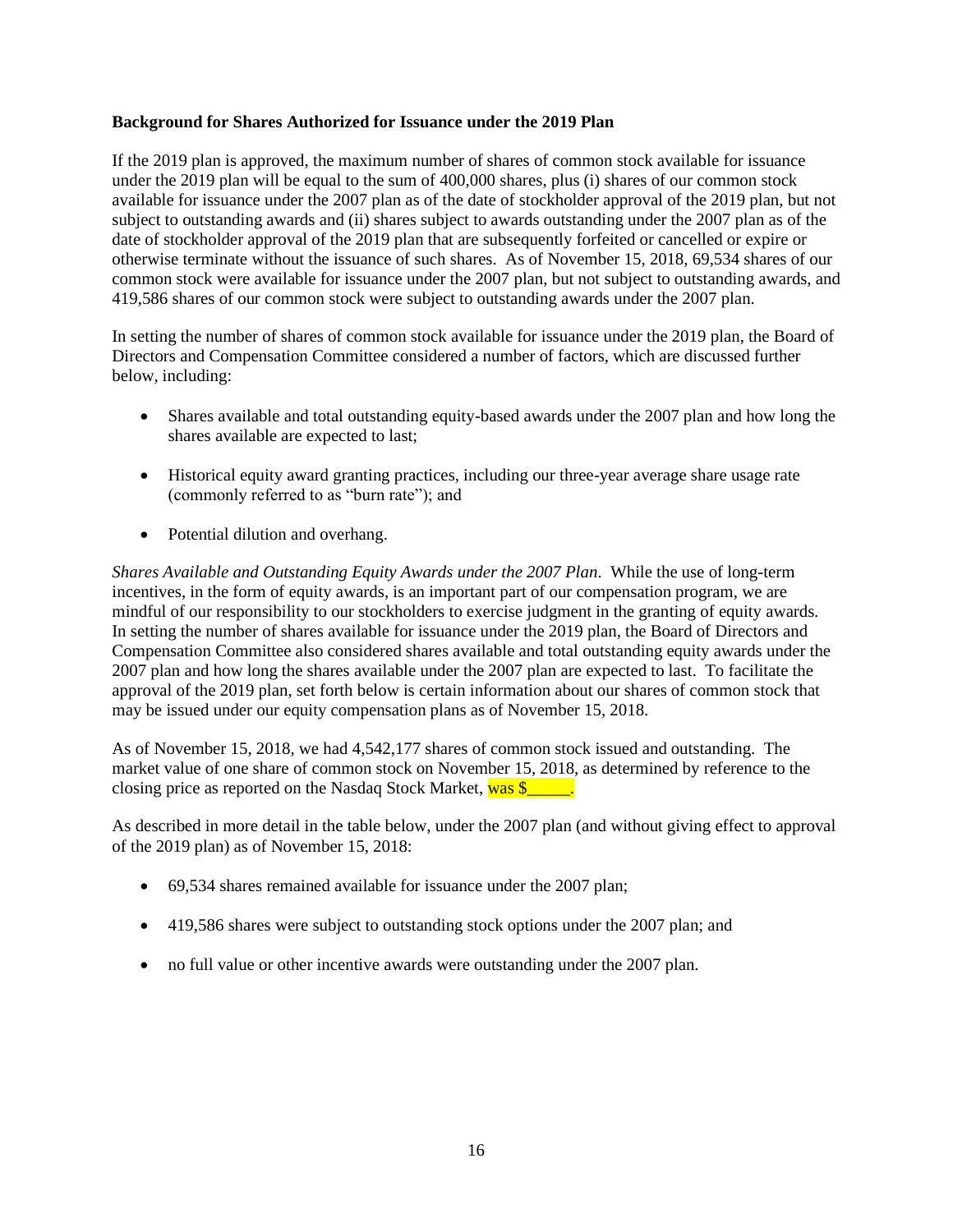*Historical Equity Award Granting Practices*. In setting the number of shares authorized for issuance under the 2019 plan, the Board of Directors and Compensation Committee also considered the historical number of equity awards granted under the 2007 plan in the past three full fiscal years. The following table sets forth information regarding awards granted and earned, and the annual burn rate for each of the last three fiscal years. The only equity awards granted under the 2007 plan during the past three fiscal years are stock options.

|                                                                        |         | <b>Fiscal 2018</b> Fiscal 2017 Fiscal 2016 |        |
|------------------------------------------------------------------------|---------|--------------------------------------------|--------|
| Stock options granted                                                  | 47.252  | 56.677                                     | 53.447 |
| Weighted average basic common shares outstanding<br>during fiscal year |         | 4,538,838 4,528,611 4,537,504              |        |
| Burn rate                                                              | $1.0\%$ | 1 25%                                      | 1.2%   |

The Board of Directors and Compensation Committee also considered our three-year average burn rate (2016 to 2018) of approximately 1.2%, which is lower than the industry thresholds established by certain major proxy advisory firms.

Based on historical granting practices and the recent trading price of our common stock, we expect the 2019 plan to cover awards for approximately three to four years.

*Potential Dilution and Overhang*. In setting the number of shares authorized for issuance under the 2019 plan, the Board of Directors and Compensation Committee also considered the potential dilution and overhang that would result by approval of the 2019 plan, including the policies of certain institutional investors and major proxy advisory firms.

Potential dilution is calculated as shown below:

| Potential dilution | $\overline{\phantom{0}}$<br>$\overline{\phantom{0}}$ | Total outstanding award shares divided by total number |  |
|--------------------|------------------------------------------------------|--------------------------------------------------------|--|
|                    |                                                      | of outstanding shares + total outstanding award shares |  |

Total outstanding award shares include shares to be issued on exercise or settlement of outstanding equity awards.

Potential overhang is calculated as shown below:

| Potential overhang | $=$ | Total potential award shares divided by total number of |
|--------------------|-----|---------------------------------------------------------|
|                    |     | outstanding shares + total outstanding award shares     |

Total potential award shares include shares underlying equity awards that may be made under the plan plus total outstanding award shares.

As of November 15, 2018, potential dilution was 8.5% and potential overhang was 9.9%. If the 2019 plan is approved, potential dilution will be 8.5% and potential overhang will be 17.9%.

#### <span id="page-22-0"></span>**Summary of the 2019 Plan**

The major features of the 2019 plan are summarized below. The summary is qualified in its entirety by reference to the full text of the 2019 plan, a copy of which may be obtained from us. A copy of the 2019 plan also has been filed electronically with the Securities and Exchange Commission, or SEC, as an appendix to this proxy statement, and is available through the SEC's website at https://www.sec.gov.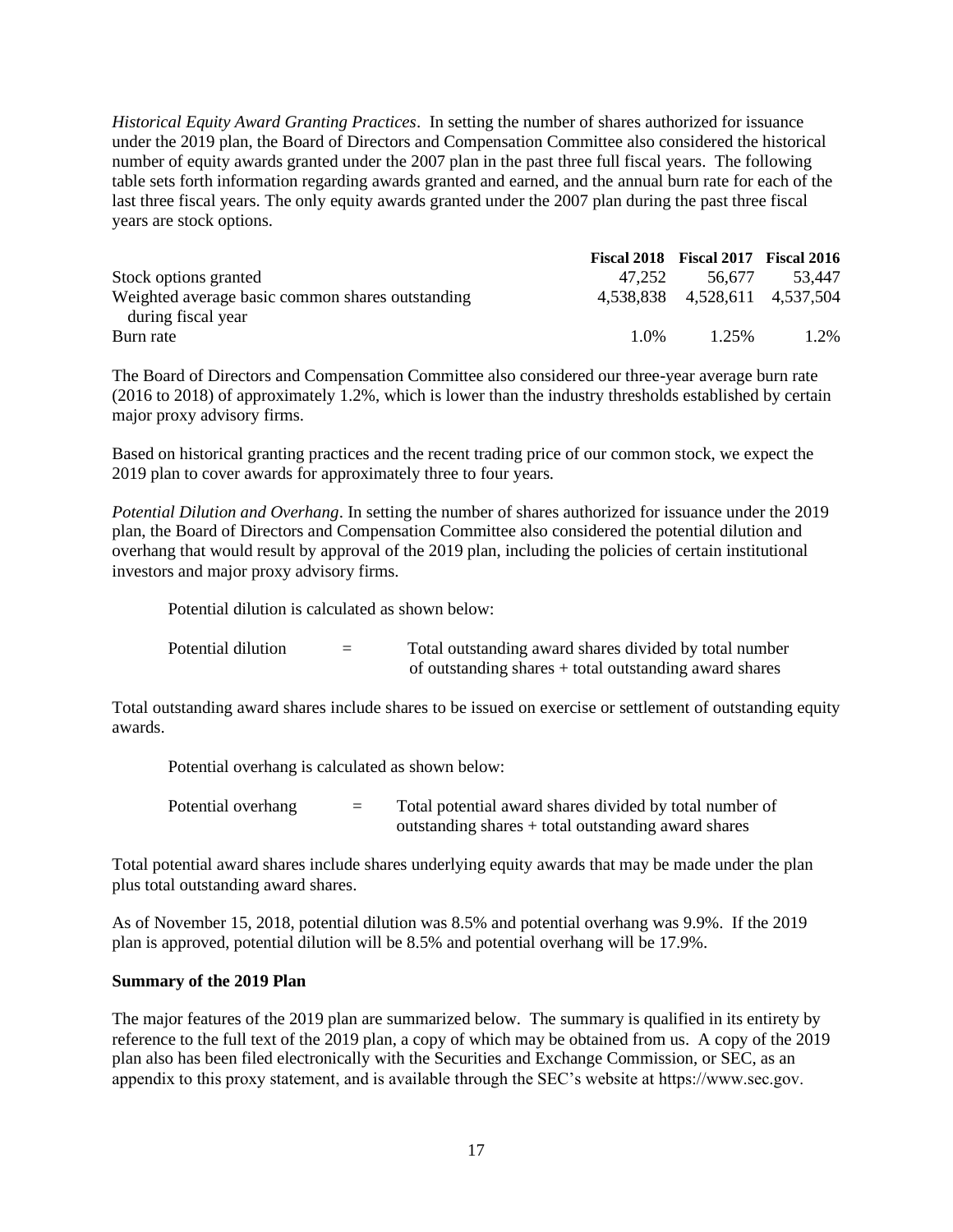*Purpose.* The purpose of the 2019 plan is to advance the interests of our company and its stockholders by enabling us to attract and retain qualified individuals through opportunities for equity participation in our company and to reward those individuals who contribute to the achievement of our economic objectives.

*Eligibility*. All employees (including officers and directors who are also employees), non-employee directors, consultants, advisors and independent contractors of Northern Technologies International Corporation or any subsidiary will be eligible to receive incentive awards under the 2019 plan. As of November 15, 2018, there were approximately 75 persons who would be eligible to receive awards under the 2019 plan. Although not necessarily indicative of future grants under the 2019 plan, 15 employees or 20% of the approximately 75 eligible recipients have been granted awards under our currently existing 2007 plan.

*Shares Available for Issuance*. The maximum number of shares of our common stock available for issuance under the 2019 plan is 400,000 plus the number of shares subject to awards outstanding under our currently existing 2007 plan as of the date of stockholder approval of the 2019 plan but only to the extent that such outstanding awards are forfeited, expire or otherwise terminate without the issuance of such shares. The number of shares available for issuance under the 2019 plan is subject to increase to the extent that we issue shares or incentive awards under the 2019 plan in connection with certain merger and acquisition transactions, or assume any plan in a merger or acquisition transaction. However, any available shares in an assumed plan may only be utilized to the extent permitted under the Listing Rules of the Nasdaq Stock Market.

Shares of our common stock that are issued under the 2019 plan or that are potentially issuable pursuant to outstanding incentive awards reduce the number of shares remaining available. All shares so subtracted from the amount available under the plan with respect to an incentive award that lapses, expires, is forfeited or for any reason is terminated, unexercised or unvested and any shares of our common stock that are subject to an incentive award that is settled or paid in cash or any other form other than shares of our common stock will automatically again become available for issuance under the 2019 plan. However, any shares not issued due to the exercise of an option by a "net exercise" or the tender or attestation as to ownership of previously acquired shares (as described below), as well as shares covered by a stock appreciation right, to the extent exercised, and shares withheld by us to satisfy any tax withholding obligations will not again become available for issuance under the 2019 plan. Any shares of our common stock that we repurchase on the open market using the proceeds from the exercise of an award under the 2019 plan will not increase the number of shares available for future grants of awards under the 2019 plan.

*Grant Limits*. Under the terms of the 2019 plan:

- no more than 400,000 shares of our common stock may be issued pursuant to the exercise of incentive stock options;
- no more than 200,000 shares of our common stock may be issued or issuable in connection with full-value awards; and
- no more than 75,000 shares of our common stock may be granted to any non-employee director in any one calendar year; provided that such limit will not apply to any election of a nonemployee director to receive shares of our common stock in lieu of all or a portion of any annual Board, committee, chair or other retainer, or any meeting fees otherwise payable in cash.

All of the share limitations in the 2019 plan may be adjusted to reflect changes in our corporate structure or shares, as described below. In addition, the limits on individual equity awards and on the number of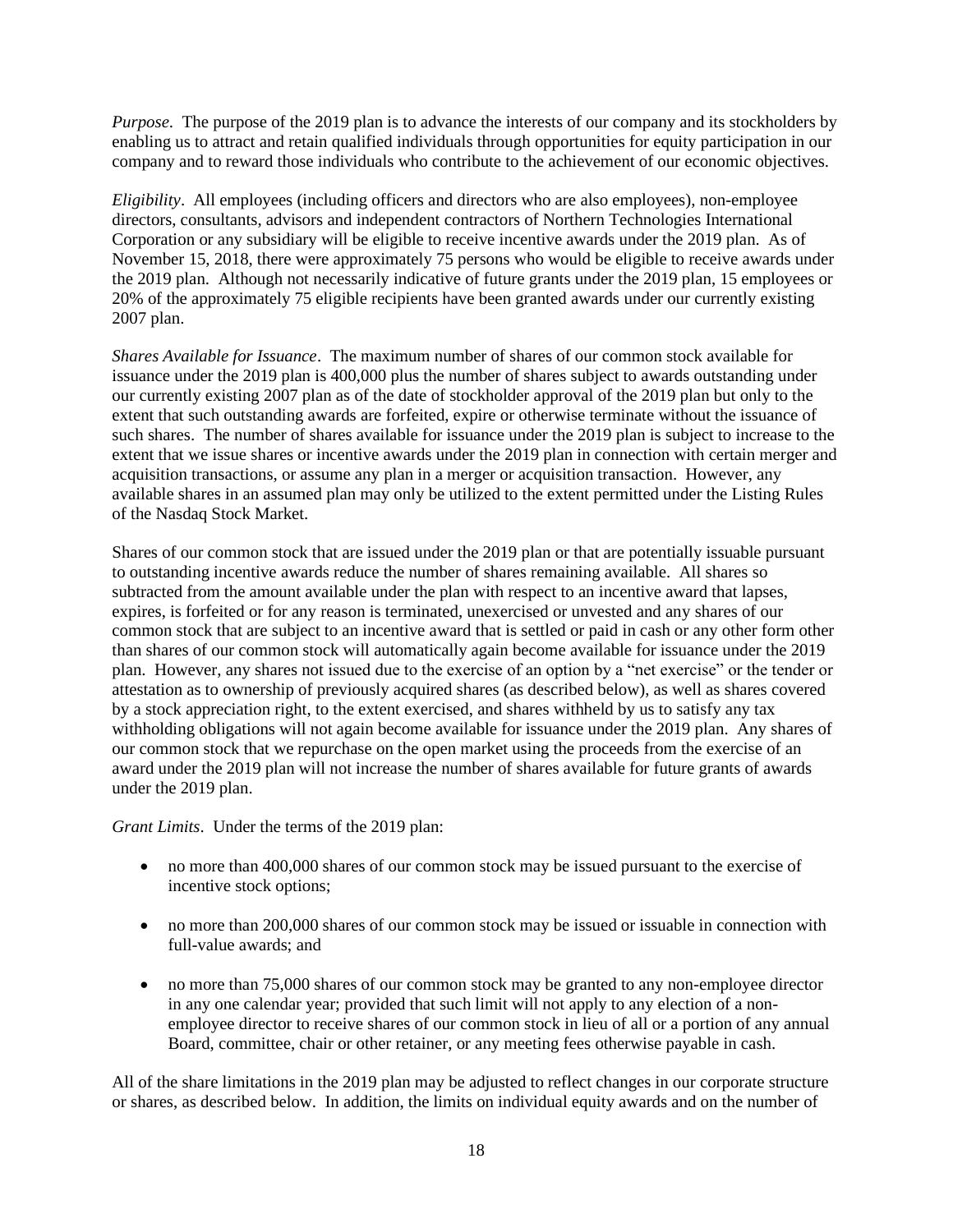shares that may be issued as incentive options or other incentive awards will not apply to certain incentive awards granted upon our assumption or substitution of like awards in any merger or acquisition.

*Adjustments*. In the event of any reorganization, merger, consolidation, recapitalization, liquidation, reclassification, stock dividend, stock split, combination of shares, rights offering, divestiture or extraordinary dividend (including a spin-off) or any other similar change in our corporate structure or shares, we must adjust:

- the number and kind of securities available for issuance under the 2019 plan; and
- in order to prevent dilution or enlargement of the rights of participants, the number, kind and, where applicable, the exercise price of securities subject to outstanding incentive awards.

*Administration*. The 2019 plan will be administered by our Board of Directors or by a committee of the Board. Any such committee will consist of at least two members of the Board, all of whom are "nonemployee directors" within the meaning of Rule 16b-3 under the Securities Exchange Act of 1934, as amended, or Exchange Act, who are "independent" as required by the listing standards of the Nasdaq Stock Market. We expect both the Board of Directors and the Compensation Committee of the Board of Directors to administer the 2019 plan. The Board of Directors or the committee administering the 2019 plan is referred to as the "committee." The committee may delegate its duties, power and authority under the 2019 plan to any of our officers to the extent consistent with applicable Delaware corporate law, except with respect to participants subject to Section 16 of the Exchange Act.

The committee has the authority to determine all provisions of incentive awards consistent with terms of the 2019 plan, including, the eligible recipients who will be granted one or more incentive awards under the 2019 plan, the nature and extent of the incentive awards to be made to each participant and the form of an incentive award agreement, the time or times when incentive awards will be granted, the duration of each incentive award, and the restrictions and other conditions to which the payment or vesting of incentive awards may be subject. The committee has the authority to pay the economic value of any incentive award or settle any incentive award in the form of cash, our common stock or any combination of both, construe and interpret the 2019 Plan and incentive awards, determine fair market value of NTIC's common stock, determine whether incentive awards will be adjusted for dividend equivalents and may amend or modify the terms of outstanding incentive awards (except for any prohibited "re-pricing" of options, discussed below) so long as the amended or modified terms are permitted under the 2019 plan and any adversely affected participant has consented to the amendment or modification.

In the event of any reorganization, merger, consolidation, recapitalization, liquidation, reclassification, stock dividend, stock split, combination of shares, rights offering, extraordinary dividend or divestiture (including a spin off) or any other similar change in corporate structure or shares; any purchase, acquisition, sale, disposition or write-down of a significant amount of assets or a significant business; any change in accounting principles or practices, tax laws or other such laws or provisions affecting reported results; any uninsured catastrophic losses or extraordinary non-recurring items as described in Accounting Principles Board Opinion No. 30 or in management's discussion and analysis of financial performance appearing in our annual report to stockholders for the applicable year; or any other similar change, in each case with respect to our company or any other entity whose performance is relevant to the grant or vesting of an incentive award, the committee (or, if our company is not the surviving corporation in any such transaction, the board of directors of the surviving corporation) may, without the consent of any affected participant, amend or modify the vesting criteria of any outstanding incentive award that is based in whole or in part on the financial performance of our company (or any subsidiary or division or other subunit thereof) or such other entity so as equitably to reflect such event, with the desired result that the criteria for evaluating such financial performance of our company or such other entity will be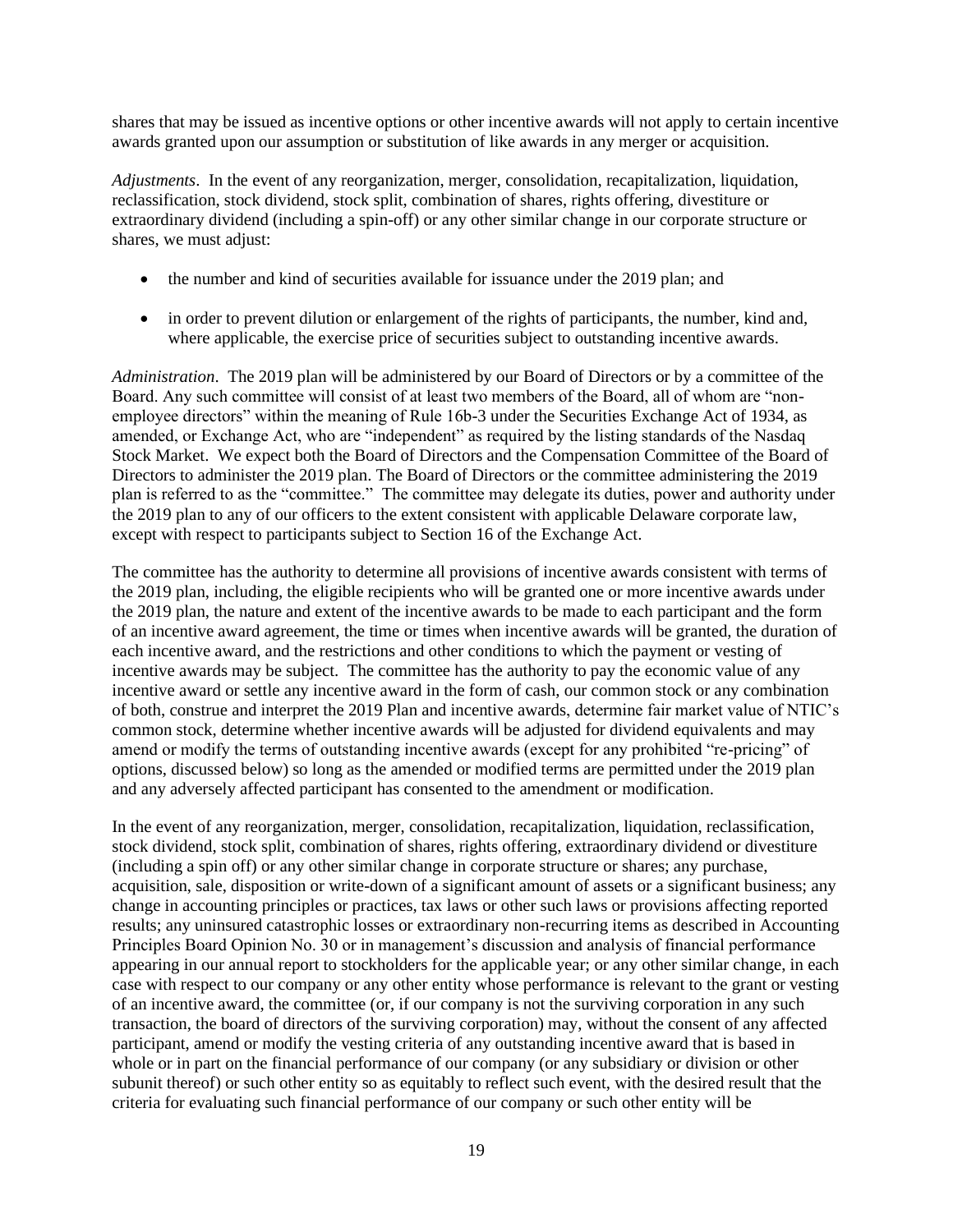substantially the same (in the sole discretion of the committee or the board of directors of the surviving corporation) following such event as prior to such event; provided, however, that the amended or modified terms are permitted by the 2019 plan as then in effect.

The committee may, in its sole discretion, amend the terms of the 2019 plan or incentive awards with respect to participants resident outside of the United States or employed by a non-U.S. subsidiary in order to comply with local legal requirements, to otherwise protect our or subsidiary's interests, or to meet objectives of the 2019 plan, and may, where appropriate, establish one or more sub-plans for the purposes of qualifying for preferred tax treatment under foreign tax laws. This authority does not, however, permit the committee to take any action:

- to reserve shares or grant incentive awards in excess of the limitations provided in the 2019 plan;
- to effect any re-pricing of options, as discussed below;
- to grant options or stock appreciation rights having an exercise price less than 100% of the "fair" market value" (as defined below) of one share of our common stock on the date of grant; or
- for which stockholder approval would then be required pursuant to Section 422 of the Code or the Listing Rules of the Nasdaq Stock Market or other applicable market or exchange.

Except in connection with certain specified changes in our corporate structure or shares, the committee may not, without prior approval of our stockholders, seek to effect any re-pricing of any previously granted, "underwater" option or stock appreciation right by:

- amending or modifying the terms of the underwater option or stock appreciation right to lower the exercise price;
- canceling the underwater option or stock appreciation right in exchange for cash, replacement options or stock appreciation rights having a lower exercise price, or other incentive awards; or
- repurchasing the underwater options and stock appreciation rights and granting new incentive awards under the 2019 plan.

For purposes of the 2019 plan, an option or stock appreciation right is deemed to be "underwater" at any time when the fair market value of the our common stock is less than the exercise price.

*Options*. The exercise price to be paid by a participant at the time an option is exercised may not be less than 100% of the fair market value of one share of our common stock on the date of grant (or 110% of the fair market value of one share of our common stock on the date of grant of an incentive option if the participant owns, directly or indirectly, more than 10% of the total combined voting power of all classes of stock of NTIC or any parent or subsidiary). However, in the event options are granted as a result of our assumption or substitution of options in a merger or acquisition, the exercise price will be the price determined by the committee pursuant to the conversion terms applicable to the transaction. At any time while the our common stock is listed on the Nasdaq Stock Market, "fair market value" under the 2019 plan means the mean between the reported high and low sale price of a share at the end of the regular trading session as reported by the Nasdaq Global Market as of the date in question (or, if no shares were traded on such date, the next preceding day on which there was such a trade). As of November 15, 2018, the closing sale price of a share of our common stock on the Nasdaq Global Market was \$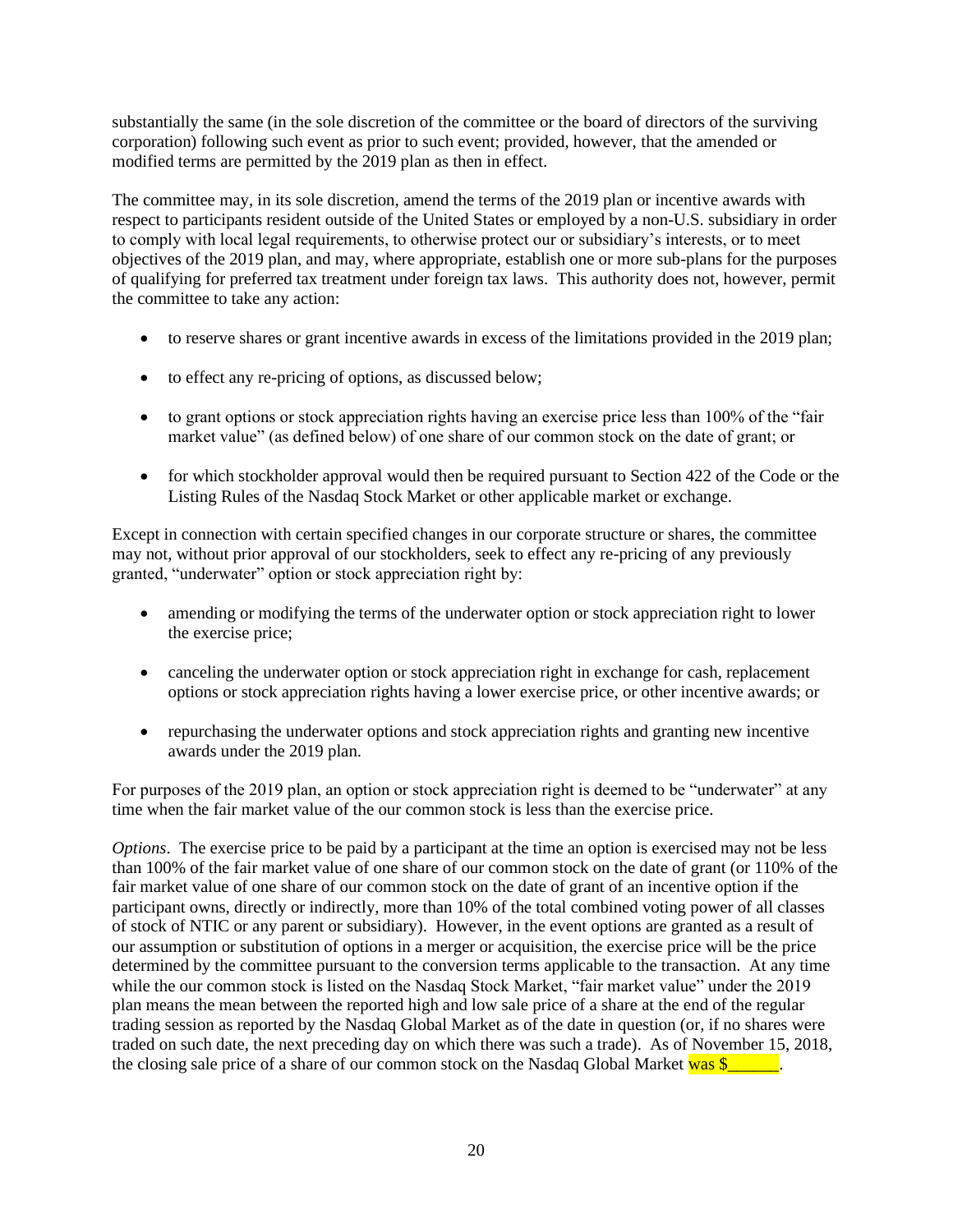The total purchase price of the shares to be purchased upon exercise of an option will be paid entirely in cash; provided, however, that the committee may allow exercise payments to be made, in whole or in part, by delivery of a broker exercise notice (pursuant to which a broker or dealer is irrevocably instructed to sell enough shares or loan the optionee enough money to pay the exercise price and to remit such sums to us), by tender or attestation as to ownership of shares of our common stock that are acceptable to the committee, by a "net exercise" of the option or by a combination of such methods. In the case of a "net exercise" of an option, we will not require a payment of the exercise price of the option from the participant but will reduce the number of shares of our common stock issued upon the exercise by the largest number of whole shares having a fair market value that does not exceed the aggregate exercise price for the shares exercised. Any shares of our common stock tendered or covered by an attestation will be valued at their fair market value on the exercise date.

Options may be exercised in whole or in installments, as determined by the committee, and the committee may impose conditions or restrictions to the exercisability of an option, including that the participant remain continuously employed by us for a certain period or that the participant or us (or any subsidiary, division or other subunit of our company) satisfy certain specified objectives. An option may not become exercisable, nor remain exercisable after 10 years from its date of grant (five years from its date of grant in the case of an incentive option if the participant owns, directly or indirectly, more than 10% of the total combined voting power of all classes of stock of our company or any parent or subsidiary).

Options may, but need not, include a provision whereby the participant may elect at any time before the participant's employment or service terminates to exercise the option as to any part or all of the shares subject to the option prior to the full vesting of the option. Any unvested shares so purchased will be subject to a repurchase option in favor of us and to any other restriction the committee determines to be appropriate.

*Stock Appreciation Rights*. A stock appreciation right is the right to receive a payment from us, in the form of shares of our common stock, cash or a combination of both, equal to the difference between the fair market value of one or more shares of our common stock and a specified exercise price of such shares. Stock appreciation rights will be subject to such terms and conditions, if any, consistent with the other provisions of the plan, as may be determined by the committee. The committee will have the sole discretion to determine the form in which payment of the economic value of stock appreciation rights will be made to a participant (i.e., cash, our common stock or any combination thereof) or to consent to or disapprove the election by a participant of the form of such payment.

The exercise price of a stock appreciation right will be determined by the committee, in its discretion, at the date of grant but may not be less than 100% of the fair market value of one share of our common stock on the date of grant, except as provided below in connection with certain "tandem" grants (as further defined below). However, in the event that stock appreciation rights are granted as a result of our assumption or substitution of stock appreciation rights in a merger or acquisition, the exercise price will be the price determined by the committee pursuant to the conversion terms applicable to the transaction.

A stock appreciation right will become exercisable at such time and in such installments as may be determined by the committee in its sole discretion at the time of grant; provided, however, that no stock appreciation right may be exercisable after 10 years from its date of grant.

Stock appreciation rights may be granted alone or in addition to other incentive awards, or in tandem with an option, either at the time of grant of the option or at any time thereafter during the term of the option. A stock appreciation right granted in tandem with an option shall cover the same number of shares of our common stock as covered by the option (or such lesser number as the committee may determine), shall be exercisable at such time or times and only to the extent that the related option is exercisable, have the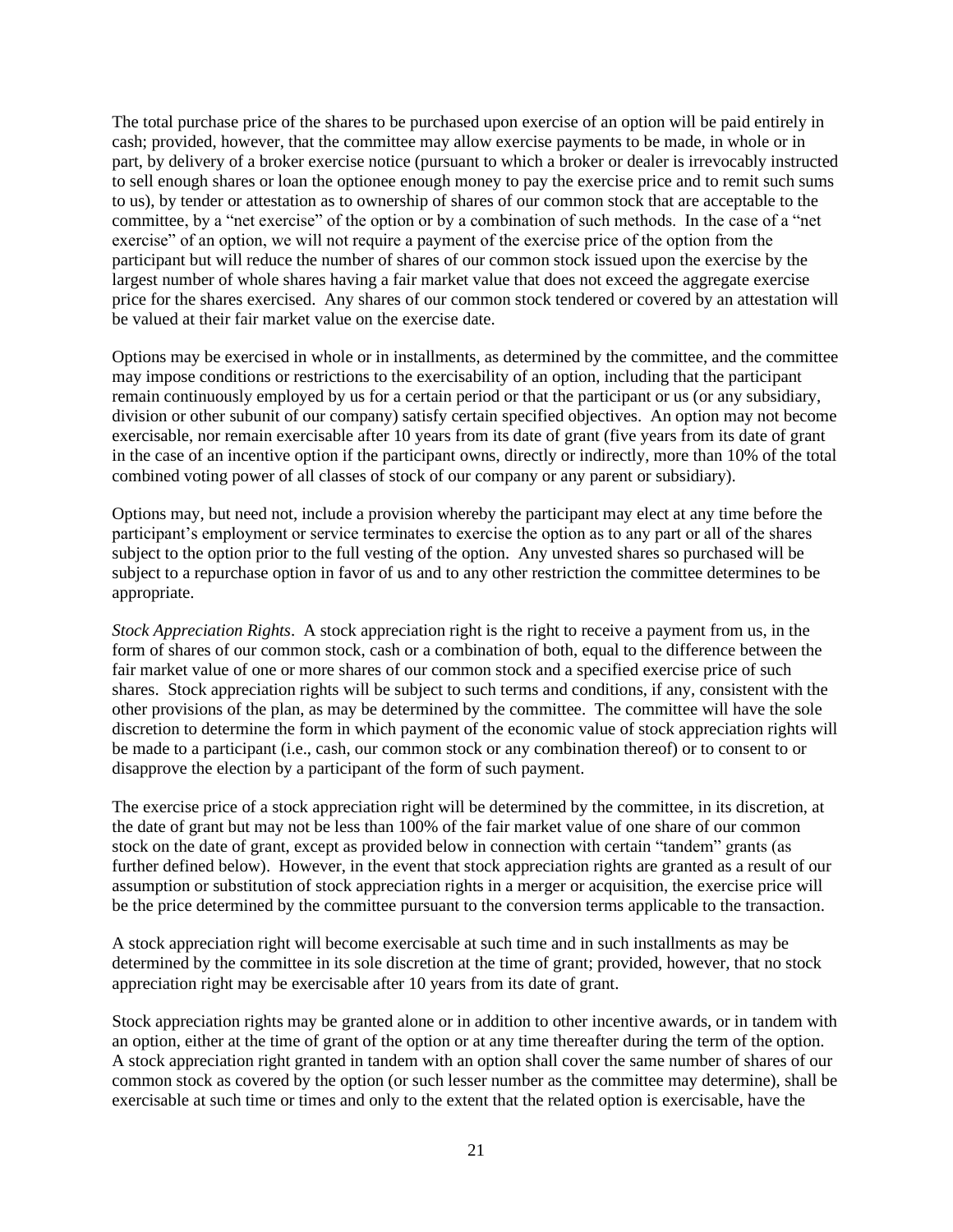same term as the option and will have an exercise price equal to the exercise price for the option. Upon the exercise of a stock appreciation right granted in tandem with an option, the option shall be canceled automatically to the extent of the number of shares covered by such exercise; conversely, upon exercise of an option having a related stock appreciation right, the stock appreciation right will be canceled automatically to the extent of the number of shares covered by the option exercise.

*Restricted Stock Awards and Restricted Stock Units*. A restricted stock award and restricted stock units are awards of our common stock that vest at such times and in such installments as may be determined by the committee and, until the incentive award vest, is subject to restrictions on transferability and the possibility of forfeiture. The committee may impose such restrictions or conditions to the vesting of restricted stock awards or restricted stock units as it deems appropriate, including that the participant remain continuously employed by us for a certain period or that the participant or us (or any subsidiary, division or other subunit of our company) satisfy specified objectives. To enforce the restrictions, the committee may place a legend on the stock certificates referring to such restrictions and may take other steps to enforce the restrictions. Restricted stock units are similar to restricted stock awards except that no shares of our common stock are actually awarded on the grant date of the restricted stock unit and are denominated in shares of our common stock but paid in cash, shares of our common stock or a combination of cash and shares of our common stock.

Unless the committee determines otherwise, any dividends (including regular quarterly cash dividends) or distributions paid with respect to shares of our common stock subject to the unvested portion of a restricted stock award will be subject to the same restrictions as the shares to which such dividends or distributions relate.

In the committee's discretion, any restricted stock units awarded under the 2019 plan may carry with it a right to dividend equivalents. Such right would entitle the participant to be credited with an amount equal to all cash dividends paid on one share of our common stock while the restricted stock unit is outstanding. dividend equivalents may be converted into additional restricted stock units and may be made subject to the same conditions and restricted as the restricted stock units to which they attach. Settlement of dividend equivalents may be made in the form of cash, in the form of shares of our common stock, or in a combination of both. Dividend equivalents as to restricted stock units will be subject to forfeiture and termination to the same extent as the corresponding restricted stock units as to which the dividend equivalents relate. In no event will participants holding restricted stock units receive any dividend equivalents on such restricted stock units until the vesting provisions of such restricted stock units lapse. Additionally, unless the 2019 plan provides otherwise, a participant will have all voting, liquidation and other rights with respect to shares of our common stock issued to the participant as a restricted stock award upon the participant becoming the holder of record of such shares as if the participant were a holder of record of shares of our unrestricted common stock. A participant will have no voting rights to any restricted stock units granted under the 2019 plan.

*Performance Award*. A participant may be granted one or more performance awards under the 2019 plan, and such performance awards will be subject to such terms and conditions, if any, consistent with the other provisions of the 2019 plan, as may be determined by the committee in its sole discretion, including, but not limited to, the achievement of one or more specified objectives; provided, however, that in all cases payment of the performance award will be made within two and one-half months following the end of the tax year during which receipt of the performance award is no longer subject to a "substantial risk of forfeiture" within the meaning of Section 409A of the Code, except upon certain conditions.

*Performance Criteria.* The committee may grant incentive awards contingent upon achievement of performance goals, including the following, without limitation: net sales; operating income; income before income taxes; income before interest, taxes, depreciation and amortization; income before income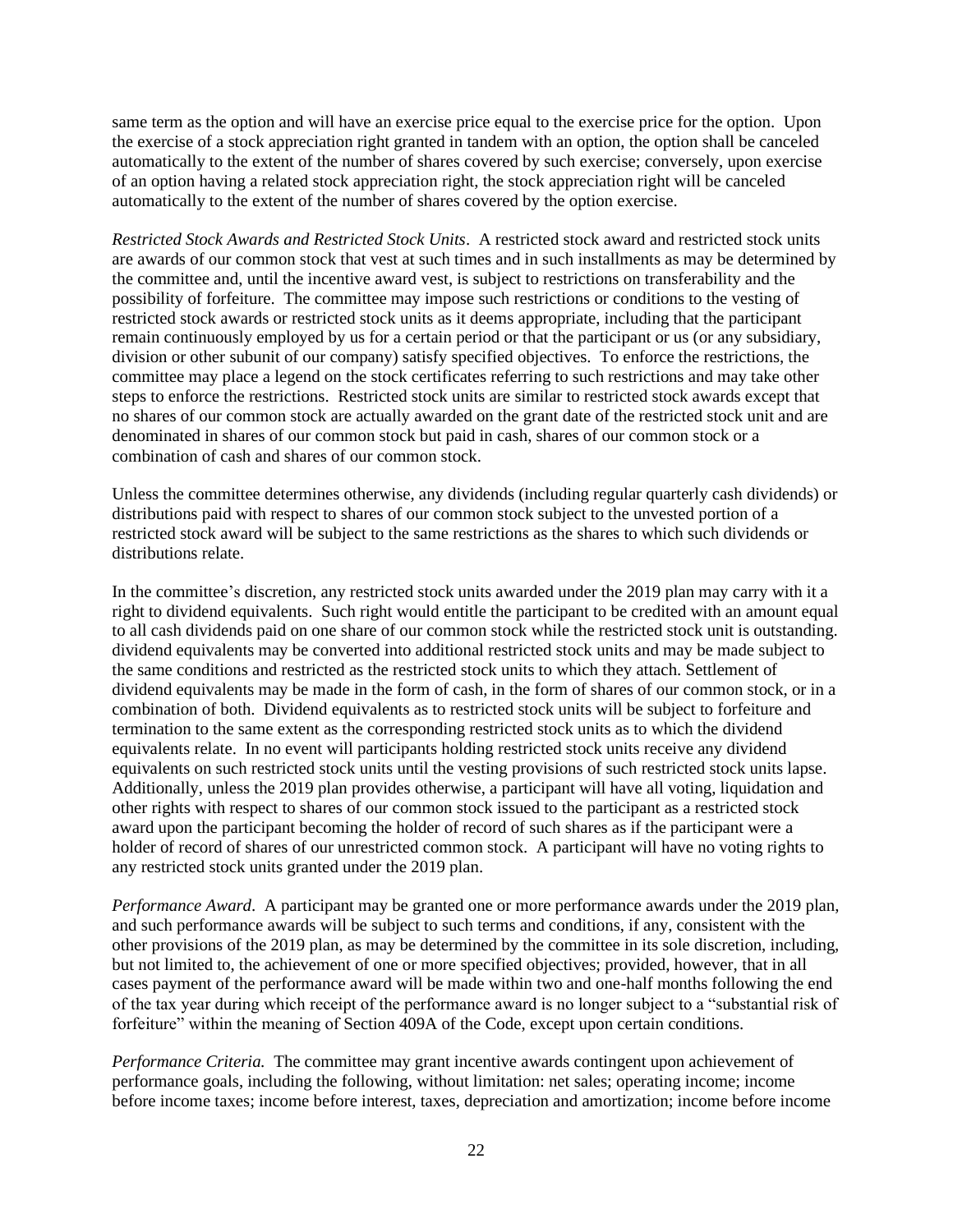taxes; income before interest, taxes, depreciation and amortization and other non-cash items; net income; net income per share (basic or diluted); profitability as measured by return ratios (including return on assets, return on equity, return on capital, return on investment and return on sales); cash flows; market share; cost of sales; sales, general and administrative expense, cost reduction goals; margins (including one or more of gross, operating and net income margins); stock price; total return to stockholders; economic value added; working capital and strategic plan development and implementation. The committee may select one criterion or multiple criteria for measuring performance, and the measurement may be based on NTIC, any NTIC subsidiary or NTIC's business unit performance, either absolute or by relative comparison to prior periods or other companies or any other external measure of the selected criteria.

*Other Stock-Based Awards.* A recipient may be granted one or more other stock-based awards under the 2019 plan, and such other-stock based awards will be subject to such terms and conditions, consistent with the other provisions of the 2019 plan, as may be determined by the committee in its sole discretion in such amounts and subject to such terms and conditions as the committee will determine. Such other-stock based awards may involve the transfer of actual shares of our common stock to participants as a bonus or in lieu of obligations to pay cash or deliver other property under the 2019 plan or under other plans or compensatory arrangements, or payment in cash or otherwise of amounts based on the value of shares of our common stock.

*Change in Control*. In the event a "change in control" of our company occurs, then, if approved by the committee in its sole discretion either at the time of the grant of the incentive award or at any time after such grant, all options and stock appreciation rights will become immediately exercisable in full and will remain exercisable for the remainder of their terms; all outstanding restricted stock awards will become immediately fully vested and non-forfeitable; and any conditions to the payment of restricted stock units, performance awards and other stock-based awards will lapse.

In addition, the committee in its sole discretion may determine that some or all participants holding outstanding incentive awards, whether or not exercisable or vested, will be canceled and terminated and what the participant will receive for each share of our common stock subject to such incentive award a cash payment (or the delivery of shares of stock, other securities or a combination of cash, stock and securities with a fair market value) equal to the difference, if any, between the consideration received by our stockholders in respect of a share of common stock in connection with such change in control and the purchase price per share, if any, under the incentive award, multiplied by the number of shares of our common stock subject to such incentive award; provided, however, that if such product is zero (\$0) or less or to the extent that the incentive award is not then exercisable, the incentive award may be canceled and terminated without payment therefor.

For purposes of the 2019 plan a "change in control" of our company occurs upon:

- the sale, lease, exchange or other transfer of substantially all of the assets of our company (in one transaction or in a series of related transaction) to a person or entity that is not controlled, directly or indirectly, by our company;
- a merger or consolidation to which our company is a party if our stockholders immediately prior to effective date of such merger or consolidation do not have "beneficial ownership" (as defined in Rule 13d-3 under the Exchange Act) immediately following the effective date of such merger or consolidation of more than 80% of the combined voting power of the surviving corporation's outstanding securities ordinarily having the right to vote at elections of directors; or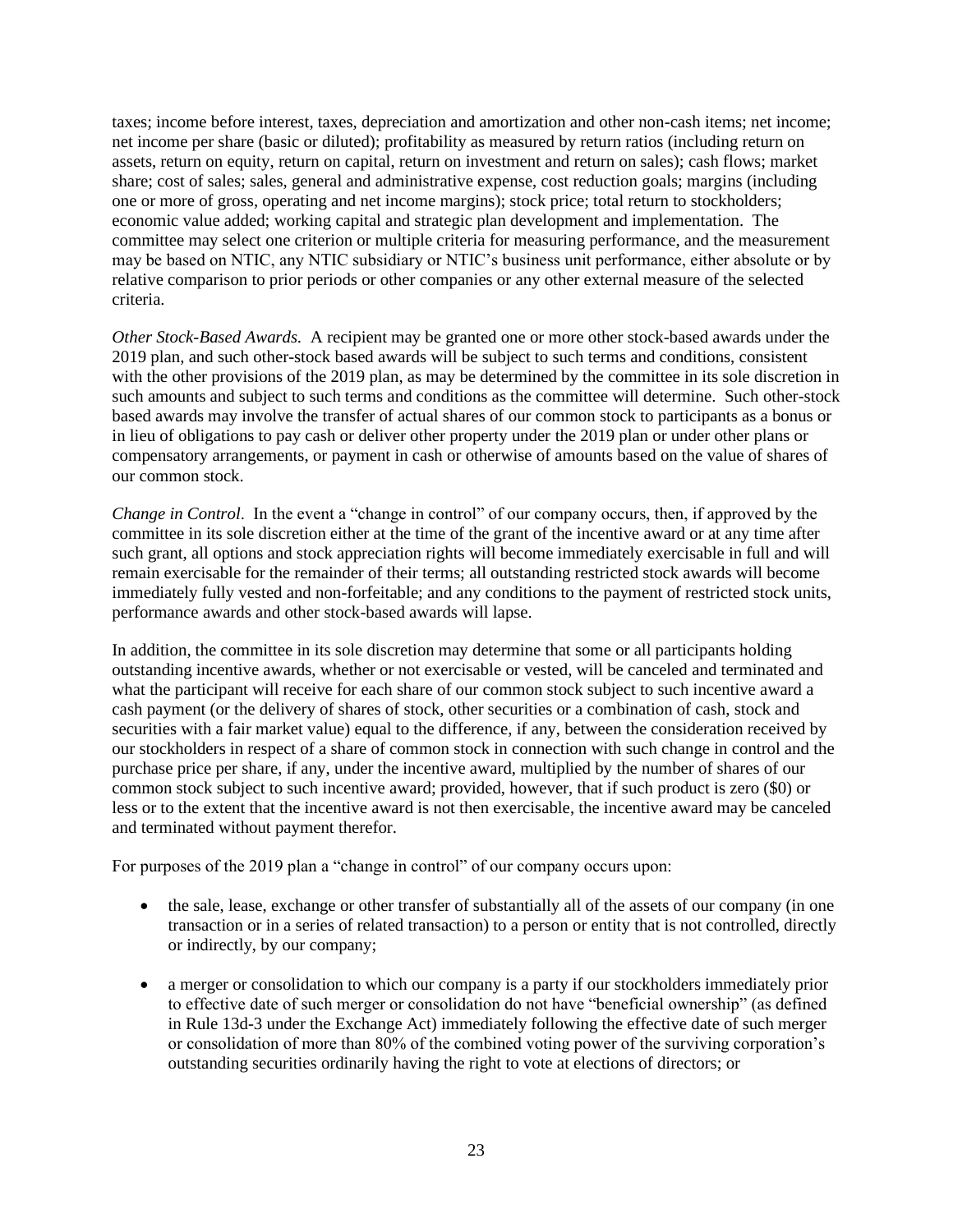• a change in control of our company of a nature that would be required to be reported pursuant to Section 13 or 15(d) of the Exchange Act, whether or not our company is then subject to such reporting requirements, including, without limitation, such time as (i) any person becomes, after the effective date of the 2019 plan, the "beneficial owner" (as defined in Rule 13d-3 under the Exchange Act), directly or indirectly, of 40% or more of the combined voting power of our outstanding securities ordinarily having the right to vote at elections of directors, or (ii) individuals who constitute the Board of Directors on the effective date of the 2019 plan cease for any reason to constitute at least a majority of the Board of Directors, provided that any person becoming a director subsequent to the effective date of the 2019 plan whose election, or nomination for election by our stockholders, was approved by a vote of at least a majority of the directors comprising the Board of Directors on the effective date of the 2019 plan will, for purposes of this clause (ii), be considered as though such persons were a member of the Board of Directors on the effective date of the 2019 plan.

*Effect of Termination of Employment or Other Services*. If a participant ceases to be employed by, or perform other services for, us, all incentive awards held by the participant will be treated as set forth below unless otherwise expressly provided by the committee in its sole discretion in an incentive award agreement of the terms of an individual agreement or modified by the committee in its discretion as set forth below. Upon termination due to death, disability or retirement, all outstanding, exercisable options and stock appreciation rights then held by the participant will remain exercisable for a period of 12 months thereafter (but in no event after the expiration date of any such option or stock appreciation rights), all unvested restricted stock awards, all outstanding but unpaid and unvested restricted stock units, performance awards and other stock based awards then held by the participant will be terminated and forfeited. Upon termination for a reason, other than death, disability or retirement, which is not also for "cause" (as defined in the 2019 plan), all outstanding options and stock appreciation rights then held by the participant will, to the extent exercisable as of such termination, remain exercisable in full for a period of three months after such termination (but in no event after the expiration date of any such option or stock appreciation right). Also, upon such termination all options and stock appreciation rights that are not exercisable; all unvested restricted stock awards; and all outstanding but unpaid and unvested restricted stock units, performance awards and other stock based awards then held by the participant will be terminated and forfeited.

The committee may at any time (including on or after the date of grant or following termination), in connection with a participant's termination, cause options or stock appreciation rights held by the participant to terminate, become or continue to become exercisable and/or remain exercisable, and restricted stock awards, restricted stock units, performance awards or other stock based awards then held by the participant to, terminate, vest and/or continue to vest or become free of restrictions and conditions to payment, as the case may be.

*Forfeiture and Recoupment*. If a participant is determined by the committee to have taken any action that would constitute "cause" or an "adverse action" during or within one year after the termination of the participant's employment or other service with our company or a subsidiary, all rights of the participant under the 2019 plan and any agreements evidencing an award then held by the participant will terminate and be forfeited and the committee may require the participant to surrender and return to us any shares received, and/or to disgorge any profits or any other economic value made or realized by the participant in connection with any awards or any shares issued upon the exercise or vesting of any awards during or within one year after the termination of the participant's employment or other service. Additionally, as applicable, we may defer the exercise of any option or stock appreciation right for a period of up to six months after receipt of a participant's written notice of exercise or the issuance of share certificates upon the vesting of any incentive award for a period of up to six months after the date of such vesting in order for the committee to make any determination as to the existence of cause or an adverse action.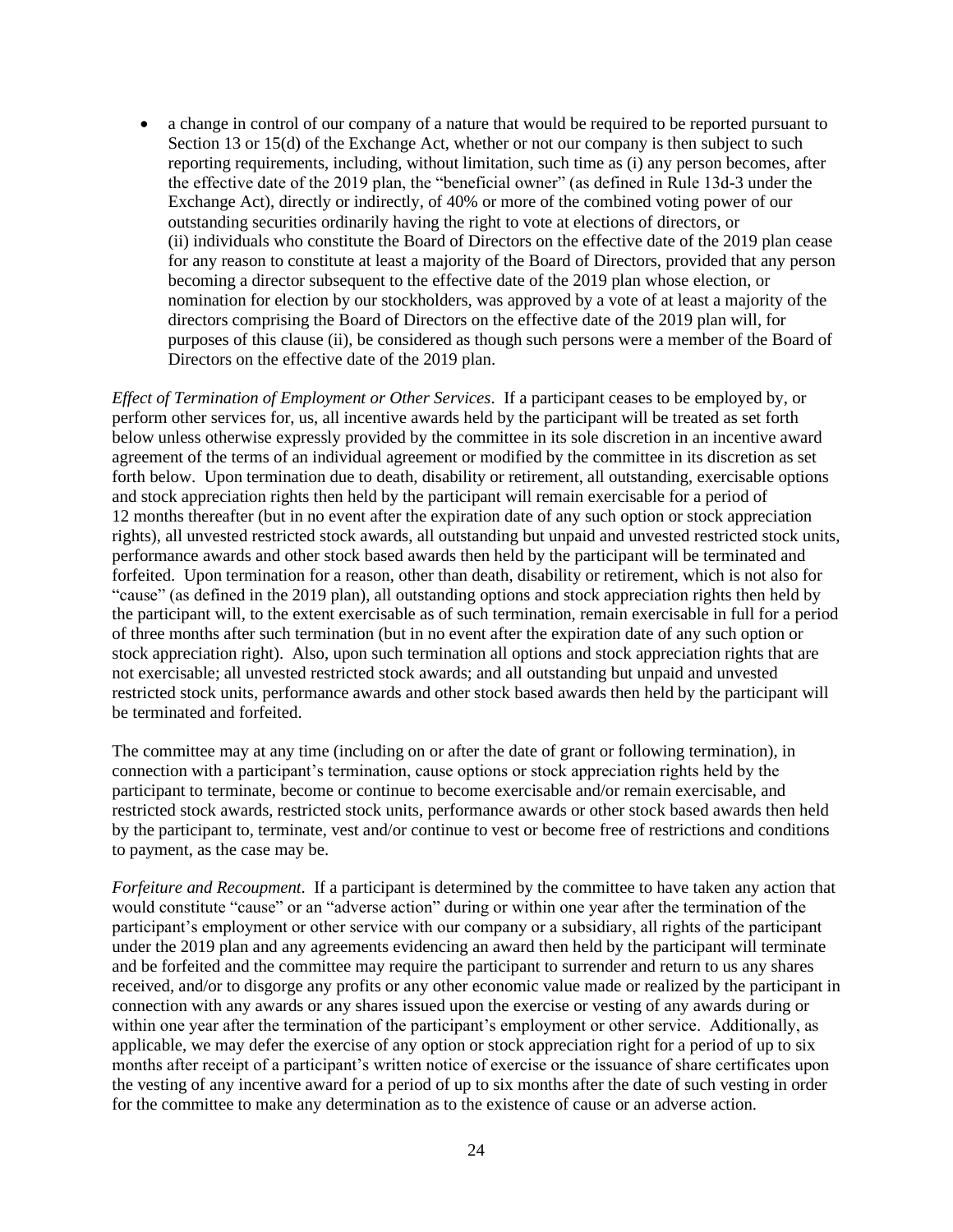"Cause," with respect to any participant, unless otherwise stated in a participant's employment or other service agreement, means (i) dishonesty, fraud, misrepresentation, embezzlement or other act of dishonesty with respect to our company or any subsidiary, (b) any unlawful or criminal activity of a serious nature, (c) any intentional and deliberate breach of a duty or duties that, individually or in the aggregate, are material in relation to the participant's overall duties, or (d) any material breach of any employment, service, confidentiality or non-compete agreement entered into with us or any of our subsidiaries.

An "adverse action" includes any of the following actions or conduct that the committee determines to be injurious, detrimental, prejudicial or adverse to our interests: (i) disclosing any confidential information of our company or any subsidiary to any person not authorized to receive it; (ii) engaging, directly or indirectly, in any commercial activity that in the judgment of the committee competes with our business or the business of any of our subsidiaries; or (iii) interfering with our relationships or the relationships of our subsidiaries and our and their respective employees, independent contractors, customers, prospective customers and vendors.

In addition, if we are required to prepare an accounting restatement due to our material noncompliance, as a result of misconduct, with any financial reporting requirement under the securities laws, then any participant who is one of the individuals subject to automatic forfeiture under Section 304 of the Sarbanes-Oxley Act of 2002 will reimburse us for the amount of any award received by such individual under the plan during the 12-month period following the first public issuance or filing with the SEC, as the case may be, of the financial document embodying such financial reporting requirement. NTIC also may seek to recover the amount of any incentive award received as required by the provisions of the Dodd-Frank Wall Street Reform and Consumer Protection Act or any other clawback, forfeiture or recoupment provision required by applicable law or under the requirements of any stock exchange or market upon which our shares of common stock are then listed or traded. In addition, all incentive awards under the 2019 plan will be subject to forfeiture or other penalties pursuant to any clawback or forfeiture policy of NTIC, as in effect from time to time, and such forfeiture and/or penalty conditions or provisions as determined by the committee. NTIC adopted a clawback policy in August 2018.

*Dividend Rights*. In the committee's discretion, certain incentive awards may carry with it a right to dividend equivalents. Such right would entitle the participant to be credited with an amount equal to all cash dividends paid on one share of our common stock while the incentive award is outstanding. Dividend equivalents may be converted into additional restricted stock units or other incentive awards and may be made subject to the same conditions and restricted as the restricted stock units or other incentive awards to which they attach. Settlement of dividend equivalents may be made in the form of cash, in the form of shares of our common stock, or in a combination of both. Dividend equivalents as to restricted stock units or other incentive awards will be subject to forfeiture and termination to the same extent as the corresponding restricted stock units as to which the dividend equivalents relate. In no event will dividends be paid out on unvested awards or provided with performance awards.

*Term; Termination; Amendments*. Unless terminated earlier, the 2019 plan will terminate at midnight on the day before the 10th anniversary of its approval by our stockholders. Incentive awards outstanding at the time the 2019 plan is terminated may continue to be exercised, earned or become free of restriction, according to their terms. The Board may suspend or terminate the 2019 plan or any portion of the plan at any time. In addition to the committee's authority to amend the 2019 plan with respect to participants resident outside of the United States or employed by a non-U.S. subsidiary, the Board may amend the 2019 plan from time to time in order that incentive awards under the 2019 plan will conform to any change in applicable laws or regulations or in any other respect that the Board may deem to be in our best interests; provided, however, that no amendments to the 2019 plan will be effective without stockholder approval, if it is required under Section 422 of the Code or the Listing Rules of the Nasdaq Stock Market,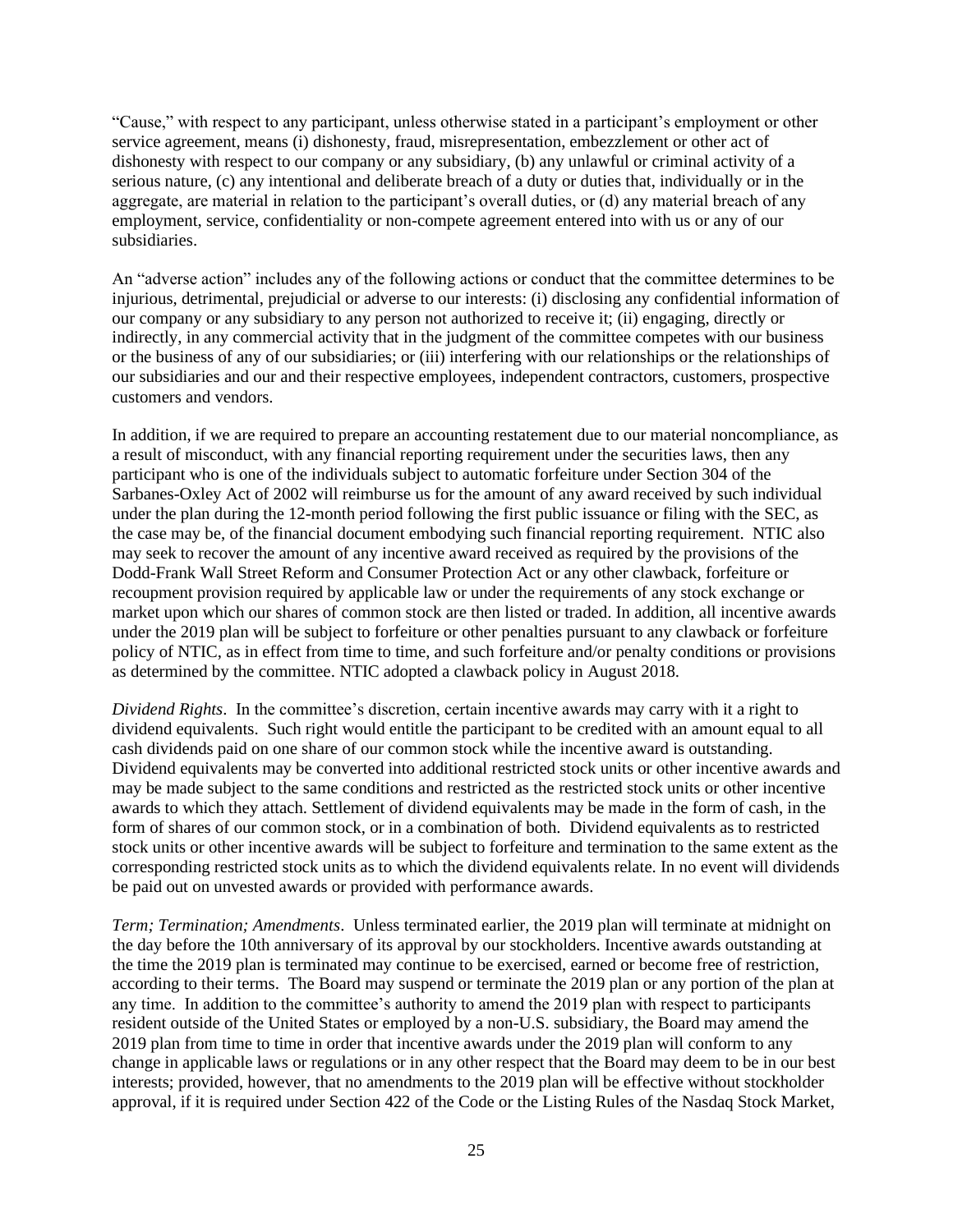or if the amendment seeks to increase the number of shares reserved for issuance under the 2019 plan (other than as a result of a permitted adjustment upon certain corporate events, such as stock splits) or to modify the prohibitions on underwater option re-pricing discussed above. Termination, suspension or amendment of the 2019 plan will not adversely affect any outstanding incentive award without the consent of the affected participant, except for adjustments in the event of changes in our capitalization or a "change in control" of our company.

*Transferability*. In general, no right or interest in any incentive award may be assigned or transferred by a participant, except by will or the laws of descent and distribution, or subjected to any lien or otherwise encumbered. However, a participant is entitled to designate a beneficiary to receive an incentive award on such participant's death, and in the event of such participant's death, payment of any amounts due under the 2019 plan will be made to, and exercise of any options or stock appreciation rights may be made by, such beneficiary. Additionally, upon a participant's request, the committee may permit a participant to transfer all or a portion of a non-statutory option, other than for value, to certain of the participant's family members or related family trusts, foundations or partnerships. Permitted transferees of non-statutory options will remain subject to all the terms and conditions of the incentive award applicable to the participant.

# <span id="page-31-0"></span>**Federal Income Tax Consequences**

The following is a general summary, as of the date of this proxy statement, of the federal income tax consequences to participants and NTIC of transactions under the 2019 plan. This summary is intended for the information of stockholders considering how to vote at the annual meeting and not as tax guidance to participants in the 2019 plan, as the consequences may vary with the types of grants made, the identity of the participant and the method of payment or settlement. The summary does not address the effects of other federal taxes or taxes imposed under state, local or foreign tax laws. Participants are encouraged to seek the advice of a qualified tax advisor regarding the tax consequences of participation in the 2019 plan.

*Incentive Stock Options*. With respect to incentive stock options, generally, the stock option holder is not taxed, and we are not entitled to a deduction, on either the grant or the exercise of an incentive stock option so long as the requirements of Section 422 of the Code continue to be met. If the stock option holder meets the employment requirements and does not dispose of the shares of our common stock acquired upon exercise of an incentive stock option until at least one year after date of the exercise of the stock option and at least two years after the date the stock option was granted, gain or loss realized on sale of the shares will be treated as long-term capital gain or loss. If the shares of our common stock are disposed of before those periods expire, which is called a disqualifying disposition, the stock option holder will be required to recognize ordinary income in an amount equal to the lesser of (i) the excess, if any, of the fair market value of our common stock on the date of exercise over the exercise price, or (ii) if the disposition is a taxable sale or exchange, the amount of gain realized. Upon a disqualifying disposition, we will generally be entitled, in the same tax year, to a deduction equal to the amount of ordinary income recognized by the stock option holder, assuming that a deduction is allowed under Section 162(m) of the Code.

*Non-Statutory Stock Options*. The grant of a stock option that does not qualify for treatment as an incentive stock option, which is generally referred to as a non-statutory stock option, is generally not a taxable event for the stock option holder. Upon exercise of the stock option, the stock option holder will generally be required to recognize ordinary income in an amount equal to the excess of the fair market value of our common stock acquired upon exercise (determined as of the date of exercise) over the exercise price of the stock option, and we will be entitled to a deduction in an equal amount in the same tax year, assuming that a deduction is allowed under Section 162(m) of the Code. At the time of a subsequent sale or disposition of shares obtained upon exercise of a non-statutory stock option, any gain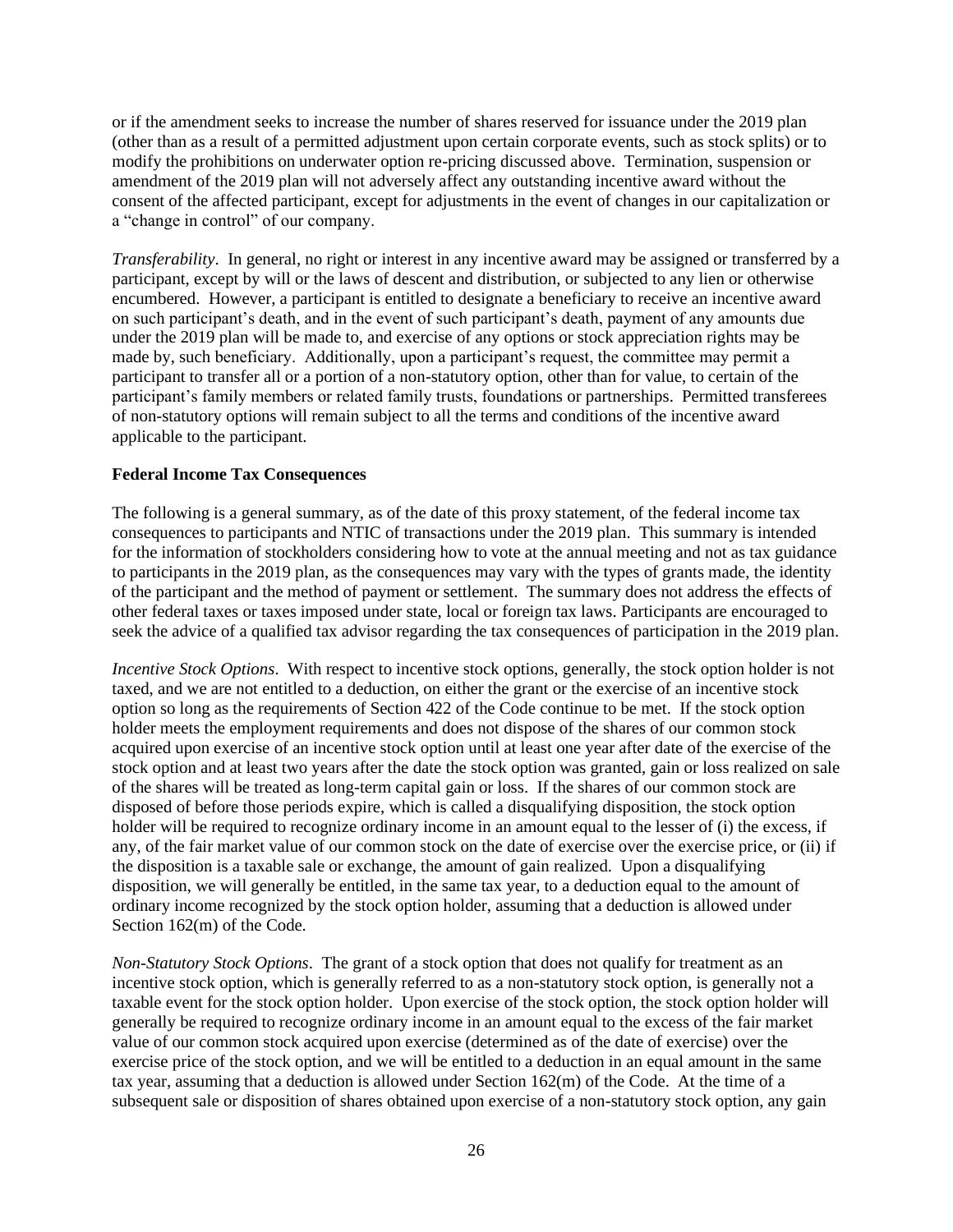or loss will be a capital gain or loss, which will be either a long-term or short-term capital gain or loss, depending on how long the shares have been held.

*SARs.* The grant of an SAR will not cause the participant to recognize ordinary income or entitle us to a deduction for federal income tax purposes. Upon the exercise of an SAR, the participant will recognize ordinary income in the amount of the cash or the value of shares payable to the participant (before reduction for any withholding taxes), and we will receive a corresponding deduction in an amount equal to the ordinary income recognized by the participant, assuming that a deduction is allowed under Section 162(m) of the Code.

*Restricted Stock Awards, Restricted Stock Units and Other Stock-Based Awards*. The federal income tax consequences with respect to restricted stock awards, restricted stock units, performance awards, and other stock-based awards depend on the facts and circumstances of each award, including, in particular, the nature of any restrictions imposed with respect to the awards. In general, if an award of stock granted to the participant is subject to a "substantial risk of forfeiture" (*e.g.*, the award is conditioned upon the future performance of substantial services by the participant) and is nontransferable, a taxable event occurs when the risk of forfeiture ceases or the awards become transferable, whichever first occurs. At such time, the participant will recognize ordinary income to the extent of the excess of the fair market value of the stock on such date over the participant's cost for such stock (if any), and the same amount is deductible by us, assuming that a deduction is allowed under Section 162(m) of the Code. Under certain circumstances, the participant, by making an election under Section 83(b) of the Code, can accelerate federal income tax recognition with respect to an award of stock that is subject to a substantial risk of forfeiture and transferability restrictions, in which event the ordinary income amount and our deduction will be measured and timed as of the grant date of the award. If the stock award granted to the participant is not subject to a substantial risk of forfeiture or transferability restrictions, the participant will recognize ordinary income with respect to the award to the extent of the excess of the fair market value of the stock at the time of grant over the participant's cost, if any, and the same amount is deductible by us, assuming that a deduction is allowed under Section 162(m) of the Code. If a stock unit award or other stock-based award is granted but no stock is actually issued to the participant at the time the award is granted, the participant will recognize ordinary income at the time the participant receives the stock free of any substantial risk of forfeiture (or receives cash in lieu of such stock) and the amount of such income will be equal to the fair market value of the stock at such time over the participant's cost, if any, and the same amount is then deductible by us, assuming that a deduction is allowed under Section 162(m) of the Code.

*Annual Performance Cash Awards and Other Cash-Based Awards*. Annual performance cash awards and other cash-based awards will be taxable as ordinary income to the participant in the amount of the cash received by the participant (before reduction for any withholding taxes), and we will receive a corresponding deduction in an amount equal to the ordinary income recognized by the participant, assuming that a deduction is allowed under Section 162(m) of the Code.

*Withholding Obligations*. We are entitled to withhold and deduct from future wages of the participant, to make other arrangements for the collection of, or to require the recipient to pay to us, an amount necessary for us to satisfy the recipient's federal, state or local tax withholding obligations with respect to awards granted under the 2019 plan. Withholding for taxes may be calculated based on the maximum applicable tax rate for the participant's jurisdiction or such other rate that will not trigger a negative accounting impact on NTIC. The Compensation Committee may permit a participant to satisfy a tax obligation by withholding shares of common stock underlying an award, tendering previously acquired shares, delivery of a broker exercise notice or a combination of these methods.

*Code Section 409A*. A grant may be subject to a 20% penalty tax, in addition to ordinary income tax, at the time the grant becomes vested, plus an interest penalty tax, if the grant constitutes deferred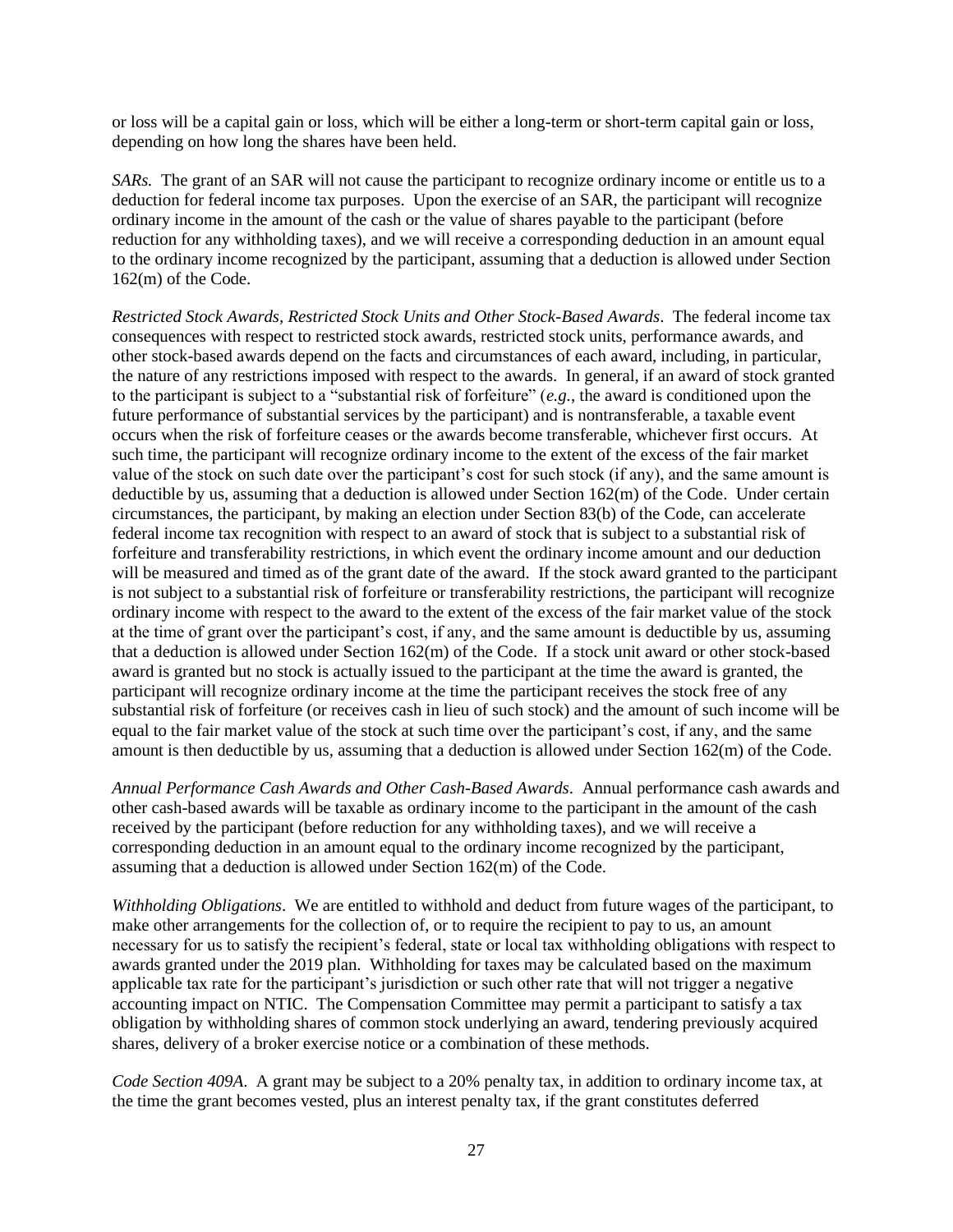compensation under Section 409A of the Code and the requirements of Section 409A of the Code are not satisfied.

*Code Section 162(m)*. Section 162(m) of the Code prohibits public companies for deducting more than \$1 million per year in compensation paid to an individual who is a "covered employee." The Tax Cut and Jobs Act, signed into law on December 22, 2017, or Tax Act, amended Section 162(m), effective for tax years beginning after December 31, 2017, (i) to expand the definition of a "covered employee" to include any person who was the Chief Executive Officer or the Chief Financial Officer at any time during the year and the three most highly compensated officers (other than the Chief Executive Officer or Chief Financial Officer) who were employed at any time during the year whether or not the compensation is reported in the Summary Compensation Table included in our proxy statement for our Annual Meeting of Stockholders; (ii) to treat any individual who is considered a covered employee at any time during a tax year beginning after December 31, 2016, as remaining a covered employee permanently; and (iii) to eliminate the performance-based compensation exception to the \$1 million deduction limit.

*Excise Tax on Parachute Payments*. Unless otherwise provided in a separate agreement between a participant and NTIC, if, with respect to a participant, the acceleration of the vesting of an award or the payment of cash in exchange for all or part of an award, together with any other payments that such participant has the right to receive from NTIC, would constitute a "parachute payment" then the payments to such participant will be reduced to the largest amount as will result in no portion of such payments being subject to the excise tax imposed by Section 4999 of the Code. Such reduction, however, will only be made if the aggregate amount of the payments after such reduction exceeds the difference between the amount of such payments absent such reduction minus the aggregate amount of the excise tax imposed under Section 4999 of the Code attributable to any such excess parachute payments. If such provisions are applicable and if an employee will be subject to a 20% excise tax on any "excess parachute payment" pursuant to Section 4999 of the Code, we will be denied a deduction with respect to such excess parachute payment pursuant to Section 280G of the Code.

## **New Plan Benefits**

It is not presently possible to determine the benefits or amounts that will be received by or allocated to participants under the 2019 plan or would have been received by or allocated to participants for the last completed fiscal year if the 2019 plan had then been in effect because awards under the 2019 plan will be made at the discretion of the committee. Further, since any automatic awards to our non-employee directors will depend on the non-employee directors' continued service and the Board's discretion to vary the type and terms of those awards in the future, it is not possible to determine the exact number of shares of our common stock that will be subject to such awards. However, under the policy currently in effect, each non-employee director who is expected to stand for re-election at the next Annual Meeting of Stockholders will receive a stock option valued at \$50,000 on each September 1<sup>st</sup> and our Chairman of the Board will receive an additional stock option valued at \$10,000.

## <span id="page-33-0"></span>**Board of Directors Recommendation**

The Board of Directors unanimously recommends that our stockholders vote **FOR** approval of the Northern Technologies International Corporation 2019 Stock Incentive Plan.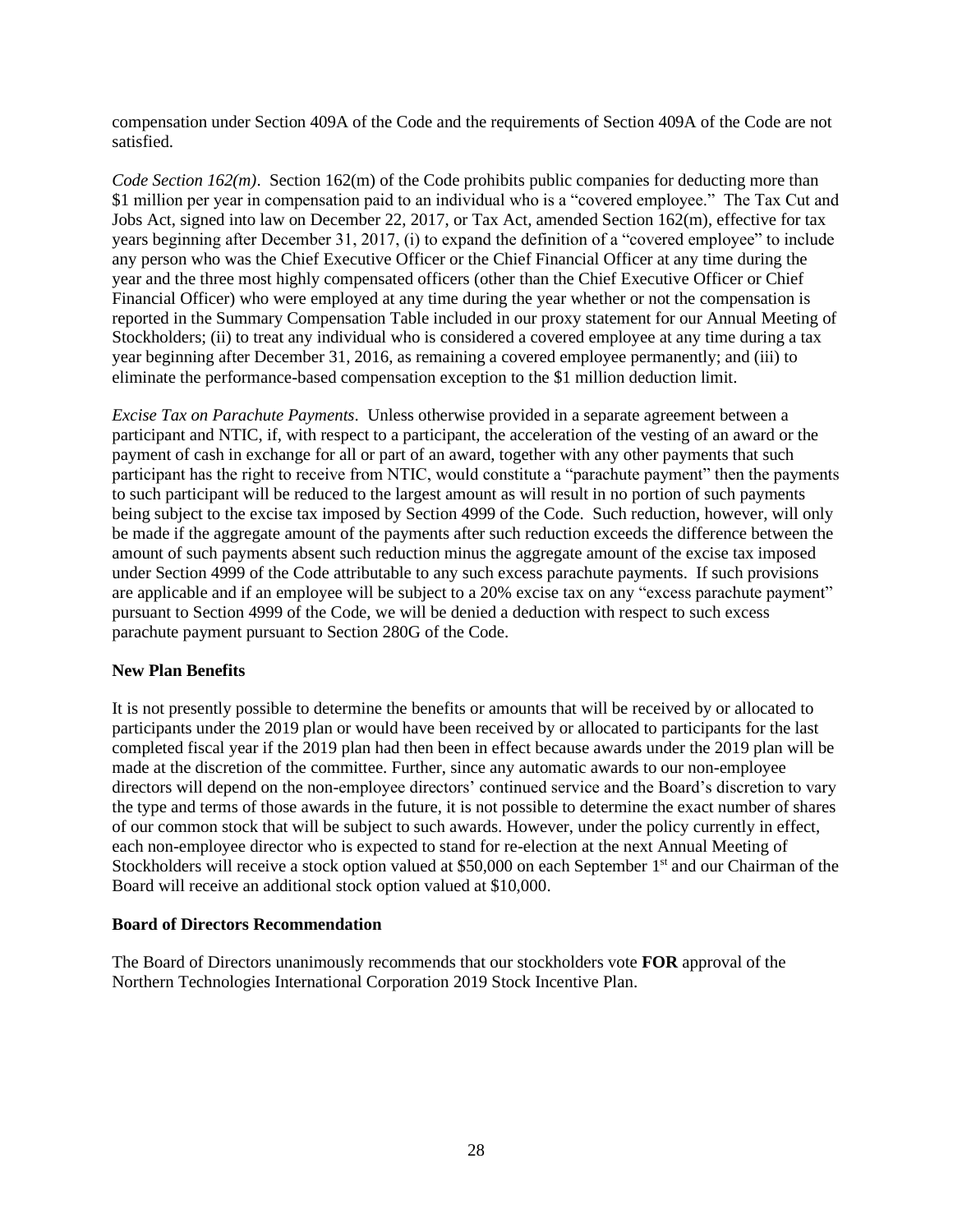# **PROPOSAL THREE—ADVISORY VOTE ON EXECUTIVE COMPENSATION**

## <span id="page-34-1"></span><span id="page-34-0"></span>**Introduction**

The Board of Directors is providing stockholders with an advisory vote on executive compensation pursuant to the Dodd-Frank Wall Street Consumer Protection Act and Section 14A of the Securities Exchange Act of 1934, as amended. This advisory vote, commonly known as a "say-on-pay" vote, is a non-binding vote on the compensation paid to our named executive officers as set forth in the "*Executive Compensation*" section of this proxy statement beginning on page 53. At the 2018 Annual Meeting of Stockholders held on January 12, 2018, 97% of the votes cast by our stockholders were in favor of our say-on-pay vote. The Compensation Committee generally believes that such results affirmed stockholder support of our approach to executive compensation.

Our executive compensation program is generally designed to attract, retain, motivate and reward highly qualified and talented executive officers. The underlying core principle of our executive compensation program is to link pay to performance and align the interests of our executives with those of our stockholders by providing compensation opportunities that are tied directly to the achievement of financial and other performance goals and long-term stock price performance. The "*Executive Compensation*" section of this proxy statement, which begins on page 53, describes our executive compensation program and the executive compensation decisions made by the Compensation Committee and Board of Directors for fiscal 2018 in more detail. Important considerations include:

- A significant portion of the compensation paid or awarded to our named executive officers in fiscal 2018 was "performance-based" or "at-risk" compensation that is tied directly to the achievement of financial and other performance goals or long-term stock price performance.
- Equity-based compensation granted to our named executive officers was in the form of stock options that were subject to three-year vesting and aligns the long-term interests of our executives with the long-term interests of our stockholders.
- Our executive officers receive only modest perquisites and have modest severance and change-incontrol arrangements.
- We recently adopted a clawback policy.
- We do not provide any tax "gross-up" payments.

We believe that our executive compensation program and related decisions link pay to performance. For example, our fiscal 2018 total net sales increased over 30.0% to \$51,424,821 during fiscal 2018 compared to fiscal 2017, and our net income attributable to NTIC increased to \$6,701,366, or \$1.43 per diluted common share, for fiscal 2017 compared to \$3,422,126, or \$0.75 per diluted common share, for fiscal 2017. The total compensation for our named executive officers for fiscal 2018 increased approximately 47% compared to fiscal 2017.

Accordingly, the Board of Directors recommends that our stockholders vote in favor of the say-on-pay vote as set forth in the following resolution:

**RESOLVED**, that our stockholders approve, on an advisory basis, the compensation paid to our named executive officers, as disclosed in this proxy statement.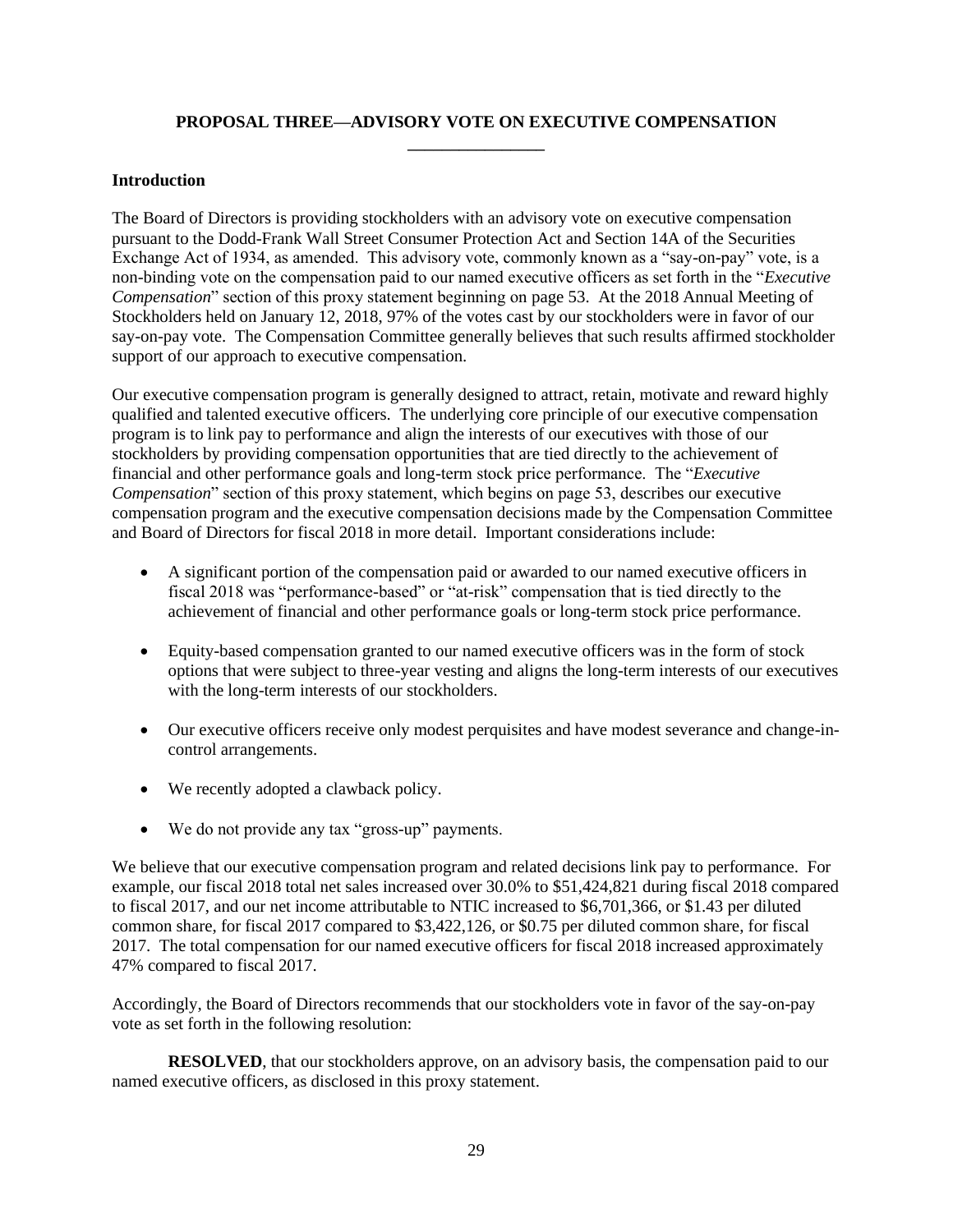Stockholders are not ultimately voting to approve or disapprove the recommendation of the Board of Directors. As this is an advisory vote, the outcome of the vote is not binding on us with respect to future executive compensation decisions, including those relating to our named executive officers, or otherwise. The Compensation Committee and Board of Directors expect to take into account the outcome of this advisory vote when considering future executive compensation decisions.

In accordance with the result of the advisory vote on the frequency of the say-on-pay vote, which was conducted at our 2014 Annual Meeting of Stockholders, the Board of Directors has determined that we will conduct an executive compensation advisory vote on an annual basis. Accordingly, after this Annual Meeting, the next say-on-pay vote will occur at our next Annual Meeting of Stockholders anticipated to be held in January 2020. We anticipate that the next say-on-frequency vote will also occur at our 2020 Annual Meeting of Stockholders.

#### <span id="page-35-0"></span>**Board Recommendation**

The Board of Directors unanimously recommends a vote **FOR** approval, on an advisory basis, of the compensation paid to our named executive officers, as disclosed in this proxy statement.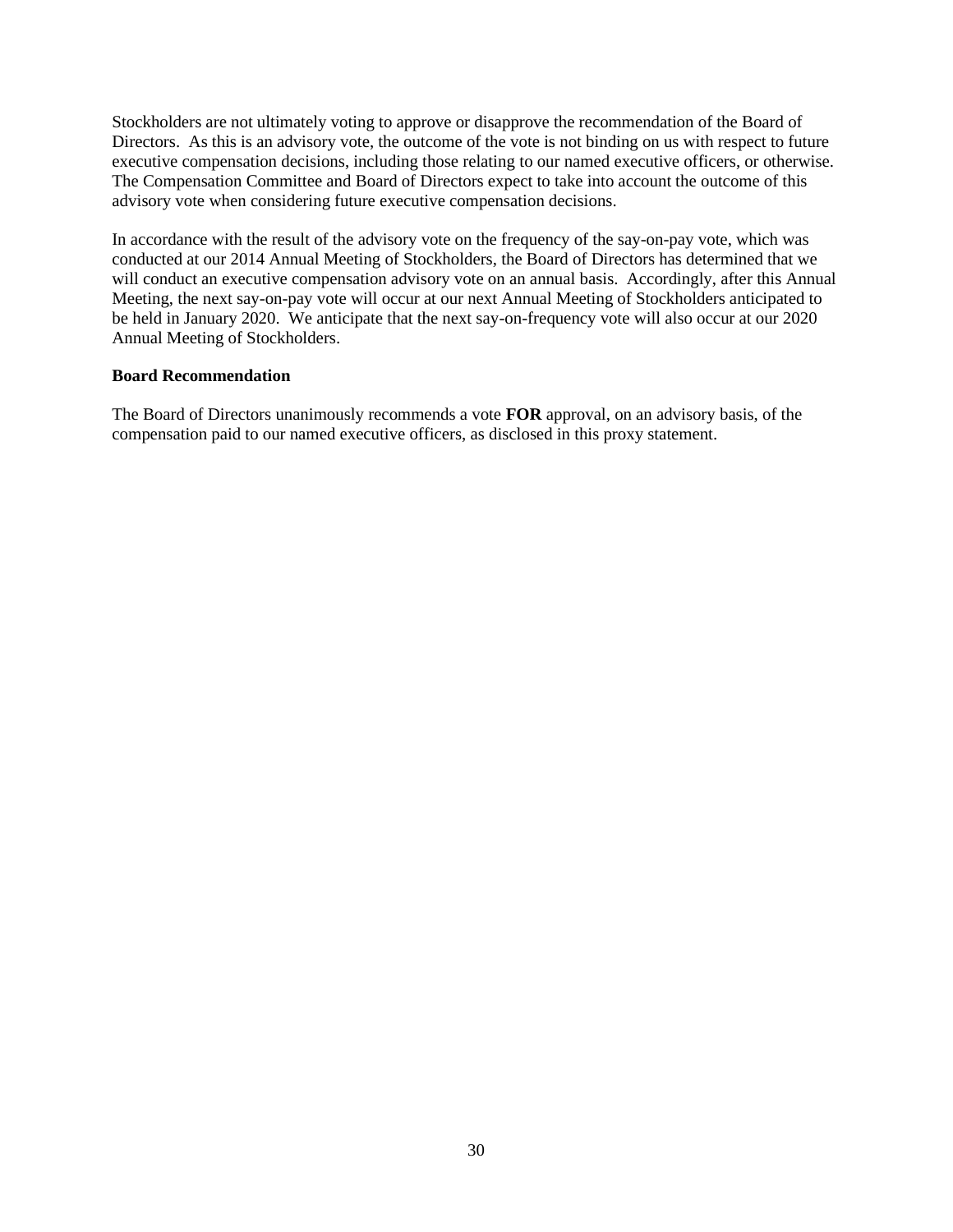# **PROPOSAL FOUR—RATIFICATION OF SELECTION OF INDEPENDENT REGISTERED PUBLIC ACCOUNTING FIRM**

### **Selection of Independent Registered Public Accounting Firm**

The Audit Committee of the Board of Directors selects our independent registered public accounting firm. In this regard, the Audit Committee evaluates the qualifications, performance and independence of our independent registered public accounting firm and determines whether to re-engage our current independent registered public accounting firm. As part of its evaluation, the Audit Committee considers, among other factors, the quality and efficiency of the services provided by the firm, including the performance, technical expertise, and industry knowledge of the lead audit partner and the audit team assigned to our account; the overall strength and reputation of the firm; its global capabilities relative to our business; and its knowledge of our operations. Upon consideration of these and other factors, the Audit Committee has selected Baker Tilly Virchow Krause, LLP to serve as our independent registered public accounting firm for the fiscal year ending August 31, 2019.

Although it is not required to do so, the Board of Directors is asking our stockholders to ratify the Audit Committee's selection of Baker Tilly Virchow Krause, LLP. If our stockholders do not ratify the selection of Baker Tilly Virchow Krause, LLP, another independent registered public accounting firm will be considered by the Audit Committee. Even if the selection is ratified by our stockholders, the Audit Committee in its discretion may change the appointment at any time during the year, if it determines that such a change would be in the best interests of NTIC and our stockholders.

Representatives of Baker Tilly Virchow Krause, LLP will be present at the Annual Meeting to respond to appropriate questions. They also will have the opportunity to make a statement if they wish to do so.

#### **Audit, Audit-Related, Tax and Other Fees**

The following table presents the aggregate fees billed to us by Baker Tilly Virchow Krause, LLP for the fiscal years ended August 31, 2018 and August 31, 2017.

| <b>Aggregate Amount Billed by</b><br><b>Baker Tilly Virchow Krause, LLP (\$)</b> |             |  |
|----------------------------------------------------------------------------------|-------------|--|
| <b>Fiscal 2018</b>                                                               | Fiscal 2017 |  |
| \$493,832                                                                        | \$326,404   |  |
|                                                                                  |             |  |
|                                                                                  |             |  |
|                                                                                  |             |  |

(1) These fees consisted of the audit of our annual financial statements by year, review of financial statements included in our quarterly reports on Form 10-Q and other services normally provided in connection with statutory and regulatory filings or engagements.

#### **Audit Committee Pre-Approval Policies and Procedures**

All services rendered by Baker Tilly Virchow Krause, LLP to NTIC were permissible under applicable laws and regulations and all services provided to NTIC, other than de minimis non-audit services allowed under applicable law, were approved in advance by the Audit Committee. The Audit Committee has not adopted any formal pre-approval policies and procedures.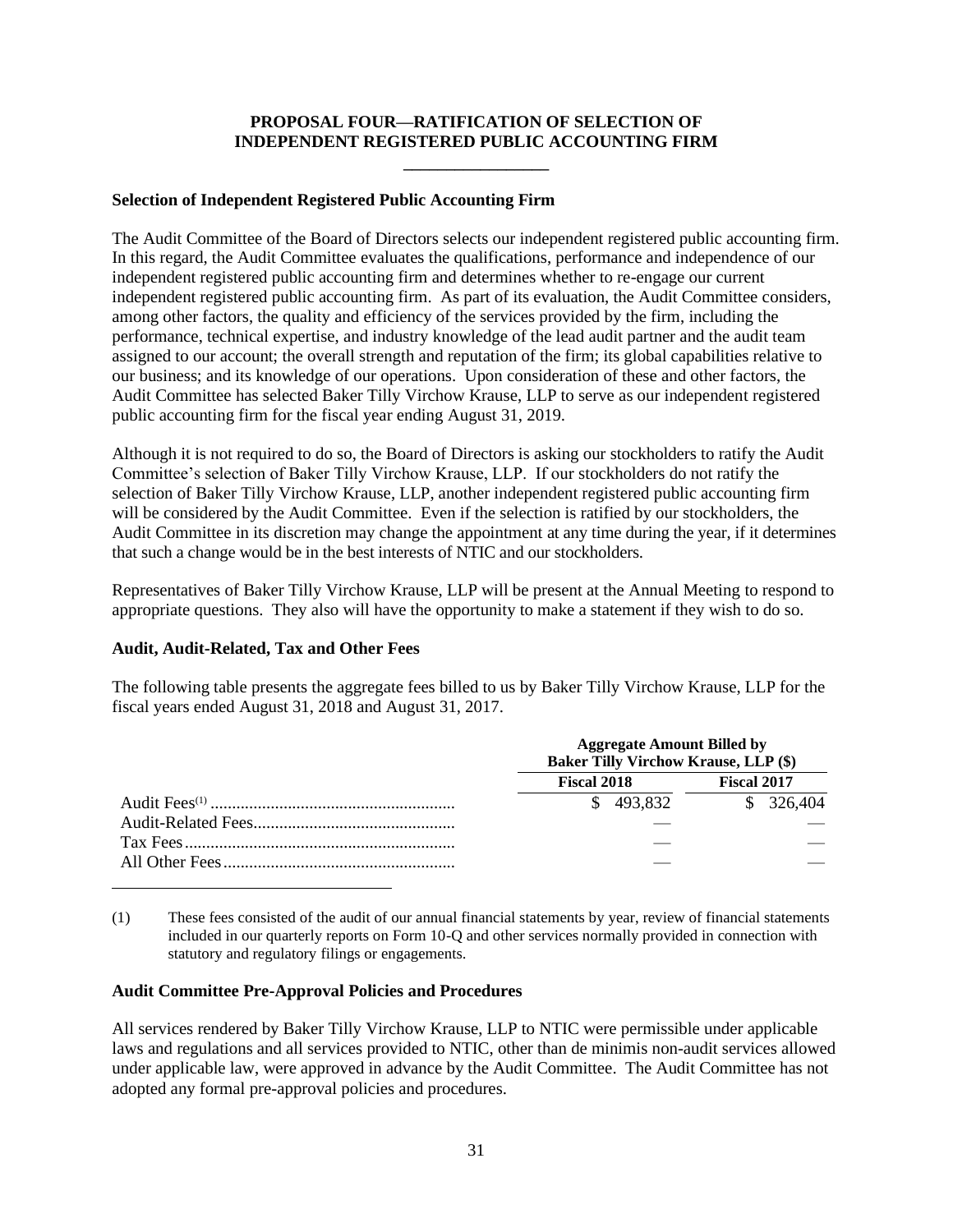### **Board Recommendation**

The Board of Directors unanimously recommends that stockholders vote **FOR** ratification of the selection of Baker Tilly Virchow Krause, LLP, as our independent registered public accounting firm for the fiscal year ending August 31, 2019.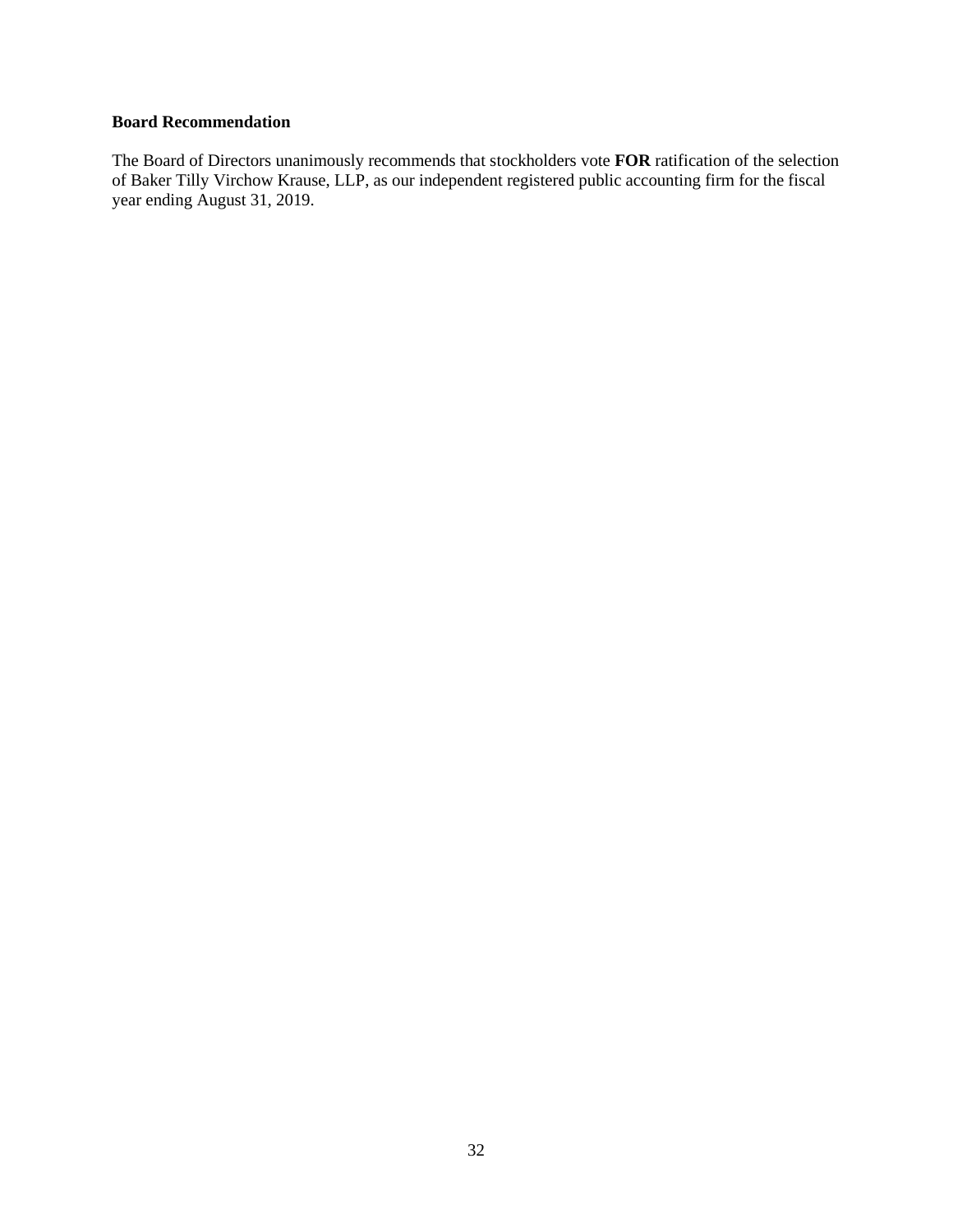# **PROPOSAL FIVE—RATIFICATION OF SHARE INCREASE AMENDMENT**

### **Background**

At the 2018 Annual Meeting of Stockholders held on January 12, 2018, we sought stockholder approval of an amendment to our Restated Certificate of Incorporation to increase the authorized number of shares of our common stock from 10,000,000 shares to 15,000,000 shares (which we refer to as the "share increase amendment"). At that meeting, the inspector of election determined that the proposal to approve the share increase amendment received the requisite stockholder approval and we subsequently filed a Certificate of Amendment to our Restated Certificate of Incorporation reflecting the share increase amendment with the Secretary of State of the State of Delaware on January 16, 2018. Although we believe that the share increase amendment from last year's meeting was properly approved and is effective, because the description of the authority of brokers to vote on proposals without instruction in the proxy statement for last year's meeting may create some uncertainty as to the effect of the vote obtained at last year's meeting, and out of an abundance of caution, we are asking our stockholders at the Annual Meeting to ratify the filing and effectiveness of the Certificate of Amendment to our Restated Certificate of Incorporation filed with the Secretary of State of the State of Delaware on January 16, 2018 pursuant to Delaware law in order to eliminate any uncertainty related to the effectiveness of the share increase amendment.

If the ratification proposal is approved by our stockholders and becomes effective, the ratification will be retroactive to January 16, 2018, the time of the filing of the share increase amendment with the Secretary of State of State of Delaware. If the ratification proposal is not approved by the requisite vote of stockholders, we will not be able to file the Certificate of Validation referred to below with the Delaware Secretary of State and the share increase amendment will not become effective in accordance with Section 204 of the DGCL. The failure to approve the ratification proposal may leave us exposed to potential claims that the vote on the share increase amendment did not receive requisite stockholder approval; and, therefore, the share increase amendment was not validly adopted. This could inhibit our ability to issue shares of our common stock in the future.

#### **Board of Directors Approved the Ratification of the Share Increase Amendment**

Section 204 of the DGCL, which became effective on April 1, 2014, and which was recently amended effective August 1, 2018, allows a Delaware corporation, by following specified procedures, to validate a potentially defective corporate act retroactive to the date the defective corporate act was originally taken.

NTIC does not believe that the filing or effectiveness of the share increase amendment is invalid or ineffective. However, on November 16, 2018, the Board of Directors determined that it would be advisable and in the best interests of the company and our stockholders to ratify the filing and effectiveness of the share increase amendment pursuant to DGCL Section 204 in an abundance of caution and in order to eliminate any uncertainty related to its effectiveness. The Board of Directors adopted the resolutions (attached hereto as Appendix A and incorporated herein by reference) identifying the filing and effectiveness of the share increase amendment as a potentially defective corporate act under Section 204 of the DGCL, identifying January 16, 2018 (the date the share increase amendment was filed with the Secretary of State of the State of Delaware) as the date of the potentially defective corporate act, identifying the nature of the potential failure of authorization in respect thereof (the potential failure of the proposal to approve the share increase amendment to have received the requisite vote of the stockholders in accordance with Section 242 of the DGCL), and approving the ratification proposal. The Board of Directors further recommended that our stockholders approve the ratification proposal, and directed that the ratification proposal be submitted to our stockholders for approval.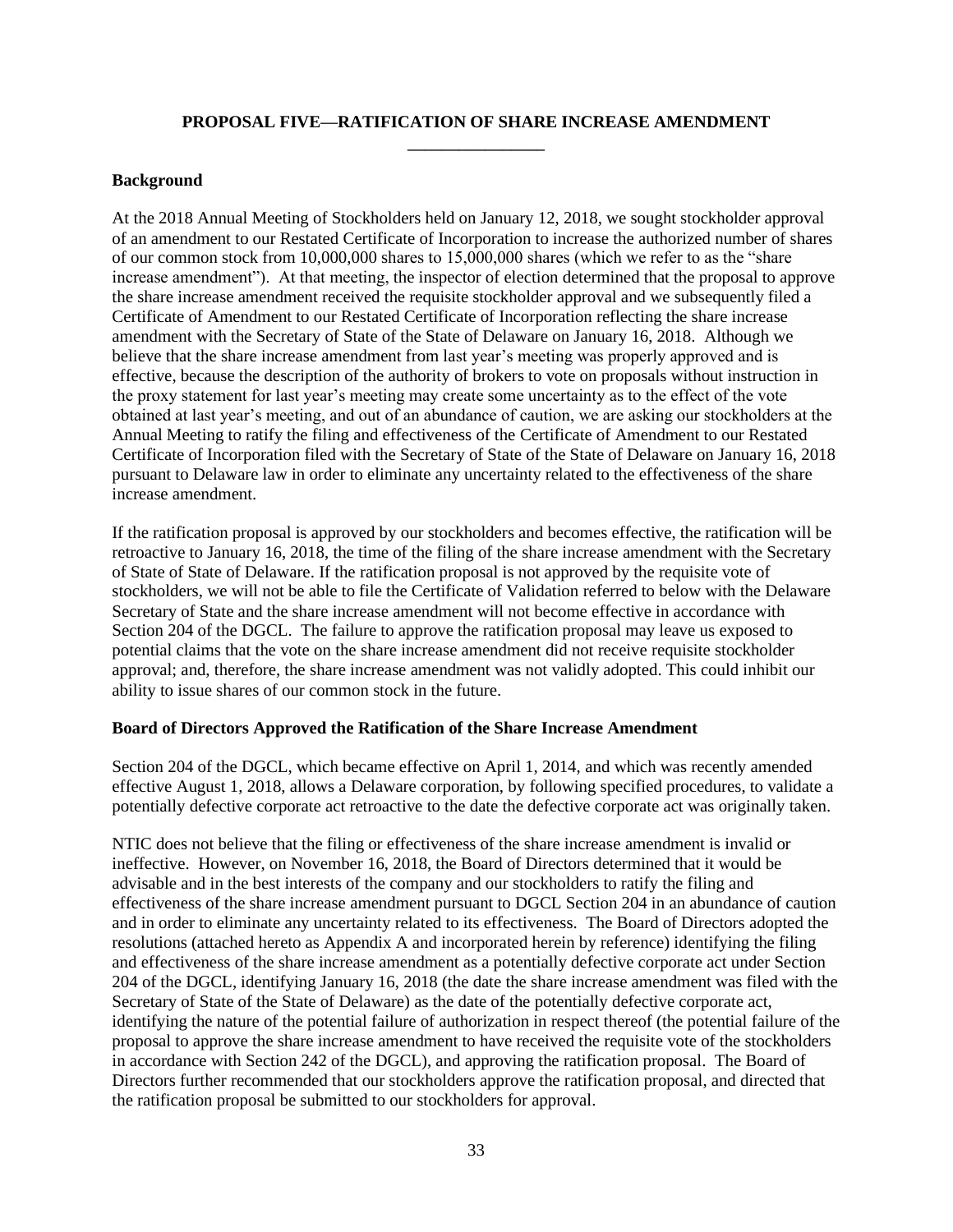The Board of Directors further directed that notice of the Annual Meeting be provided (i) to all stockholders of NTIC as of the record date for the Annual Meeting, and (ii) as required by Section 204 of the DGCL, to all NTIC stockholders of record as of November 17, 2017, which was the record date for our Annual Meeting of Stockholders held last year, other than those whose identities or addresses could not be determined from our corporate records. The Board of Directors directed that the notice of meeting contain the statement required by Section 204 of the DGCL that any claim that the filing and effectiveness of the share increase amendment to be ratified pursuant to the ratification proposal is void or voidable due to the failure to receive the requisite stockholder vote for its adoption, or that the Delaware Court of Chancery should declare in its discretion that the ratification proposal not be effective or be effective only on certain conditions, must be brought within 120 days from the validation effective time, which, in the case of the ratification of the share increase amendment, will be the time at which a Certificate of Validation filed in respect of the ratification proposal becomes effective under the DGCL.

# **Filing of a Certificate of Validation**

Upon the receipt of the required vote of the stockholders to approve the ratification proposal, we will file a Certificate of Validation with respect to the share increase amendment with the Secretary of State of the State of Delaware. The time that the filing of this Certificate of Validation with the Secretary of State of the State of Delaware becomes effective in accordance with the DGCL will be the validation effective time of the ratification proposal within the meaning of Section 204 of the DGCL.

### **Effect of Ratification Retroactive Validation of the Share Increase Amendment**

When the Certificate of Validation becomes effective in accordance with the DGCL, the share increase amendment will no longer be deemed void or voidable as a result of the potential failure of authorization described above, and the effect of the ratification will be retroactive to January 16, 2018, which was the time of the original filing of the share increase amendment with the Secretary of State of the State of Delaware.

### **Purpose and Effect of Share Increase Amendment**

The share increase amendment amended our Restated Certificate of Incorporation to increase the authorized number of shares of our common stock from 10,000,000 shares to 15,000,000 shares. Our Board of Directors believes that the additional authorized shares of common stock provided in the share increase amendment will provide us with the necessary flexibility to issue shares in the future for various corporate purposes and enable us to take timely advantage of market conditions and opportunities without the delay and expense associated with convening a special stockholders' meeting for such purpose, except as otherwise required by law and the rules of the Nasdaq Stock Market. These corporate purposes, include, but are not limited to, future stock splits and stock dividends; capital-raising or financing transactions; potential strategic transactions, including mergers, acquisitions, and other business combinations; grants and awards under equity compensation plans; and other general corporate purpose transactions.

In the past, we have used authorized but unissued shares in connection with equity financings and for issuance pursuant to equity compensation plans. Although the Board of Directors has discussed from time to time a possible stock split effected in the form of a share dividend, the Board of Directors has not approved such a split. The increase in the number of authorized shares reflected in the share increase amendment will allow for a sufficient authorized but unissued share amount to accommodate a future stock split effected in the form of a share dividend if the Board of Directors determines to proceed with such a split. Other than shares of our common stock that have been reserved for future issuance under our equity compensation plans and these discussions regarding a possible future stock split effected in the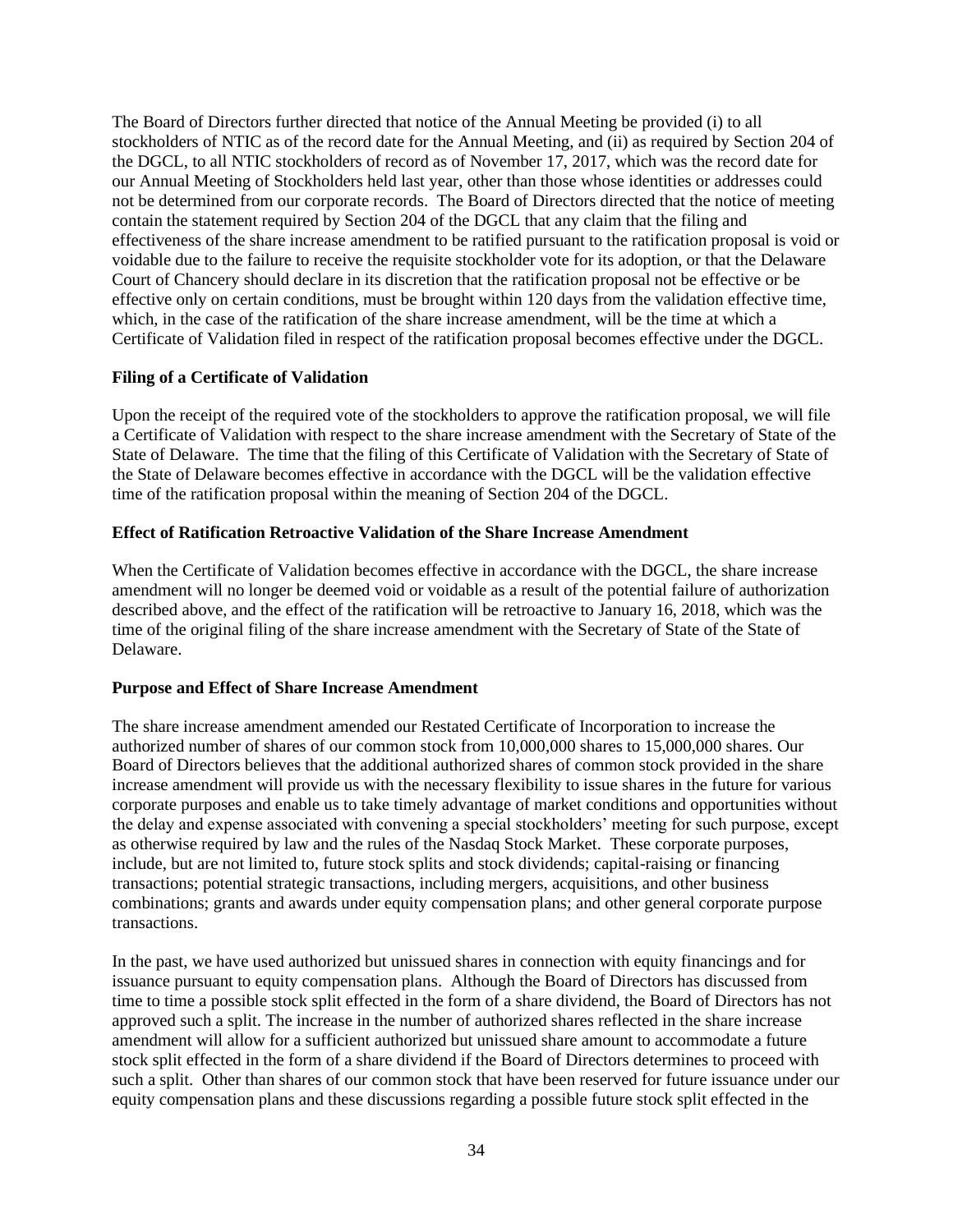form of a share dividend, we currently do not have any plans, commitments, arrangements, understandings or agreements to issue any currently authorized and unissued shares of our common stock, or any of the additional shares of common stock authorized by the share increase amendment.

All of the additional shares resulting from the increase in our authorized common stock as reflected by the share increase amendment are of the same class with the same dividend, voting, liquidation and similar rights as the shares of common stock presently outstanding. The shares are unreserved and available for issuance. No further authorization for the issuance of common stock by stockholder vote is required under our existing Restated Certificate of Incorporation, and none would be required prior to the issuance of the additional shares of common stock by NTIC. Stockholders have no preemptive rights to acquire any shares issued by NTIC under its existing Restated Certificate of Incorporation, and stockholders would not acquire any such rights with respect to any additional shares under the share increase amendment.

### **Time Limitations on Legal Challenges to the Ratification of the Share Increase Amendment**

If the ratification proposal becomes effective, under the DGCL, any claim that the share increase amendment ratified pursuant to the ratification proposal is void or voidable due to the failure to receive the requisite stockholder vote for its adoption, or that the Delaware Court of Chancery should declare in its discretion that the ratification proposal not be effective or be effective only on certain conditions, must be brought within 120 days from the time that the filing of the Certificate of Validation with the Secretary of State of the State of Delaware becomes effective in accordance with the DGCL.

### **Consequences if the Ratification Proposal is Not Approved by the Stockholders**

If the ratification proposal is not approved by the requisite vote of our stockholders, we will not be able to file the Certificate of Validation in order to ratify the filing and effectiveness of the share increase amendment pursuant to Section 204 of the DGCL. The failure to ratify the filing and effectiveness of the share increase amendment under Section 204 may leave us exposed to claims that (i) the vote on the share increase amendment was not correctly tabulated; (ii) that the share increase amendment therefore was not validly adopted, and (iii) as a result, we do not have sufficient authorized but unissued shares of common stock to permit certain future stock splits and stock dividends; capital-raising or financing transactions; potential strategic transactions, including mergers, acquisitions, and other business combinations; grants and awards under equity compensation plans; and other general corporate purpose transactions. An inability to issue our common stock in the future could expose us to significant claims and have a material adverse effect on our ability to operate our business.

#### **Board Recommendation**

The Board of Directors unanimously recommends a vote **FOR** the approval of the ratification proposal.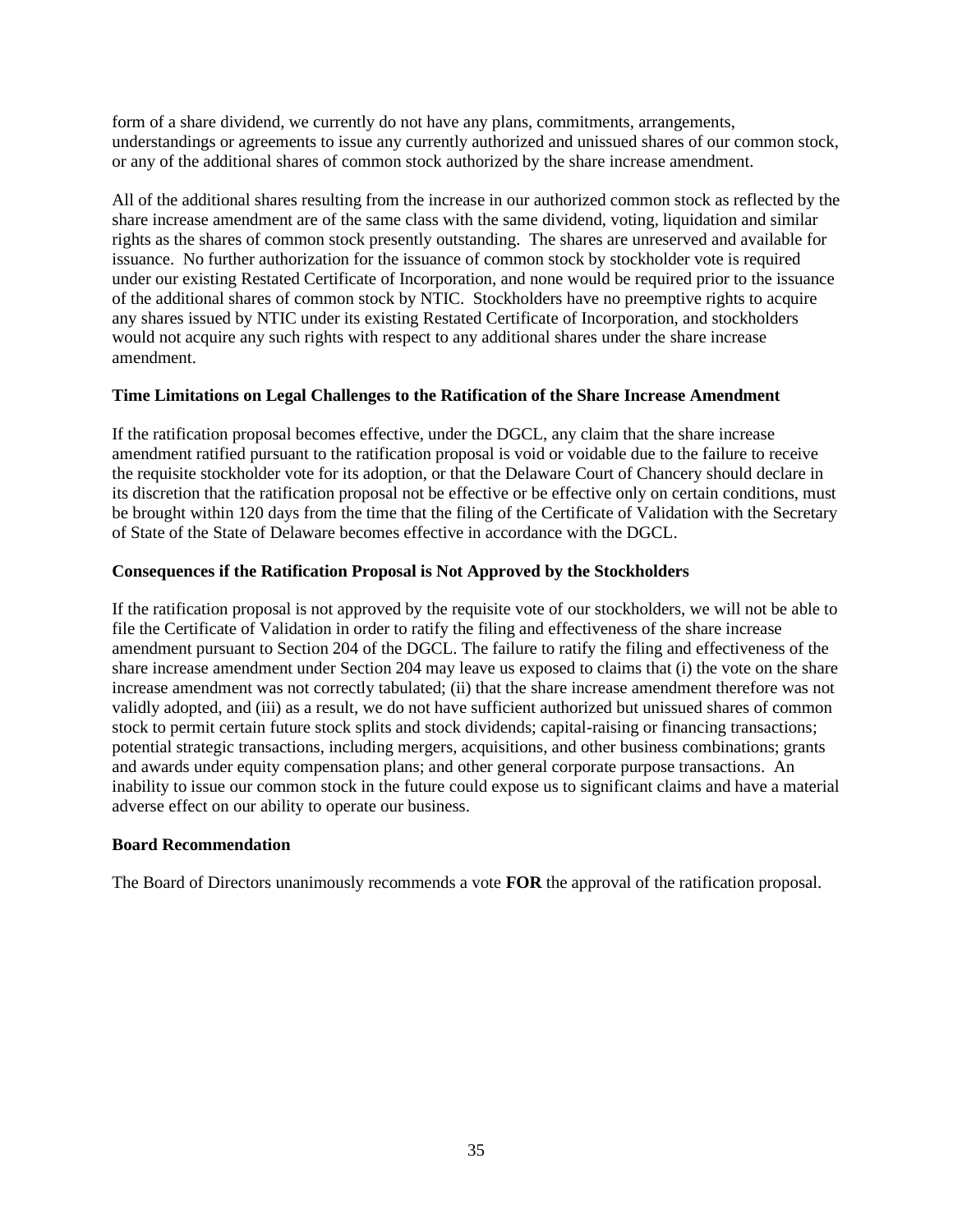### **STOCK OWNERSHIP**

### **Beneficial Ownership of Significant Stockholders and Management**

The following table sets forth information known to us with respect to the beneficial ownership of our common stock as of November 15, 2018, the record date for the Annual Meeting, for:

- each person known by us to beneficially own more than five percent of the outstanding shares of our common stock;
- each of our directors:
- each of the executive officers named in the Summary Compensation Table included later in this proxy statement under "*Executive Compensation*" and
- all of our current directors and executive officers as a group.

The number of shares beneficially owned by a person includes shares subject to options held by that person that are currently exercisable or that become exercisable within 60 days of November 15, 2018. Percentage calculations assume, for each person and group, that all shares that may be acquired by such person or group pursuant to options currently exercisable or that become exercisable within 60 days of November 15, 2018 are outstanding for the purpose of computing the percentage of common stock owned by such person or group. However, such unissued shares of common stock described above are not deemed to be outstanding for calculating the percentage of common stock owned by any other person.

Except as otherwise indicated, the persons in the table below have sole voting and investment power with respect to all shares of common stock shown as beneficially owned by them, subject to community property laws where applicable and subject to the information contained in the notes to the table.

|                                       |                                                     | <b>Amount</b> and<br><b>Nature of</b> |                   |
|---------------------------------------|-----------------------------------------------------|---------------------------------------|-------------------|
|                                       |                                                     | <b>Beneficial</b>                     | <b>Percent of</b> |
| <b>Title of Class</b>                 | Name and Address of Beneficial Owner <sup>(1)</sup> | Ownership <sup>(2)</sup>              | <b>Class</b>      |
| <b>Directors and Officers:</b>        |                                                     |                                       |                   |
| Common Stock                          | Barbara D. Colwell                                  | 20,500                                | *                 |
| <b>Common Stock</b>                   | Soo-Keong Koh                                       | 36,666                                | *                 |
| <b>Common Stock</b>                   | Sunggyu Lee, Ph.D.                                  | 4,000                                 | $\ast$            |
| Common Stock                          | G. Patrick Lynch <sup>(3)</sup>                     | 682,775                               | 14.9%             |
| <b>Common Stock</b>                   | Ramani Narayan, Ph.D.                               | 39,500                                | $\ast$            |
| <b>Common Stock</b>                   | Richard J. Nigon                                    | 45,300                                | 1.0%              |
| <b>Common Stock</b>                   | Konstantin von Falkenhausen                         | 23,600                                | $\ast$            |
| <b>Common Stock</b>                   | Matthew C. Wolsfeld                                 | 99,735                                | 2.2%              |
| <b>Common Stock</b>                   | All current directors and executive officers as a   |                                       |                   |
|                                       | group $(8 \text{ persons})^{(4)}$                   | 952,076                               | 20.1%             |
| <b>Significant Beneficial Owners:</b> |                                                     |                                       |                   |
| Common Stock                          | Inter Alia Holding Company <sup>(5)</sup>           | 601,667                               | 13.2%             |
|                                       | 23205 Mercantile Road                               |                                       |                   |
|                                       | Beachwood, Ohio 44122                               |                                       |                   |
| <b>Common Stock</b>                   | Perritt Capital Management, Inc. and                | 262,215                               | 5.8%              |
|                                       | Perritt Funds, Inc. <sup>(6)</sup>                  |                                       |                   |
|                                       | 300 South Wacker Drive, Suite 2880                  |                                       |                   |
|                                       | Chicago, Illinois 60606                             |                                       |                   |
|                                       |                                                     |                                       |                   |

Represents beneficial ownership of less than one percent.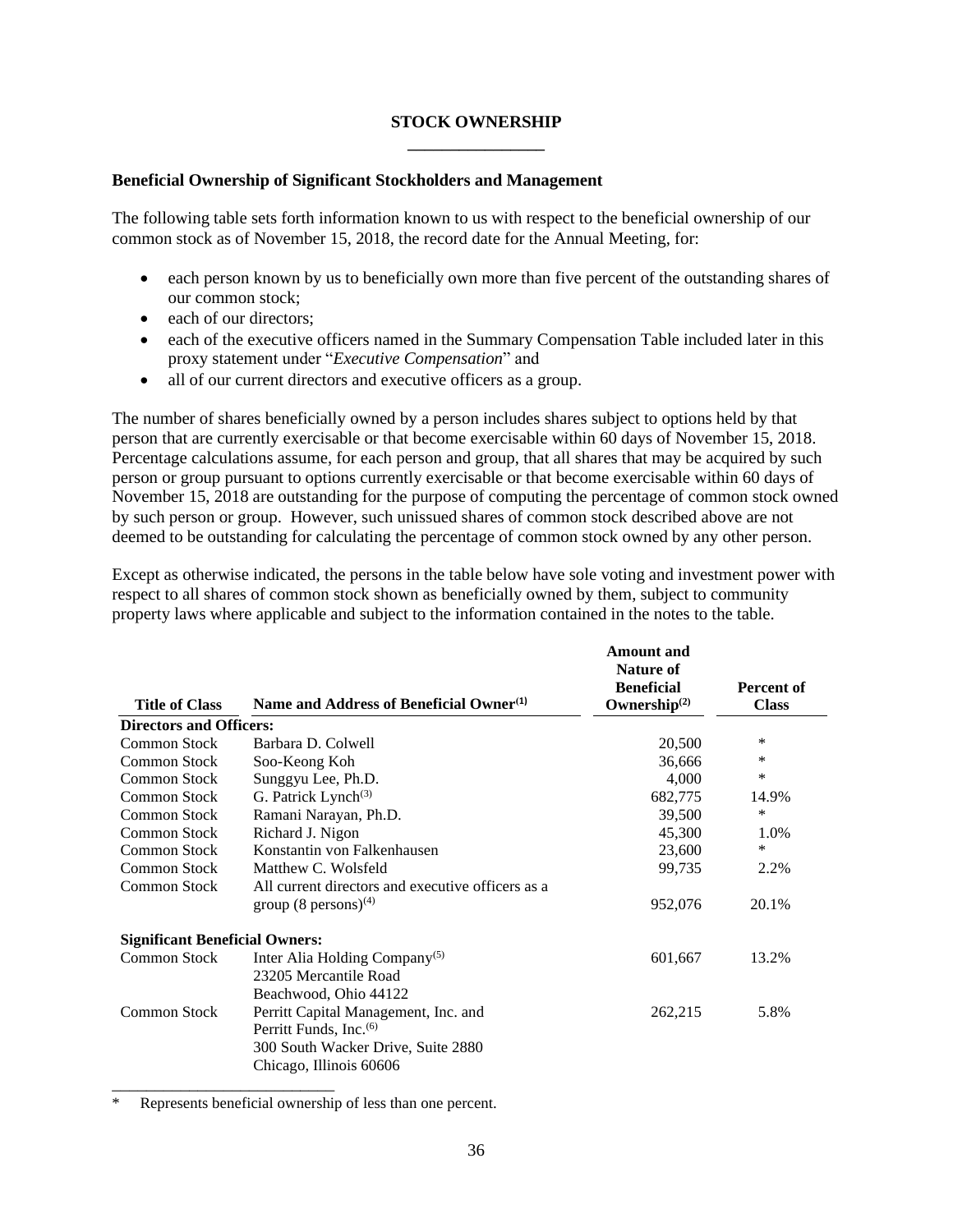- (1) The business address for each of the directors and officers of NTIC is c/o Northern Technologies International Corporation, 4201 Woodland Road, Circle Pines, Minnesota 55014.
- (2) Includes for the persons listed below the following shares of common stock subject to options held by such persons that are currently exercisable or become exercisable within 60 days of November 15, 2018:

|                                                                     | <b>Shares of Common Stock</b><br>Underlying |
|---------------------------------------------------------------------|---------------------------------------------|
| <b>Name</b>                                                         | <b>Stock Options</b>                        |
| <b>Directors</b>                                                    |                                             |
|                                                                     | 19,000                                      |
|                                                                     | 20,000                                      |
|                                                                     | 4.000                                       |
|                                                                     | 44,056                                      |
|                                                                     | 20,000                                      |
|                                                                     | 30,000                                      |
|                                                                     | 23,000                                      |
| <b>Named Executive Officers</b>                                     |                                             |
|                                                                     | 44.056                                      |
|                                                                     | 32.564                                      |
| All current directors and executive officers as a group (8 persons) | 192.620                                     |

- (3) Includes 601,667 shares held by Inter Alia Holding Company. See note (5) below.
- (4) The amount beneficially owned by all current directors and executive officers as a group includes 601,667 shares held of record by Inter Alia Holding Company. See notes (3) above and (5) below.
- (5) According to a Schedule 13D/A filed with the SEC on December 2, 2011, Inter Alia Holding Company is an entity of which G. Patrick Lynch, our President and Chief Executive Officer, is a 47% stockholder. G. Patrick Lynch shares equal voting and dispositive power over such shares with two other members of his family. Inter Alia Holding Company's address is 23205 Mercantile Road, Beachwood, Ohio 44122.
- (6) According to a Schedule 13G/A filed with the SEC on February 5, 2018, Perritt Capital Management, Inc., in its capacity as investment adviser, may be deemed the beneficial owner of 262,215 shares, which are owned by investment advisory client(s). Perritt Capital Management, Inc. has sole voting power and sole dispositive power over 24,215 shares and has shared voting power and shared dispositive power over 238,000 shares with Perritt Funds, Inc., an investment company.

### **Section 16(a) Beneficial Ownership Reporting Compliance**

Section 16(a) of the Exchange Act requires our directors, executive officers and all persons who beneficially own more than 10% of the outstanding shares of our common stock to file with the SEC initial reports of ownership and reports of changes in ownership of our common stock. Executive officers, directors and greater than 10% beneficial owners are also required to furnish NTIC with copies of all Section 16(a) forms they file. To our knowledge, based upon a review of the copies of such reports furnished to us and written representations that no other reports were required, during the fiscal year ended August 31, 2018, none of our directors or executive officers or beneficial owners of greater than 10% of our common stock failed to file on a timely basis the forms required by Section 16 of the Exchange Act.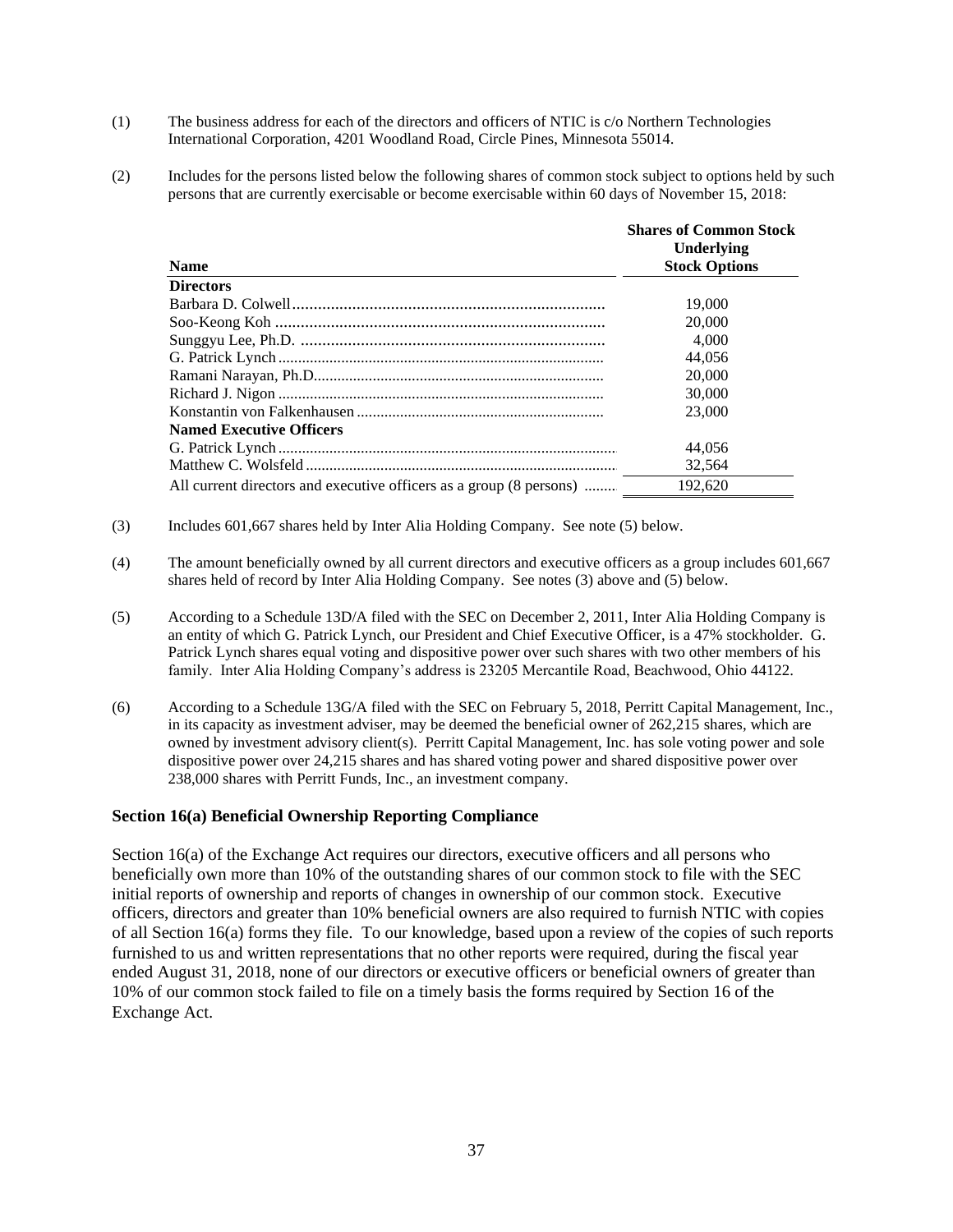### **Securities Authorized for Issuance Under Equity Compensation Plans**

The following table summarizes outstanding options and other awards under NTIC's equity compensation plans as of August 31, 2018. NTIC's equity compensation plans as of August 31, 2018 were the Northern Technologies International Corporation Amended and Restated 2007 Stock Incentive Plan and the Northern Technologies International Corporation Employee Stock Purchase Plan. Except for automatic annual grants of \$50,000 in options to purchase shares of NTIC common stock to NTIC's directors in consideration for their services as directors of NTIC, an automatic annual grant of \$10,000 in options to purchase shares of NTIC common stock to NTIC's Chairman of the Board in consideration for his services as Chairman on the first day of each fiscal year and automatic initial pro rata grants of \$50,000 in options to purchase shares of NTIC common stock to NTIC's new directors in consideration for their services as directors of NTIC, options and other awards granted in the future under the Northern Technologies International Corporation Amended and Restated 2007 Stock Incentive Plan or the new Northern Technologies International Corporation 2019 Stock Incentive Plan, if approved by NTIC's stockholders, are within the discretion of the Board of Directors and the Compensation Committee of the Board of Directors and therefore cannot be ascertained at this time.

| <b>Plan Category</b>                                                          | (a)<br><b>Number of Securities to</b><br>be Issued Upon Exercise<br>of Outstanding Options,<br><b>Warrants and Rights</b> | (b)<br>Weighted-Average<br><b>Exercise Price of</b><br><b>Outstanding Options,</b><br><b>Warrants and Rights</b> | (c)<br><b>Number of Securities</b><br><b>Remaining Available</b><br>for Future Issuance<br><b>Under Equity</b><br><b>Compensation Plans</b><br>(excluding securities)<br>reflected in column $(a)$ ) |
|-------------------------------------------------------------------------------|---------------------------------------------------------------------------------------------------------------------------|------------------------------------------------------------------------------------------------------------------|------------------------------------------------------------------------------------------------------------------------------------------------------------------------------------------------------|
| Equity compensation plans approved<br>by security holders                     | $348,703^{(1)(2)}$                                                                                                        | \$14.55                                                                                                          | $188,044^{(3)}$                                                                                                                                                                                      |
| Equity compensation plans not<br>approved by security holders<br><b>Total</b> | $348,703^{(1)(2)}$                                                                                                        | \$14.55                                                                                                          | $188,044^{(3)}$                                                                                                                                                                                      |

<sup>(1)</sup> Amount includes shares of NTIC common stock issuable upon the exercise of stock options outstanding as of August 31, 2018 under the Northern Technologies International Corporation Amended and Restated 2007 Stock Incentive Plan.

<sup>(2)</sup> Excludes employee stock purchase rights accruing under the Northern Technologies International Corporation Employee Stock Purchase Plan. Under such plan, each eligible employee may purchase up to 2,000 shares of NTIC common stock at semi-annual intervals on February 28th or 29th (as the case may be) and August 31st each year at a purchase price per share equal to 90% of the lower of (i) the closing sales price per share of NTIC common stock on the first day of the offering period or (ii) the closing sales price per share of NTIC common stock on the last day of the offering period.

<sup>(3)</sup> Amount includes 140,417 shares remaining available at August 31, 2018 for future issuance under Northern Technologies International Corporation Amended and Restated 2007 Stock Incentive Plan and 47,627 shares available at August 31, 2018 for future issuance under the Northern Technologies International Corporation Employee Stock Purchase Plan.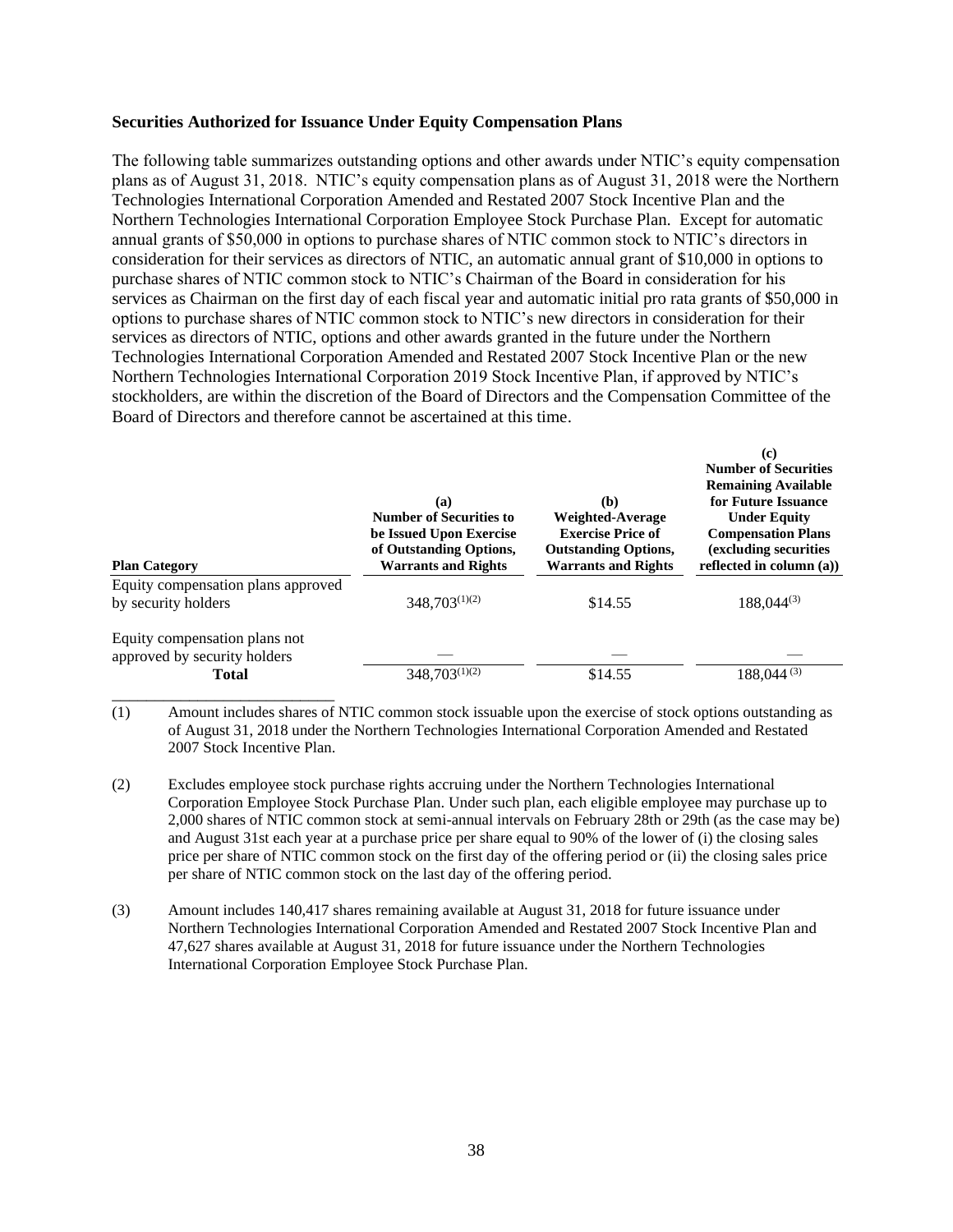# **CORPORATE GOVERNANCE**

### **Corporate Governance Guidelines**

The Board of Directors has adopted Corporate Governance Guidelines. A copy of these Corporate Governance Guidelines can be found on the "Investor Relations—Corporate Governance" section of our corporate website *www.ntic.com*. Among the topics addressed in our Corporate Governance Guidelines are:

- Board size, composition and qualifications;
- Selection of directors;
- Board leadership;
- Board committees;
- Board and committee meetings;
- Executive sessions of independent directors;
- Meeting attendance by directors and non-directors;
- Appropriate information and access;
- Ability to retain advisors:
- Conflicts of interest and director independence;
- Board interaction with corporate constituencies;
- Change of principal occupation and board memberships;
- Retirement and term limits:
- Retirement and resignation policy;
- Board compensation;
- Stock ownership by directors and executive officers;
- Loans to directors and executive officers;
- CEO evaluation:
- Board and committee evaluation:
- Director continuing education;
- Succession planning;
- Related person transactions; and
- Communications with directors.

#### **Board Leadership Structure**

Under our Corporate Governance Guidelines, the office of Chairman of the Board and Chief Executive Officer may or may not be held by one person. The Board of Directors believes it is best not to have a fixed policy on this issue and that it should be free to make this determination based on what it believes is best under the circumstances. However, the Board of Directors strongly endorses the concept of an independent director being in a position of leadership. Under our Corporate Governance Guidelines, if at any time the Chief Executive Officer and Chairman of the Board positions are held by the same person, the Board of Directors will elect an independent director as a lead independent director.

G. Patrick Lynch currently serves as our President and Chief Executive Officer and Richard J. Nigon serves as our non-executive Chairman of the Board. Because the Chief Executive Officer and Chairman of the Board positions currently are not held by the same person, we do not have a lead independent director. We currently believe this leadership structure is in the best interests of our company and our stockholders and strikes the appropriate balance between the Chief Executive Officer's responsibility for the strategic direction, day-to-day-leadership and performance of our company and the Chairman's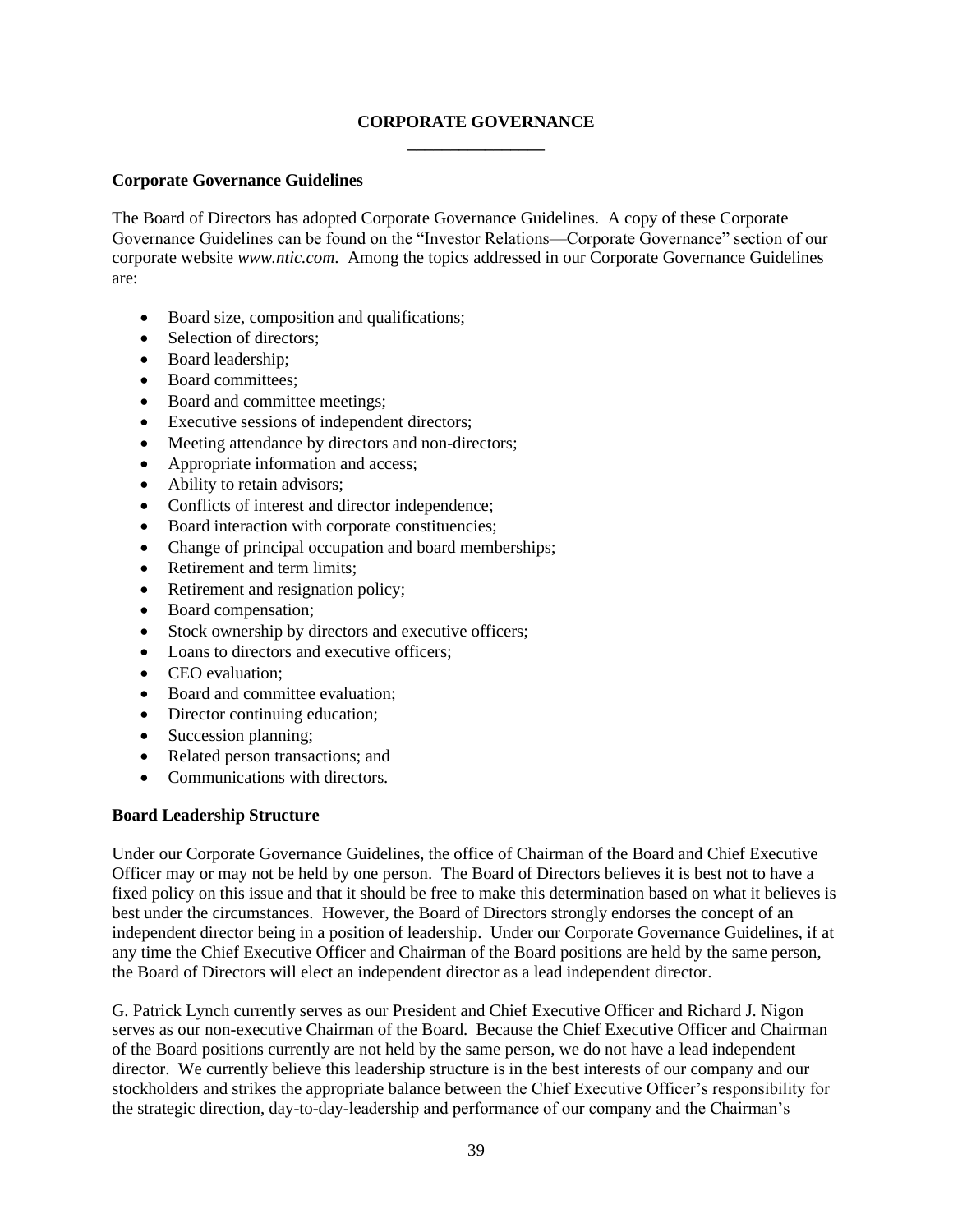responsibility to provide oversight of our company's corporate governance and guidance to our Chief Executive Officer and to set the agenda for and preside over Board of Directors meetings.

At each regular Board of Directors meeting, our independent directors meet in executive session with no company management present during a portion of the meeting. After each such executive session, our Chairman of the Board provides our Chief Executive Officer with any actionable feedback from our independent directors.

# **Director Independence**

The Board of Directors has affirmatively determined that five of NTIC's current seven directors are "independent directors" under the Listing Rules of the Nasdaq Stock Market: Barbara D. Colwell, Soo-Keong Koh, Sunggyu Lee, Ph.D., Richard J. Nigon and Konstantin von Falkenhausen.

In making these affirmative determinations that such individuals are "independent directors," the Board of Directors reviewed and discussed information provided by the directors and by NTIC with regard to each director's business and personal activities as they may relate to NTIC and NTIC's management.

# **Board Meetings and Attendance**

The Board of Directors met four times during the fiscal year ended August 31, 2018. Each of the directors attended at least 75% of the aggregate of the total number of meetings of the Board and the total number of meetings held by all Board committees on which the director served.

### **Board Committees**

The Board of Directors has a standing Audit Committee, Compensation Committee and Nominating and Corporate Governance Committee, each of which has the composition and responsibilities described below. The Board of Directors from time to time may establish other committees to facilitate the management of our company and may change the composition and responsibilities of our existing committees. Each of the Audit Committee, Compensation Committee and Nominating and Corporate Governance Committee operates under a written charter adopted by the Board of Directors, which can be found on the "Investor Relations—Corporate Governance" section of our corporate website *www.ntic.com*.

The following table summarizes the current membership of each of our three Board committees.

| <b>Director</b>             | Audit | <b>Compensation</b> | Nominating and<br><b>Corporate Governance</b> |
|-----------------------------|-------|---------------------|-----------------------------------------------|
| Barbara D. Colwell          |       |                     |                                               |
| Soo-Keong Koh               |       |                     | Chair                                         |
| Sunggyu Lee, Ph.D.          |       |                     |                                               |
| G. Patrick Lynch            |       |                     |                                               |
| Ramani Narayan, Ph.D.       |       |                     |                                               |
| Richard J. Nigon            | Chair |                     |                                               |
| Konstantin von Falkenhausen |       | Chair               |                                               |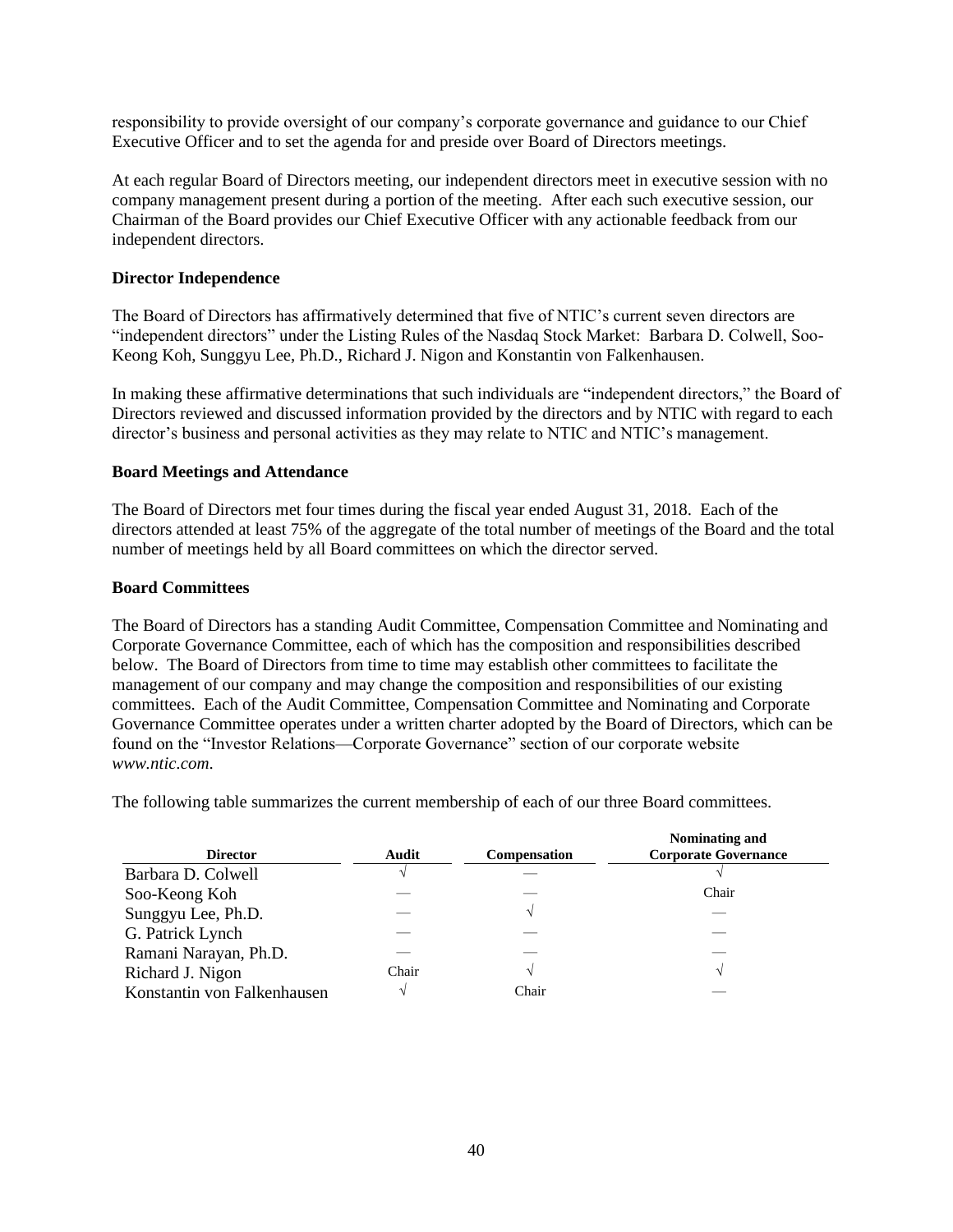### **Audit Committee**

*Responsibilities*. The Audit Committee provides assistance to the Board of Directors in fulfilling its responsibilities for oversight, for quality and integrity of the accounting, auditing, reporting practices, systems of internal accounting and financial controls, the annual independent audit of our financial statements, and the legal compliance and ethics programs of NTIC as established by management. The Audit Committee's primary responsibilities include:

- Overseeing our financial reporting process, internal control over financial reporting and disclosure controls and procedures on behalf of the Board of Directors;
- Having sole authority to appoint, retain and oversee the work of our independent registered public accounting firm and establish the compensation to be paid to the firm;
- Reviewing and pre-approving all audit services and permissible non-audit services to be provided to NTIC by our independent registered public accounting firm;
- Establishing procedures for the receipt, retention and treatment of complaints regarding accounting, internal accounting controls or auditing matters and for the confidential, anonymous submission by our employees of concerns regarding questionable accounting or auditing matters; and
- Overseeing the establishment and administration of (including the grant of any waiver from) a written code of ethics applicable to our principal executive officer, principal financial officer, principal accounting officer or controller, or persons performing similar functions.

The Audit Committee has the authority to engage the services of outside experts and advisors as it deems necessary or appropriate to carry out its duties and responsibilities.

*Composition*. The current members of the Audit Committee are Ms. Colwell, Mr. Nigon and Mr. von Falkenhausen. Mr. Nigon is the chair of the Audit Committee.

Each current member of the Audit Committee qualifies as "independent" for purposes of membership on audit committees pursuant to the Listing Rules of the Nasdaq Stock Market and the rules and regulations of the SEC and is "financially literate" as required by the Listing Rules of the Nasdaq Stock Market. In addition, the Board of Directors has determined that Mr. Nigon qualifies as an "audit committee financial expert" as defined by the rules and regulations of the SEC and meets the qualifications of "financial sophistication" under the Listing Rules of the Nasdaq Stock Market as a result of his extensive financial background and various financial positions he has held throughout his career. Stockholders should understand that these designations related to our Audit Committee members' experience and understanding with respect to certain accounting and auditing matters do not impose upon any of them any duties, obligations or liabilities that are greater than those generally imposed on a member of the Audit Committee or of the Board of Directors.

*Meetings*. The Audit Committee met four times during fiscal 2018 and once in executive session with Baker Tilly Virchow Krause, LLP, our independent registered public accounting firm.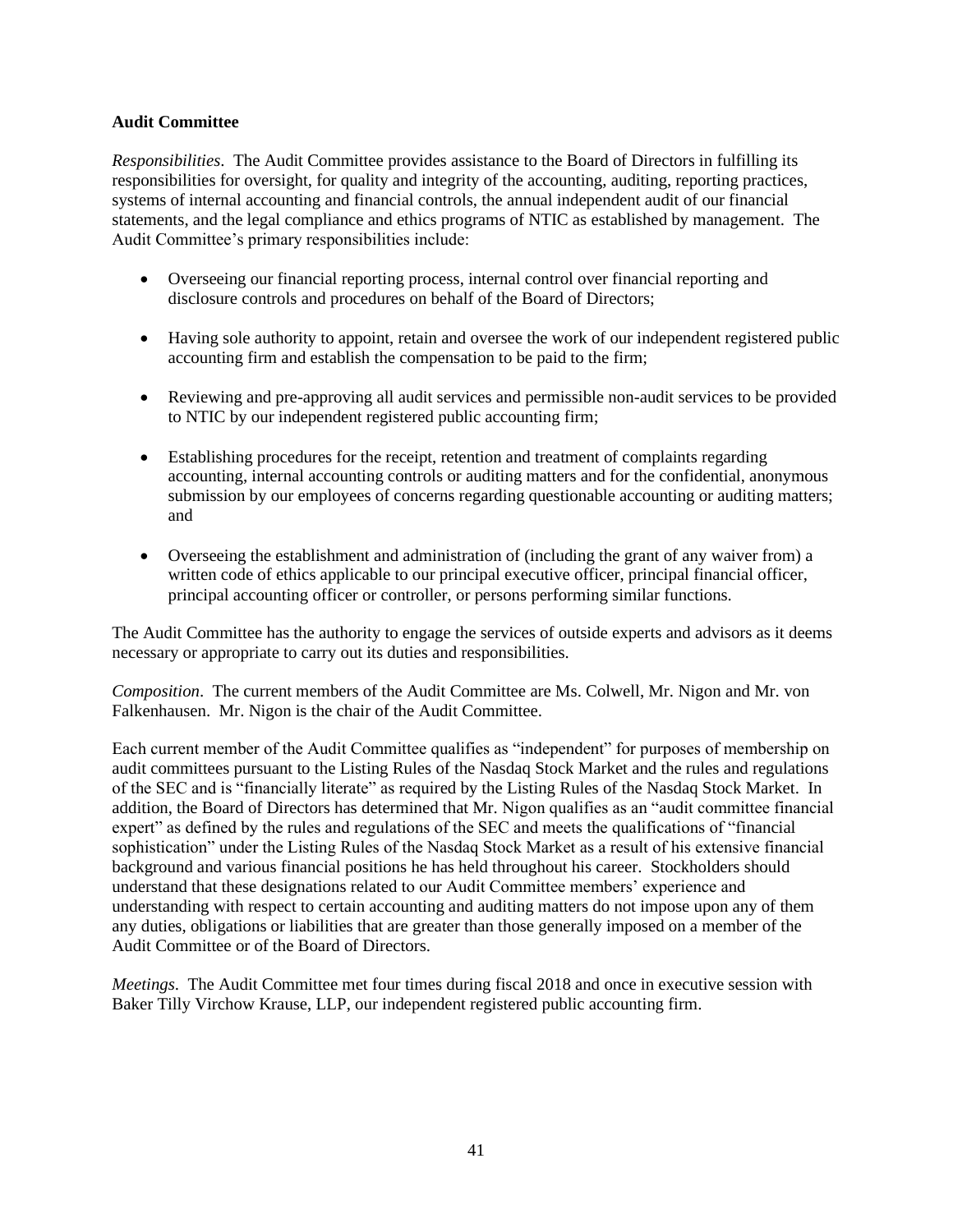*Audit Committee Report*. This report is furnished by the Audit Committee of the Board of Directors with respect to NTIC's financial statements for the fiscal year ended August 31, 2018.

One of the purposes of the Audit Committee is to oversee NTIC's accounting and financial reporting processes and the audit of NTIC's annual financial statements. NTIC's management is responsible for the preparation and presentation of complete and accurate financial statements. NTIC's independent registered public accounting firm, Baker Tilly Virchow Krause, LLP, is responsible for performing an independent audit of NTIC's financial statements in accordance with the standards of the Public Company Accounting Oversight Board (United States) and for issuing a report on their audit.

In performing its oversight role, the Audit Committee has reviewed and discussed NTIC's audited financial statements for the fiscal year ended August 31, 2018 with NTIC's management. Management represented to the Audit Committee that NTIC's financial statements were prepared in accordance with generally accepted accounting principles. The Audit Committee has discussed with Baker Tilly Virchow Krause, LLP, NTIC's independent registered public accounting firm, the matters required to be discussed under Public Company Accounting Oversight Board standards. The Audit Committee has received the written disclosures and the letter from Baker Tilly Virchow Krause, LLP required by applicable requirements of the Public Company Accounting Oversight Board regarding Baker Tilly Virchow Krause, LLP's communications with the Audit Committee concerning independence. The Audit Committee has discussed with Baker Tilly Virchow Krause, LLP its independence and concluded that the independent registered public accounting firm is independent from NTIC and NTIC's management.

Based on the review and discussions of the Audit Committee described above, in reliance on the unqualified opinion of Baker Tilly Virchow Krause, LLP regarding NTIC's audited financial statements, and subject to the limitations on the role and responsibilities of the Audit Committee discussed above and in the Audit Committee's charter, the Audit Committee recommended to the Board of Directors that NTIC's audited financial statements for the fiscal year ended August 31, 2018 be included in its Annual Report on Form 10-K for the fiscal year ended August 31, 2018 for filing with the Securities and Exchange Commission.

This report is dated as of November 7, 2018.

Audit Committee

Richard J. Nigon, Chair Barbara D. Colwell Konstantin von Falkenhausen

*Other Information*. Additional information regarding the Audit Committee and our independent registered public accounting firm is disclosed under the "*Proposal Four—Ratification of Selection of Independent Registered Public Accounting Firm*" section of this proxy statement.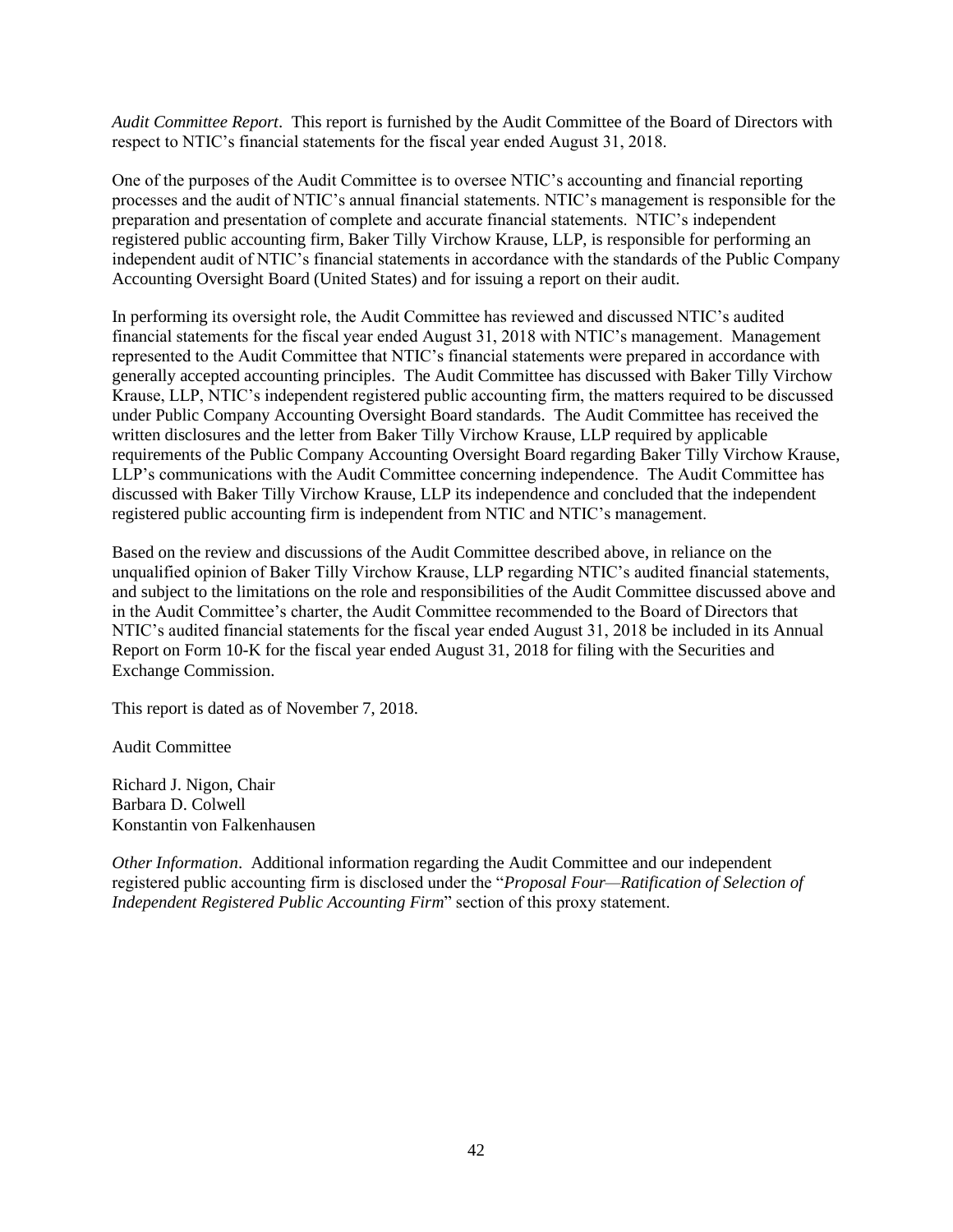### **Compensation Committee**

*Responsibilities*. The Compensation Committee provides assistance to the Board of Directors in fulfilling its oversight responsibility relating to compensation of our Chief Executive Officer and other executive officers and administers our equity compensation plans. The Compensation Committee's primary responsibilities include:

- recommending to the Board of Directors for its determination, the annual salaries, incentive compensation, long-term compensation and any and all other compensation applicable to our executive officers;
- establishing, and from time to time, reviewing and revising, corporate goals and objectives with respect to compensation for our executive officers and establishing and leading a process for the full Board of Directors to evaluate the performance of our executive officers in light of those goals and objectives;
- administering our equity compensation plans and recommending to the Board of Directors for its determination grants of options or other equity-based awards for executive officers, employees and independent consultants under our equity compensation plans;
- reviewing our policies with respect to employee benefit plans; and
- establishing, and from time to time, reviewing and revising processes and procedures for the consideration and determination of executive compensation.

The Compensation Committee has the authority to engage the services of outside experts and advisors as it deems necessary or appropriate to carry out its duties and responsibilities, and prior to doing so, assesses the independence of such experts and advisors from management.

*Composition*. The current members of the Compensation Committee are Dr. Lee, Mr. Nigon and Mr. von Falkenhausen. Mr. von Falkenhausen is the current Chair of the Compensation Committee. The Board of Directors has determined that each of the members of the Compensation Committee is considered an "independent director" under the Listing Rules of the Nasdaq Stock Market, a "non-employee director" within the meaning of Rule 16b-3 under the Exchange Act, and otherwise independent under the rules and regulations of the SEC.

*Processes and Procedures for Consideration and Determination of Executive Compensation*. As described in more detail above under "—R*esponsibilities*," the Board of Directors has delegated to the Compensation Committee the responsibility, among other things, to recommend to the Board of Directors any and all compensation payable to our executive officers, including annual salaries, incentive compensation and long-term incentive compensation, and to administer our equity and incentive compensation plans applicable to our executive officers. Decisions regarding executive compensation made by the Compensation Committee are not considered final and are subject to final review and approval by the entire Board of Directors. Under the terms of its formal written charter, the Compensation Committee has the power and authority, to the extent permitted by our Bylaws and applicable law, to delegate all or a portion of its duties and responsibilities to a subcommittee of the Compensation Committee. The Compensation Committee has not generally delegated any of its duties and responsibilities to subcommittees, but rather has taken such actions as a committee, as a whole.

Our President and Chief Executive Officer and our Chief Financial Officer assist the Compensation Committee in gathering compensation related data regarding our executive officers and making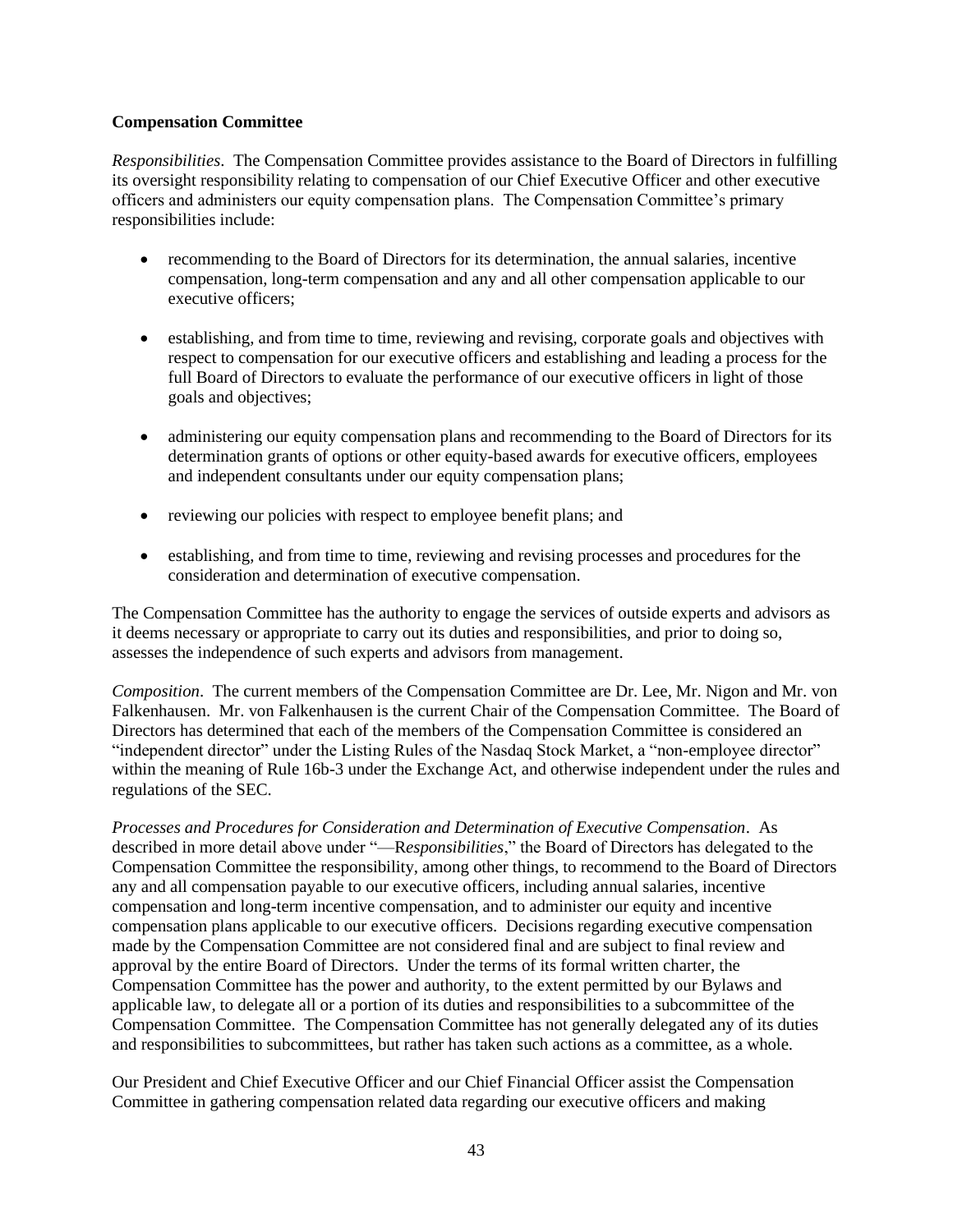recommendations to the Compensation Committee regarding the form and amount of compensation to be paid to each executive officer. In making final recommendations to the Board of Directors regarding compensation to be paid to our executive officers, the Compensation Committee considers the recommendations of our President and Chief Executive Officer and our Chief Financial Officer, but also considers other factors, such as its own views as to the form and amount of compensation to be paid, the achievement by the company of pre-established performance objectives, the general performance of the company and the individual officers, the performance of the company's stock price and other factors that may be relevant. Neither management nor the Compensation Committee engaged a compensation consultant.

Final deliberations and decisions by the Compensation Committee regarding its recommendations to the Board of Directors of the form and amount of compensation to be paid to our executive officers are made by the Compensation Committee, without the presence of any executive officer of our company. In making final decisions regarding compensation to be paid to our executive officers, the Board of Directors considers the same factors and gives considerable weight to the recommendations of the Compensation Committee.

*Meetings*. The Compensation Committee met three times during fiscal 2018.

### **Nominating and Corporate Governance Committee**

*Responsibilities*. The primary responsibilities of the Nominating and Corporate Governance Committee include:

- identifying individuals qualified to become members of the Board of Directors;
- recommending director nominees for each annual meeting of our stockholders and director nominees to fill any vacancies that may occur between meetings of stockholders;
- being aware of best practices in corporate governance matters;
- developing and overseeing an annual Board of Directors and Board committee evaluation process; and
- establishing and leading a process for determination of the compensation applicable to the nonemployee directors on the Board.

The Nominating and Corporate Governance Committee has the authority to engage the services of outside experts and advisors as it deems necessary or appropriate to carry out its duties and responsibilities.

*Composition*. The current members of the Nominating and Corporate Governance Committee are Mr. Koh, Ms. Colwell and Mr. Nigon. Mr. Koh is the chair of the Nominating and Corporate Governance Committee. The Board of Directors has determined that each of the members of the Nominating and Corporate Governance Committee is considered an "independent director" under the Listing Rules of the Nasdaq Stock Market.

*Processes and Procedures for Consideration and Determination of Director Compensation*. As mentioned above under "—*Responsibilities*," the Board of Directors has delegated to the Nominating and Corporate Governance Committee the responsibility, among other things, to review and make recommendations to the Board of Directors concerning compensation for non-employee members of the Board of Directors, including but not limited to retainers, meeting fees, committee chair and member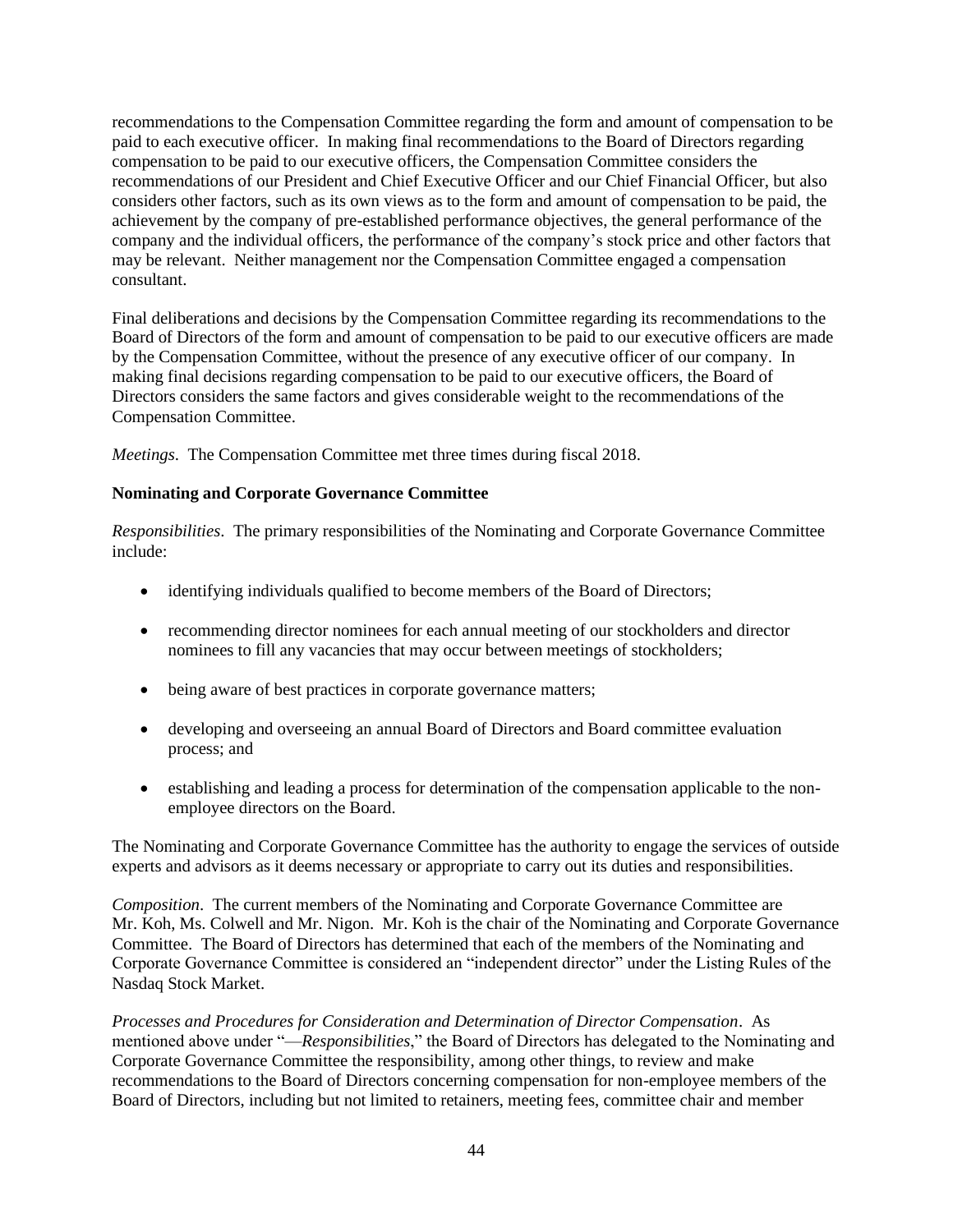retainers and equity compensation. Decisions regarding director compensation made by the Nominating and Corporate Governance Committee are not considered final and are subject to final review and approval by the entire Board of Directors. Under the terms of its formal written charter, the Nominating and Corporate Governance Committee has the power and authority, to the extent permitted by our Bylaws and applicable law, to delegate all or a portion of its duties and responsibilities to a subcommittee of the Nominating and Corporate Governance Committee. The Nominating and Corporate Governance Committee has not generally delegated any of its duties and responsibilities to subcommittees, but rather has taken such actions as a committee, as a whole.

In making recommendations to the Board of Directors regarding compensation to be paid to our nonemployee directors, the Nominating and Corporate Governance Committee considers fees and other compensation paid to directors of comparable public companies, the number of board and committee meetings that our directors are expected to attend, and other factors that may be relevant. In making final decisions regarding non-employee director compensation, the Board of Directors considers the same factors and the recommendation of the Nominating and Corporate Governance Committee.

*Meetings*. The Nominating and Corporate Governance Committee met twice during fiscal 2018.

### **Director Nominations Process**

Pursuant to a Director Nominations Process adopted by the Board of Directors, in selecting nominees for the Board of Directors, the Nominating and Corporate Governance Committee first determines whether the incumbent directors are qualified to serve, and wish to continue to serve, on the Board. The Nominating and Corporate Governance Committee believes that NTIC and its stockholders benefit from the continued service of qualified incumbent directors because those directors have familiarity with and insight into NTIC's affairs that they have accumulated during their tenure with the company. Appropriate continuity of Board membership also contributes to the Board's ability to work as a collective body. Accordingly, it is the practice of the Nominating and Corporate Governance Committee, in general, to renominate an incumbent director if the director wishes to continue his or her service with the Board, the director continues to satisfy the criteria for membership on the Board that the Nominating and Corporate Governance Committee generally views as relevant and considers in deciding whether to re-nominate an incumbent director or nominate a new director, the Nominating and Corporate Governance Committee believes the director continues to make important contributions to the Board, and there are no special, countervailing considerations against re-nomination of the director.

Pursuant to a Director Nominations Process adopted by the Board of Directors, in identifying and evaluating new candidates for election to the Board, the Nominating and Corporate Governance Committee solicits recommendations for nominees from persons whom the Nominating and Corporate Governance Committee believes are likely to be familiar with qualified candidates having the qualifications, skills and characteristics required for Board nominees from time to time. Such persons may include members of the Board of Directors and our senior management and advisors to our company. In addition, from time to time, if appropriate, the Nominating and Corporate Governance Committee may engage a search firm to assist it in identifying and evaluating qualified candidates.

The Nominating and Corporate Governance Committee reviews and evaluates each candidate whom it believes merits serious consideration, taking into account available information concerning the candidate, any qualifications or criteria for Board membership established by the Nominating and Corporate Governance Committee, the existing composition of the Board, and other factors that it deems relevant. In conducting its review and evaluation, the Nominating and Corporate Governance Committee solicits the views of our management, other Board members, and other individuals it believes may have insight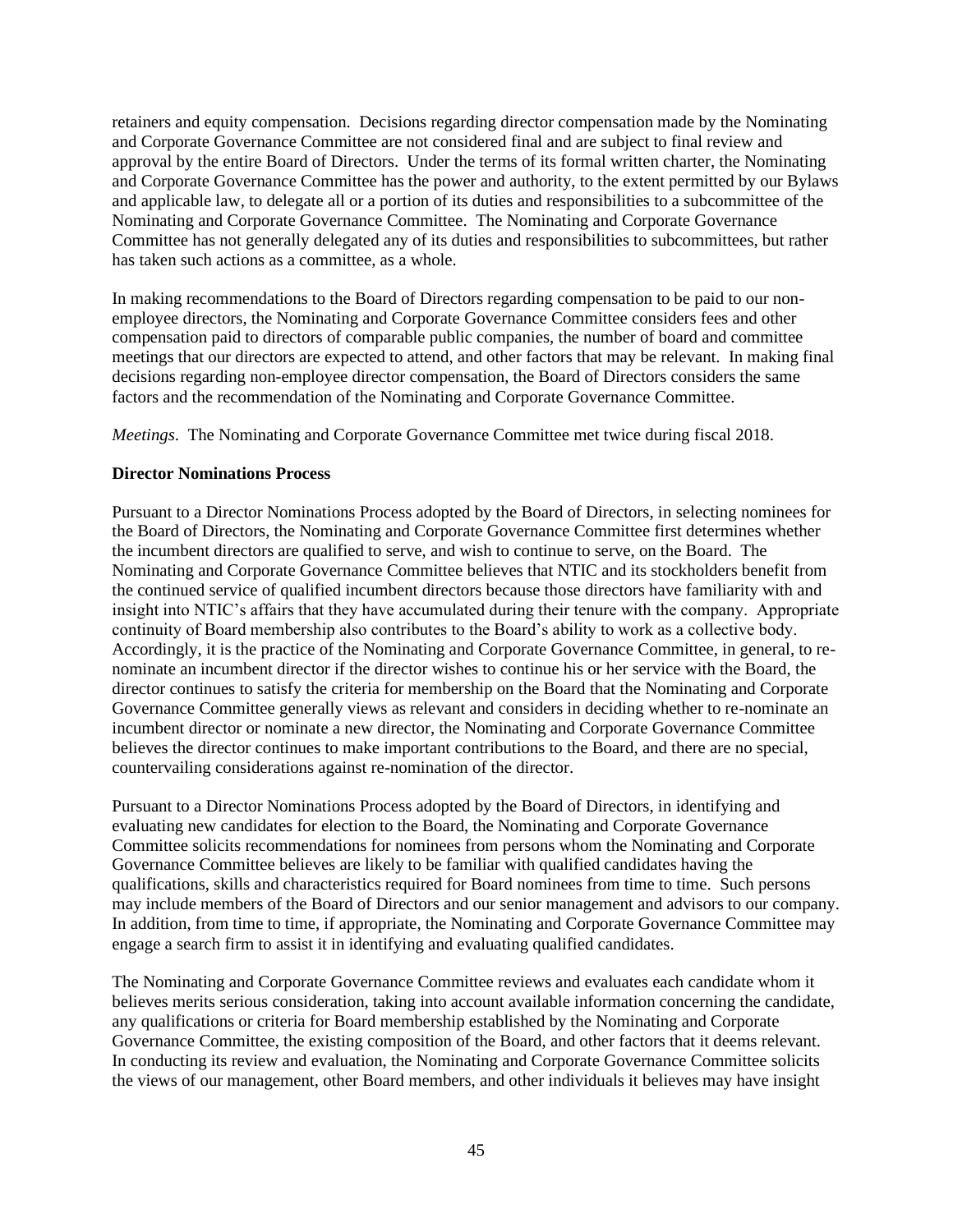into a candidate. The Nominating and Corporate Governance Committee may designate one or more of its members and/or other Board members to interview any proposed candidate.

The Nominating and Corporate Governance Committee will consider recommendations for the nomination of directors submitted by our stockholders. For more information, see the information set forth under "*Stockholder Proposals and Director Nominations for the 2020 Annual Meeting of Stockholders ─ Director Nominations for 2020 Annual Meeting*." The Nominating and Corporate Governance Committee will evaluate candidates recommended by stockholders in the same manner as those recommended as stated above.

There are no formal requirements or minimum qualifications that a candidate must meet in order for the Nominating and Corporate Governance Committee to recommend the candidate to the Board. The Nominating and Corporate Governance Committee believes that each nominee should be evaluated based on his or her merits as an individual, taking into account the needs of our company and the Board of Directors. However, in evaluating candidates, there are a number of criteria that the Nominating and Corporate Governance Committee generally views as relevant and is likely to consider. Some of these factors include whether the candidate is an "independent director" under the Listing Rules of the Nasdaq Stock Market and meets any other applicable independence tests under the federal securities laws and rules and regulations of the SEC; whether the candidate is "financially literate" and otherwise meets the requirements for serving as a member of an audit committee under the Listing Rules of the Nasdaq Stock Market; whether the candidate is "financially sophisticated" under the Listing Rules of the Nasdaq Stock Market and an "audit committee financial expert" under the federal securities laws and the rules and regulations of the SEC; the needs of our company with respect to the particular talents and experience of its directors; the personal and professional integrity and reputation of the candidate; the candidate's level of education and business experience; the candidate's broad-based business acumen; the candidate's level of understanding of our business and its industry; the candidate's ability and willingness to devote adequate time to work of the Board and its committees; the fit of the candidate's skills and personality with those of other directors and potential directors in building a board that is effective, collegial and responsive to the needs of our company; whether the candidate possesses strategic thinking and a willingness to share ideas; the candidate's diversity of experiences, expertise and background; and the candidate's ability to represent the interests of all stockholders and not a particular interest group.

We do not have a formal stand-alone diversity policy in considering whether to recommend any director nominee, including candidates recommended by stockholders. As discussed above, the Nominating and Corporate Governance Committee will consider the factors described above, including the candidate's diversity of experiences, expertise and background. The Nominating and Corporate Governance Committee seeks nominees with a broad diversity of experience, expertise and backgrounds. The Nominating and Corporate Governance Committee does not assign specific weights to particular criteria and no particular criterion is necessarily applicable to all prospective nominees. The Board of Directors believes that the backgrounds and qualifications of directors, considered as a group, should provide a significant mix of experience, knowledge and abilities that will allow the Board of Directors to fulfill its responsibilities. While the Nominating and Corporate Governance Committee focuses on obtaining a diversity of experiences, expertise and background on the Board of Directors rather than a diversity of personal characteristics, it recognizes the desirability of racial, ethnic, gender, age and other personal diversity and considers it an additional benefit when a new director can also increase the personal diversity of the Board of Directors as a whole. The Nominating and Corporate Governance Committee evaluates its effectiveness in achieving diversity in a broad sense on the Board of Directors through its annual review of Board member composition prior to recommending nominees for election each year.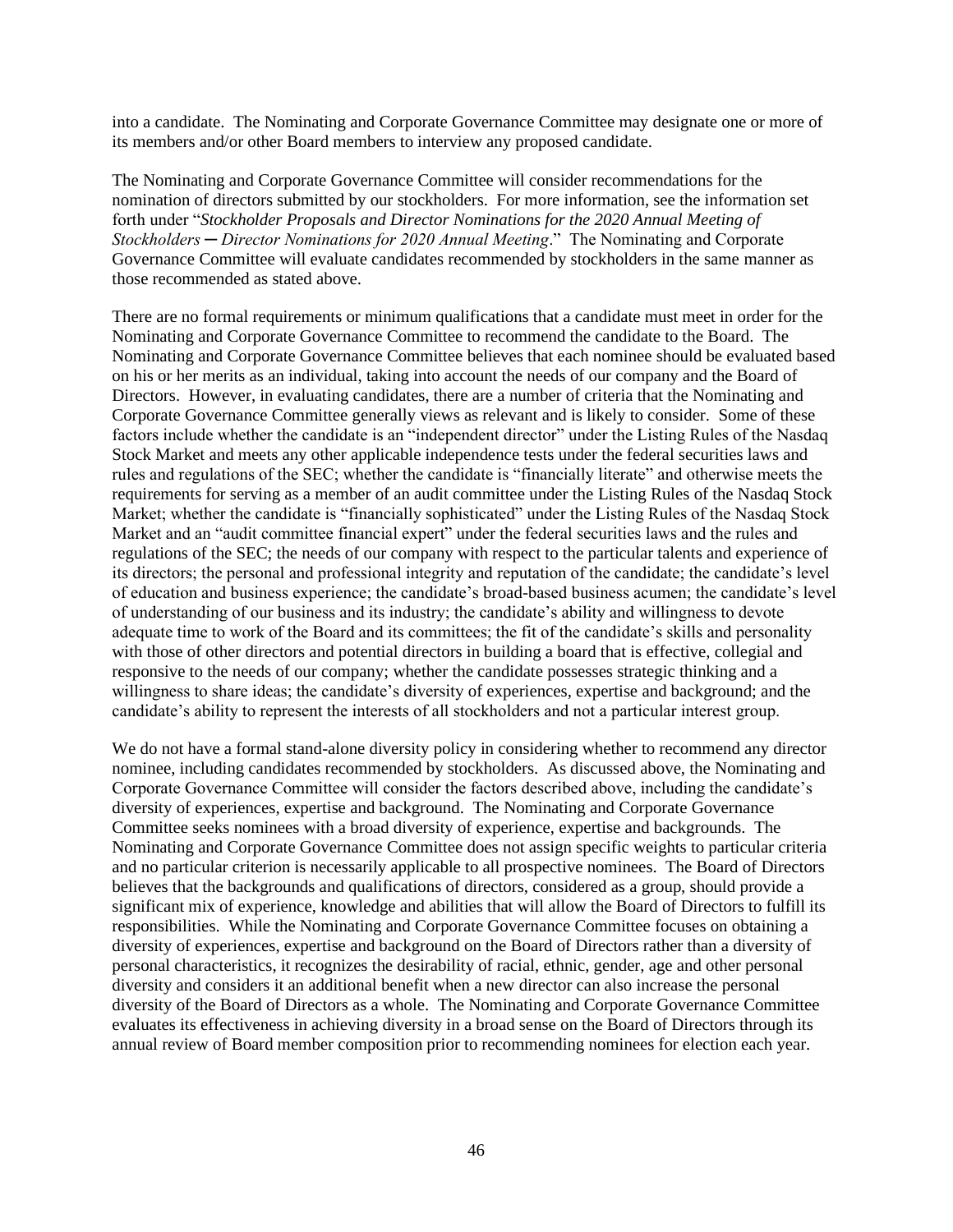### **Board Oversight of Risk**

The Board of Directors as a whole has responsibility for risk oversight, with more in-depth reviews of certain areas of risk being conducted by the relevant Board committees that report on their deliberations to the full Board of Directors. The oversight responsibility of the Board and its committees is enabled by management reporting processes that are designed to provide information to the Board about the identification, assessment and management of critical risks and management's risk mitigation strategies. The areas of risk that we focus on include operational, financial (accounting, credit, liquidity and tax), legal, compensation, competitive, health, safety, environmental, economic, political and reputational risks.

The standing committees of the Board of Directors oversee risks associated with their respective principal areas of focus. The Audit Committee's role includes a particular focus on the qualitative aspects of financial reporting, on our processes for the management of business and financial risk, our financial reporting obligations and for compliance with significant applicable legal, ethical and regulatory requirements. The Audit Committee, along with management, is also responsible for developing and participating in a process for review of important financial and operating topics that present potential significant risk to our company. The Compensation Committee is responsible for overseeing risks and exposures associated with our executive compensation programs and arrangements and management succession planning. The Nominating and Corporate Governance Committee oversees risks relating to our corporate governance matters, director compensation programs and director succession planning.

We recognize that a fundamental part of risk management is understanding not only the risks a company faces and what steps management is taking to manage those risks, but also understanding what level of risk is appropriate for the company. The involvement of the full Board of Directors each year in establishing our key corporate business strategies and annual fiscal budget is a key part of the Board's assessment of management's appetite for risk and also a determination of what constitutes an appropriate level of risk for our company.

We believe our current Board leadership structure is appropriate and helps ensure proper risk oversight for our company for a number of reasons, including: (1) general risk oversight by the full Board of Directors in connection with its role in reviewing our key business strategies and monitoring on an ongoing basis the implementation of our key business strategies; (2) more detailed oversight by our standing Board committees that are currently comprised of and chaired by our independent directors, and (3) the focus of our Chairman of the Board on allocating appropriate Board agenda time for discussion regarding the implementation of our key business strategies and specifically risk management.

### **Code of Ethics**

The Board of Directors has adopted a Code of Ethics, which applies to all of our directors, executive officers, including our Chief Executive Officer and Chief Financial Officer, and other employees, and meets the requirements of the SEC and the Nasdaq Stock Market. A copy of our Code of Ethics is available on the "Investor Relations—Corporate Governance" section of our corporate website *[www.ntic.com](http://www.ntic.com/)*.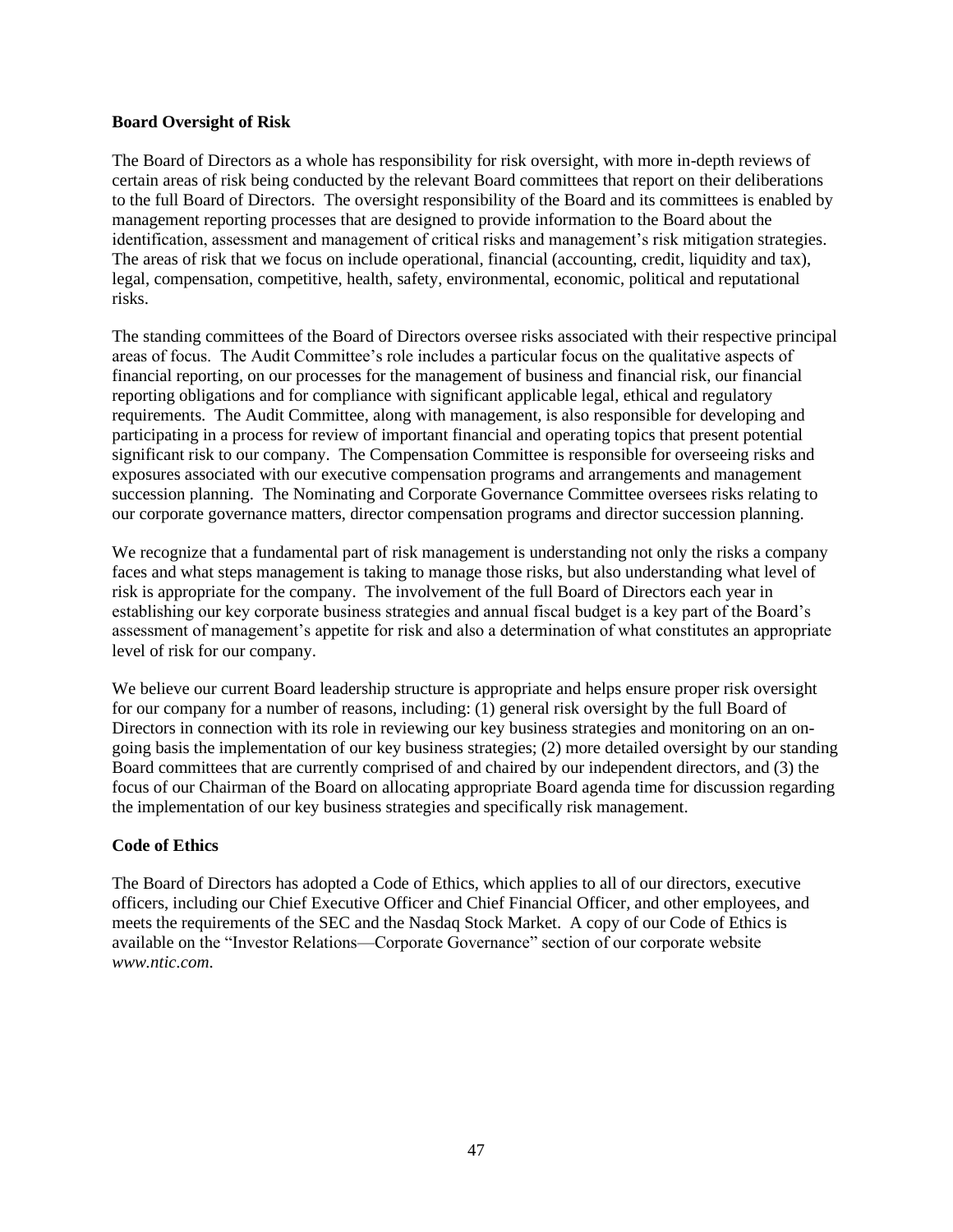### **Policy Regarding Director Attendance at Annual Meetings of Stockholders**

Although a regular Board of Directors meeting is generally held on the day of each annual meeting of stockholders, this meeting is typically held by telephone. It is the policy of the Board of Directors that if a regular in-person Board of Directors meeting occurs on the day of the annual meeting of stockholders, directors standing for re-election should attend the annual meeting of stockholders, if their schedules permit. Since a telephonic Board meeting was held on the day of last year's Annual Meeting of Stockholders, the only directors who attended the meeting were Mr. Nigon and Mr. Lynch.

### **Complaint Procedures**

The Audit Committee has established procedures for the receipt, retention and treatment of complaints received by NTIC regarding accounting, internal accounting controls or auditing matters, and the submission by our employees, on a confidential and anonymous basis, of concerns regarding questionable accounting or auditing matters. Our personnel with such concerns are encouraged to discuss their concerns with our outside legal counsel, who in turn will be responsible for informing the Audit Committee.

### **Process Regarding Stockholder Communications with Board of Directors**

Stockholders may communicate with the Board or any one particular director by sending correspondence, addressed to NTIC's Corporate Secretary, Northern Technologies International Corporation, 4201 Woodland Road, Circle Pines, MN 55014 with an instruction to forward the communication to the Board or one or more particular directors. NTIC's Corporate Secretary will promptly forward all such stockholder communications to the Board or the one or more particular directors, with the exception of any advertisements, solicitations for periodical or other subscriptions and other similar communications.

### **Compensation Committee Interlocks and Insider Participation**

No member of the Compensation Committee has served as one of our officers or employees at any time. Except as otherwise disclosed in this proxy statement, no member of the Compensation Committee has had any relationship with NTIC requiring disclosure under Item 404 of Regulation S-K under the Exchange Act. None of our executive officers has served as a director, or member of the compensation committee (or other committee serving an equivalent function), of an organization that has an executive officer also serving as a member of our Board of Directors or Compensation Committee.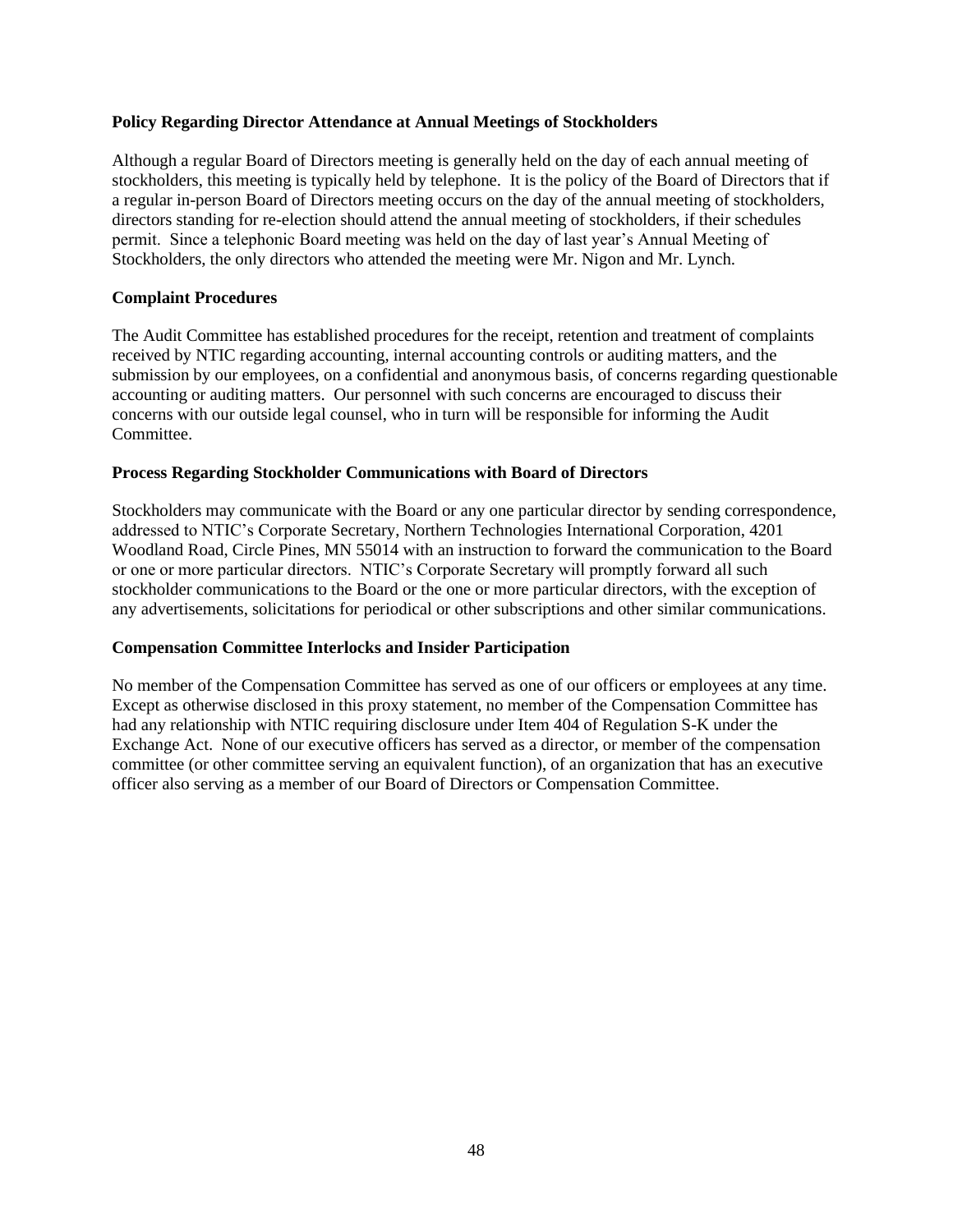#### **DIRECTOR COMPENSATION**

#### **Summary of Cash and Other Compensation**

The table below provides summary information concerning the compensation of each individual who served as a director of our company during the fiscal year ended August 31, 2018, other than G. Patrick Lynch, our President and Chief Executive Officer, who was not compensated separately for serving on the Board of Directors during fiscal 2018. His compensation during fiscal 2018 for serving as an executive officer of our company is set forth under "*Executive Compensation*" included elsewhere in this proxy statement.

| <b>Name</b>                 |   | <b>Fees Earned or</b><br>Paid in Cash (\$) |   | Option<br><b>Awards</b> $(\$)^{(1)(2)}$ | <b>All Other</b><br>Compensation $(\$)^{(3)}$ |         |   | Total $(\$)$ |
|-----------------------------|---|--------------------------------------------|---|-----------------------------------------|-----------------------------------------------|---------|---|--------------|
|                             | S | 32,750                                     | S | 31,000                                  | \$                                            |         | S | 63,750       |
|                             |   | 25,750                                     |   | 31,000                                  |                                               |         |   | 56,750       |
|                             |   | 24,750                                     |   |                                         |                                               |         |   | 24,750       |
| Ramani Narayan, Ph.D.       |   | 24,750                                     |   | 31,000                                  |                                               | 144,000 |   | 199,750      |
|                             |   | 48,750                                     |   | 46,500                                  |                                               |         |   | 95,250       |
| Konstantin von Falkenhausen |   | 32,750                                     |   | 31,000                                  |                                               |         |   | 63,750       |

#### **DIRECTOR COMPENSATION – FISCAL 2018**

(1) The amounts in this column do not reflect compensation actually received by the directors nor do they reflect the actual value that will be recognized by the directors. Instead, the amounts reflect the grant date fair value for option grants made by us in fiscal 2018, as calculated in accordance with Financial Accounting Standards Board (FASB) Accounting Standards Codification (ASC) Topic 718.

On September 1, 2017, each then current director, other than Dr. Lee and Mr. Lynch, received a stock option to purchase 4,000 shares of our common stock at an exercise price of \$18.35 per share granted under the Northern Technologies International Corporation Amended and Restated 2007 Stock Incentive Plan, the material terms of which are described in more detail under "*Executive Compensation—Stock Incentive Plan*." These options vested in full on September 1, 2018 and will expire on August 31, 2027 or earlier in the case of a director whose service as a director is terminated prior to such date. In addition, on September 1, 2017, Mr. Nigon received an additional stock option to purchase 2,000 shares of our common stock in consideration for his service as Chairman of the Board. The terms of this stock option are identical to the other director stock options granted on that date. See "—*Non-Employee Director Compensation Program—Stock Options*." The grant date fair value associated with these awards and as calculated in accordance with FASB ASC Topic 718 is determined based on our Black-Scholes option pricing model. The grant date fair value per share for the options granted on September 1, 2017 was \$7.75 and was determined using the following specific assumptions: risk free interest rate: 1.87%; expected life: 10.0 years; expected volatility: 45.9%; and expected dividend yield: 0%.

(2) The table below provides information regarding the aggregate number of options to purchase shares of our common stock outstanding at August 31, 2018 and held by each of the directors listed in the Director Compensation Table. Note that because of the grant date, neither the Director Compensation Table nor the table below reflects option grants on September 1, 2018. See "—*Non-Employee Director Compensation Program—Stock Options*."

| <b>Name</b>        | <b>Aggregate Number</b><br><b>Of Securities</b><br><b>Underlying Options</b> | Exercisable/<br>Unexercisable | <b>Exercise</b><br>Price(s) | <b>Expiration</b><br>Date(s) |
|--------------------|------------------------------------------------------------------------------|-------------------------------|-----------------------------|------------------------------|
| Barbara D. Colwell | 19.000                                                                       | 15,000/4,000                  | $$13.40 - 20.10$            | $11/18/2023 - 8/31/2027$     |
|                    | 20,000                                                                       | 16,000/4,000                  | $$13.40 - 20.10$            | $08/31/2023 - 8/31/2027$     |
|                    | 4.000                                                                        | 4,000/0                       | \$14.70                     | 8/31/2023                    |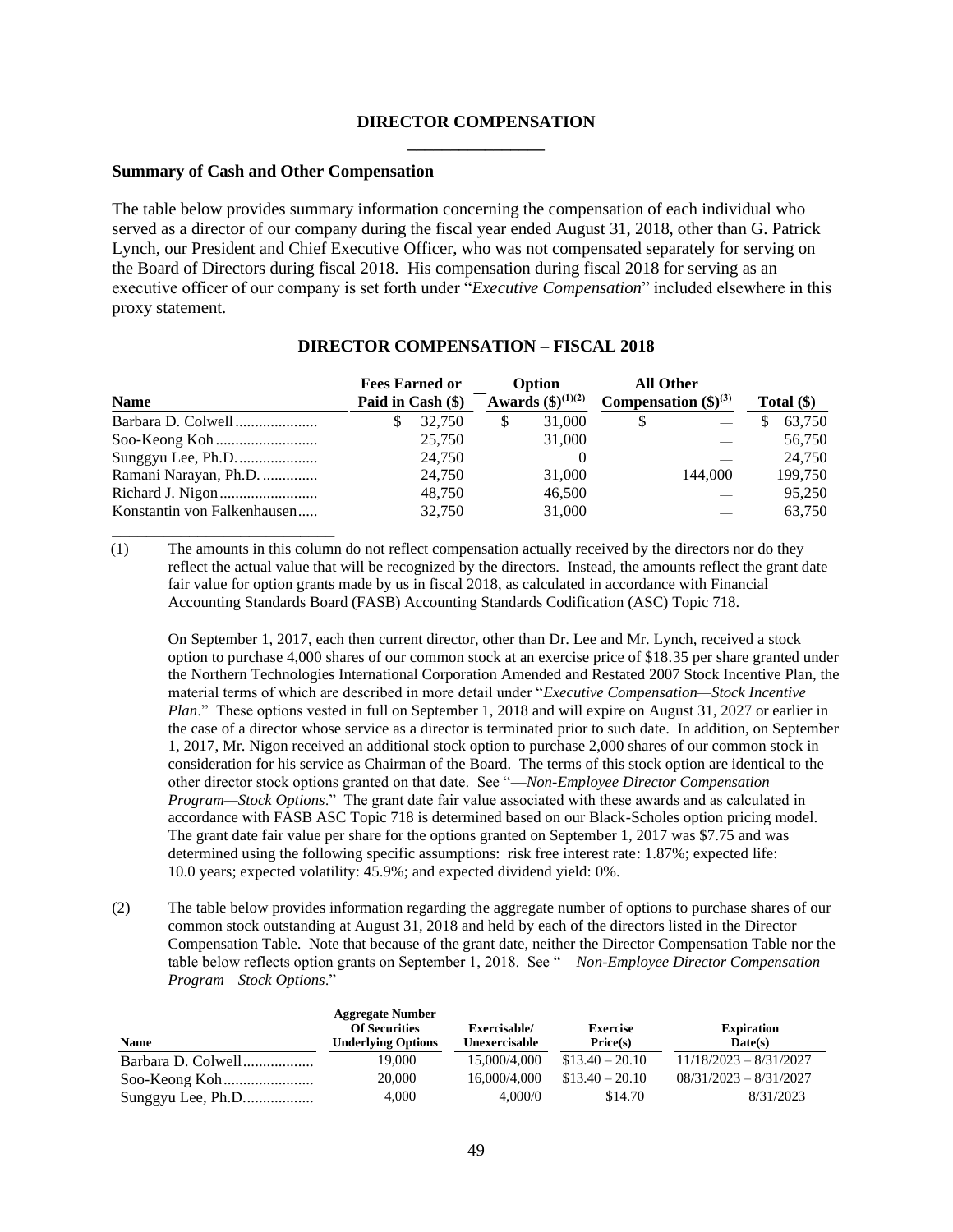| <b>Name</b>                 | <b>Aggregate Number</b><br><b>Of Securities</b><br><b>Underlying Options</b> | Exercisable/<br>Unexercisable | <b>Exercise</b><br>Price(s) | <b>Expiration</b><br>Date(s) |
|-----------------------------|------------------------------------------------------------------------------|-------------------------------|-----------------------------|------------------------------|
| Ramani Narayan, Ph.D.       | 20,000                                                                       | 16,000/4,000                  | $$13.40 - 20.10$            | $08/31/2023 - 8/31/2027$     |
|                             | 30,000                                                                       | 24,000/6,000                  | $$10.25 - 20.10$            | $08/31/2023 - 8/31/2027$     |
| Konstantin von Falkenhausen | 23,000                                                                       | 19,000/4,000                  | $$10.25 - 20.10$            | $11/15/2022 - 8/31/2027$     |

(3) We do not provide perquisites or other personal benefits to our directors. The amounts reflected for Dr. Narayan reflects consulting fees paid during the fiscal year ended August 31, 2018 as described in more detail below under "—*Consulting Agreement*."

#### **Non-Employee Director Compensation Program**

*Overview.* Our non-employee directors for purposes of our director compensation program currently consist of Barbara D. Colwell, Soo-Keong Koh, Sunggyu Lee, Ph.D., Ramani Narayan, Ph.D., Richard J. Nigon and Konstantin von Falkenhausen.

We use a combination of cash and long-term equity-based incentive compensation in the form of annual stock option grants to attract and retain qualified candidates to serve on the Board of Directors. In setting non-employee director compensation, we follow the process and procedures described under "*Corporate Governance—Nominating and Corporate Governance Committee—Processes and Procedures for the Determination of Director Compensation*."

*Cash Retainers and Meeting Fees*. Each of our non-employee directors receives annual cash retainers and meeting fees. The following table sets forth the annual cash retainers paid to our non-employee directors during fiscal 2018:

| <b>Description</b> | <b>Fiscal 2018</b><br><b>Annual Cash</b><br><b>Retainer</b> |
|--------------------|-------------------------------------------------------------|
|                    | 20,000                                                      |
|                    | 15,000                                                      |
|                    | 1,000                                                       |
|                    | 4.000                                                       |

Effective September 1, 2018, we changed our non-employee director compensation program to increase certain annual cash retainers and implement new ones. The following table sets forth the annual cash retainers to be paid to our non-employee directors during fiscal 2019:

| <b>Description</b> |    | Fiscal 2019<br><b>Annual Cash</b><br><b>Retainer</b> |
|--------------------|----|------------------------------------------------------|
|                    | -S | 25,000                                               |
|                    |    | 15,000                                               |
|                    |    | 5,000                                                |
|                    |    | 4.500                                                |
|                    |    | 4.000                                                |
|                    |    | 3,000                                                |
|                    |    | 2.000                                                |
|                    |    | 3.000                                                |

Each of our non-employee directors also receives \$1,000 for each Board, Board committee and strategy review meeting attended. No director, however, earns more than \$1,000 per day in Board, Board committee and strategy review meeting fees.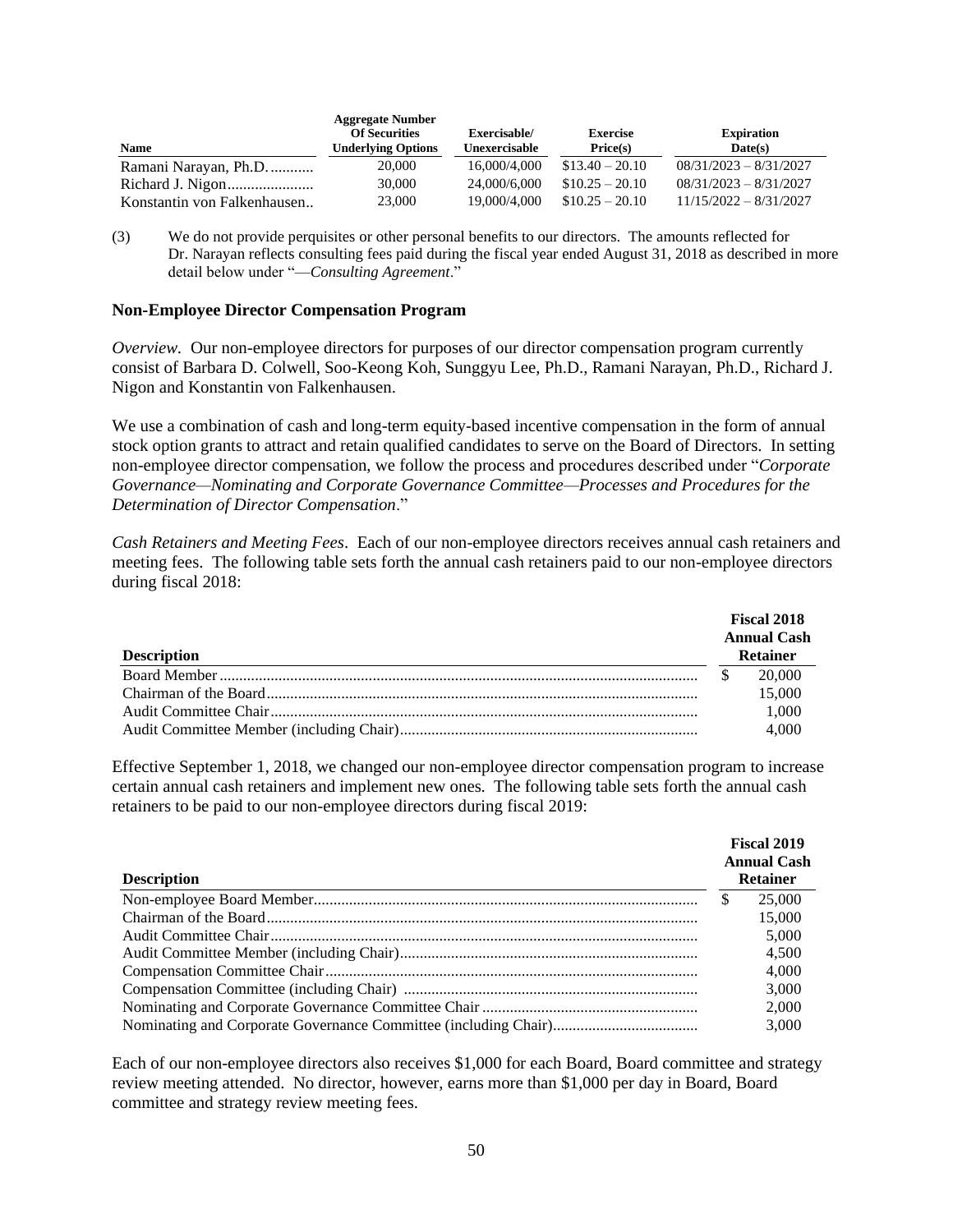*Stock Options*. During fiscal 2018, each of our non-employee directors, other than Dr. Sunggyu Lee, was automatically granted a ten-year non-qualified option to purchase 4,000 shares of our common stock on the first day of our fiscal year in consideration for his or her service as a director of NTIC and the Chairman of the Board was automatically granted an additional ten-year non-qualified option to purchase 2,000 shares of our common stock in consideration for his services as Chairman.

In addition to the cash annual retainers, we also revised the stock option component of our non-employee director compensation program effective for fiscal 2019. Pursuant to the new program, each such nonemployee director who is expected to stand for re-election at the next annual meeting of stockholders, will be automatically granted a ten-year non-qualified option to purchase \$50,000 in shares of our common stock on the first day of each fiscal year in consideration for his or her service as a director of NTIC and the Chairman of the Board will be automatically granted an additional ten-year non-qualified option to purchase \$10,000 in shares of our common stock on the first day of each fiscal year in consideration for his or her services as Chairman. In addition, each new non-employee director will be automatically granted a ten-year non-qualified option to purchase a pro rata portion of \$50,000 shares of our common stock calculated by dividing the number of months remaining in the fiscal year at the time of election or appointment by 12 on the date the director is first elected or appointed as a director of NTIC. The number of shares of common stock underlying the options will be determined based on the grant date fair value of the options. Each option will become exercisable in full on the one-year anniversary of the grant date. The exercise price of such options will be equal to the fair market value of a share of our common stock on the grant date.

Since 2014, Dr. Sunggyu Lee has rejected option grants to directors in connection with his services as a director of NTIC.

Under the terms of our stock incentive plan, unless otherwise provided in a separate agreement or modified in connection with the termination of a director's service, if a director's service with our company terminates for any reason, the unvested portion of options then held by the director will immediately terminate and the director's right to exercise the then vested portion will:

- immediately terminate if the director's service relationship with our company terminated for "cause";
- continue for a period of 12 months if the director's service relationship with our company terminates as a result of the director's death, disability or retirement; or
- continue for a period of three months if the director's service relationship with our company terminates for any reason, other than for cause or upon the director's death, disability or retirement.

We refer you to note (1) to the Director Compensation Table for a summary of all option grants to our non-employee directors during the fiscal year ended August 31, 2018 and note (2) to the Director Compensation Table for a summary of all options to purchase shares of our common stock held by our non-employee directors as of August 31, 2018.

*Reimbursement of Expenses*. All of our directors are reimbursed for travel expenses for attending meetings and other miscellaneous out-of-pocket expenses incurred in performing their Board functions.

### **Consulting Agreement**

NTIC, Bioplastic Polymers LLC and Dr. Narayan are parties to a consulting agreement pursuant to which Dr. Narayan provides certain consulting services to us relating to our Natur-Tec® business and bioplastics program. The consulting agreement sets out terms for clear separation between Dr. Narayan's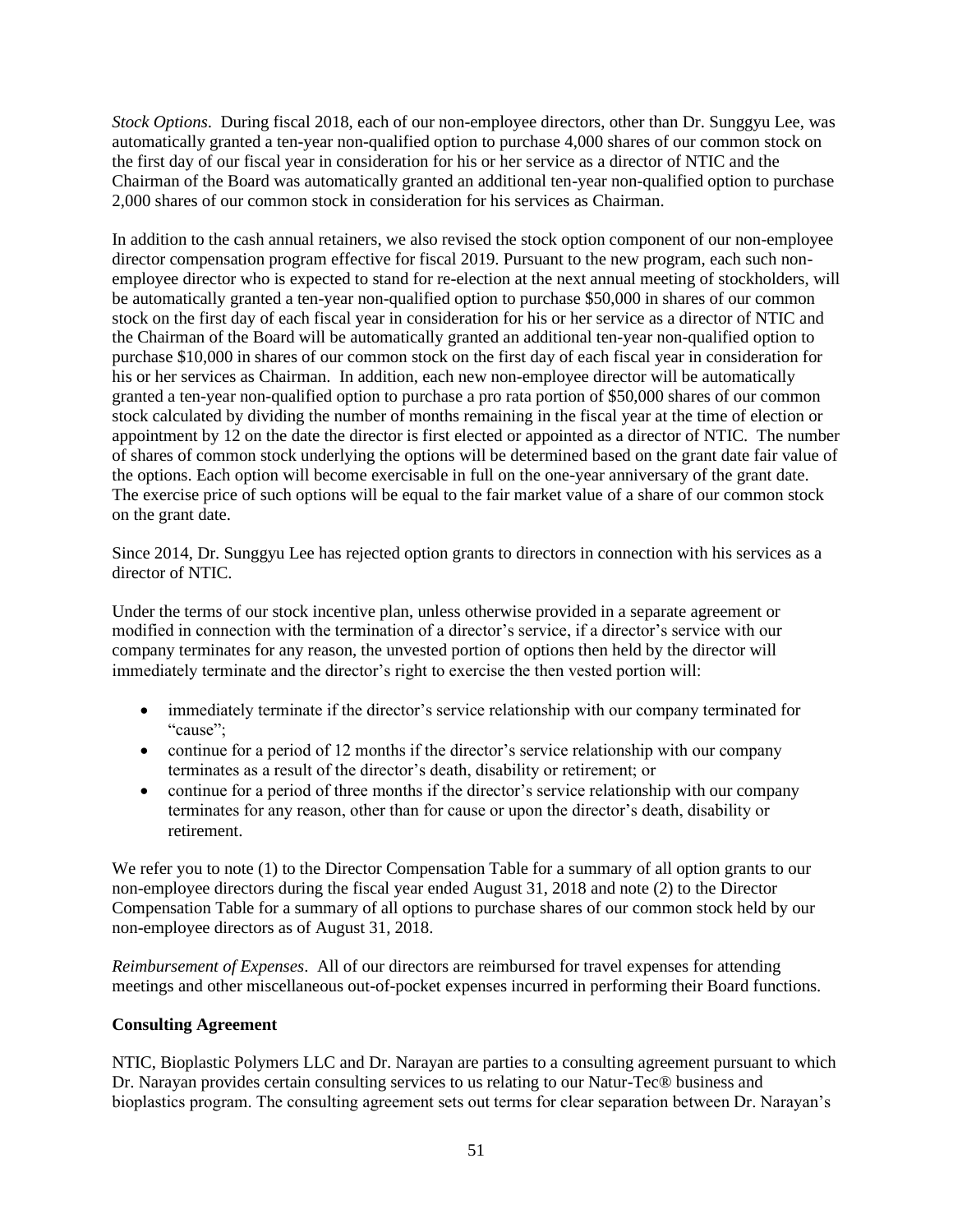work at Michigan State University and any related inventions and his work with us and related inventions. In exchange for the consulting services, we pay Dr. Narayan \$12,000 per month. The term of the consulting agreement is five years, and unless earlier terminated by the parties, will terminate on January 11, 2022. Either party may terminate the consulting agreement earlier upon 30 days prior written notice. The consulting agreement will terminate automatically upon the death of Dr. Narayan or in the event of his disability that prevents him from performing the consulting services under the agreement. We paid consulting fees to Bioplastic Polymers LLC which is owned by Ramani Narayan, Ph.D. in the aggregate amount of \$144,000 during the fiscal year ended August 31, 2018.

### **Indemnification Agreements**

We have entered into agreements with all of our directors under which we are required to indemnify them against expenses, judgments, penalties, fines, settlements and other amounts actually and reasonably incurred, including expenses of a derivative action, in connection with an actual or threatened proceeding if any of them may be made a party because he or she is or was one of our directors. We will be obligated to pay these amounts only if the director acted in good faith and in a manner that he or she reasonably believed to be in or not opposed to our best interests. With respect to any criminal proceeding, we will be obligated to pay these amounts only if the director had no reasonable cause to believe his or her conduct was unlawful. The indemnification agreements also set forth procedures that will apply in the event of a claim for indemnification.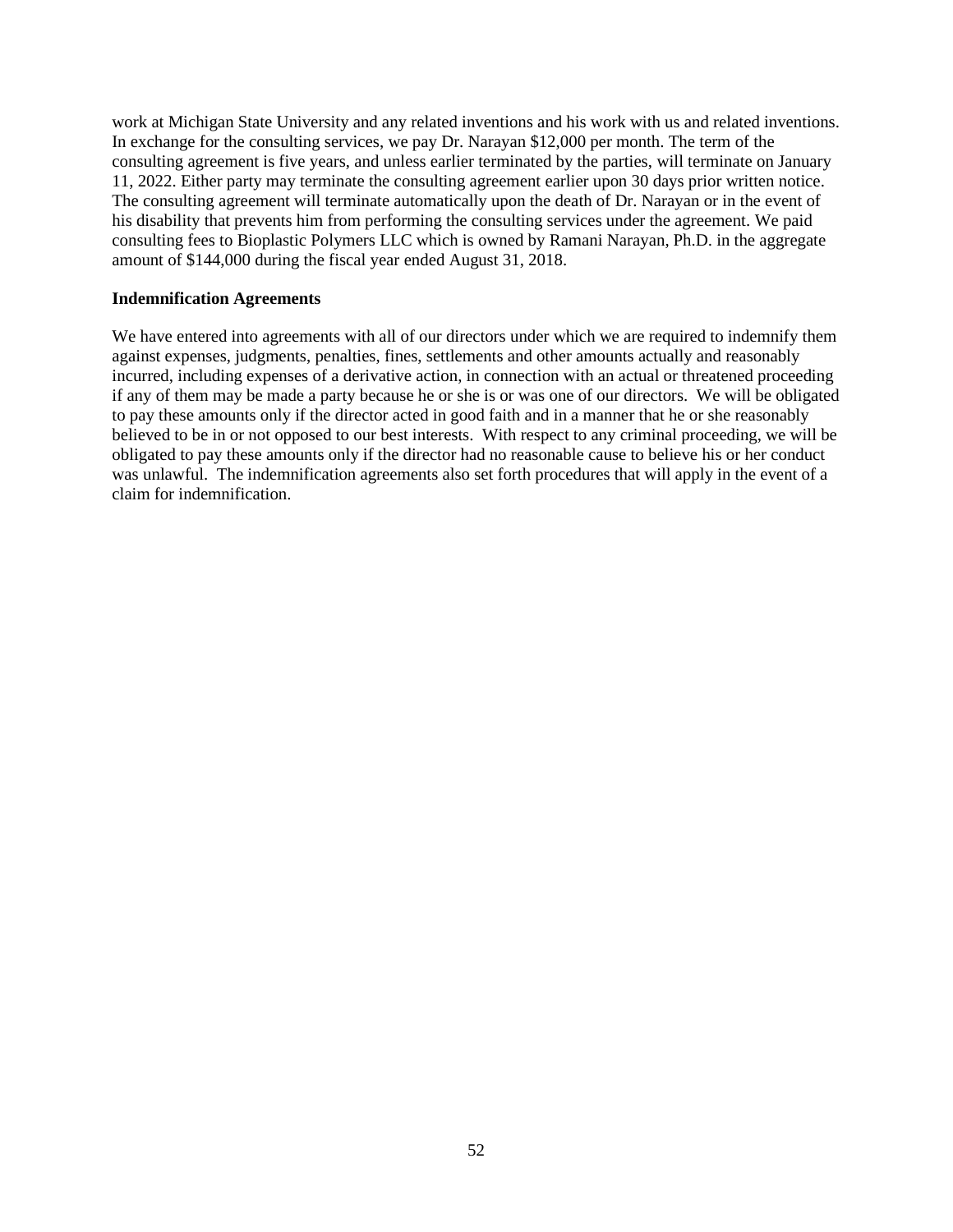# **EXECUTIVE COMPENSATION**

# **Compensation Review**

In this Compensation Review, we describe the key principles and approaches we use to determine elements of compensation paid to, awarded to and earned by G. Patrick Lynch, who serves as our President and Chief Executive Officer (referred to as our "CEO"), and Matthew C. Wolsfeld, who serves as our Chief Financial Officer (referred to as our "CFO"). Their compensation is set forth in the Summary Compensation Table found later in this proxy statement. The CEO and CFO are the only two individuals who have been designated by our Board of Directors as "executive officers" of NTIC within the meaning of the federal securities laws. This Compensation Review should be read in conjunction with the accompanying compensation tables, corresponding notes and narrative discussion, as they provide additional information and context to our compensation disclosures. We refer to the CEO and CFO in this proxy statement as our "named executive officers" or "executives."

When reading this Compensation Review, please note that we are a "smaller reporting company" under the federal securities laws and are not required to provide a "Compensation Discussion and Analysis" of the type required by Item 402 of Regulation S-K. This Compensation Review is intended to supplement the SEC-required disclosure, which is included below this section, and it is not a Compensation Discussion and Analysis.

### *Executive Summary*

One of our key executive compensation objectives is to link pay to performance by aligning the financial interests of our executives with those of our stockholders and by emphasizing pay for performance in our compensation programs. We believe we accomplish this objective primarily through our annual bonus plan, which compensates executives for achieving annual corporate financial goals and individual goals.

Our fiscal 2018 total net sales increased 30% to \$51,424,821 during fiscal 2018 compared to fiscal 2017, and our net income was \$6,701,366, or \$1.43 per diluted common share, for fiscal 2018 compared to \$3,422,126, or \$0.75 per diluted common share, for fiscal 2017. Total compensation for our named executive officers for fiscal 2018 increased approximately 46.7% compared to fiscal 2017, primarily as a result of increased bonuses under our annual bonus plan.

### *Compensation Highlights and Best Practices*

Our compensation practices include many best pay practices that support our executive compensation objectives and principles and benefit our stockholders, such as the following:

- *Pay for performance*. We tie compensation directly to financial performance. Our annual bonus plan pays out only if a certain minimum adjusted earnings threshold is met and the payouts are completely dependent upon our actual adjusted earnings.
- *At-risk pay*. A significant portion of executives' compensation is "performance-based" or "at risk." For fiscal 2018, 53.1% of total compensation for our named executive officers was performance-based, assuming grant date fair values for equity awards.
- *Equity-based pay*. A significant portion of executives' compensation is "equity-based" and in the form of stock-based incentive awards. For fiscal 2018, 5.2% of total compensation for our named executive officers was equity-based, assuming grant date fair values for equity awards.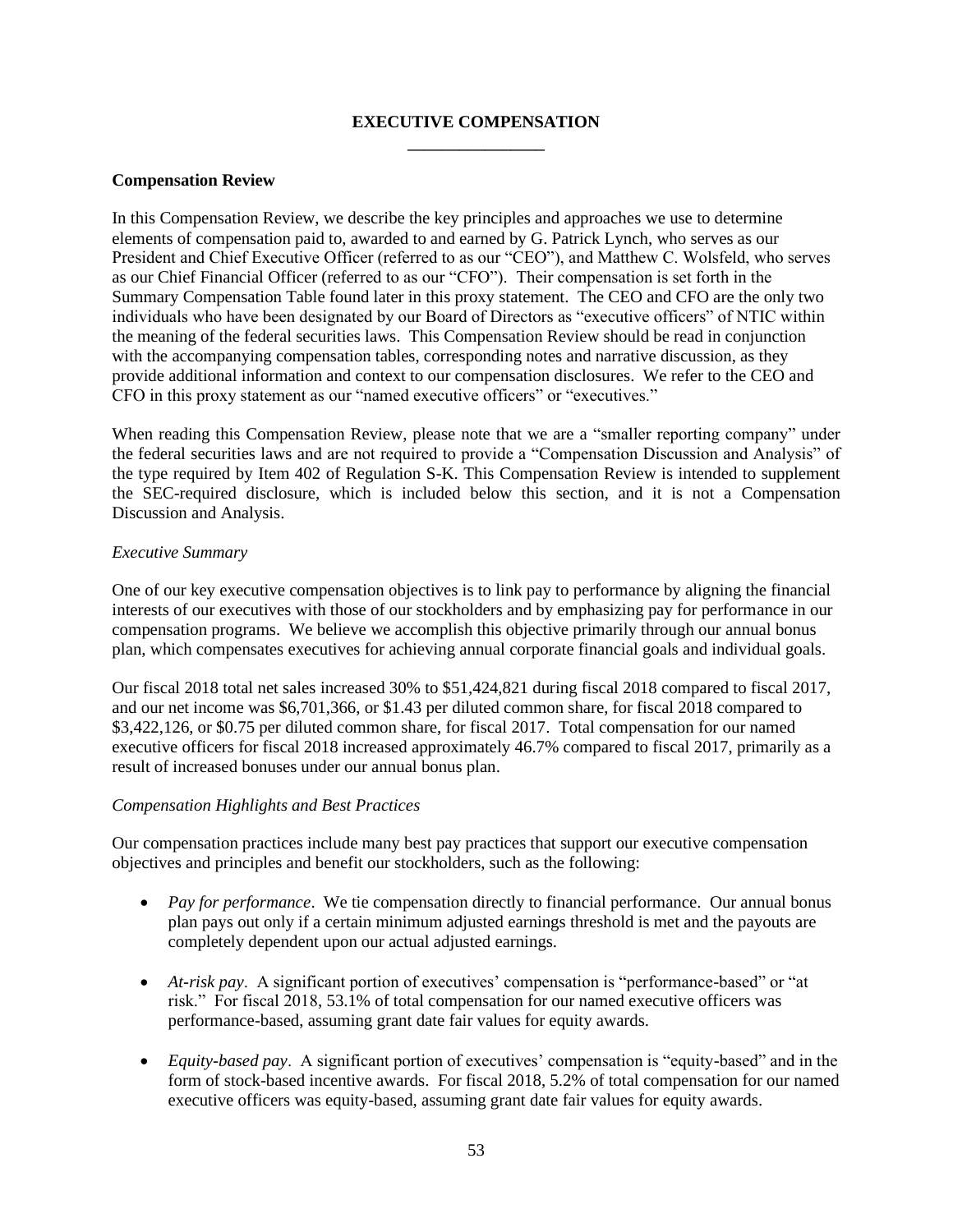- *Three-year vesting.* Value received under our long-term equity-based incentive awards granted in fiscal 2018, which was comprised solely of stock options, is tied to three-year vesting and any value received is contingent upon our long-term stock price performance since stock options have value only if the market value of our common stock exceeds the exercise price of the options.
- *Clawback policy*. Our stock incentive plan and related award agreements include a "clawback" mechanism to recoup incentive compensation if it is determined that executives engaged in certain conduct adverse to our interests. In addition, in August 2018, we adopted a clawback policy pursuant to which we may recover certain incentive compensation from current or former executive officers in the event a financial metric used to determine the vesting or payment of incentive compensation to an executive was calculated incorrectly or the executive engaged in egregious conduct that is substantially detrimental to our company.
- *No tax gross-ups*. We do not provide tax "gross-up" payments in connection with any compensation, benefits or perquisites provided to our executives.
- *Limited perquisites*. We provide only limited perquisites to our executives.
- *No hedging or pledging*. We prohibit our executives from engaging in hedging transactions, such as short sales, transactions in publicly traded options, such as puts, calls and other derivatives, and pledging our common stock in any significant respect.

# *Say-on-Pay Vote*

At our 2018 annual meeting of stockholders, our stockholders had the opportunity to provide an advisory vote on the compensation paid to our named executive officers, or a "say-on-pay" vote. Of the votes cast by our stockholders, 97% were in favor of our "say-on-pay" proposal. Accordingly, the Compensation Committee generally believes that these results affirmed stockholder support of our approach to executive compensation and did not believe it was necessary to make; and therefore, has not made, any changes to our executive pay program solely in response to that vote. In accordance with the result of the advisory vote on the frequency of the say-on-pay vote, which was conducted at our 2014 annual meeting of stockholders, our board of directors has determined that we will conduct an executive compensation advisory vote every year. Accordingly, the next say-on-pay vote will occur at our 2020 Annual Meeting of stockholders. Our next vote on the frequency of the say-on-pay vote also will occur at our 2020 annual meeting of stockholders.

### *Executive Compensation Objectives*

Our guiding compensation philosophy is to maintain an executive compensation program that allows us to attract, retain, motivate and reward qualified and talented executives that will enable us to grow our business, achieve our annual, long-term and strategic goals and drive long-term stockholder value.

The following core principles provide a framework for our executive compensation program:

- Align interests of our executives with stockholder interests;
- Integrate compensation with our business plans and strategic goals;
- Link amount of compensation to both company and individual performance; and
- Provide fair and competitive compensation opportunities that attract and retain executives.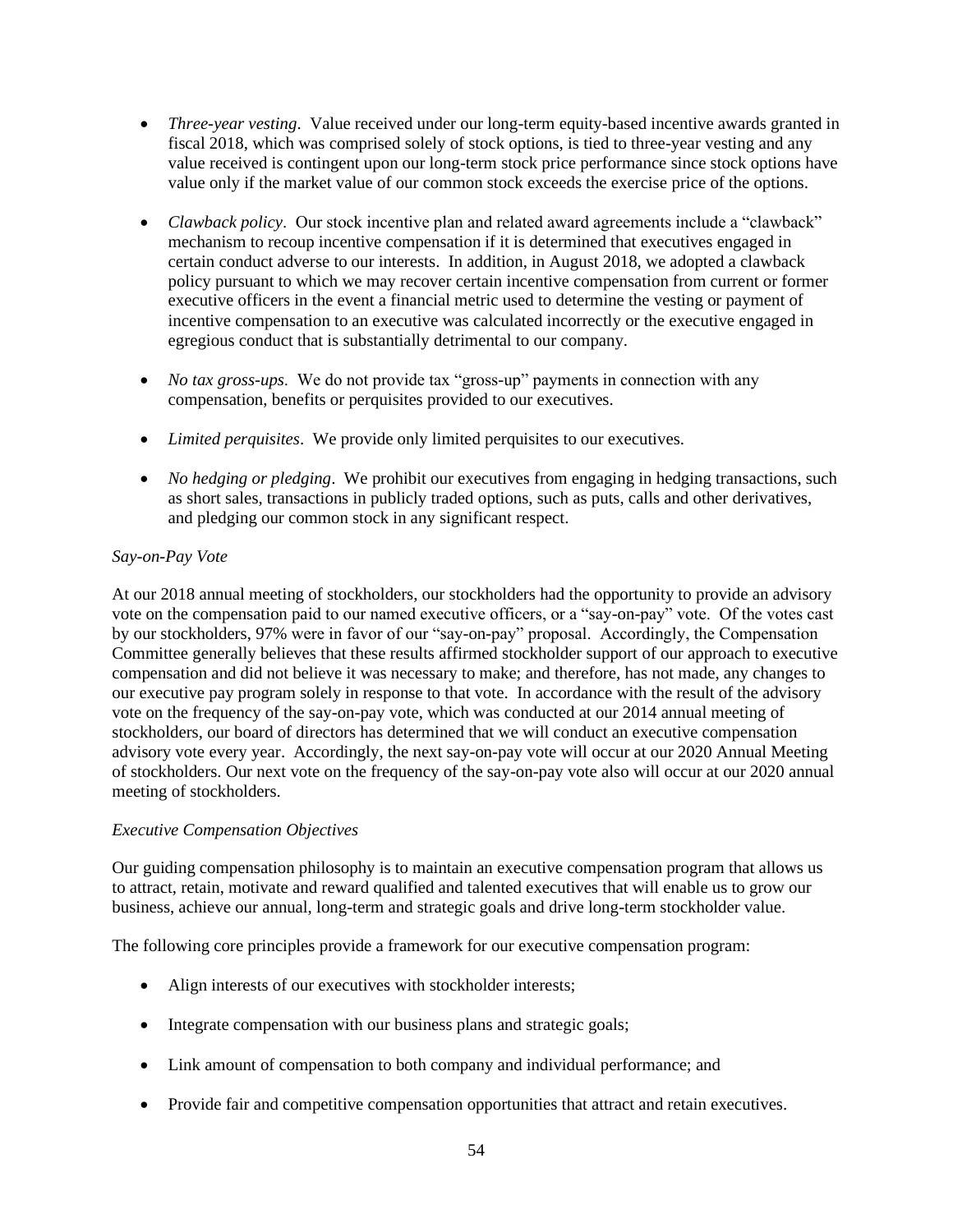### *How We Make Compensation Decisions*

There are several elements to our executive compensation decision-making, which we believe allow us to most effectively implement our compensation philosophy. Each of these elements and their roles are described briefly below.

*Role of the Compensation Committee*. The Compensation Committee, which is comprised solely of independent directors, oversees our executive compensation program. Within its duties, the Compensation Committee recommends compensation for the CEO and CFO. In doing so, the Compensation Committee:

- Approves and recommends that the Board approve the total executive compensation package for each executive, including his base salary, annual bonus payout and annual stock option awards;
- Approves and recommends that the Board approve the terms of our annual bonus plan;
- Approves and recommends that the Board approve annual stock option grants;
- Evaluates market competitiveness of our executive compensation program; and
- Evaluates proposed significant changes to all other elements of our executive compensation program.

In setting or recommending executive compensation for our executives, the Compensation Committee considers the following primary factors:

- each executive's position within the company and the level of responsibility;
- the ability of the executive to impact key business initiatives;
- the executive's individual experience and qualifications;
- company performance, as compared to specific pre-established objectives;
- individual performance, generally and as compared to specific pre-established objectives;
- the executive's current and historical compensation levels;
- advancement potential and succession planning considerations;
- an assessment of the risk that the executive would leave NTIC and the harm to our business initiatives if the executive left;
- the retention value of executive equity holdings, including outstanding stock options;
- the dilutive effect on the interests of our stockholders of long-term equity-based incentive awards; and
- anticipated share-based compensation expense as determined under applicable accounting rules.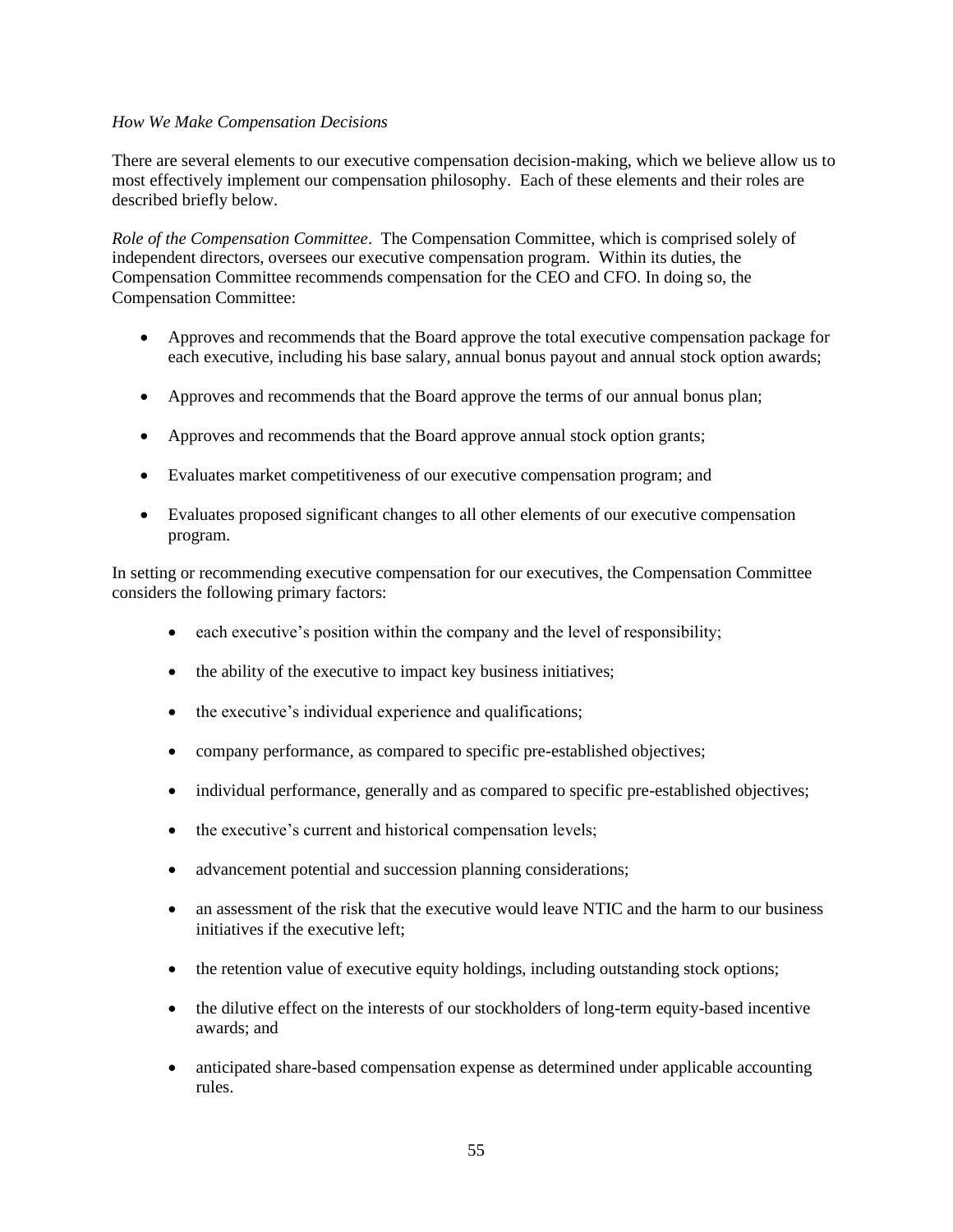The Compensation Committee also considers the recommendations of the CEO with respect to executive compensation to be paid to other executives and employees. The significance of any individual factor described above in setting executive compensation will vary from year to year and may vary among our executives. In making its final decision regarding the form and amount of compensation to be paid to our named executive officers (other than the CEO), the Compensation Committee considers and gives great weight to the recommendations of the CEO recognizing that due to his reporting and otherwise close relationship with each executive and employee, the CEO often is in a better position than the Compensation Committee to evaluate the performance of each executive (other than himself). In making its final decision regarding the form and amount of compensation to be paid to the CEO, the Compensation Committee considers the results of the CEO's self-review and his individual annual performance review by the Compensation Committee and the recommendations of our non-employee directors. The CEO's compensation is approved by the Board of Directors (with the CEO abstaining), upon recommendation of the Compensation Committee.

*Role of Management*. Management's role is to provide current compensation information to the Compensation Committee and provide analysis and recommendations on executive compensation to the Compensation Committee based on the executive's level of professional experience; the executive's duties and responsibilities; individual performance; tenure; and historic corporate performance. None of our executives, including the CEO, provides input or recommendations with respect to his own compensation.

*Use of Market Data*. Since there are no public companies of which NTIC is aware that are substantially similar to NTIC, in terms of its business, industry and corporate profile, the Compensation Committee has not used market data to review and evaluate executive compensation in any material respect. However, the Compensation Committee has recently used a group of peer companies with a market capitalization similar to NTIC and either in a similar industry or located in Minnesota.

### *Elements of Our Executive Compensation Program*

Our executive compensation program for the fiscal year ended August 31, 2018 consisted of the following key elements:

- Base salary;
- Annual incentive compensation;
- Long-term equity-based incentive compensation, in the form of stock options; and
- All other compensation, including health and welfare benefits, retirement plans and perquisites.

The table below provides some of the key characteristics of and purpose for each element along with some key actions taken during fiscal 2018.

| Element            | <b>Key Characteristics</b>                                 | <b>Purpose</b>                                                       | <b>Key Fiscal 2018 Actions</b>                                                        |
|--------------------|------------------------------------------------------------|----------------------------------------------------------------------|---------------------------------------------------------------------------------------|
| <b>Base Salary</b> | A fixed amount, paid in cash<br>and reviewed annually and, | Provide a source of fixed income<br>that is competitive and reflects | Our named executive officers<br>received 9% increases to annual                       |
|                    | if appropriate, adjusted.                                  | scope and responsibility of the<br>position held.                    | base salaries, effective as of<br>September 1, 2017, the first day<br>of fiscal 2018. |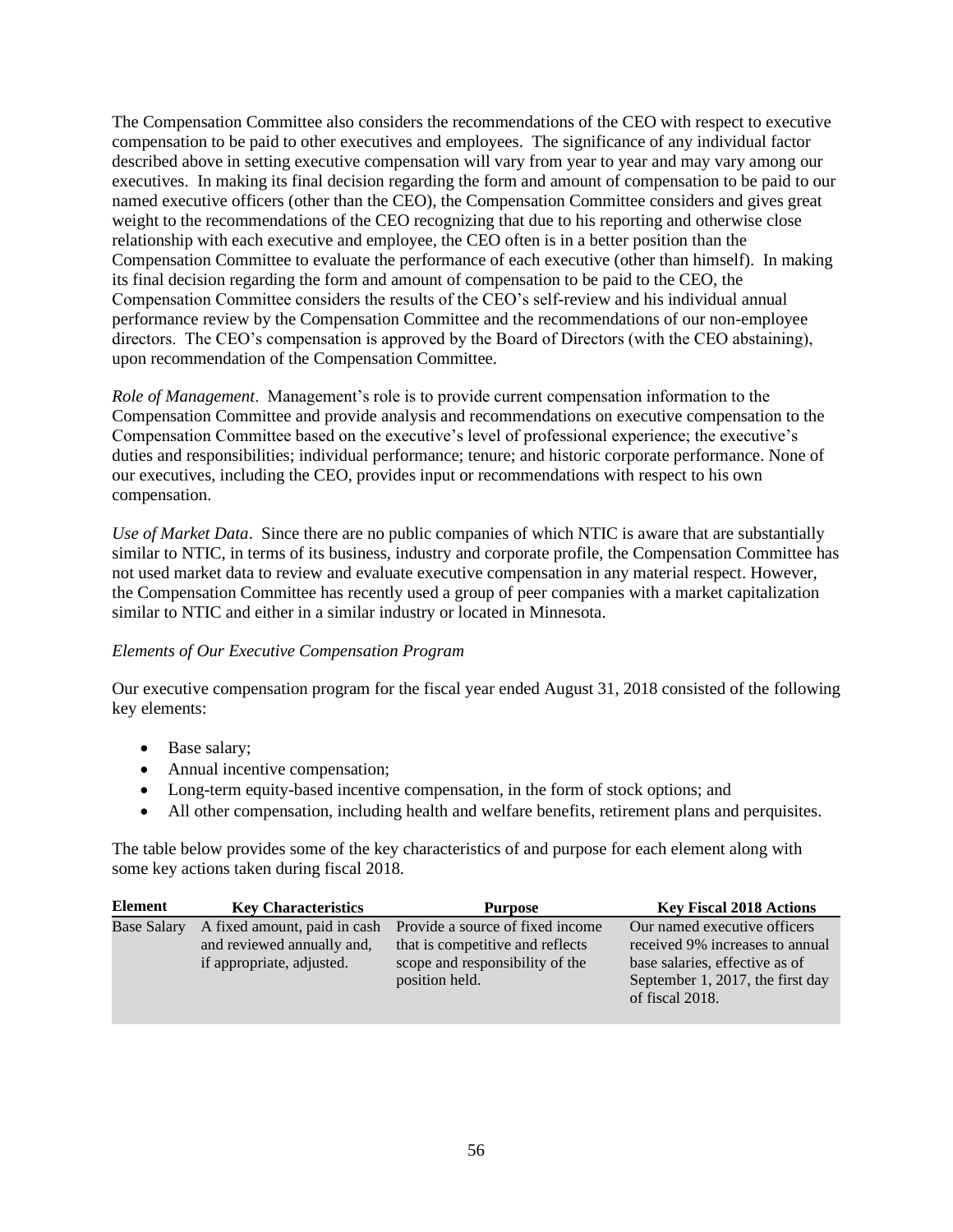| <b>Element</b>                                    | <b>Key Characteristics</b>                                                                                                                                                                                                                                       | <b>Purpose</b>                                                                                                                                                                                                                                   | <b>Key Fiscal 2018 Actions</b>       |
|---------------------------------------------------|------------------------------------------------------------------------------------------------------------------------------------------------------------------------------------------------------------------------------------------------------------------|--------------------------------------------------------------------------------------------------------------------------------------------------------------------------------------------------------------------------------------------------|--------------------------------------|
| Annual<br>Incentive                               | A variable, short-term<br>element of compensation that<br>is typically payable in cash<br>and is based on Adjusted<br><b>EBITDOI</b> and individual<br>performance goals.                                                                                        | Motivate and reward our executives No significant changes were<br>for achievement of annual business<br>results intended to drive overall<br>company performance.                                                                                | made.                                |
| Long-Term<br>Equity-<br><b>Based</b><br>Incentive | of compensation that is<br>provided in the form of stock<br>options. Stock options are<br>time-based and vest annually<br>over three years.                                                                                                                      | A variable, long-term element Align the interests of our executives No significant changes were<br>with the long-term interests of our<br>stockholders; promote stock<br>ownership and create significant<br>incentives for executive retention. | made.                                |
| Health and<br>Welfare<br><b>Benefits</b>          | Includes health, dental and<br>life insurance.                                                                                                                                                                                                                   | Provide competitive health and<br>welfare benefits at a reasonable cost made.<br>and promote employee health.                                                                                                                                    | No significant changes were          |
| Retirement<br>Plans                               | Includes a $401(k)$ plan.<br>We do not provide pension<br>arrangements or post-<br>retirement health coverage for<br>our executives or employees.<br>We also do not provide any<br>nonqualified defined<br>contribution or other deferred<br>compensation plans. | Provide an opportunity for<br>employees to save and prepare<br>financially for retirement.                                                                                                                                                       | No significant changes were<br>made. |
| Perquisites                                       | Includes use of a company-<br>owned automobile. We do not of executives.<br>provide any other perquisites<br>to our executives.                                                                                                                                  | Assist in the attraction and retention No significant changes were                                                                                                                                                                               | made.                                |

We describe each key element of our executive compensation program in more detail in the following pages, along with the compensation decisions made in fiscal 2018.

*Base Salary*. We provide a base salary for our named executive officers, which, unlike some of the other elements of our executive compensation program, is not subject to company or individual performance risk. We recognize the need for most executives to receive at least a portion of their total compensation in the form of a guaranteed base salary that is paid in cash regularly throughout the year.

We initially fix base salaries for our executives at a level that we believe enables us to hire and retain them in a competitive environment and to reward satisfactory individual performance and a satisfactory level of contribution to our overall business objectives. The Compensation Committee reviews base salaries for our named executive officers each year typically in August and generally recommends to the Board of Directors any increases for the following fiscal year in August. Any increases in base salaries are effective as of September 1.

The Compensation Committee's recommendations to the Board of Directors regarding the base salaries of our named executive officers are based on a number of factors, including: the executive's level of responsibility, prior experience and base salary for the prior year, the skills and experiences required by the position, length of service with our company, past individual performance, cost of living increases and other considerations the Compensation Committee deems relevant. The Compensation Committee also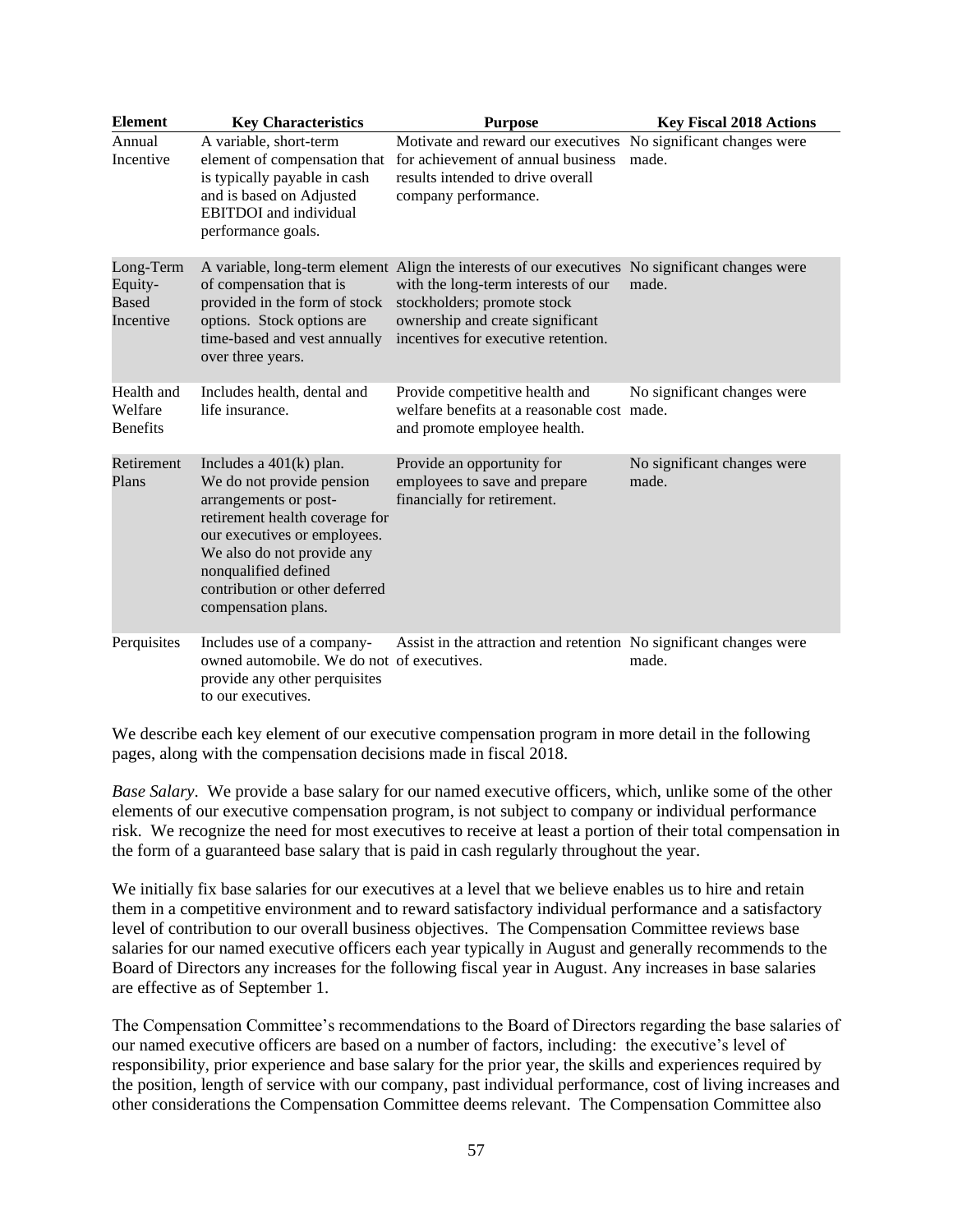recognizes that in addition to the typical responsibilities and duties held by our executives, by virtue of their positions, our executives, due to the small number of our executives and employees, often possess additional responsibilities and perform additional duties that would be typically delegated to others in most organizations with additional personnel and resources.

Annualized base salary rates for fiscal 2017 and fiscal 2018 for our named executive officers were as follows:

| <b>Name</b>         | Fiscal<br>2017 | Fiscal<br>2018 | % Change From<br>Fiscal 2017 |  |  |
|---------------------|----------------|----------------|------------------------------|--|--|
|                     | \$357,763      | \$389,962      | 9.0%                         |  |  |
| Matthew C. Wolsfeld | 264,433        | 288.232        | 9.0%                         |  |  |

An increase of 9% was determined appropriate in light of the increased responsibilities taken on by our executives and performance during fiscal 2017. The Board of Directors, upon recommendation of the Compensation Committee, recently set base salaries for fiscal 2019. Mr. Lynch's base salary for fiscal 2019 is \$428,958, and Mr. Wolsfeld's base salary for fiscal 2019 is \$317,056, representing base salary increases of 10% over their respective base salaries for fiscal 2018.

*Annual Incentive Compensation*. In addition to base compensation, we provide our named executive officers the opportunity to earn annual incentive compensation based on the achievement of certain company and individual related performance goals. Our annual bonus program directly aligns the interests of our executive officers and stockholders by providing an incentive for the achievement of key corporate and individual performance measures that are critical to the success of our company and linking a significant portion of each executive's annual compensation to the achievement of such measures.

Under the annual bonus plan for fiscal 2018, the total amount available under the bonus plan for all plan participants, including executives, as in past years, was a percent of NTIC's earnings before interest, taxes and other income, as adjusted to take into account amounts to be paid under the bonus plan and certain other adjustments (referred to as "Adjusted EBITOI"). For fiscal 2018, the other adjustments included amounts paid under NTIC's sales and management bonus plan and profit sharing plan. For each named executive officer participant, 75% of the amount of their individual bonus payout was determined based upon their individual allocation percentage of the total amount available under the bonus plan and 25% of their individual payout was determined based upon their achievement of certain pre-established but more qualitative individual performance objectives.

A plan participant's individual allocation percentage of the total amount available under the bonus plan was based on the number of plan participants, the individual's annual base salary and the individual's position and level of responsibility within the company. Mr. Lynch's individual allocation percentage for fiscal 2018 was 24% and Mr. Wolsfeld's individual allocation percentage for fiscal 2018 was 17.7%.

Mr. Lynch's individual performance objectives for fiscal 2018 related primarily to NTIC's operations in China, management of pending litigation, the improvement and maintenance of key joint venture relationships, improvement and maintenance of investors relations and retention and improvement of key personnel. Mr. Wolsfeld's individual performance objectives for fiscal 2018 related primarily to financial oversight of NTIC's subsidiary in China, implementation of cost control measures, financial benchmarking of joint ventures and improvement and maintenance of investor relations. In the case of both Mr. Lynch and Mr. Wolsfeld, the Compensation Committee determined each executive achieved his individual performance objectives at a 100% achievement level.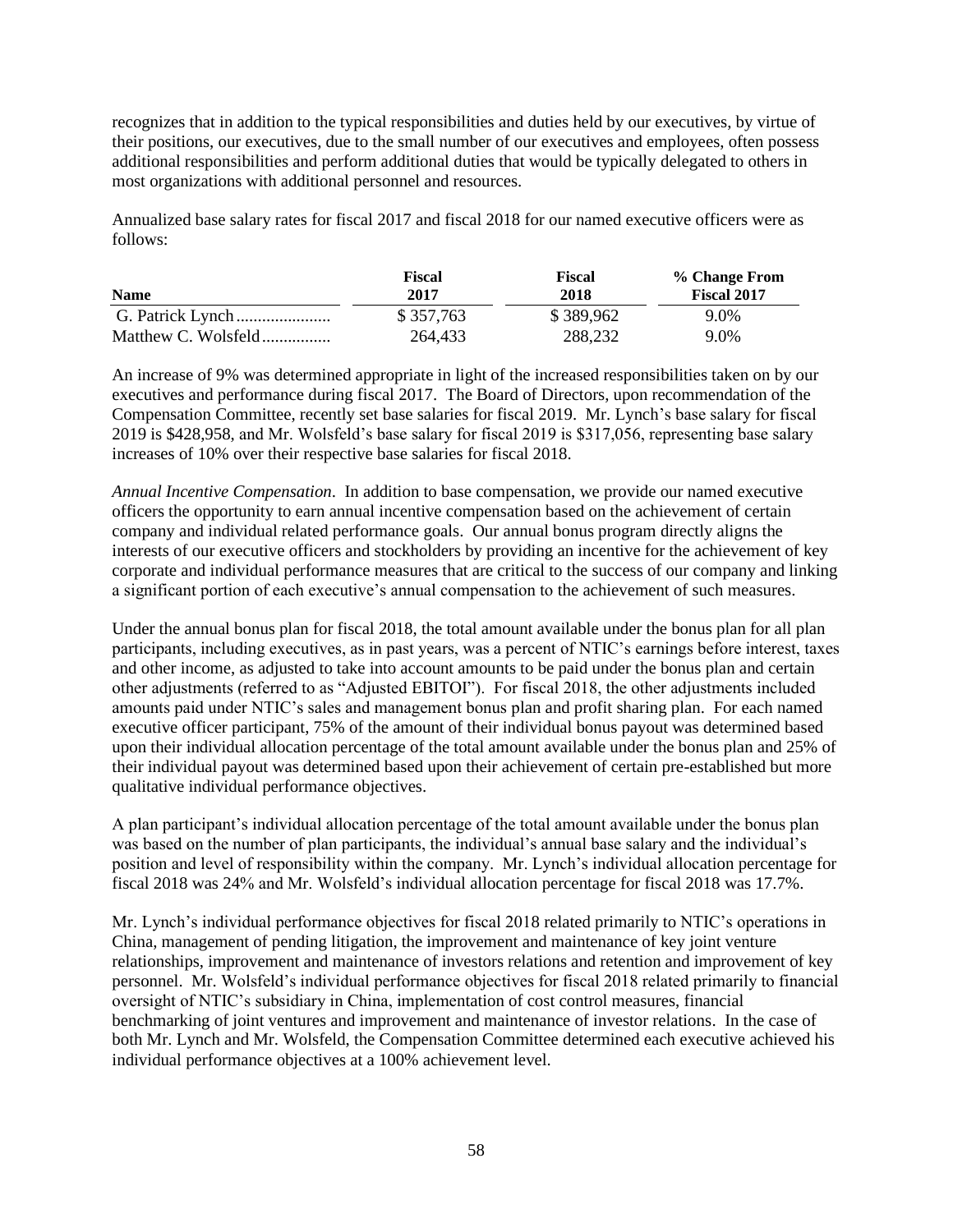Mr. Lynch received a total bonus of \$413,590 for fiscal 2018 and Mr. Wolsfeld received a total bonus of \$305,697 for fiscal 2018. The Board of Directors, upon recommendation of the Compensation Committee, determined to pay all bonuses in cash as opposed to a mix of cash and NTIC common stock in light of our cash and cash equivalent balance.

The structure and material terms of our annual bonus plan for fiscal 2018 are similar to the annual bonus plan for fiscal 2017. As in past years, the payment of bonuses under the plan for fiscal 2018 will be discretionary and may be paid to participants in cash and/or shares of NTIC common stock.

*Long-Term Equity-Based Incentive Compensation*. The long-term equity-based incentive compensation component of our executive compensation program consists of annual option grants to our executives and certain other employees. The stock options are typically granted on the first business day of each fiscal year.

Accordingly, on September 1, 2017, NTIC granted Mr. Lynch an option to purchase 5,852 shares of common stock and Mr. Wolsfeld an option to purchase 4,325 shares of common stock. These options vest over a three year period. More recently, on September 1, 2018, NTIC granted Mr. Lynch an option to purchase 13,798 shares of common stock and Mr. Wolsfeld an option to purchase 10,198 shares of common stock. These options will vest on the one-year anniversary of the grant date. In determining the number of stock options to grant to our executives and other employees, the Board of Directors, upon recommendation of the Compensation Committee, considered the total amount of stock-based compensation expense budgeted for such options and divided that amount by the grant date fair value per share to obtain a total option pool. Of the total option pool, the number of options to be granted to each executive and employee receiving options was then determined based on the individual's base salary as a percentage of the total aggregate base salaries of all executive and employees receiving option grants.

The Compensation Committee's primary objectives with respect to long-term equity-based incentive compensation are to align the interests of our executives with the long-term interests of our stockholders, promote stock ownership and create significant incentives for executive retention. Long-term equitybased incentives are intended to comprise a significant portion of each executive's compensation package, consistent with our executive compensation objective to align the interests of our executives with the interests of our stockholders. For fiscal 2018, equity-based compensation comprised 5.2% of the total compensation for Mr. Lynch and Mr. Wolsfeld, assuming grant date fair value for equity awards. All equity-based compensation granted to our executives and other employees is granted under the Northern Technologies International Corporation Amended and Restated 2007 Stock Incentive Plan, which was approved by the Board of Directors and our stockholders.

The Compensation Committee uses stock options as opposed to other equity-based incentive awards since the Compensation Committee believes that options effectively incentivize executives to maximize company performance, as the value of awards is directly tied to an appreciation in the value of our common stock. Stock options also provide an effective retention mechanism because of vesting provisions. An important objective of our long-term equity-based incentive program is to strengthen the relationship between the long-term value of our common stock and the potential financial gain for our executives. Stock options provide recipients with the opportunity to purchase our common stock at a price fixed on the grant date regardless of future market price. The vesting of our stock options is timebased – annually over a three-year period. Our policy is to grant options only with an exercise price equal to or more than the fair market value of our common stock on the grant date. Under the terms of our incentive plan, fair market value is defined as the mean between the reported high and low sale prices of our common stock as of the grant date during the regular daily trading session, as reported on the Nasdaq Global Market. Because stock options become valuable only if the share price increases above the exercise price and the option holder remains employed during the period required for the option to vest,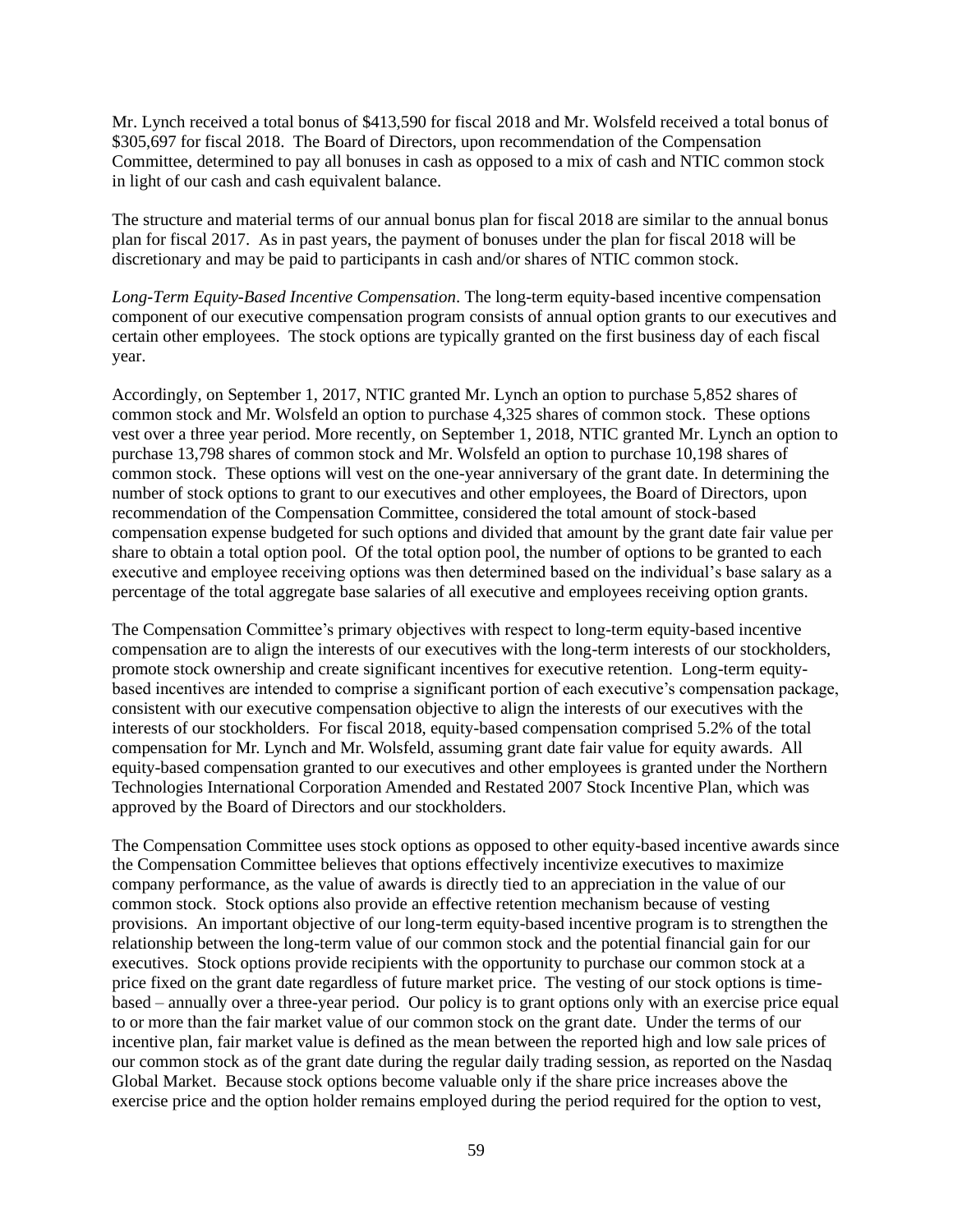they provide an incentive for an executive to remain employed. In addition, stock options link a portion of an employee's compensation to the interests of our stockholders by providing an incentive to achieve corporate goals and increase the market price of our common stock over the three-year vesting period.

Although we do not have any stock retention or ownership guidelines, the Board of Directors encourages our executives to have a financial stake in our company in order to align the interests of our executives with the interests of our stockholders. Through the grant of stock options, we seek to align the long-term interests of our executives with the long-term interests of our stockholders by creating a strong and direct linkage between compensation and long-term stockholder return. When our executives deliver returns to our stockholders, in the form of increases in our stock price or otherwise, stock options permit an increase in their compensation. We also believe that stock options enable our executives to achieve a meaningful equity ownership in our company and enable us to attract, retain and motivate our executives by maintaining competitive levels of total compensation. As described in more detail below, under the terms of our insider trading policy, our executives are prohibited from engaging in any hedging or significant pledging of their shares of our common stock.

*All Other Compensation*. It is generally our policy not to extend significant perquisites to our executives that are not available to our employees generally. The only significant perquisite that we provide to our executives is the personal use of a company-owned vehicle. Our executives also receive benefits, which are also received by our other employees, including participation in the Northern Technologies International Corporation 401(k) Plan and health, dental and life insurance benefits. Under the 401(k) plan, all eligible participants, including our executives, may voluntarily request that we reduce his or her pre-tax compensation by up to 10% (subject to certain special limitations) and contribute such amounts to a trust. We typically contribute an amount equal to 50% of the first 7% of the amount that each participant contributed under this plan. We do not provide pension arrangements or post-retirement health coverage for our executives or employees. We also do not provide any nonqualified defined contribution or other deferred compensation plans.

### *Change in Control and Post-Termination Severance Arrangements*

*Change in Control Arrangements*. To encourage continuity, stability and retention when considering the potential disruptive impact of an actual or potential corporate transaction, we have established change in control arrangements, including provisions in our stock incentive plan and written employment agreements with our executives. These arrangements are designed to incentivize our executives to remain with NTIC in the event of a change in control or potential change in control.

Under the terms of our stock incentive plan and the individual award documents provided to recipients of awards under that plan, all stock options become immediately vested and exercisable upon the completion of a change in control of NTIC. For more information, see "*—Potential Payments Upon Termination or Change in Control—Change in Control Arrangements*." Thus, the immediate vesting of stock options is triggered by the change in control, itself, and thus is known as a "single trigger" change in control arrangement. We believe these "single trigger" equity acceleration change in control arrangements provide important retention incentives during what can often be an uncertain time for executives. They also provide executives with additional monetary motivation to focus on and complete a transaction that the Board of Directors believes is in the best interests of our stockholders rather than to seek new employment opportunities. If an executive were to leave before the completion of the change in control, non-vested options held by the executive would terminate.

In addition, we have entered into employment agreements with our named executive officers to provide certain payments and benefits in the event of a change in control, which are payable only in the event their employment is terminated in connection with the change in control ("double-trigger" provisions).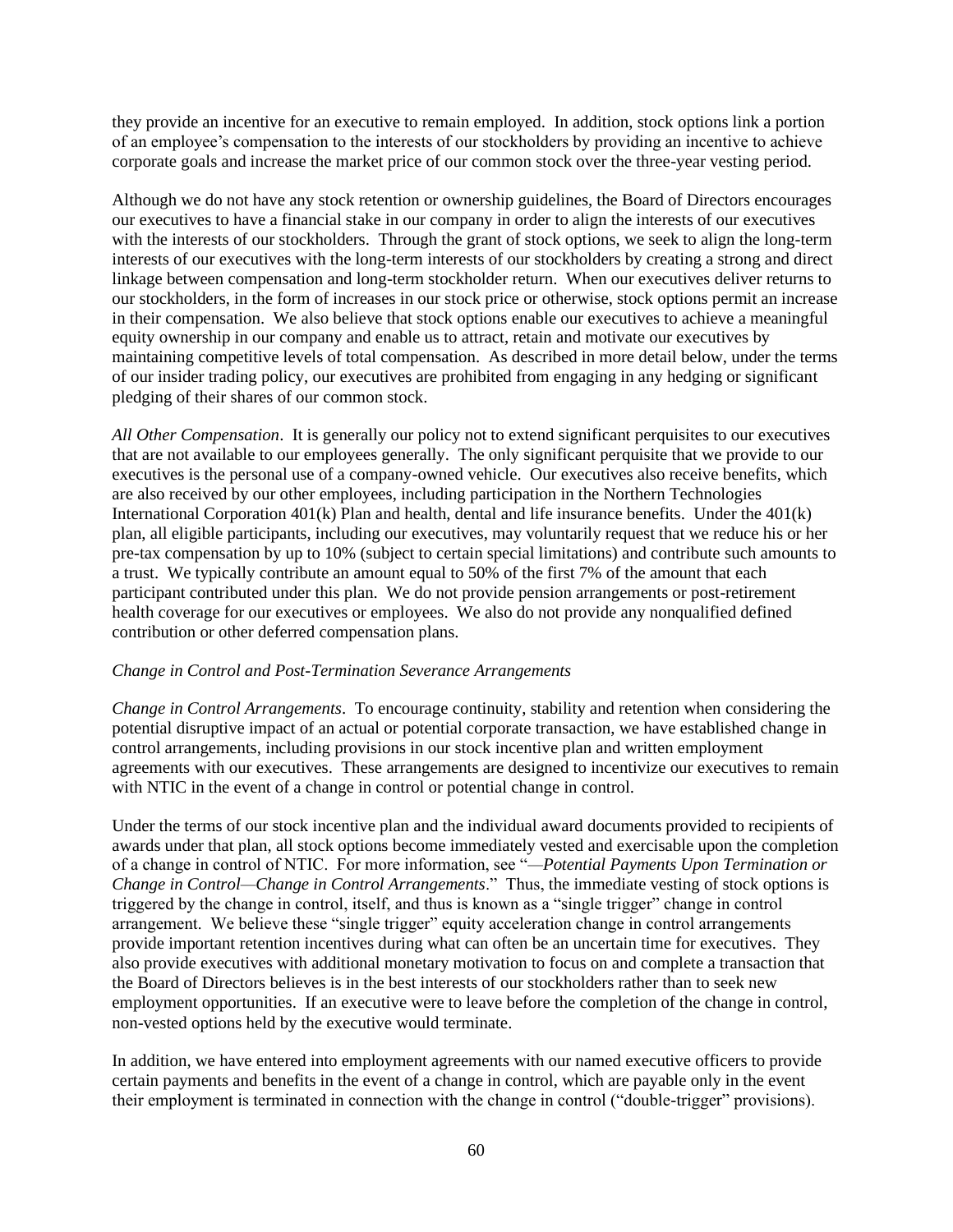These change in control protections provide consideration to executives for certain restrictive covenants that apply following termination of employment and provide continuity of management in connection with a threatened or actual change in control transaction. If an executive's employment is terminated without "cause" or by the executive for "good reason" (as defined in the employment agreements) within 24 months following a change in control, the executive will be entitled to receive a lump sum payment equal to two times, in the case of the CEO, and one and one-half times, in the case of the CFO, his average total annual compensation for the two most recently completed fiscal years, plus a pro rata portion of the target bonus that the executive otherwise would have been eligible to receive under our bonus plan for the fiscal year during which the executive's employment is terminated, with such pro rata portion based on the number of completed months during the fiscal year that the executive was employed with our company. These arrangements, and a quantification of the payment and benefits provided under these arrangements, are described in more detail under "*—Potential Payments Upon Termination or Change in Control—Change in Control Arrangements*." Other than the immediate acceleration of equitybased awards which we believe aligns our executives' interests with those of our stockholders by allowing executives to participate fully in the benefits of a change in control as to all of their equity, in order for a named executive officer to receive any other payments or benefits as a result of a change in control of NTIC, there must be a termination of the executive's employment, either by us without cause or by the executive for good reason. The termination of the executive's employment by the executive without good reason will not give rise to additional payments or benefits either in a change in control situation or otherwise. Thus, these additional payments and benefits will not just be triggered by a change in control, but also will require a termination event not within the control of the executive, and thus are known as "double trigger" change in control arrangements. As opposed to the immediate acceleration of stock options, we believe that other change in control payments and benefits should properly be tied to termination following a change in control, given the intent that these amounts provide economic security to ease in the executive's transition to new employment.

We believe these change in control arrangements are an important part of our executive compensation program in part because they mitigate some of the risk for executives working in a smaller company where there is a meaningful risk that the company may be acquired. Change in control benefits are intended to attract and retain qualified executives who, absent these arrangements and in anticipation of a possible change in control of NTIC, might consider seeking employment alternatives to be less risky than remaining with NTIC through the transaction. We believe that relative to our company's overall value, our potential change in control benefits are relatively small. We also believe that the form and amount of these change in control benefits are fair and reasonable to both our company and our executives. The Compensation Committee reviews our change of control arrangements periodically to ensure that they remain necessary and appropriate.

*Other Severance Arrangements*. Each of our named executive officers is entitled to receive severance benefits upon certain other qualifying terminations of employment, other than a change in control, pursuant to the provisions of such executive's employment agreement. These severance arrangements are primarily intended to retain our executives and provide consideration to those executives for certain restrictive covenants that apply following termination of employment. Additionally, we entered into the employment agreements because they provide us valuable protection by subjecting the executives to restrictive covenants that prohibit the disclosure of confidential information during and following their employment and limit their ability to engage in competition with us or otherwise interfere with our business relationships following their termination of employment. For more information on our employment agreements and severance arrangements with our named executive officers, see the discussions below under "—*Summary Compensation—Employment Agreements*" and "—*Potential Payments Upon a Termination or Change in Control*."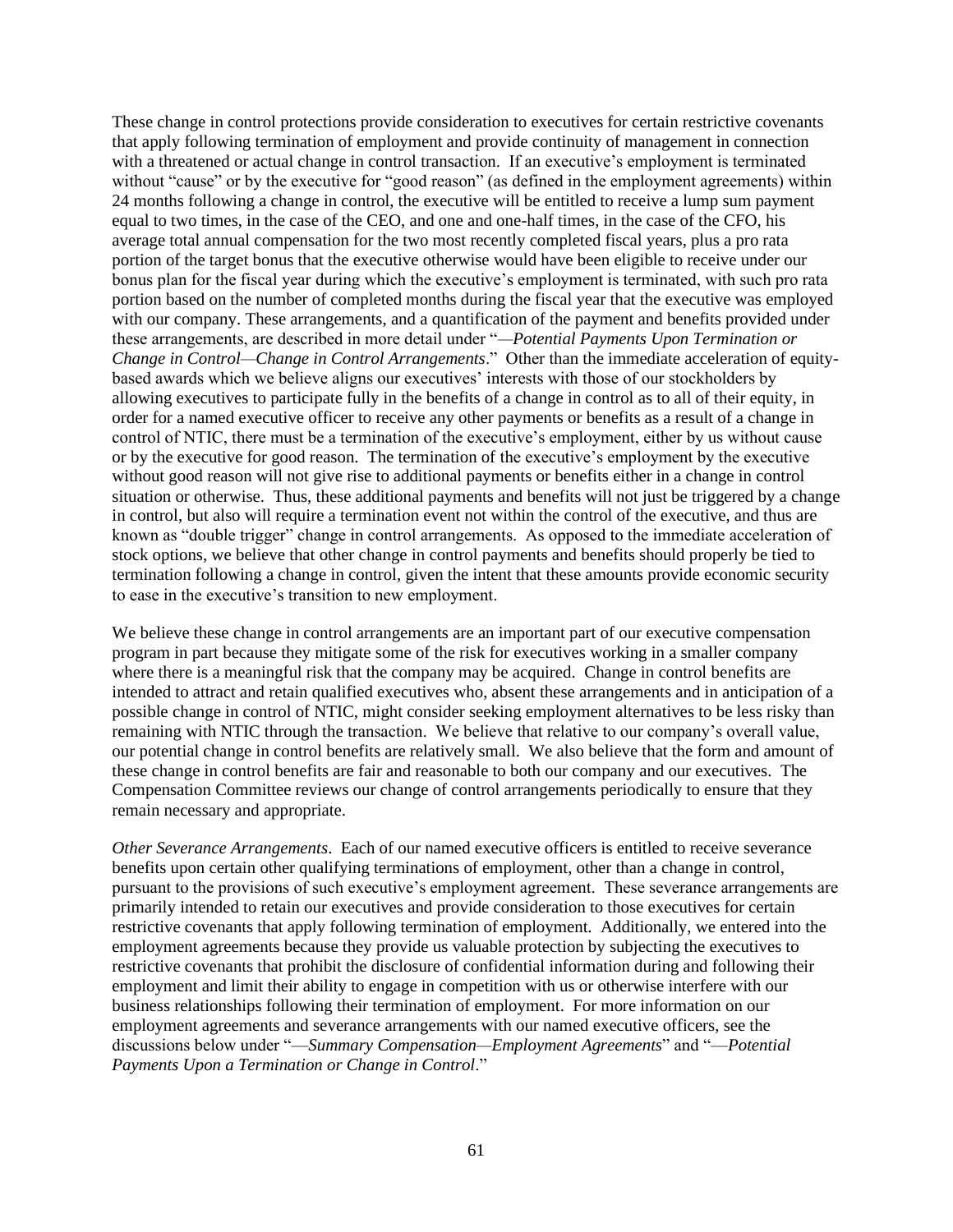We believe that the form and amount of these severance benefits are fair and reasonable to both our company and our executives. The Compensation Committee reviews our severance arrangements periodically to ensure that they remain necessary and appropriate.

# *Hedging and Pledging*

Our insider trading policy prohibits officers and directors from purchasing NTIC securities on margin, borrowing against any account in which NTIC securities are held, or pledging NTIC securities in any significant respect as collateral for a loan. In addition, our insider trading policy prohibits employees (including executive officers) and directors from purchasing any financial instruments (including, without limitation, prepaid variable forward contracts, equity swaps, collars and exchange funds) that are designed to hedge or offset any decrease in the market value of NTIC securities.

### *Clawback Policy*

In August 2018, we adopted a clawback policy pursuant to which we may recover certain incentive compensation from current or former executive officers in the event a financial metric used to determine the vesting or payment of incentive compensation to an executive was calculated incorrectly or the executive engaged in egregious conduct that is substantially detrimental to our company.

# **Summary of Cash and Other Compensation**

\_\_\_\_\_\_\_\_\_\_\_\_\_\_\_\_\_\_\_\_\_\_\_\_\_\_

The table below provides summary information concerning all compensation awarded to, earned by or paid to named executive officers. G. Patrick Lynch, our President and Chief Executive Officer who serves as our principal executive officer, and Matthew C. Wolsfeld, our Chief Financial Officer and Corporate Secretary who serves as our principal financial officer. Mr. Lynch and Mr. Wolsfeld are the only two individuals who have been designated by our Board of Directors as "executive officers" of our company.

| <b>Name and Principal</b><br><b>Position</b>          | Fiscal<br>Year | <b>Salary</b> |   | Option<br>Awards <sup>(1)</sup> | <b>Non-Equity</b><br><b>Incentive Plan</b><br>Compensation <sup>(2)</sup> |   | <b>All Other</b><br>Compensation <sup>(3)</sup> | <b>Total</b> |
|-------------------------------------------------------|----------------|---------------|---|---------------------------------|---------------------------------------------------------------------------|---|-------------------------------------------------|--------------|
| G. Patrick Lynch                                      | 2018           | \$389,962     | S | 45.353                          | \$<br>413.590                                                             | S | 13,102                                          | \$862,007    |
| President and Chief<br><i>Executive Officer</i>       | 2017           | 357,763       |   | 61.796                          | 153.998                                                                   |   | 13.102                                          | 586,659      |
| Matthew C. Wolsfeld                                   | 2018           | 288.233       |   | 33.519                          | 305,697                                                                   |   | 12.875                                          | 640,324      |
| Chief Financial Officer<br>and Corporate<br>Secretary | 2017           | 264.433       |   | 45.675                          | 113,824                                                                   |   | 12.875                                          | 436,807      |

# **SUMMARY COMPENSATION TABLE – FISCAL 2018**

(1) On September 1, 2017, each of the named executive officers was granted a stock option under the Northern Technologies International Corporation Amended and Restated 2007 Stock Incentive Plan. We refer you to the information under the heading "*Compensation Review*—*Elements of Our Executive Compensation Program—Long-Term Equity-Based Incentive Compensation*" for a discussion of the option grants and their terms. The amounts reflected in the column entitled "Option Awards" for each officer represent the aggregate grant date fair value for the option awards, as computed in accordance with FASB ASC Topic 718. The grant date fair value is determined based on a Black-Scholes option pricing model. The grant date fair value per share for the options granted on September 1, 2017 was \$7.75 and was determined using the following specific assumptions: risk free interest rate: 1.87%; expected life: 10.0 years; expected volatility: 45.9%; and expected dividend yield: 0%.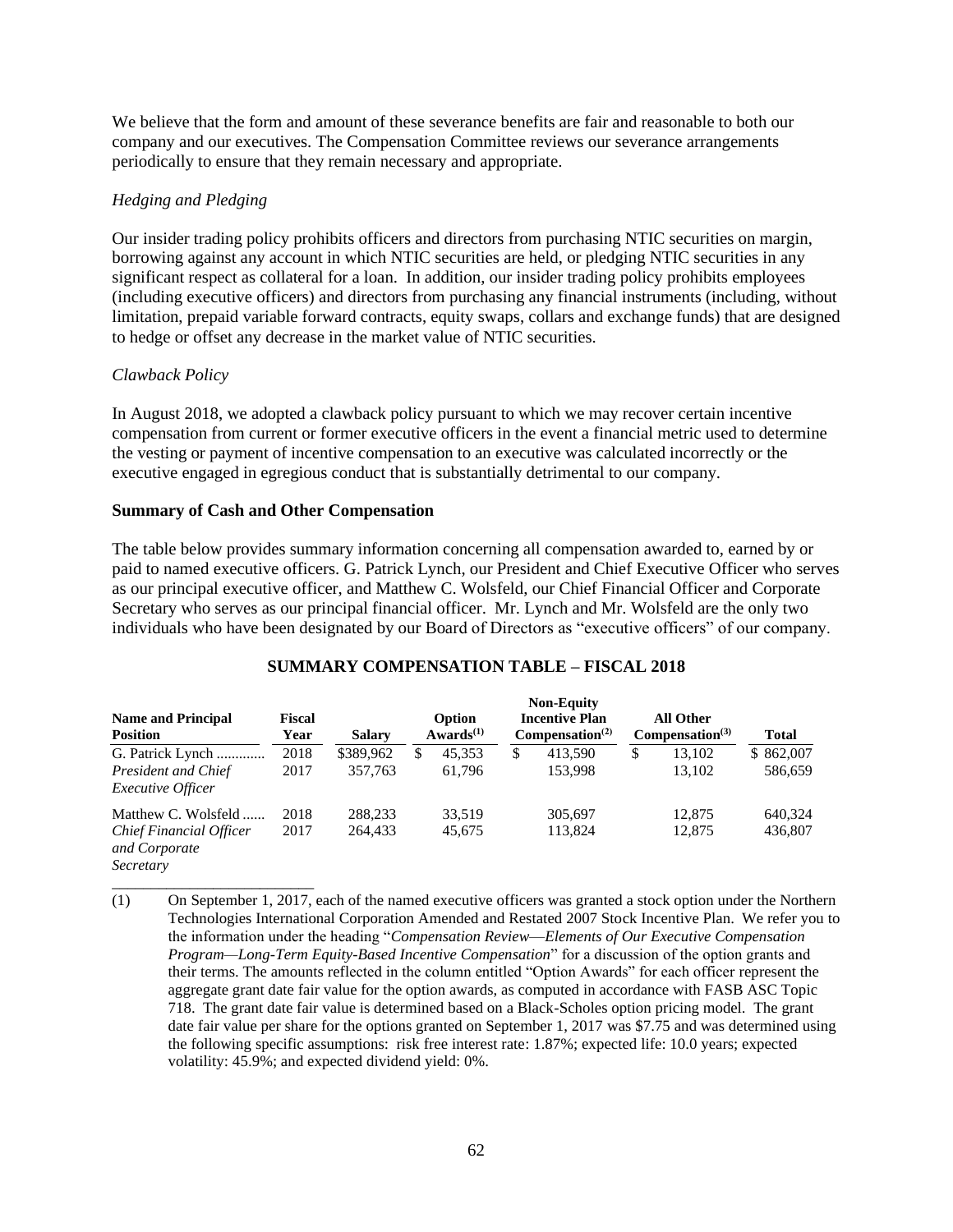- (2) The amounts reflected in the column entitled "Non-Equity Incentive Plan Compensation" reflect the cash amount of bonus earned by each of the officers in consideration for their fiscal 2018, 2017 and 2016 performance, respectively, but paid to such officers during fiscal 2019, 2018 and 2017, respectively. We refer you to the information under "*Compensation Review*—*Elements of Our Executive Compensation Program—Annual Incentive Compensation*" for a discussion of the factors taken into consideration by the Board of Directors, upon recommendation of the Compensation Committee, in determining the amount of bonus paid to each named executive officer.
- (3) The amounts shown in the column entitled "All Other Compensation" for fiscal 2018 include the following with respect to each named executive officer:

| <b>Name</b> | 401(k) Match | <b>Personal Use</b><br>of Auto |  |  |
|-------------|--------------|--------------------------------|--|--|
|             | \$ 8.750     | \$4.352                        |  |  |
|             | 8.750        | 4.125                          |  |  |

#### **Outstanding Equity Awards at Fiscal Year End**

The table set forth below provides information regarding stock options for each of our named executive officers that remained outstanding at August 31, 2018. Note that because of the grant date, the table set forth below does not reflect option grants on September 1, 2018. We did not have any equity incentive plan awards or stock awards outstanding at August 31, 2018.

|                     | <b>Option Awards</b>                                                                                 |                                                                                                       |                                           |                                  |  |  |  |
|---------------------|------------------------------------------------------------------------------------------------------|-------------------------------------------------------------------------------------------------------|-------------------------------------------|----------------------------------|--|--|--|
| <b>Name</b>         | <b>Number of Securities</b><br><b>Underlying Unexercised</b><br>Options $(\#)$<br><b>Exercisable</b> | <b>Number of Securities</b><br><b>Underlying Unexercised</b><br>Options $(\#)$<br>Unexercisable $(1)$ | Option<br><b>Exercise</b><br>Price $(\$)$ | Option<br><b>Expiration Date</b> |  |  |  |
| G. Patrick Lynch    | 3,362                                                                                                | 0                                                                                                     | \$10.25                                   | 11/15/2022                       |  |  |  |
|                     | 6,725                                                                                                | 0                                                                                                     | 10.25                                     | 11/15/2022                       |  |  |  |
|                     | 8,325                                                                                                | $_{0}$                                                                                                | 10.25                                     | 11/15/2022                       |  |  |  |
|                     | 5,805                                                                                                | $\Omega$                                                                                              | 14.70                                     | 08/31/2023                       |  |  |  |
|                     | 5,244                                                                                                | $_{0}$                                                                                                | 20.10                                     | 08/31/2024                       |  |  |  |
|                     | 4,858                                                                                                | $2,429^{(2)}$                                                                                         | 14.85                                     | 08/31/2025                       |  |  |  |
|                     | 2,679                                                                                                | $5,357^{(3)}$                                                                                         | 13.40                                     | 08/31/2026                       |  |  |  |
|                     | $\theta$                                                                                             | $5,852^{(4)}$                                                                                         | 18.35                                     | 08/31/2027                       |  |  |  |
| Matthew C. Wolsfeld | 2,485                                                                                                | $\mathbf{0}$                                                                                          | 10.25                                     | 11/15/2022                       |  |  |  |
|                     | 4,971                                                                                                | $_{0}$                                                                                                | 10.25                                     | 11/15/2022                       |  |  |  |
|                     | 6,153                                                                                                | $_{0}$                                                                                                | 10.25                                     | 11/15/2022                       |  |  |  |
|                     | 4,291                                                                                                | 0                                                                                                     | 14.70                                     | 08/31/2023                       |  |  |  |
|                     | 3,876                                                                                                | 0                                                                                                     | 20.10                                     | 08/31/2024                       |  |  |  |
|                     | 3,590                                                                                                | $1,796^{(2)}$                                                                                         | 14.85                                     | 08/31/2025                       |  |  |  |
|                     | 1,980                                                                                                | $3,960^{(3)}$                                                                                         | 13.40                                     | 08/31/2026                       |  |  |  |
|                     | $\theta$                                                                                             | $4,325^{(4)}$                                                                                         | 18.35                                     | 08/31/2027                       |  |  |  |

#### **OUTSTANDING EQUITY AWARDS AT FISCAL YEAR END—FISCAL 2018**

- (1) All options described in this table were granted under the Northern Technologies International Corporation Amended and Restated 2007 Stock Incentive Plan. Under the plan, upon the occurrence of a change in control, the unvested and unexercisable options will be accelerated and become fully vested and immediately exercisable as of the date of the change in control. For more information, we refer you to the discussion below under "—*Stock Incentive Plan*."
- (2) These options vest over a three-year period, with one-third of the underlying shares vesting on each of September 1, 2016, 2017 and 2018 so long as the individual remains an employee of NTIC as of such date.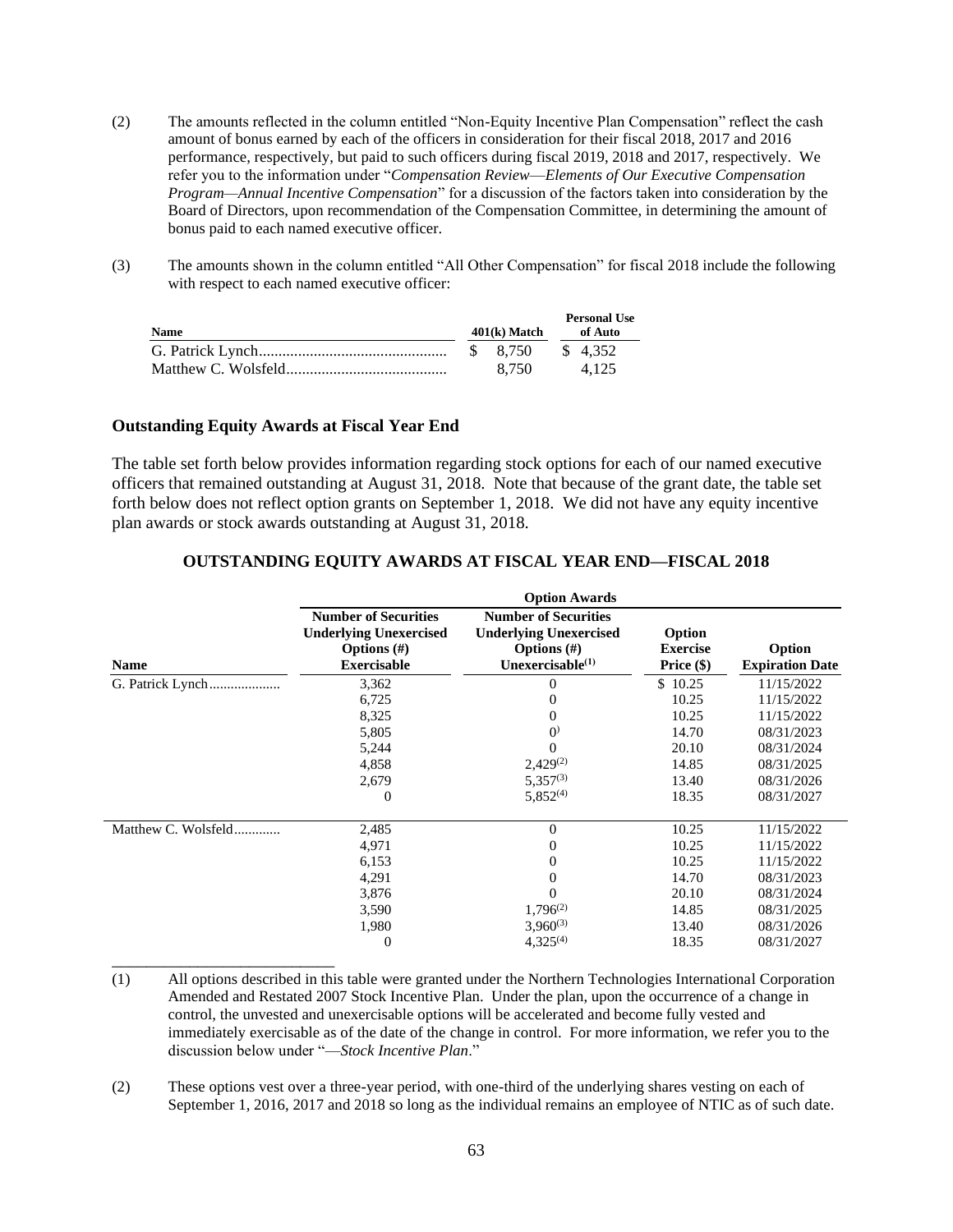- (3) These options vest over a three-year period, with one-third of the underlying shares vesting on each of September 1, 2017, 2018 and 2019 so long as the individual remains an employee of NTIC as of such date.
- (4) These options vest over a three-year period, with one-third of the underlying shares vesting on each of September 1, 2018, 2019 and 2020 so long as the individual remains an employee of NTIC as of such date.

### **Stock Incentive Plan**

We have only one stock incentive plan under which stock options are currently outstanding and future stock incentive awards may be granted – the Northern Technologies International Corporation Amended and Restated 2007 Stock Incentive Plan. Under the terms of the 2007 plan, our named executive officers, in addition to other employees and individuals, are eligible to receive stock-based compensation awards, such as stock options, stock appreciation rights, restricted stock awards, stock bonuses and performance awards. To date, only incentive and non-statutory stock options and stock bonuses have been granted under the plan. The plan contains both an overall limit on the number of shares of our common stock that may be issued, as well as individual and other grant limits.

Incentive stock options must be granted with a per share exercise price equal to at least the fair market value of a share of our common stock on the date of grant. For purposes of the plan, the fair market value of our common stock is the mean between the reported high and low sale price of our common stock, as reported by the Nasdaq Global Market. We generally set the per share exercise price of all stock options granted under the plan at an amount equal to the fair market value of a share of our common stock on the date of grant.

Except in connection with certain specified changes in our corporate structure or shares, the Board of Directors or Compensation Committee may not, without prior approval of our stockholders, seek to effect any re-pricing of any previously granted, "underwater" option or stock appreciation right by amending or modifying the terms of the underwater option or stock appreciation right to lower the exercise price, cancelling the underwater option or stock appreciation right in exchange for cash, replacement options or stock appreciation rights having a lower exercise price, or other incentive awards, or repurchasing the underwater options or stock appreciation rights and granting new incentive awards under the plan. For purposes of the plan, an option or stock appreciation right is deemed to be "underwater" at any time when the fair market value of our common stock is less than the exercise price.

We generally provide for the vesting of stock options in equal annual installments over a three-year period commencing on the one-year anniversary of the date of grant for employees and in full on the oneyear anniversary of the date of grant for directors. We generally provide for option terms of ten years.

Optionees may pay the exercise price of stock options in cash, except that the Compensation Committee may allow payment to be made (in whole or in part) by (1) using a broker-assisted cashless exercise procedure pursuant to which the optionee, upon exercise of an option, irrevocably instructs a broker or dealer to sell a sufficient number of shares of our common stock or loan a sufficient amount of money to pay all or a portion of the exercise price of the option and/or any related withholding tax obligations and remit such sums to us and directs us to deliver stock certificates to be issued upon such exercise directly to such broker or dealer; or (2) using a cashless exercise procedure pursuant to which the optionee surrenders to us shares of our common stock either underlying the option or that are otherwise held by the optionee.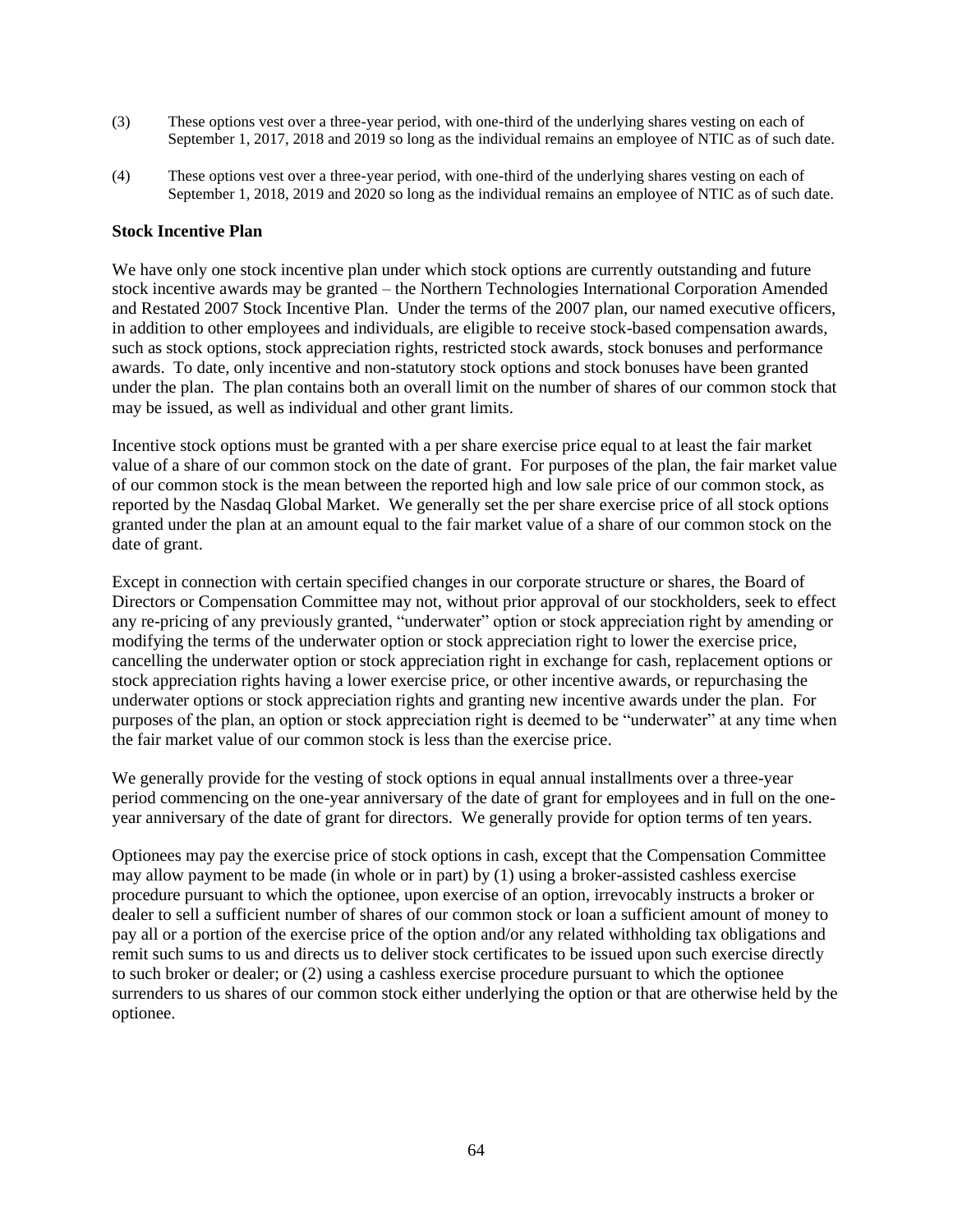Under the terms of the plan, unless otherwise provided in a separate agreement or amended in connection with an optionee's termination of employment, if a named executive officer's employment or service with our company terminates for any reason, the unvested portion of the options held by such officer will immediately terminate and the executive's right to exercise the then vested portion of the options will:

- immediately terminate if the executive's employment or service relationship with our company terminated for "cause";
- continue for a period of 12 months if the executive's employment or service relationship with our company terminates as a result of the executive's death, disability or retirement; or
- continue for a period of three months if the executive's employment or service relationship with our company terminates for any reason, other than for cause or upon death, disability or retirement.

As set forth in the plan, the term "cause" is as defined in any employment or other agreement or policy applicable to the named executive officer or, if no such agreement or policy exists, means (i) dishonesty, fraud, misrepresentation, embezzlement or other act of dishonesty with respect to us or any subsidiary, (ii) any unlawful or criminal activity of a serious nature, (iii) any intentional and deliberate breach of a duty or duties that, individually or in the aggregate, are material in relation to the overall duties, or (iv) any material breach of any employment, service, confidentiality or non-compete agreement entered into with us or any subsidiary.

Under the terms of the plan, if a participant is determined by the committee to have taken any action that would constitute "cause" or an "adverse action" during or within one year after the termination of the participant's employment or other service with our company, all rights of the participant under the plan and any agreements evidencing an award then held by the participant will terminate and be forfeited and the committee may require the participant to surrender and return to us any shares received, and/or to disgorge any profits or any other economic value made or realized by the participant in connection with any awards or any shares issued upon the exercise or vesting of any awards during or within one year after the termination of the participant's employment or other service. Additionally, as applicable, we may defer the exercise of any option or stock appreciation right for a period of up to six months after receipt of a participant's written notice of exercise or the issuance of share certificates upon the vesting of any incentive award for a period of up to six months after the date of such vesting in order for the committee to make any determination as to the existence of cause or an adverse action. An "adverse action" includes any of the following actions or conduct that the committee determines to be injurious, detrimental, prejudicial or adverse to our interests: (i) disclosing any confidential information of our company or any subsidiary to any person not authorized to receive it; (ii) engaging, directly or indirectly, in any commercial activity that in the judgment of the committee competes with our business or the business of any of our subsidiaries; or (iii) interfering with our relationships or the relationships of our subsidiaries and our and their respective employees, independent contractors, customers, prospective customers and vendors.

As described in more detail under "—*Post-Termination Severance and Change in Control Arrangements*" if there is a change in control of our company, then, under the terms of agreements evidencing options granted to our named executive officers and other employees under the plan, all outstanding options will become immediately exercisable in full and will remain exercisable for the remainder of their terms, regardless of whether the executive to whom such options have been granted remains in the employ or service of us or any of our subsidiaries.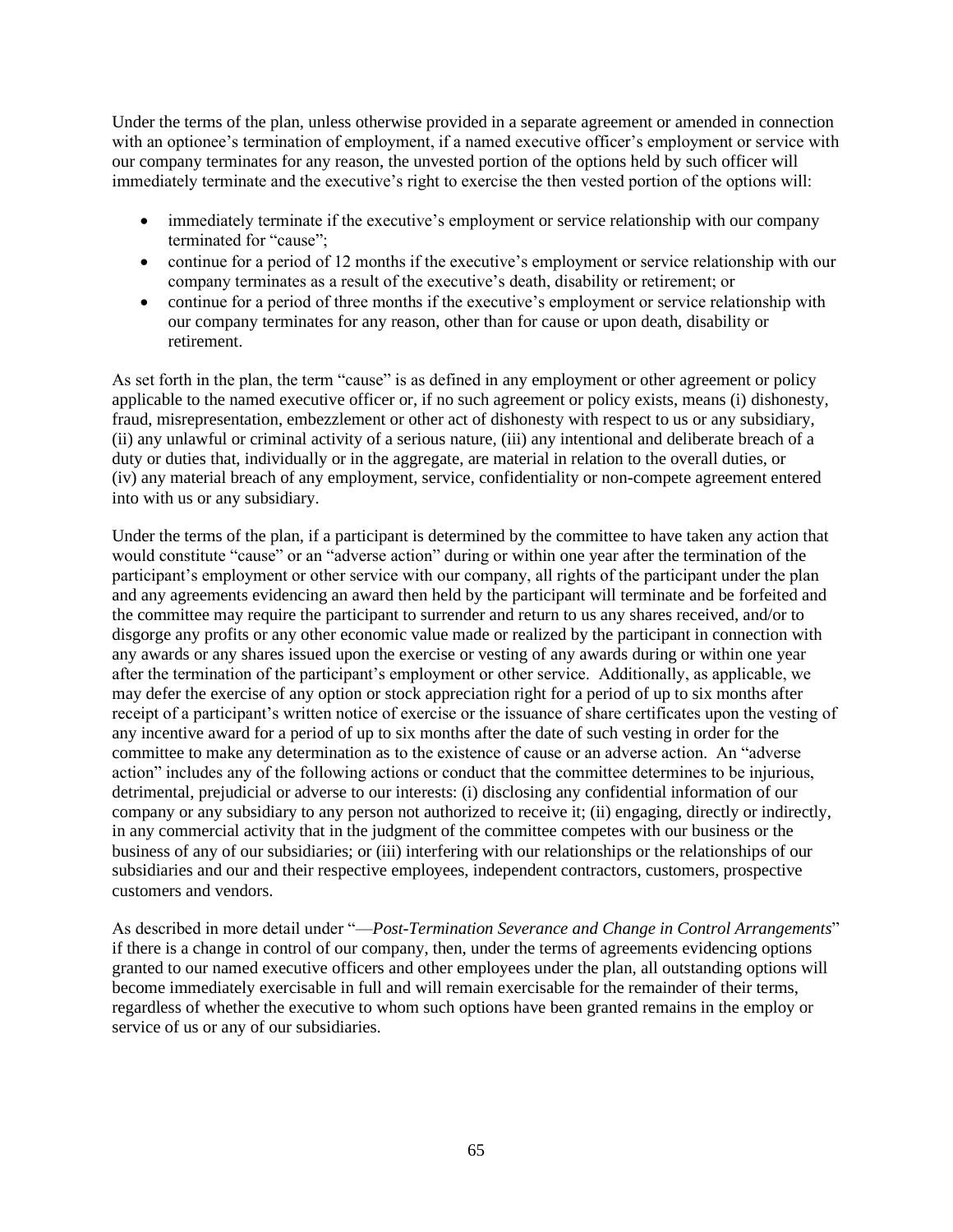#### **Post-Termination Severance and Change in Control Arrangements**

We have entered into employment agreements with G. Patrick Lynch, NTIC's President and Chief Executive Officer, and Matthew C. Wolsfeld, NTIC's Chief Financial Officer and Corporate Secretary. Although each of the executive's employment with our company remains "at will," the employment agreements provide each of the executive's certain severance benefits in the event the executive's employment is terminated by us without "cause" or by the executive for "good reason" and the executive executes and does not revoke a separation agreement and a release of all claims.

If an executive's employment is terminated by us without "cause" or by the executive for "good reason," in addition to any accrued but unpaid salary and benefits through the date of termination, the executive will be entitled to a severance cash payment from us in an amount equal to two times (one and one-half times, in the case of Mr. Wolsfeld) the executive's average total annual compensation for the two most recently completed fiscal years, plus a pro rata portion of the target bonus that the executive otherwise would have been eligible to receive under our bonus plan for the fiscal year during which the executive's employment is terminated, with such pro rata portion based on the number of complete months during the fiscal year that the executive was employed with our company. The severance payment will be paid in several installments in the form of salary continuation in accordance with our normal payroll practices over a 24-month period (18-month period, in the case of Mr. Wolsfeld). If, however, the termination event occurs within 24 months after a change in control of our company, the severance payment will be paid in one lump sum. If the executive is eligible for and timely elects continued coverage under our group medical plan, group dental plan and/or group vision plan pursuant to Section 4980B of the Internal Revenue Code of 1986, as amended (referred to as "COBRA"), for each of the first 18 months of the COBRA continuation period, we also will reimburse the executive in an amount equal to the difference between the amount the executive pays for such COBRA continuation coverage each month and the amount paid by a full-time active employee each month for the same level of coverage elected by the executive. In addition, all outstanding and unvested options to purchase shares of our common stock and other stock incentive awards granted to the executive under our stock incentive plan will become immediately vested and exercisable.

Under the employment agreements, "cause" is defined as (i) the executive's material breach of any of the executive's obligations under the employment agreement, or the executive's willful and continued failure or refusal to perform his duties, responsibilities and obligations as an executive officer of our company, for reasons other than the executive's disability, to the satisfaction of the Board of Directors; (ii) the executive's commission of an act of dishonesty, fraud, embezzlement, misappropriation, or intentional and deliberate injury or material breach of fiduciary duty, or material breach of the duty of loyalty related to or against us or our business, or any unlawful or criminal activity of a serious nature involving any felony, or conviction by a court of competent jurisdiction of, or pleading guilty or nolo contendere to, any felony or any crime involving moral turpitude; or (iii) the existence of any court order or settlement agreement prohibiting the executive's continued employment with our company. "Good reason" is defined as (i) a material diminution in the executive's authority, duties or responsibilities; (ii) a material diminution in the executive's annual base salary; (iii) a material change in the geographic location at which we require the executive to provide services, except for travel reasonably required in the performance of the executive's responsibilities; or (iv) any action or inaction that constitutes a material breach by us of the employment agreement. "Change in control" has the meaning assigned to such term in our stock incentive plan as in effect from time to time to the extent such change in control is a "change of control event" as defined under Code Section 409A and applicable Internal Revenue Service regulations. Under the terms of our stock incentive plan, a "change in control" means:

• the sale, lease, exchange or other transfer of all or substantially all of our assets to a corporation that is not controlled by us;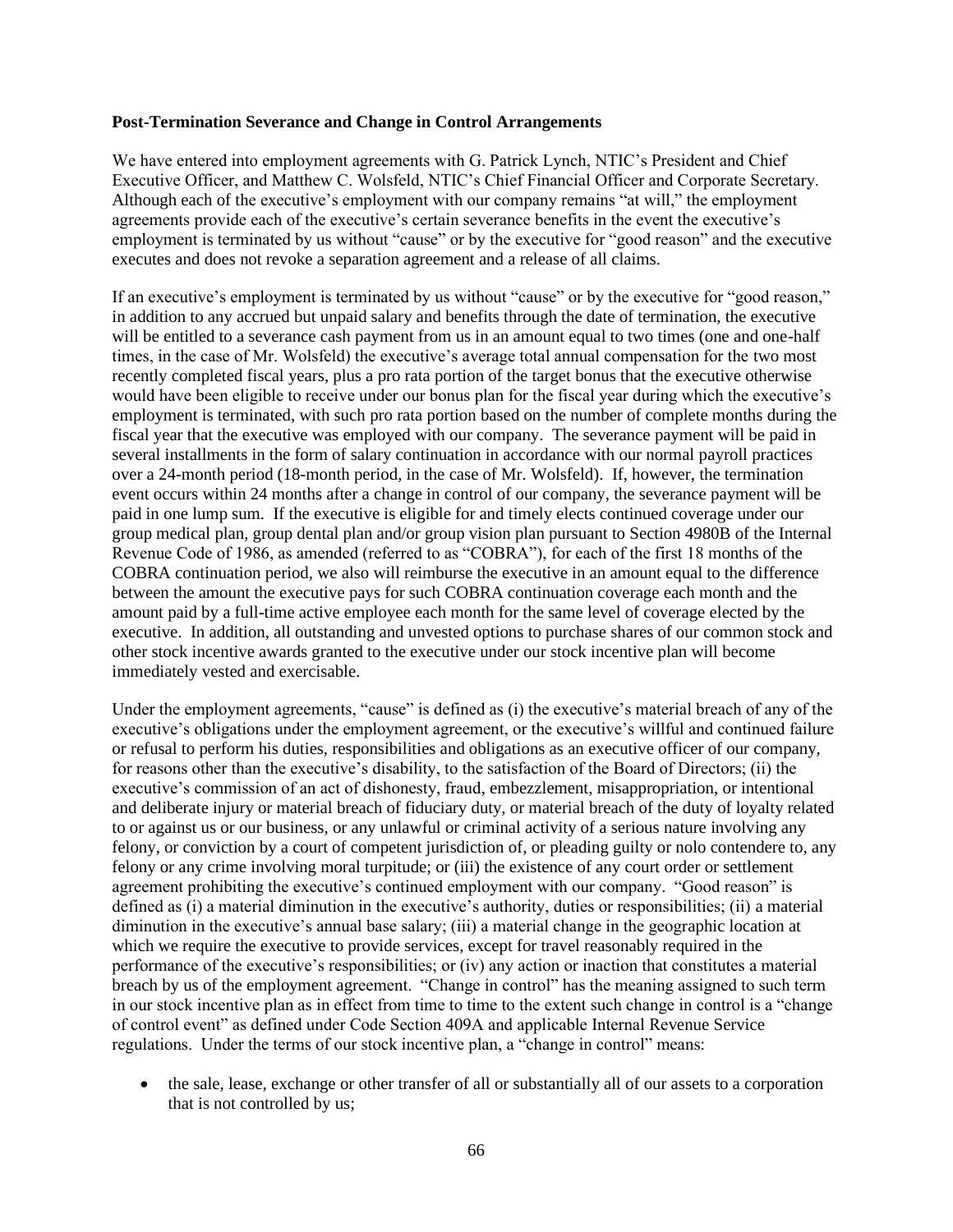- the approval by our stockholders of any plan or proposal for our liquidation or dissolution;
- certain merger or business combination transactions;

\_\_\_\_\_\_\_\_\_\_\_\_\_\_\_\_\_\_\_\_\_\_\_\_\_\_

- more than 40% of our outstanding voting shares are acquired by any person or group of persons who did not own any shares of common stock on the effective date of the plan; and
- certain changes in the composition of our Board of Directors.

If a change in control of our company had occurred on August 31, 2018, the number of options indicated in the table below held by each of our named executive officers would have been automatically accelerated and exercisable. The estimated value of the automatic acceleration of the vesting of unvested stock options held by a named executive officer as of August 31, 2018 is also indicated in the table below and is based on the difference between: (i) the market price of the shares of our common stock underlying the unvested stock options held by such officer as of August 31, 2018 (based on the closing sale price of our common stock on August 31, 2018 — \$36.40), and (ii) the exercise price of the options.

| <b>Executive Officer</b> | <b>Number of Unvested Options</b><br><b>Subject to Automatic Acceleration</b> | <b>Estimated Value of Automatic</b><br><b>Acceleration of Vesting</b> |
|--------------------------|-------------------------------------------------------------------------------|-----------------------------------------------------------------------|
| G. Patrick Lynch         | 13.638                                                                        | \$ 281,193                                                            |
| Matthew C. Wolsfeld      | 10.081                                                                        | 207.831                                                               |

If the employment of our named executive officers was terminated as of August 31, 2018, they would have been entitled to the following compensation and benefits, depending upon the applicable triggering event:

|                                                    |                                                   | <b>Triggering Event</b>                              |                |                                                                     |                                                                        |       |          |                   |          |
|----------------------------------------------------|---------------------------------------------------|------------------------------------------------------|----------------|---------------------------------------------------------------------|------------------------------------------------------------------------|-------|----------|-------------------|----------|
| <b>Executive Officer</b><br><b>Type of Payment</b> |                                                   | Voluntary/<br><b>For Cause</b><br><b>Termination</b> |                | <b>Involuntary</b><br><b>Termination</b><br>without<br><b>Cause</b> | <b>Oualifying</b><br><b>Change</b> in<br>Control<br><b>Termination</b> | Death |          | <b>Disability</b> |          |
| G. Patrick Lynch                                   | Cash severance <sup>(1)</sup>                     | \$                                                   | $\theta$       | \$1,315,372                                                         | \$1,315,372                                                            | \$    |          | \$                | $\Omega$ |
|                                                    | Benefits continuation <sup><math>(2)</math></sup> |                                                      | 0              | 29,940                                                              | 29.940                                                                 |       | $\theta$ |                   | $\theta$ |
|                                                    | Equity acceleration <sup>(3)</sup>                |                                                      | 0              | 281,193                                                             | 281,193                                                                |       | $\theta$ |                   | 0        |
| Total:                                             |                                                   |                                                      | 0              | \$1,626,505                                                         | \$1,626,505                                                            | \$    |          | S                 | $\Omega$ |
| Matthew C. Wolsfeld Cash severance <sup>(1)</sup>  |                                                   | \$                                                   | $\overline{0}$ | 729.173<br>S                                                        | 729.173<br>S.                                                          | S     | $\theta$ | \$                | $\Omega$ |
|                                                    | Benefits continuation <sup><math>(2)</math></sup> |                                                      | $\overline{0}$ | 29,940                                                              | 29.940                                                                 |       | 0        |                   | 0        |
|                                                    | Equity acceleration <sup>(3)</sup>                |                                                      | 0              | 207,831                                                             | 207,831                                                                |       | $\theta$ |                   | $\theta$ |
|                                                    | Total:                                            | Φ                                                    | $\Omega$       | 966,944                                                             | 966,944                                                                | \$    |          | ¢                 | $\Omega$ |

(1) Includes the value of two times (one and one-half times, in the case of Mr. Wolsfeld) the executive's average total annual compensation for the two most recently completed fiscal years plus a pro rata portion of the target bonus that the executive otherwise would have been eligible to receive under our bonus plan for the fiscal year during which the executive's employment is terminated, which in this case in light of the assumed termination date of August 31, 2018, the last day of the fiscal year, represents the value of the full target bonus for the entire year.

(2) Includes the value of medical, dental and vision benefit continuation for each executive and their family for 18 months following the executive's termination.

(3) Includes the value of acceleration of all unvested shares that are subject to options, based on a closing sale price of \$36.40 per share as of August 31, 2018.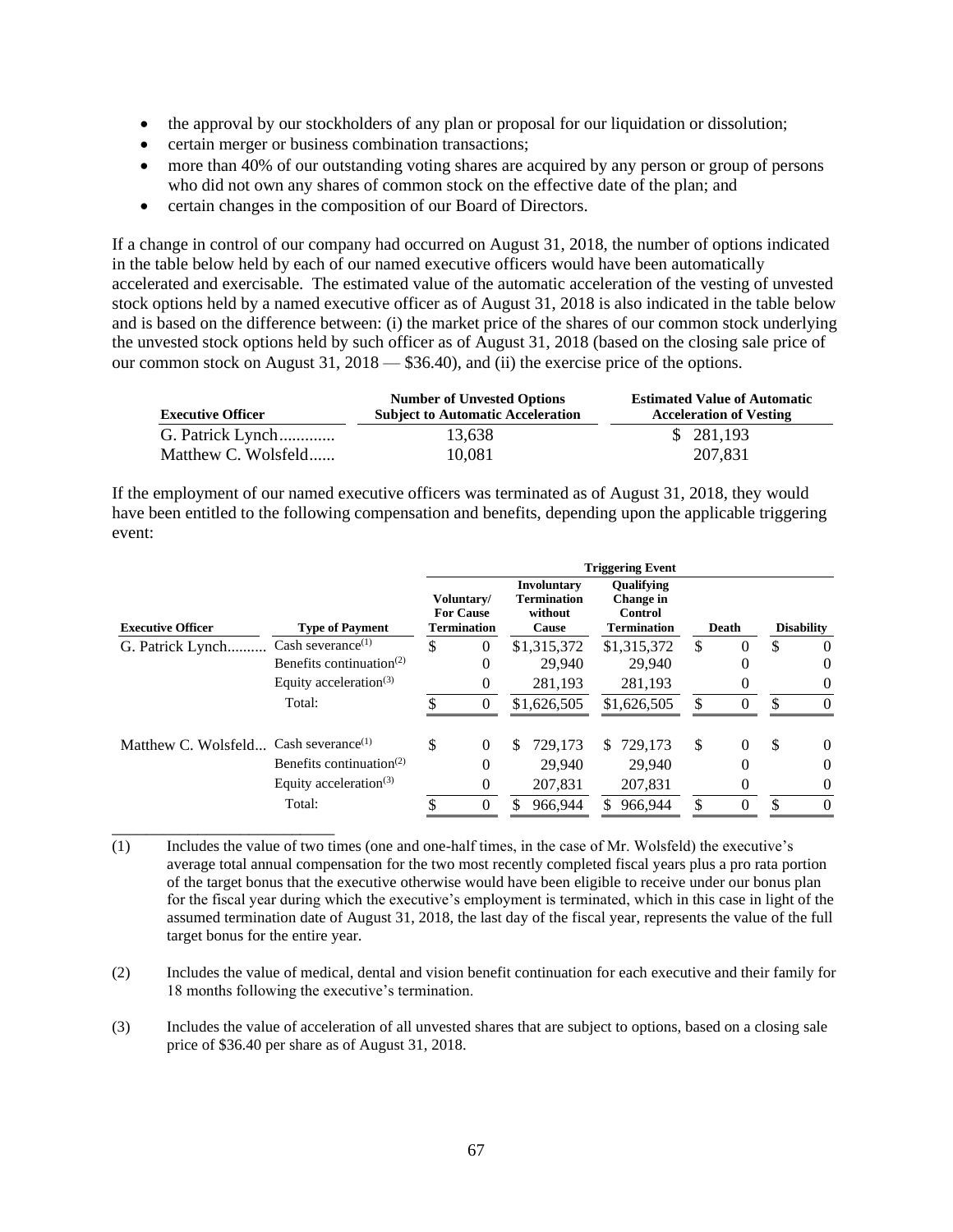### **Indemnification Agreements**

We have entered into agreements with all of our executive officers under which we are required to indemnify them against expenses, judgments, penalties, fines, settlements and other amounts actually and reasonably incurred, including expenses of a derivative action, in connection with an actual or threatened proceeding if any of them may be made a party because he or she is or was one of our executive officers. We will be obligated to pay these amounts only if the executive officer acted in good faith and in a manner that he or she reasonably believed to be in or not opposed to our best interests. With respect to any criminal proceeding, we will be obligated to pay these amounts only if the executive officer had no reasonable cause to believe his or her conduct was unlawful. The indemnification agreements also set forth procedures that will apply in the event of a claim for indemnification.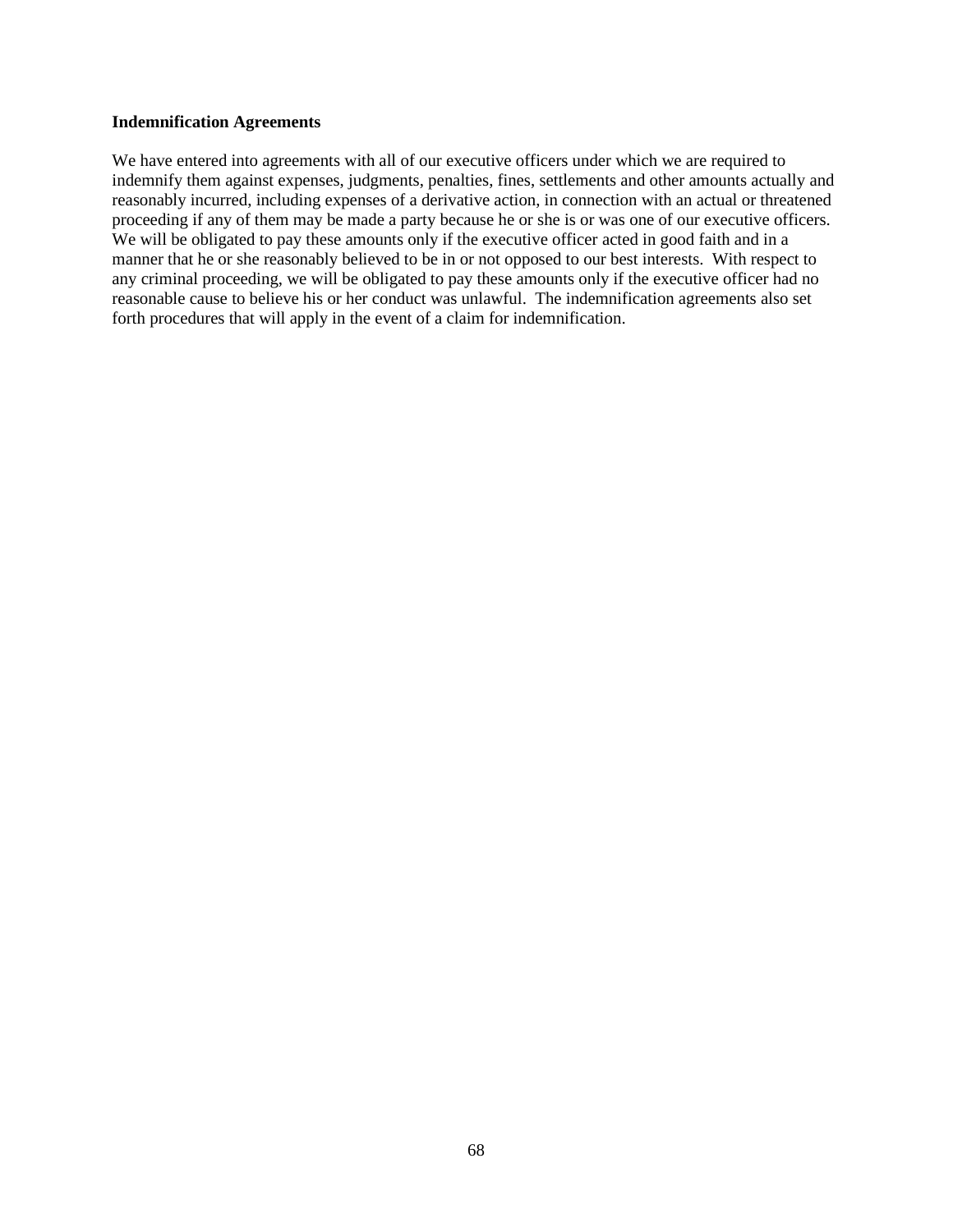# **RELATED PERSON RELATIONSHIPS AND TRANSACTIONS**

# **Introduction**

Below under "—*Description of Related Party Transactions*" is a description of transactions that have occurred during the past fiscal year, or any currently proposed transactions, to which we were or are a participant and in which:

- the amounts involved exceeded or will exceed the lesser of: \$120,000 or one percent (1%) of the average of our total assets at year end for the last two completed fiscal years; and
- a related person (including any director, director nominee, executive officer, holder of more than 5% of our common stock or any member of their immediate family) had or will have a direct or indirect material interest.

These transactions are referred to as "related party transactions."

## **Procedures Regarding Approval of Related Party Transactions**

As provided in our Corporate Governance Guidelines, the Audit Committee will review, approve or ratify reportable related party transactions by use of the following procedures:

- NTIC's Chief Financial Officer, with the assistance of NTIC's legal counsel, will evaluate the disclosures provided in the director and officer questionnaires and from data obtained from NTIC's records for potential related person transactions.
- Management will periodically, but no less than annually, report to the Audit Committee on all related person transactions that occurred since the beginning of the prior fiscal year or that it believes will occur in the next year. Such report should include information as to (i) the related person's relationship to NTIC and interest in the transaction; (ii) the material facts of the transaction; (iii) the benefits to NTIC of the transaction; and (iv) an assessment of whether the transaction is (to the extent applicable) in the ordinary course of business, at arm's length, at prices and on terms customarily available to unrelated third party vendors or customers generally, and whether the related party had any direct or indirect personal interest in, or received any personal benefit from, such transaction.
- Taking into account the factors listed above, and such other factors and information as the Audit Committee may deem appropriate, the Audit Committee will determine whether or not to approve or ratify (as the case may be) each related party transaction so identified.
- Transactions in the ordinary course of business, between NTIC and an unaffiliated corporation of which a non-employee director of NTIC serves as an officer, that are:
	- o at arm's length,
	- o at prices and on terms customarily available to unrelated third party vendors or customers generally,
	- o in which the non-employee director had no direct or indirect personal interest, nor received any personal benefit, and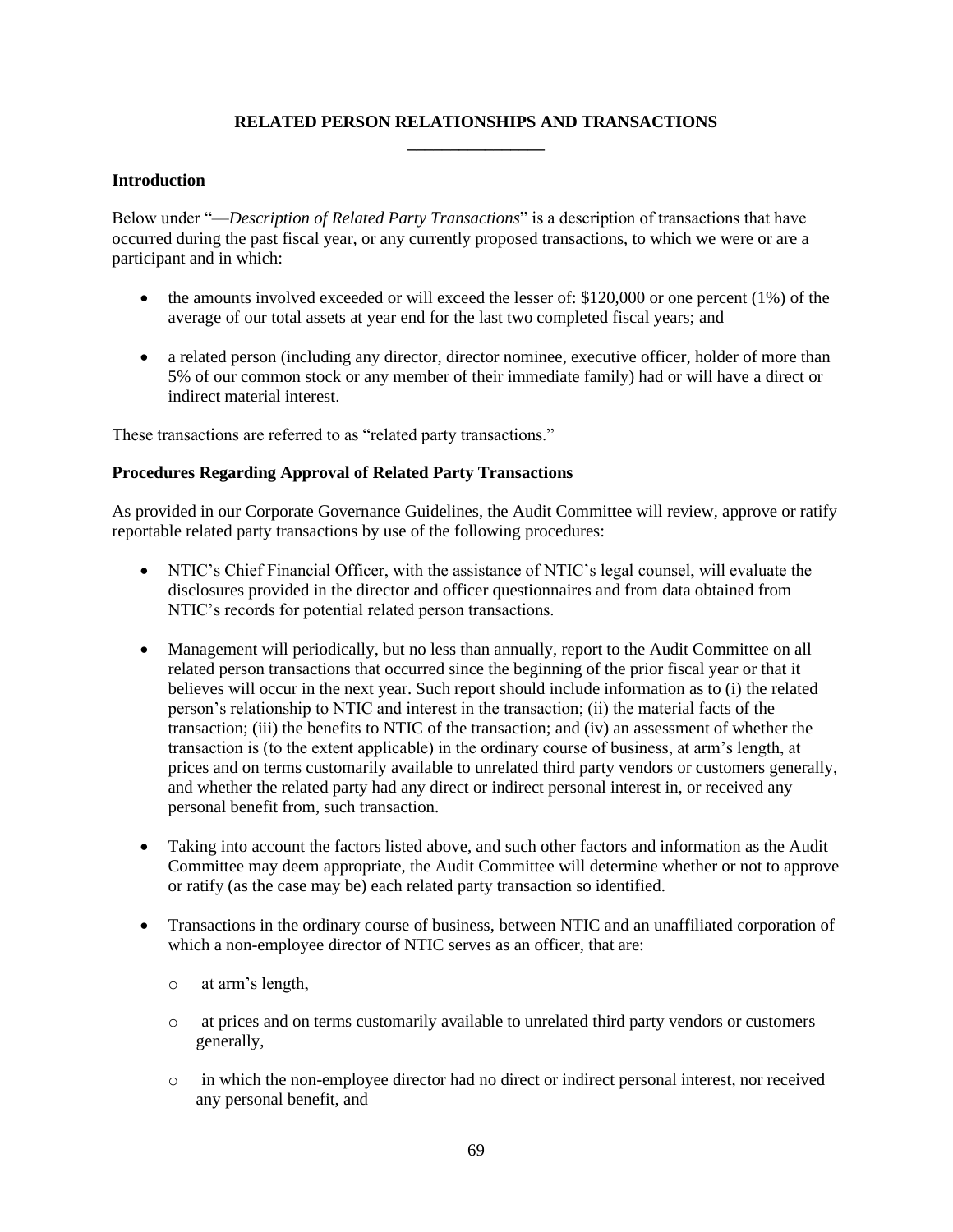- o in amounts that are not material to NTIC's business or the business of such unaffiliated corporation,
- o are deemed conclusively pre-approved.

# **Description of Related Party Transactions**

Please see "*Director Compensation*" and "*Executive Compensation*" for information regarding a consulting agreement we have with one of our current directors and the other compensation arrangements with our directors and executive officers.

G. Patrick Lynch is the President and Chief Executive Officer of NTIC. Inter Alia Holding Company owns 13.3% of the total voting power of NTIC. According to a Schedule 13D/A filed with the SEC on December 2, 2011, Inter Alia Holding Company is an entity of which Mr. Lynch is a 25% stockholder. Mr. Lynch shares equal voting and dispositive power over such shares with three other members of his family. Inter Alia Holding Company's address is 23205 Mercantile Road, Beachwood, Ohio 44122.

NTIC has not identified any arrangements or agreements relating to compensation provided by a third party to NTIC's directors or director nominees in connection with their candidacy or board service as required to be disclosed pursuant to Nasdaq Rule 5250(b)(3).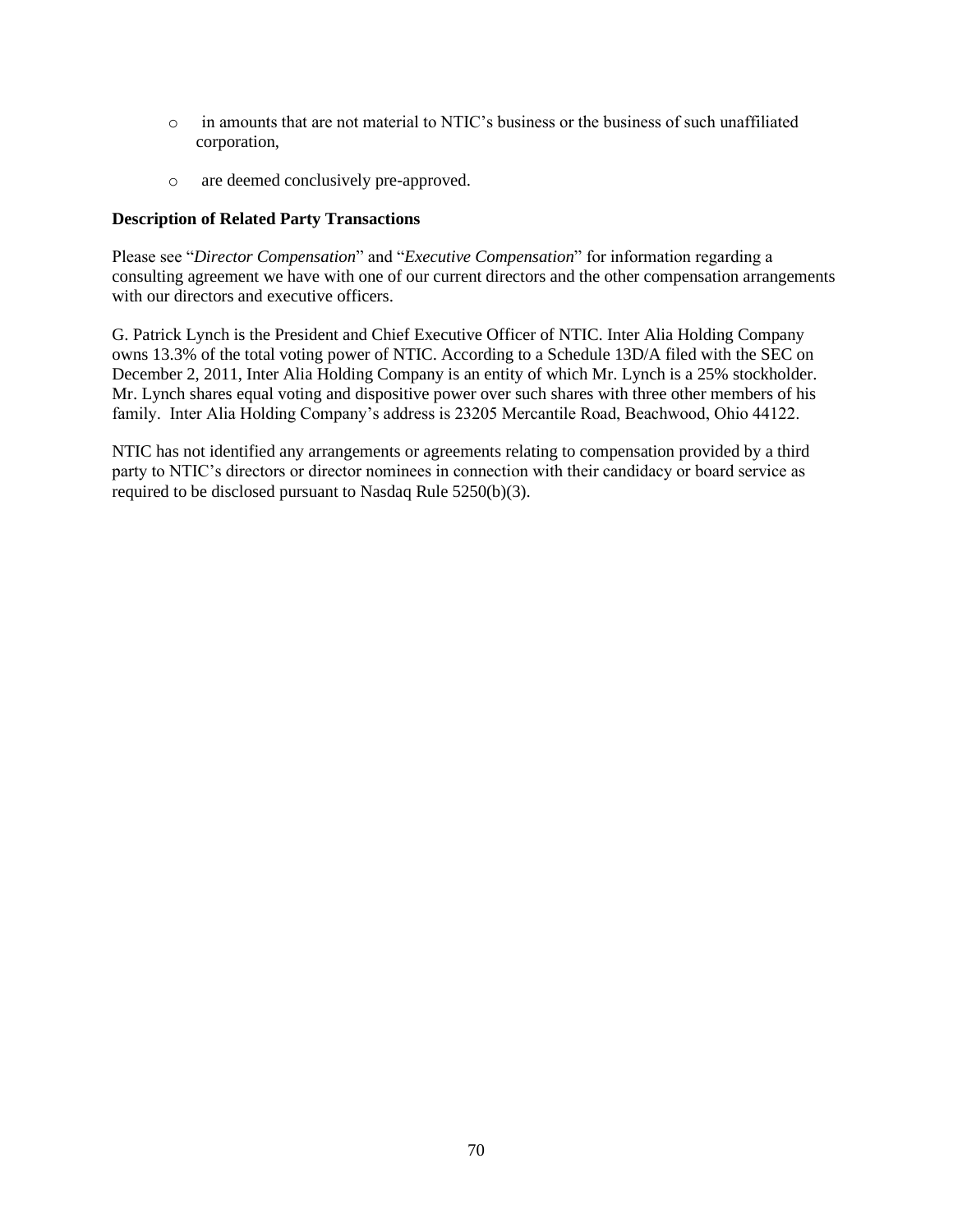# **STOCKHOLDER PROPOSALS AND DIRECTOR NOMINATIONS FOR 2020 ANNUAL MEETING OF STOCKHOLDERS**

## **Stockholder Proposals for 2020 Annual Meeting**

Stockholders who, in accordance with Rule 14a-8 under the Exchange Act, wish to present proposals for inclusion in the proxy materials relating to the 2020 Annual Meeting of Stockholders must submit their proposals so that they are received by us at our principal executive offices no later than the close of business on August 2, 2019, unless the date of the meeting is delayed by more than 30 calendar days. The proposals must satisfy the requirements of the proxy rules promulgated by the SEC and as the rules of the SEC make clear, simply submitting a proposal does not guarantee that it will be included.

Any other stockholder proposals to be presented at the 2020 Annual Meeting of Stockholders (other than a matter brought pursuant to SEC Rule 14a-8) must be given in writing to our Corporate Secretary and must be delivered to or mailed and received at our principal executive offices, not less than 90 days nor more than 120 days prior to the anniversary date of the 2020 Annual Meeting of Stockholders; provided, however, that in the event that the 2020 Annual Meeting of Stockholders is not held within 30 days before or after such anniversary date, notice by the stockholder to be timely must be received not later than the close of business on the 10<sup>th</sup> day following the day on which such notice of the date of the annual meeting was mailed or such public disclosure was made, whichever first occurs. The proposal must contain specific information required by our Amended and Restated Bylaws, a copy of which may be obtained by writing to our Corporate Secretary. If a proposal is not timely and properly made in accordance with the procedures set forth in our Amended and Restated Bylaws, it will be defective and may not be brought before the meeting. If the proposal is nonetheless brought before the meeting and the Chairman of the meeting does not exercise the power and duty to declare the proposal defective, the persons named in the proxy may use their discretionary voting with respect to the proposal.

# **Director Nominations for 2020 Annual Meeting**

In accordance with procedures set forth in our Bylaws, NTIC stockholders may propose nominees for election to the Board of Directors only after providing timely written notice to our Corporate Secretary. To be timely, a stockholder's notice to the Corporate Secretary must be delivered to or mailed and received at NTIC's principal executive offices not less than 90 days nor more than 120 days prior to the anniversary date of the immediately preceding annual meeting; provided, however, that in the event that the annual meeting with respect to which such notice is to be tendered is not held within 30 days before or after such anniversary date, notice by the stockholder to be timely must be received not later than the close of business on the 10<sup>th</sup> day following the day on which such notice of the date of the meeting was mailed or public disclosure was made, whichever first occurs. The notice must set forth, among other things:

- the nominee's name, age, business address, residence address and record address;
- the nominee's principal occupation or employment;
- the class and number of shares of NTIC capital stock which are beneficially owned by the nominee;
- signed consent to serve as a director of NTIC; and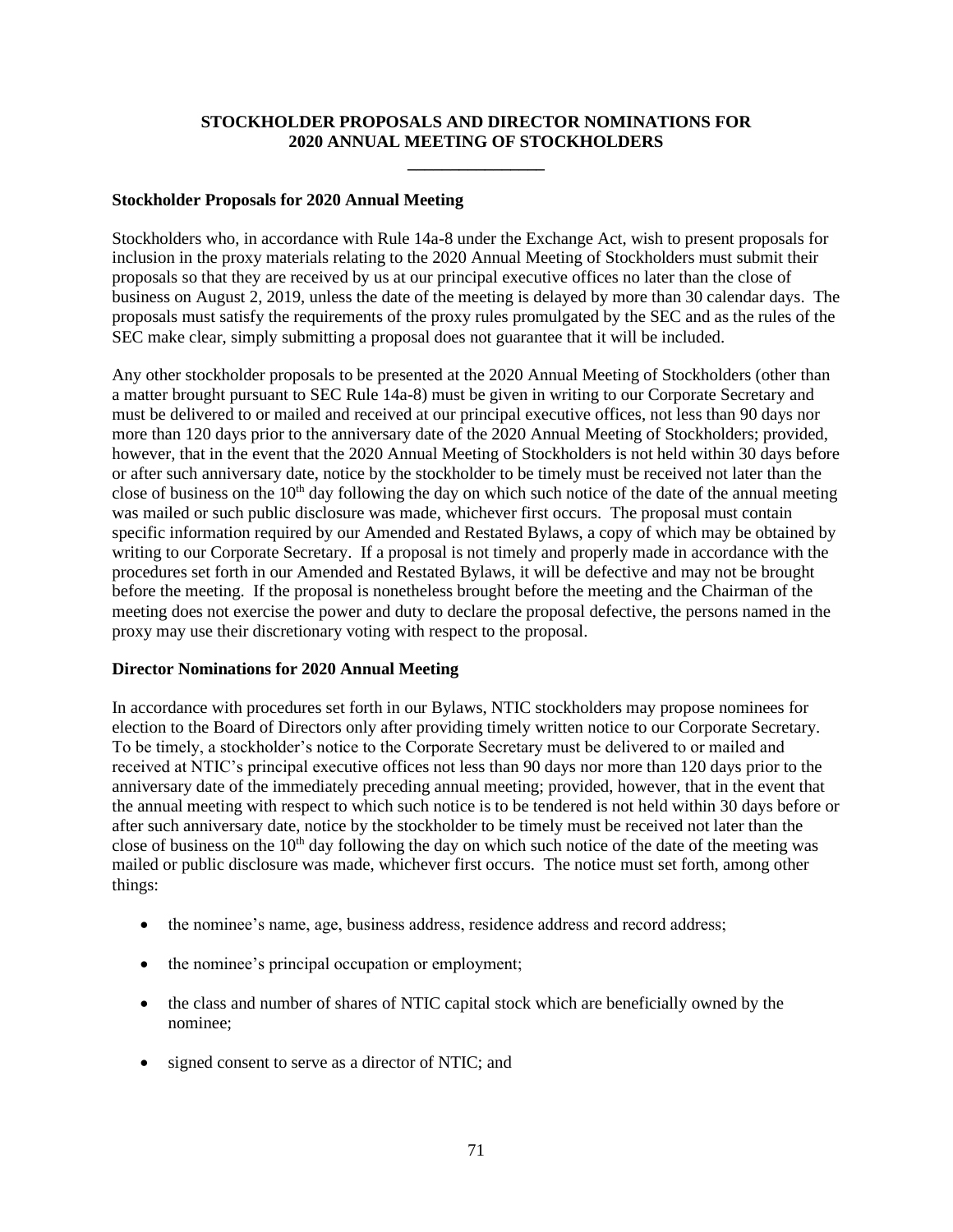• any other information concerning the nominee required under the rules of the SEC in a proxy statement soliciting proxies for the election of directors.

Submissions must be made by mail, courier or personal delivery. E-mailed submissions will not be considered. The Nominating and Corporate Governance Committee will consider only those stockholder recommendations whose submissions comply with the procedural requirements set forth in NTIC's Bylaws. The Nominating and Corporate Governance Committee will evaluate candidates recommended by stockholders in the same manner as those recommended by others.

## **COPIES OF FISCAL 2018 ANNUAL REPORT \_\_\_\_\_\_\_\_\_\_\_\_\_\_\_\_**

**We have sent or made electronically available to each of our stockholders a copy of our annual report on Form 10-K (without exhibits) for the fiscal year ended August 31, 2018. The exhibits to our Form 10-K are available by accessing the SEC's EDGAR filing database at www.sec.gov. We will furnish a copy of any exhibit to our Form 10-K upon receipt from any such person of a written request for such exhibits upon the payment of our reasonable expenses in furnishing the exhibits. This request should be sent to: Northern Technologies International Corporation, 4201 Woodland Road, Circle Pines, Minnesota 55014, Attention: Stockholder Information.**

\_\_\_\_\_\_\_\_\_\_\_\_\_\_\_\_\_\_\_\_\_\_\_\_\_

Your vote is important. Whether or not you plan to attend the Annual Meeting in person, vote your shares of NTIC common stock by the Internet or telephone, or request a paper proxy card to sign, date and return by mail so that your shares may be voted.

By Order of the Board of Directors

Richard Nigon

Richard J. Nigon *Chairman of the Board*

November 30, 2018 Circle Pines, Minnesota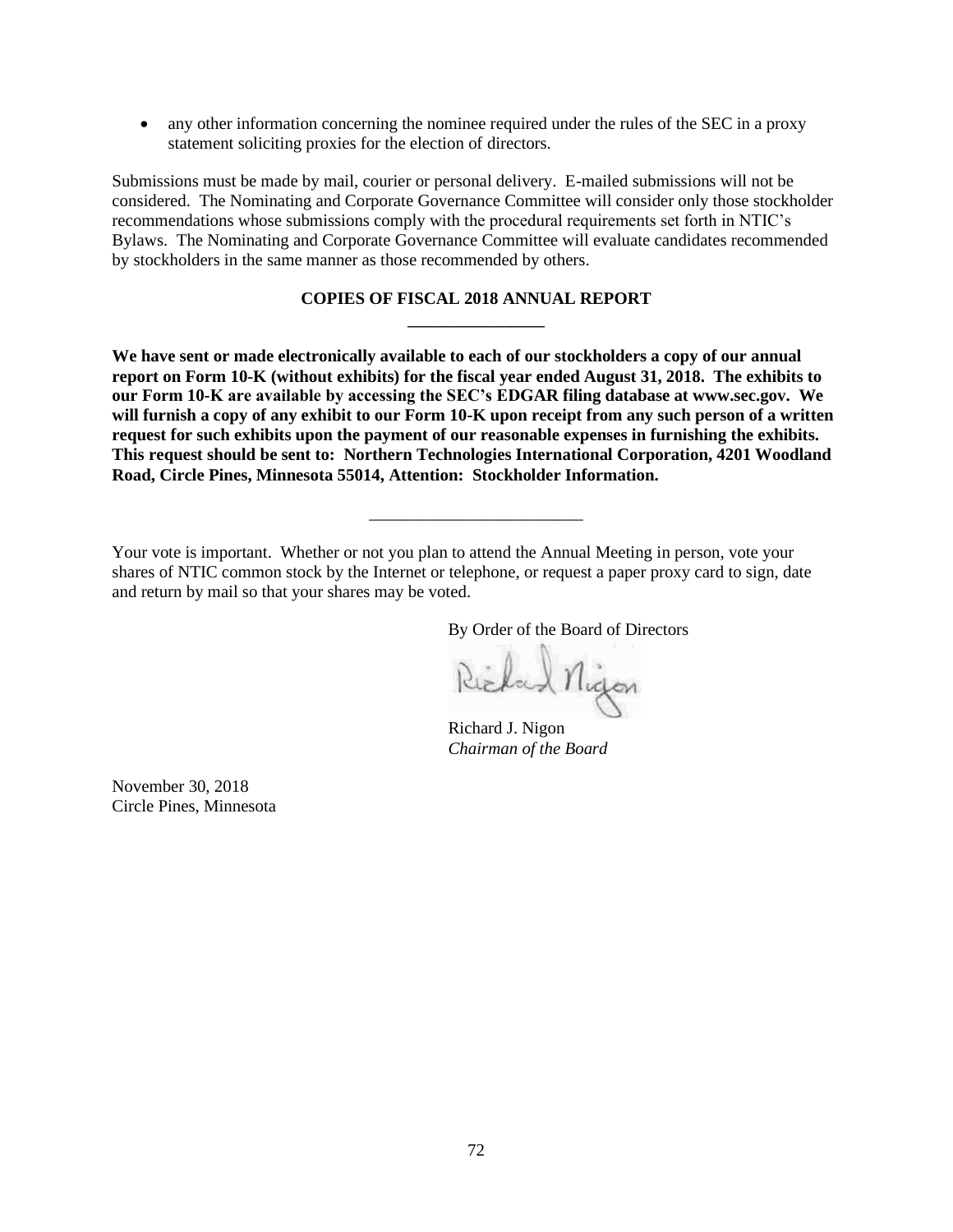## **APPENDIX A**

# **RESOLUTIONS OF THE BOARD OF DIRECTORS REGARDING THE SHARE INCREASE AMENDMENT RATIFICATION**

#### *Ratification of Share Increase Amendment*

WHEREAS, on January 16, 2018, Northern Technologies International Corporation, a Delaware corporation (the "Company"), filed a Certificate of Amendment to the Company's Restated Certificate of Incorporation setting forth an amendment (the "Share Increase Amendment") that increased the authorized number of shares of common stock, par value \$0.02 per share (the "Common Stock"), from 10,000,000 shares to 15,000,000 shares;

WHEREAS, the Board of Directors (the "Board") of the Company believes that such Share Increase Amendment was validly approved by the Board and by the Company's stockholders at the Corporation's 2018 Annual Meeting of Stockholders;

WHEREAS, as described in more detail below, the Board has been advised that questions have been raised regarding whether such Share Increase Amendment was properly approved; and

WHEREAS, in order to eliminate any uncertainty regarding the validity of such Share Increase Amendment, the Board has determined that it is advisable to adopt the following resolutions to ratify such actions pursuant to and in accordance with Section 204 of the Delaware General Corporation Law (the "DGCL").

### NOW, THEREFORE, BE IT RESOLVED, that

(1) The potentially defective corporate act to be ratified by this resolution is the filing of, and the amendment effected by, the Certificate of Amendment to the Restated Certificate of Incorporation of the Company (the "Amendment") filed with the Office of the Secretary of State of the State of Delaware (the "State Office") on January 16, 2018.

(2) The date of the filing of the Amendment with the State Office is January 16, 2018.

(3) The nature of the failure of authorization in respect of the potentially defective corporate act identified in Paragraph (1) of this resolution are:

The Amendment was submitted to the Company's stockholders for their approval at the Company's 2018 Annual Meeting of Stockholders (the "2018 Annual Meeting"). At the 2018 Annual Meeting, the Company's inspector of elections determined that the proposal to approve the Amendment received the requisite stockholder approval and certified that the proposal passed and the Company filed the Amendment with the State Office on January 16, 2018.

As part of the determination that the Amendment received the requisite stockholder approval, votes cast by nominees/brokers without instruction from the beneficial owners of certain of the Company's outstanding shares were counted as votes in favor of the adoption of the Amendment in accordance with the rules of the New York Stock Exchange that govern how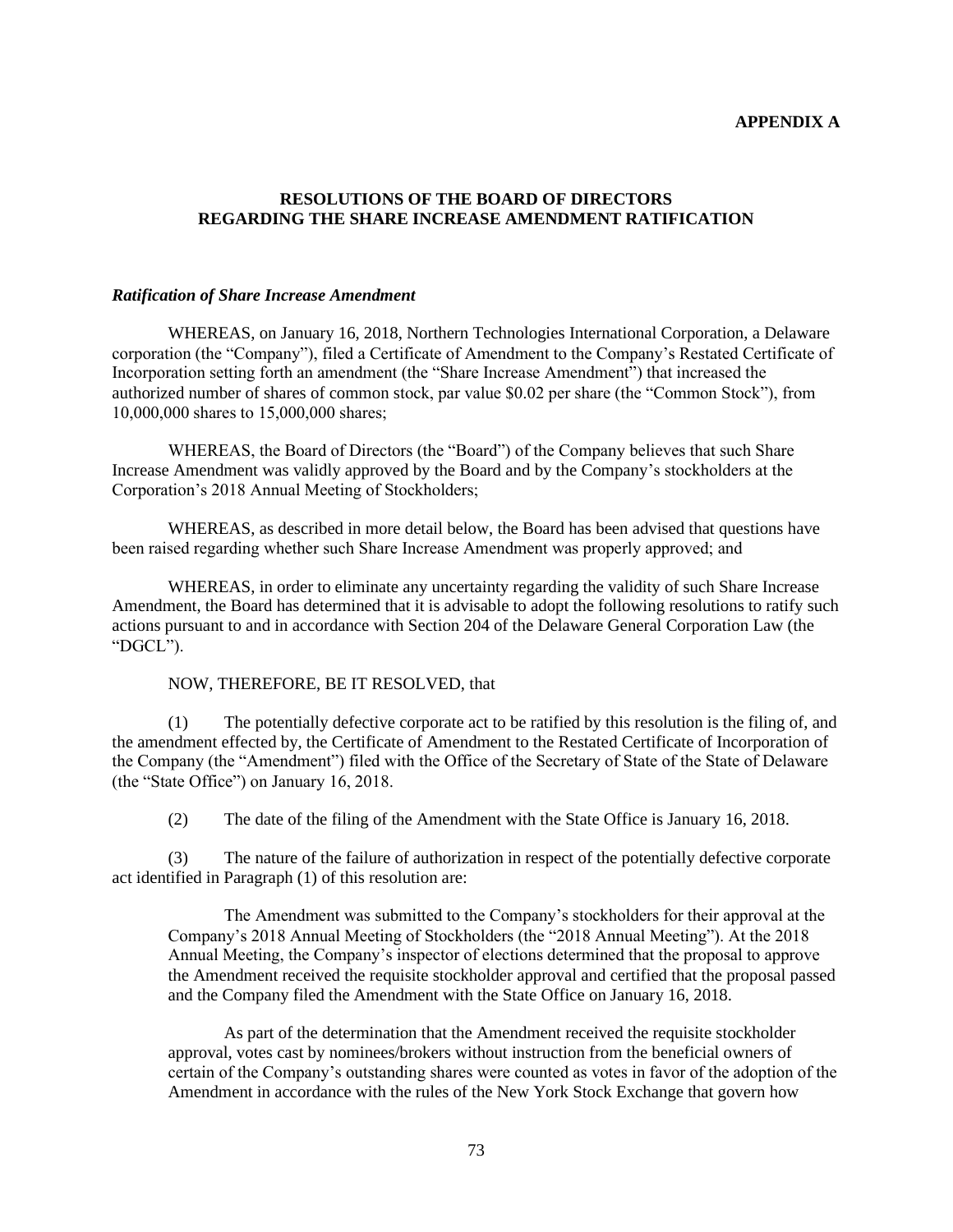brokers may cast such votes (the "Broker Votes"). The voting of these shares by the nominees/brokers without instruction from the beneficial owners was inconsistent with certain statements made in the Company's proxy materials for its 2018 Annual Meeting, which stated that such a nominee/broker would not have authority to vote customers' unvoted shares held by the firms in street name on the proposal to approve the Amendment, and thus such broker nonvotes would have no effect on the results of the vote.

If the Broker Votes were counted as votes "against" the proposal to approve the Amendment, the Amendment would not have been approved by the holders of a majority of the outstanding shares of the Common Stock, as required by Section 242 of the DGCL.

(4) The Board hereby approves, adopts and authorizes, in all respects, the ratification of the potentially defective corporate act identified in Paragraph (1) of this resolution pursuant to and in accordance with Section 204 of the DGCL.

### *Submission to Stockholders for Ratification*

RESOLVED FURTHER, that the Board hereby directs that the potentially defective corporate act identified in the resolution set forth above under the heading "Ratification Resolution" shall be submitted to the stockholders of the Company's for the stockholders to ratify such act under Section 204 of the DGCL and under common law, and the Board hereby recommends that stockholders ratify such potentially defective corporate act; and

RESOLVED FURTHER, that in connection with submitting the foregoing potentially defective corporate act to the stockholders for ratification, the Board hereby authorizes and directs each officer of the Company (acting alone) to provide notice to the Company's stockholders (and all other persons entitled thereto) in accordance with Section 204(d) of the DGCL and, in connection therewith, each such officer is authorized to (among other things) include (i) a proposal relating to such ratification by the stockholders in the Company's Notice of Meeting for the Corporation's 2019 Annual Meeting of Stockholders, and in any proxy statement, proxy card, other proxy materials or voting instruction forms related thereto, and (ii) include in such Notice of Meeting (and related proxy materials) any other matter that is required by Section 204 of the DGCL.

# *Abandonment*

RESOLVED FURTHER, that at any time before the "validation effective time," as such term in used in Section 204 of the DGCL, in respect of the potentially defective corporate act identified in the foregoing resolutions, notwithstanding approval of the ratification of such potentially defective corporate act by stockholders of the Company, the Board may abandon the ratification of such potentially defective corporate act without further action of the stockholders of the Company.

# *Authorization to Prepare and File Certificate of Validation*

RESOLVED FURTHER, that, following the ratification by the stockholders of the Company of the potentially defective corporate act identified in the foregoing resolutions, each officer of the Company (acting alone) is hereby authorized to execute a Certificate of Validation in respect of such potentially defective corporate act and to cause such Certificate of Validation to be filed with the State Office, with such Certificate of Validation to be in such form and filed at such time as any such officer may deem advisable (the advisability of which shall be conclusively evidenced by the execution and filing of such Certificate of Validation).